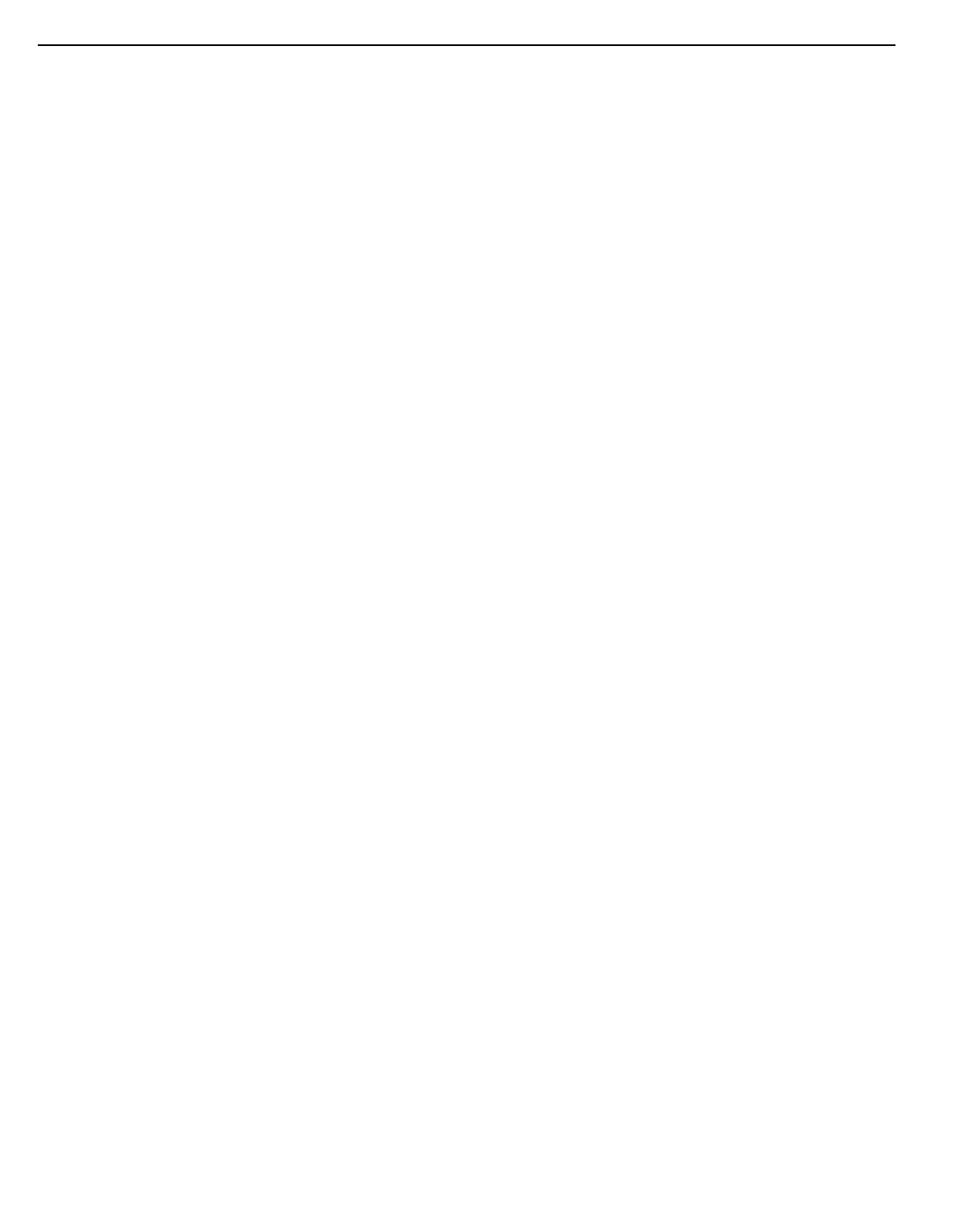#### **EXPLANATORY NOTE**

This Amendment No. 1 on Form 10-K/A (this "Amendment No. 1") amends the Annual Report on Form 10-K of Rice Acquisition Corp. ("we," "us," "our" or the "Company") for the fiscal year ended December 31, 2020 (the "Original Filing"), as filed with the Securities and Exchange Commission ("SEC") on March 30, 2021 (the "Original Filing Date"). The purpose of this Amendment No. 1 is to restate our previously issued consolidated financial statements and related financial information as of December 31, 2020 and for the period from September 1, 2020 to December 31, 2020 (such period, the "Affected Period" and such financial statements, the "Financial Statements") contained in the Original Filing.

This Amendment No. 1 speaks as of the Original Filing Date and has not been updated to reflect events occurring subsequent to the filing of the Original Filing other than those associated with the restatement of the Financial Statements.

#### **Restatement Background**

On April 12, 2021, the staff of the SEC (the "SEC Staff") issued a public statement entitled "Staff Statement on Accounting and Reporting Considerations for Warrants issued by Special Purpose Acquisition Companies ('SPACs')" (the "SEC Staff Statement"). In the SEC Staff Statement, the SEC Staff expressed its view that certain terms and conditions common to warrants issued by special purpose acquisition companies ("SPACs") may require the warrants to be classified as liabilities on a SPAC's balance sheet as opposed to equity.

Since issuance in October 2020, our warrants to purchase common stock (the "Warrants") have been reflected as a component of equity as opposed to liabilities on the balance sheets and the statements of operations did not include the subsequent non-cash changes in estimated fair value of the Warrants, based on our application of Financial Accounting Standards Board ("FASB") Accounting Standards Codification ("ASC") Topic 815-40, Derivatives and Hedging, Contracts in Entity's Own Equity ("ASC 815-40). The views expressed in the SEC Staff Statement were not consistent with the Company's historical interpretation of the specific provisions within its warrant agreement and the Company's application of ASC 815-40 to the warrant agreement. As such, we reassessed our accounting for the Warrants in light of the SEC Staff's published views, and based on this reassessment, we determined that the Warrants should be classified as liabilities measured at fair value upon issuance, with subsequent changes in fair value reported in our statement of operations each reporting period.

On May 11, 2021, the Audit Committee of the Board of Directors of the Company (the "Audit Committee"), after discussion with management, concluded that the Financial Statements should be restated to reflect the Warrants as a liability, with subsequent changes in their estimated fair value recorded as non-cash income or expense (the "restatement") and should no longer be relied upon. The restatement results in non-cash, non-operating financial statement corrections and will have no impact on the Company's current or previously reported cash flows, revenues or operating expenses. The restatement also does not impact the amounts previously reported for the Company's cash and cash equivalents or investments held in the trust account.

### **Items Amended in this Amendment No. 1**

For the convenience of the reader, this Amendment No. 1 amends and restates the Original Filing in its entirety. As a result, it includes both items that have been changed as a result of the restatement and items that are unchanged from the Original Filing. The following items have been amended to reflect the restatement:

- Part I, Item 1A. Risk Factors
- Part II, Item 7. Management's Discussion and Analysis of Financial Condition and Results of Operations
- Part II, Item 8. Financial Statements
- Part II, Item 9A. Controls and Procedures

In addition, in accordance with applicable SEC rules, this Amendment No. 1 includes new certifications required by Sections 302 and 906 of the Sarbanes-Oxley Act from our Chief Executive Officer (as principal executive officer) and our Chief Financial Officer (as principal financial officer) dated as of the filing date of this Amendment No. 1. This Amendment No. 1 also includes Exhibit 21.1, which was inadvertently omitted in the Original Filing.

Except as described above, this Amendment No. 1 does not amend, update or change any other items or disclosures in the Original Filing and does not purport to reflect any information or events subsequent to the Original Filing Date. As such, this Amendment No. 1 speaks only as of the date the Original Filing was filed, and we have not undertaken herein to amend, supplement or update any information contained in the Original Filing to give effect to any subsequent events. Accordingly, this Amendment No. 1 should be read in conjunction with our filings made with the SEC subsequent to the filing of the Original Filing.

### **TABLE OF CONTENTS**

|                      |                                                                                                              | Page         |
|----------------------|--------------------------------------------------------------------------------------------------------------|--------------|
| <b>CERTAIN TERMS</b> |                                                                                                              | ii           |
|                      |                                                                                                              |              |
|                      | <b>CAUTIONARY NOTE REGARDING FORWARD-LOOKING STATEMENTS</b>                                                  | iv           |
|                      |                                                                                                              |              |
|                      | <b>SUMMARY OF RISK FACTORS</b>                                                                               | $\mathbf{v}$ |
|                      |                                                                                                              |              |
| <b>PART I</b>        |                                                                                                              |              |
| Item 1.              | <b>Business</b>                                                                                              |              |
| Item 1A.             | <b>Risk Factors (Restated)</b>                                                                               | 19           |
| Item 1B.             | <b>Unresolved Staff Comments</b>                                                                             | 52           |
| Item 2.              | <b>Properties</b>                                                                                            | 52           |
| Item 3.              | <b>Legal Proceedings</b>                                                                                     | 52           |
| Item 4.              | <b>Mine Safety Disclosures</b>                                                                               | 52           |
|                      |                                                                                                              |              |
| <b>PART II</b>       |                                                                                                              | 53           |
| Item 5.              | Market for Registrant's Common Equity, Related Stockholder Matters and Issuer Purchases of Equity Securities | 53           |
| Item 6.              | <b>Selected Financial Data</b>                                                                               | 54           |
| Item 7.              | Management's Discussion and Analysis of Financial Condition and Results of Operations (Restated)             | 54           |
| Item 7A.             | <b>Quantitative and Qualitative Disclosures About Market Risk</b>                                            | 59           |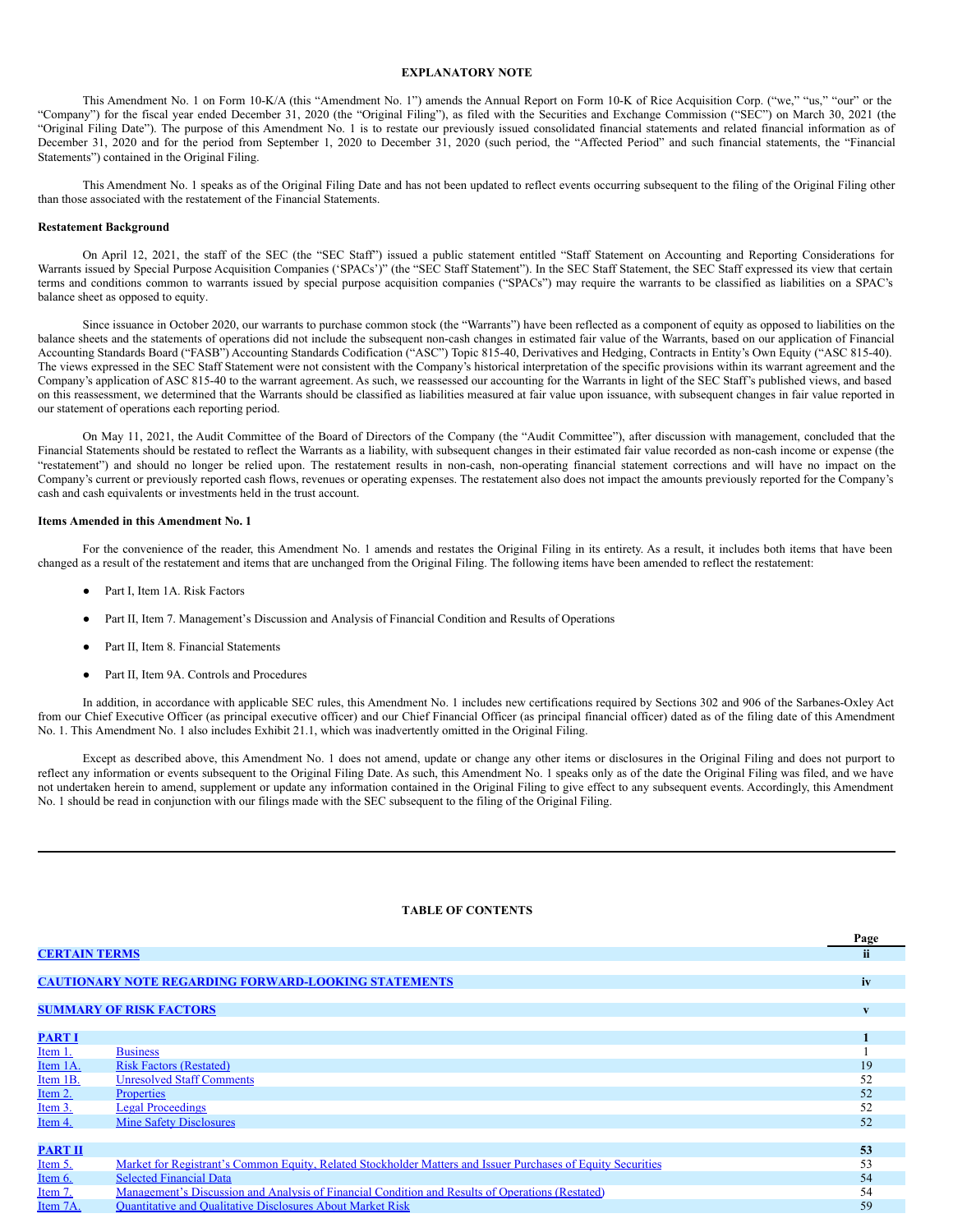| Item 8.         | <b>Consolidated Financial Statements And Supplementary Data (Restated)</b>                     | 59  |
|-----------------|------------------------------------------------------------------------------------------------|-----|
| Item 9.         | Changes in and Disagreements with Accountants on Accounting and Financial Disclosure           | 59  |
| Item 9A.        | <b>Controls and Procedures (Restated)</b>                                                      | 59  |
|                 |                                                                                                |     |
| <b>PART III</b> |                                                                                                | -60 |
| Item 10.        | Directors, Executive Officers and Corporate Governance                                         | 60  |
| Item 11.        | <b>Executive Compensation</b>                                                                  | 68  |
| <b>Item 12.</b> | Security Ownership of Certain Beneficial Owners and Management and Related Stockholder Matters | 69  |
| Item 13.        | Certain Relationships and Related Transactions, and Director Independence                      |     |
| Item 14.        | <b>Principal Accountant Fees and Services</b>                                                  | 75  |
|                 |                                                                                                |     |
| <b>PART IV</b>  |                                                                                                | 76  |
| Item 15.        | Exhibits, Financial Statements Schedules (Restated)                                            |     |
|                 |                                                                                                | 76  |
| Item $16$ .     | Form 10-K Summary                                                                              |     |
|                 |                                                                                                |     |

## <span id="page-3-0"></span>**CERTAIN TERMS**

i

Unless otherwise stated in this Annual Report on Form 10-K (this "Report"), or the context otherwise requires, references to:

- "Affiliated Joint Acquisition" are to an acquisition opportunity jointly with our sponsor, or one or more affiliates, including Rice Investment Group and/or one or more of its portfolio companies;
- "Atlas Point Fund" are to Atlas Point Energy Infrastructure Fund, LLC, a Delaware limited liability company;
- "Common stock" are to our Class A common stock and our Class B common stock, collectively;
- "equity-linked securities" are to any securities of our company or any of our subsidiaries which are convertible into, or exchangeable or exercisable for, equity securities of our company or such subsidiary, including any securities issued by our company or any of our subsidiaries which are pledged to secure any obligation of any holder to purchase equity securities of our company or any of our subsidiaries, and including Opco Units;
- "forward purchase agreement" are to the agreement that provides for the sale of the forward purchase securities to Atlas Point Fund in a private placement that will close simultaneously with the closing of our initial business combination;
- "forward purchase securities" are to either the forward purchase units valued at \$10.00 per unit or the forward purchase shares valued at \$9.67 per share, which may be issued at our discretion pursuant to the forward purchase agreement;
- "forward purchase shares" are to our Class A common stock that may be issued pursuant to the forward purchase agreement;
- "forward purchase units" are to the units, consisting of one share of our Class A common stock and one-third of one warrant that may be issued pursuant to the forward purchase agreement;
- "forward purchase warrants" are to the warrants that may be sold as part of the forward purchase units pursuant to the forward purchase agreement;
- "founder shares" are to the Class B Units of Opco initially issued in a private placement to our sponsor prior to our initial public offering (or the Class A Units of Opco into which such Class B Units will convert) and a corresponding number of shares of our non-economic Class B common stock;
- "initial stockholders" are to holders of our founder shares and sponsor shares prior to our initial public offering, including Atlas Point Energy Infrastructure Fund, LLC;
- "management" or our "management team" are to our officers and directors;
- "Opco" is to Rice Acquisition Holdings LLC;
- "Opco Units" are to the Class A Units and Class B Units of Opco;
- "private placement warrants" are to the warrants issued to our sponsor and Atlas Point Fund in private placements simultaneously with the closing of our initial public offering;
- "public shares" are to shares of our Class A common stock sold as part of the units in our initial public offering and, unless otherwise stated herein, the 2,500 shares of our Class A common stock forming part of the sponsor shares, which collectively represent 100% of the economic interests in Rice Acquisition Corp.;

- "public stockholders" are to the holders of our public shares, including our initial stockholders and management team to the extent our initial stockholders and/or members of our management team purchase public shares, provided that each initial stockholder's and member of our management team's status as a "public stockholder" shall only exist with respect to such public shares;
- "public warrants" are to the warrants sold as part of the units in our initial public offering;
- "Rice Investment Group" is a multi-strategy fund controlled by the Rice family and other members of our management focused on a diverse array of energy related investments, including energy transition investments;
- "sponsor" are to Rice Acquisition Sponsor LLC, a Delaware limited liability company. Our sponsor is controlled by its managing members, Daniel Joseph Rice, IV and J. Kyle Derham, and owned by members of our management and other individuals, and is an affiliate of Rice Investment Group;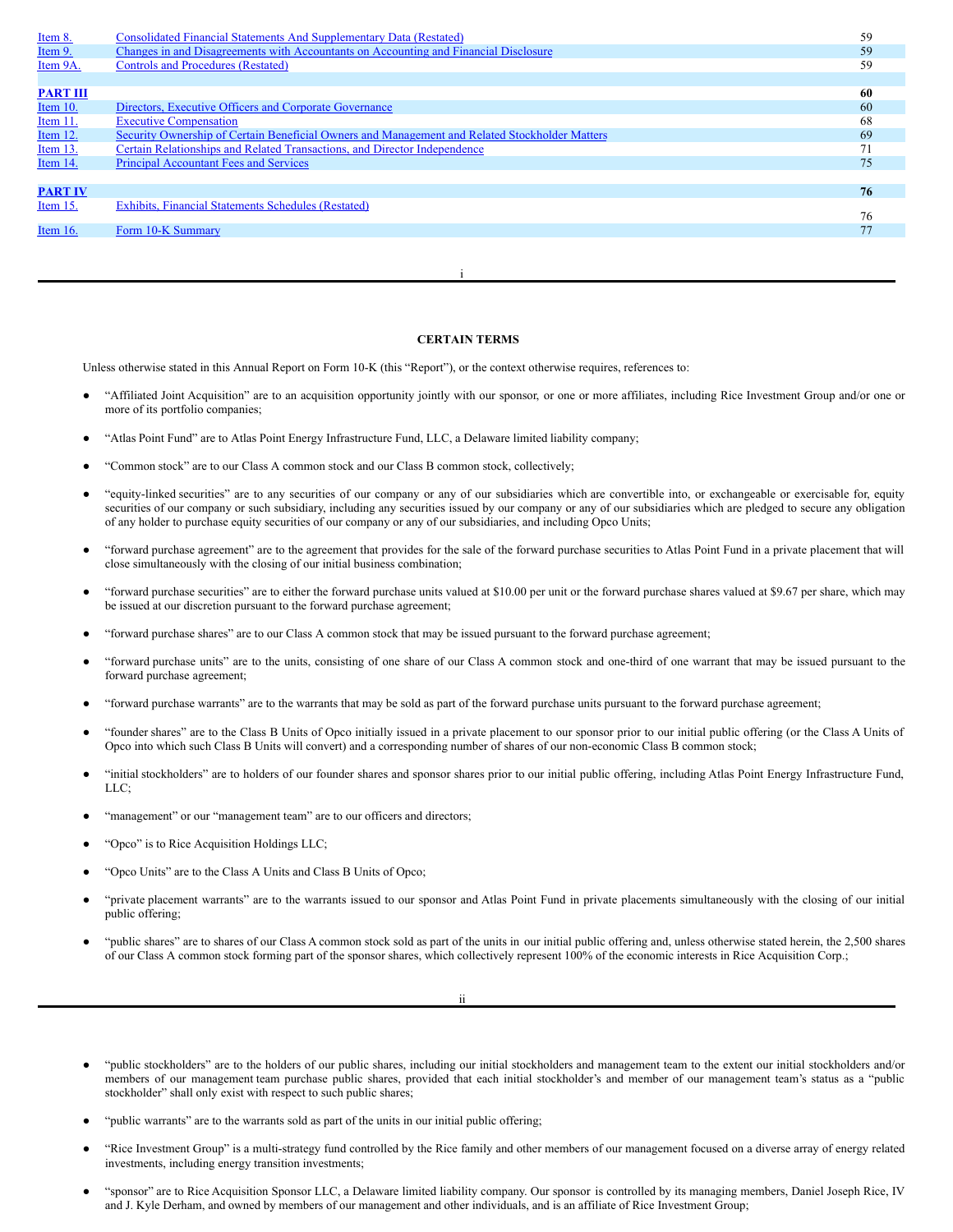- "sponsor shares" are to the 100 Class A Units of Opco and corresponding number of shares of our non-economic Class B common stock (which together will be exchangeable into shares of Class A common stock after our initial business combination on a one-for-one basis) and the 2,500 shares of our Class A common stock purchased by our sponsor in a private placement prior to our initial public offering; and
- "we," "us," "company" or "our company" are to Rice Acquisition Corp. and Opco.

iii

## <span id="page-4-0"></span>**CAUTIONARY NOTE REGARDING FORWARD-LOOKING STATEMENTS**

This Report, including, without limitation, statements under the heading "Item 7. Management's Discussion and Analysis of Financial Condition and Results of Operations," includes forward-looking statements within the meaning of Section 27A of the Securities Act of 1933, as amended, (the "Securities Act") and Section 21E of the Securities Exchange Act of 1934, as amended, (the "Exchange Act"). These forward-looking statements can be identified by the use of forward-looking terminology, including the words "believes," "estimates," "anticipates," "expects," "intends," "plans," "may," "will," "potential," "projects," "predicts," "continue," or "should," or, in each case, their negative or other variations or comparable terminology. There can be no assurance that actual results will not materially differ from expectations. Such statements include, but are not limited to, any statements relating to our ability to consummate any acquisition or other business combination and any other statements that are not statements of current or historical facts. These statements are based on management's current expectations, but actual results may differ materially due to various factors, including, but not limited to:

- our ability to select an appropriate target business or businesses;
- our ability to complete an initial business combination;
- our expectations around the performance of the prospective target business or businesses;
- our success in retaining or recruiting, or changes required in, our officers, key employees or directors following our initial business combination;
- our officers and directors allocating their time to other businesses and potentially having conflicts of interest with our business or in approving our initial business combination;
- our potential ability to obtain additional financing to complete our initial business combination;
- our pool of prospective target businesses;
- our ability to consummate an initial business combination due to the uncertainty resulting from the recent COVID-19 pandemic and other events (such as terrorist attacks, natural disasters or other significant outbreaks of infectious diseases);
- the ability of our officers and directors to generate a number of potential investment opportunities;
- our public securities' potential liquidity and trading;
- the lack of a market for our securities;
- the use of proceeds not held in the trust account or available to us from interest income on the trust account balance;
- the trust account not being subject to claims of third parties; or
- our financial performance following our initial public offering.

The forward-looking statements contained in this Report are based on our current expectations and beliefs concerning future developments and their potential effects on us. Future developments affecting us may not be those that we have anticipated. These forward-looking statements involve a number of risks, uncertainties (some of which are beyond our control) and other assumptions that may cause actual results or performance to be materially different from those expressed or implied by these forward-looking statements. These risks and uncertainties include, but are not limited to, those factors described under the heading "Risk Factors." Should one or more of these risks or uncertainties materialize, or should any of our assumptions prove incorrect, actual results may vary in material respects from those projected in these forward-looking statements. We undertake no obligation to update or revise any forward-looking statements, whether as a result of new information, future events or otherwise, except as may be required under applicable securities laws. These risks and others described under "Risk Factors" may not be exhaustive.

By their nature, forward-looking statements involve risks and uncertainties because they relate to events and depend on circumstances that may or may not occur in the future. We caution you that forward-looking statements are not guarantees of future performance and that our actual results of operations, financial condition and liquidity, and developments in the industry in which we operate may differ materially from those made in or suggested by the forward-looking statements contained in this Report. In addition, even if our results or operations, financial condition and liquidity, and developments in the industry in which we operate are consistent with the forward-looking statements contained in this Report, those results or developments may not be indicative of results or developments in subsequent periods.

iv

## <span id="page-4-1"></span>**SUMMARY OF RISK FACTORS**

The following is a summary of the principal risks described below in Part I, Item 1A "Risk Factors" in this Annual Report on Form 10-K. We believe that the risks described in the "Risk Factors" section are material to investors, but other factors not presently known to us or that we currently believe are immaterial may also adversely affect us. The following summary should not be considered an exhaustive summary of the material risks facing us, and it should be read in conjunction with the "Risk Factors" section and the other information contained in this Annual Report on Form 10-K.

We are a recently formed blank check company with no operating history and no revenues, and you have no basis on which to evaluate our ability to achieve our business objective.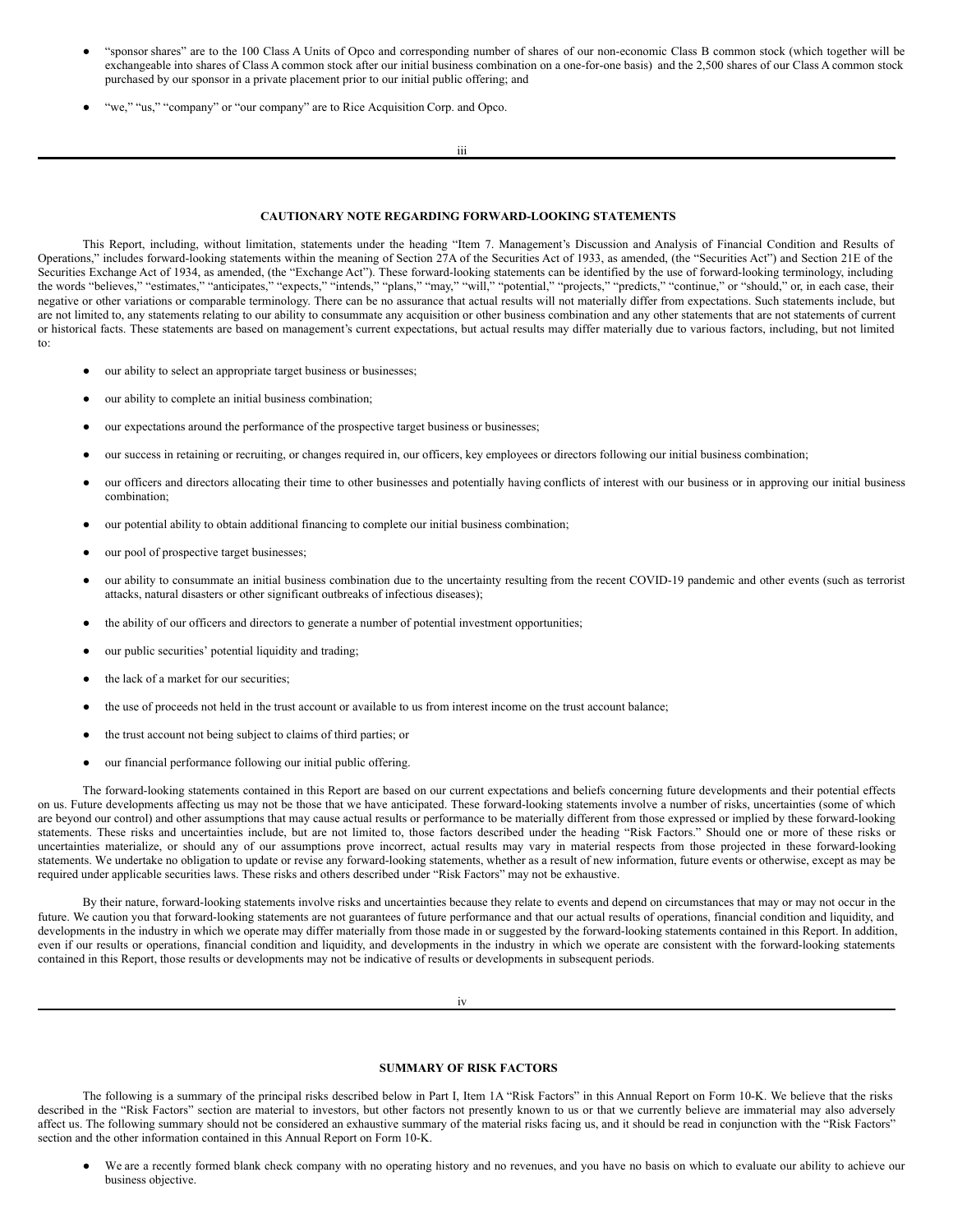- Past performance by the Rice family, Rice Investment Group and its portfolio companies and our management team may not be indicative of future performance of an investment in the Company. In addition, none of our officers or directors have served as a sponsor, director or officer of any blank check companies or special purpose acquisition companies in the past.
- Our public stockholders may not be afforded an opportunity to vote on our proposed business combination, which means we may complete our initial business combination even though a majority of our public stockholders do not support such a combination.
- In evaluating a prospective target business for our initial business combination, our management may consider the availability of funds from the sale of the forward purchase securities, which may be used as part of the consideration to the sellers in the initial business combination. If Atlas Point Fund decides not to accept our offer to purchase the forward purchase securities, we may decide not to consummate our initial business combination, or if we decide to, we may lack sufficient funds to consummate our initial business combination.
- Your only opportunity to affect the investment decision regarding a potential business combination may be limited to the exercise of your right to redeem your shares from us for cash.
- If we seek stockholder approval of our initial business combination, our initial stockholders and management team have agreed to vote in favor of such initial business combination, regardless of how our public stockholders vote.
- The ability of our public stockholders to redeem their shares for cash may make our financial condition unattractive to potential business combination targets, which may make it difficult for us to enter into a business combination with a target.
- The ability of our public stockholders to exercise redemption rights with respect to a large number of our shares may not allow us to complete the most desirable business combination or optimize our capital structure.
- The ability of our public stockholders to exercise redemption rights with respect to a large number of our shares could increase the probability that our initial business combination would be unsuccessful and that you would have to wait for liquidation in order to redeem your stock.
- Our search for a business combination, and any target business with which we ultimately consummate a business combination, may be materially adversely affected by the recent coronavirus (COVID-19) outbreak and the status of debt and equity markets.
- We may not be able to complete our initial business combination within the 24 months after the closing of our initial public offering, in which case we would cease all operations except for the purpose of winding up and we would redeem our public shares and liquidate, in which case our public stockholders may receive only their pro rata portion of the funds in the trust account that are available for distribution to public stockholders, and our warrants will expire worthless.

- If we seek stockholder approval of our initial business combination, our sponsor, directors, officers, advisors and their affiliates may elect to purchase shares or public warrants from public stockholders or public warrantholders, which may influence a vote on a proposed business combination and reduce the public "float" of our Class A common stock.
- If a stockholder fails to receive notice of our offer to redeem our public shares in connection with our business combination, or fails to comply with the procedures for tendering its shares, such shares may not be redeemed.
- You will not have any rights or interests in funds from the trust account, except under certain limited circumstances. Therefore, to liquidate your investment, you may be forced to sell your public shares or warrants, potentially at a loss.
- The NYSE may delist our securities from trading on its exchange, which could limit investors' ability to make transactions in our securities and subject us to additional trading restrictions.
- If we seek stockholder approval of our initial business combination and we do not conduct redemptions pursuant to the tender offer rules, and if you or a "group" of stockholders are deemed to hold in excess of 20% of our Class A common stock, you will lose the ability to redeem all such shares in excess of 20% of our Class A common stock.
- Because of our limited resources and the significant competition for business combination opportunities, it may be more difficult for us to complete our initial business combination. If we do not complete our initial business combination, our public stockholders may receive only their pro rata portion of the funds in the trust account that are available for distribution to public stockholders, and our warrants will expire worthless.
- If the net proceeds of our initial public offering and the sale of the private placement warrants not being held in the trust account are insufficient to allow us to operate for at least the next 24 months, we may be unable to complete our initial business combination, in which case our public stockholders may only receive \$10.00 per share, or less than such amount in certain circumstances, and our warrants will expire worthless.
- If the net proceeds of our initial public offering and the sale of the private placement warrants not being held in the trust account are insufficient to allow us to operate for at least the next 24 months, it could limit the amount available to fund our search for a target business or businesses and complete our initial business combination and we will depend on loans from our sponsor or management team to fund our search for a business combination, to pay franchise and income taxes of the Company or Opco and to complete our initial business combination. If we are unable to obtain these loans, we may be unable to complete our initial business combination.
- Subsequent to our completion of our initial business combination, we may be required to take write-downs or write-offs, restructuring and impairment or other charges that could have a significant negative effect on our financial condition, results of operations and our stock price, which could cause you to lose some or all of your investment.
- <span id="page-5-0"></span>If third parties bring claims against us, the proceeds held in the trust account could be reduced and the per-share redemption amount received by stockholders may be less than \$10.00 per share.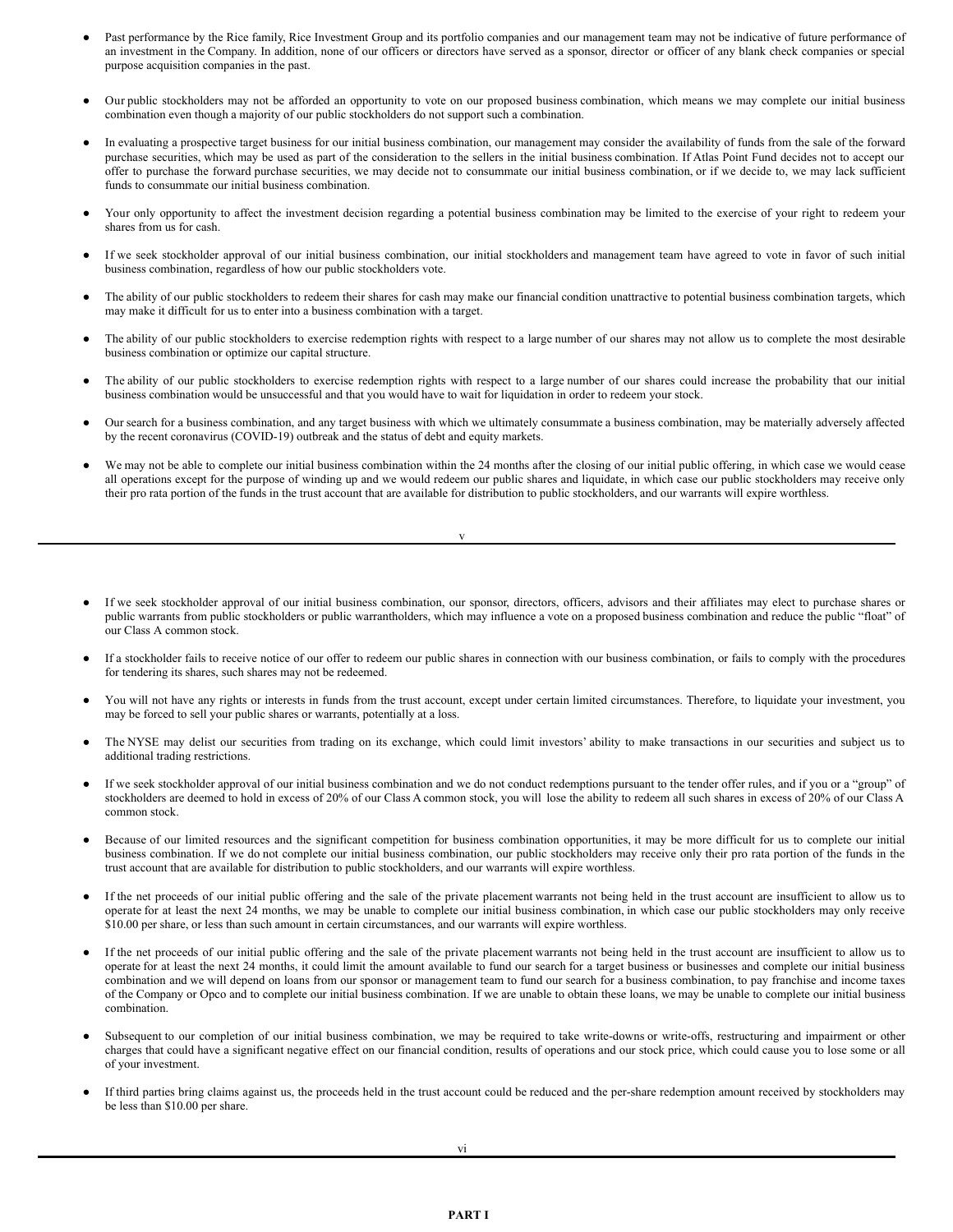### <span id="page-6-0"></span>**ITEM 1. BUSINESS**

#### **Overview**

We are a blank check company incorporated in Delaware for the purpose of effecting a merger, capital stock exchange, asset acquisition, stock purchase, reorganization or similar business combination with one or more businesses, which we refer to throughout this Report as our initial business combination. We are an early stage and emerging growth company and, as such, we are subject to all of the risks associated with early stage and emerging growth companies.

In September 2020, our Sponsor paid \$25,000 to cover certain of our expenses in exchange for (i) 5,750,100 shares of our Class B common stock, par value \$0.0001 per share, and (ii) 2,500 shares of our Class A common stock, par value \$0.0001 per share. Also in September 2020, the Sponsor received 5,750,000 Class B Units of Opco (which are profits interest units only). In October 2020, the Sponsor forfeited 90,000 Class B Units of Opco, and 30,000 Class B Units of Opco were issued to each of the independent directors. The Sponsor transferred a corresponding number of shares of Class B common stock to the independent directors. In October 2020, the Company effected a dividend, resulting in an aggregate of (i) 6,181,350 shares of our Class B common stock, and (ii) 2,500 shares of our Class A common stock outstanding. All shares and associated amounts have been retroactively restated to reflect the dividend. Upon a liquidation of Opco, distributions generally will be made to the holders of Opco Units on a pro rata basis, subject to certain limitations with respect to the Class B Units of Opco, including that, prior to the completion of the initial business combination, such Class B Units will not be entitled to participate in a liquidating distribution.

On October 26, 2020, the Company consummated its initial public offering of 23,725,000 units, including 2,225,000 units that were issued pursuant to the underwriters' partial exercise of their over-allotment option, at \$10.00 per unit, generating gross proceeds of approximately \$237.3 million, and incurring offering costs of approximately \$12.5 million, inclusive of \$7.6 million in deferred underwriting commissions. Of the 23,725,000 units sold, affiliates of our Sponsor and Atlas Point Fund had purchased 1,980,000 units (the "Affiliated Units") and 2,128,500 units (the "Atlas Units"), respectively, at the initial public offering price. The underwriters did not receive any underwriting discounts or commissions on the 1,980,000 Affiliated Units. Each unit consists of one share of Class A common stock and one-half of one redeemable warrant (each, a "Public Warrant"). Each whole Public Warrant entitles the holder to purchase one share of our Class A common stock at a price of \$11.50 per share, subject to adjustment.

Simultaneously with the closing of our initial public offering, we consummated the private placement ("Private Placement") of 6,771,000 warrants (each, a "Private Placement Warrant" and collectively, the "Private Placement Warrants") to the Sponsor and Atlas Point Fund, at a price of \$1.00 per Private Placement Warrant, generating gross proceeds of approximately \$6.8 million. Each Private Placement Warrant is exercisable to purchase one share of our Class A common stock or, in certain circumstances, one Class A Unit of Opco together with a corresponding number of shares of our non-economic Class B common stock, subject to certain adjustments.

## **Market Opportunity**

We intend to focus our search for a target business in the broadly defined energy transition or sustainability arena. Specifically, we plan to concentrate our search on supply-side solutions and innovations that enable the economy to decarbonize in sectors that include renewable fuels, sustainable chemical production and feedstocks, carbon capture, utilization and storage technology and equipment, applications, infrastructure and technology focused on reducing the carbon intensity of fuels, energy production methods, and industrial processes. We believe the recent capital market and investment activity directed at energy transition has focused on end-market applications such as vehicle electrification, energy efficiency for consumers and sustainable and eco-conscious products. These trends are important to the overall success of the energy transition; however, their adoption and commercial development require more focus on the production and supply of clean fuels, sustainable energy and industrial applications and infrastructure. We believe traditional renewable electricity generation from wind and solar will continue growing market share. These sources are ultimately limited by geography and intermittency, and will not solve the renewable energy needs of several sub-sectors of the economy less likely to electrify. Our focus on renewable fuels and sustainable chemical production will serve to bolster and complement the rapid development of wind and solar. Our management's history and track-record of owning and building successful energy production companies provides us with unique and differentiated insights into how the traditional fossil fuel-based energy value chain is changing to accommodate for a lower carbon footprint and a more sustainable future.

The potential growth in the production and consumption of sustainable fuels, including renewable natural gas ("RNG"), blue and green hydrogen, renewable diesel, renewable jet fuel, low or zero-carbon synthetic fuels and fuels that incorporate carbon capture, utilization and storage represents a significant market opportunity. We believe the widespread adoption of renewable fuels by major sectors of the economy such as freight, air and marine transportation, residential and industrial heating and power generation and energy storage will create a profound disruption resulting in a very large addressable market. The carbon intensity of energy and industrial production methods is one of the main drivers for the adoption of renewable and low-carbon fuels. For example, traditional cement and steel production is very energy intensive and pollutant and can be decarbonized using clean fuels in heat generation and carbon capture, utilization and storage to reduce process-related emissions.

In addition, the infrastructure, industrial and technological requirements to increase the market penetration of sustainable fuels also present tremendous opportunity. Equipment, applications and installations such as anaerobic digesters that produce RNG, biodiesel plants that manufacture renewable diesel and electrolyzers that generate clean hydrogen need to be scaled up to handle increased demand and compete in markets including and beyond the transportation sector.

Large publicly traded companies in the energy, utility and waste management sectors have made significant investments in renewable energy production and infrastructure projects to meet their own emission reduction targets and adapt to changing regulatory frameworks and customer preferences. The advent of RNG, renewable diesel and blue and green hydrogen and technologies on carbon capture, utilization and storage will further increase the range of applications and use cases for renewable and zero-emission fuels over the longer term.

Furthermore, sustainable chemicals and materials also represent large addressable markets that displace carbon intensive fossil fuel-based products with lower emission sustainable alternatives. Petrochemicals can be replaced using biomass and recycled waste products as feedstock. The production of building materials can be decarbonized using recycling technologies and novel circular production methods that convert traditional waste products into valuable energy and/or feedstock sources.

## **Business Strategy**

Our acquisition and value creation strategy is to identify, acquire and, after our initial business combination, build a company whose principal effort is developing and advancing the objectives of global decarbonization while generating attractive risk adjusted returns for our shareholders. Our acquisition strategy leverages our management team's and Rice Investment Group's network of potential proprietary and public transaction sources where we believe a combination of our relationships, knowledge and experience in the renewable and energy industries could effect a positive transformation or augmentation of existing businesses or properties. Our goal is to build a focused business with multiple competitive advantages that have the potential to improve the target business's overall value proposition. We plan to utilize the network and industry experience of our management team and Rice Investment Group in seeking an initial business combination and employing our acquisition strategy. Over the course of their careers, the members of our management team and their affiliates, including Rice Investment Group, have developed a broad network of contacts and corporate relationships that we believe will serve as a useful source of acquisition opportunities. In addition to industry and lending community relationships, we plan to leverage relationships with management teams of public and private companies, investment bankers, restructuring advisers, attorneys and accountants, which we believe should provide us with a number of business combination opportunities.

Our management team and board of directors have an extensive network of contacts that they will leverage in their efforts in identifying an attractive target with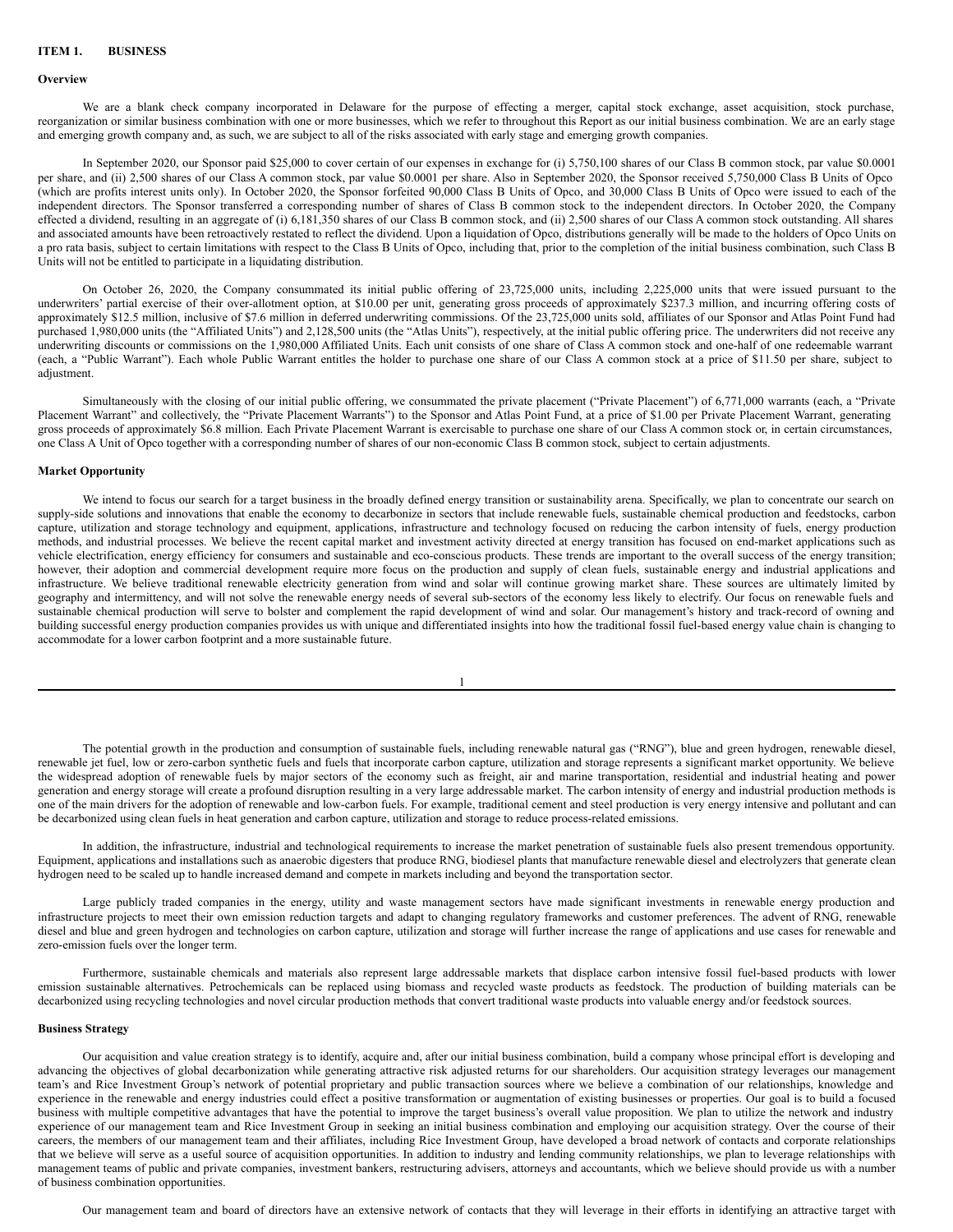operations in a Sustainability related sector. We believe this existing network and long history of working together are advantages in sourcing potential business combination targets. We also believe that our management team's reputation, experience and track record will make us a preferred counterparty for public and private companies with operations in a Sustainability related sector. We also believe many privately held and publicly traded companies consider the Rice Investment Group to be a trustworthy partner and recognize the firm's ability to support value and enhance returns.

## **Acquisition Criteria**

Consistent with our business strategy, we have identified the following general criteria and guidelines that we believe are important in evaluating prospective targets for our initial business combination. We use these criteria and guidelines in evaluating acquisition opportunities, but we may decide to enter into our initial business combination with a target that does not meet these criteria and guidelines. We intend to acquire target businesses that we believe:

- operate in high growth, large addressable markets with favorable long-term market dynamics;
- display differentiated business attributes and/or product offerings that provide us confidence on the long-term prospects and profitability of the company;
- are fundamentally sound and can benefit from a partnership with us by leveraging the operational, transactional, financial, managerial and investment experience of our management team and Rice Investment Group;
- can utilize the extensive networks and insights that our management team and Rice Investment Group have built in the renewable and energy industry;
- are at an inflection point, such as requiring additional management expertise, are able to innovate through new operational techniques, or where we believe we can drive improved financial performance;
- exhibit unrecognized value or other characteristics, desirable returns on capital, and a need for capital to achieve the company's growth strategy, that we believe have been misevaluated by the marketplace based on our analysis and due diligence review; and
- will offer an attractive risk-adjusted return for our stockholders.

Potential upside from growth in the target business and an improved capital structure will be weighed against any identified downside risks.

These criteria are not intended to be exhaustive. Any evaluation relating to the merits of a particular initial business combination may be based, to the extent relevant, on these general guidelines as well as other considerations, factors and criteria that our management may deem relevant. In the event that we decide to enter into our initial business combination with a target business that does not meet the above criteria and guidelines, we will disclose that the target business does not meet the above criteria in our stockholder communications related to our initial business combination, which, as discussed in this Report, would be in the form of proxy solicitation or tender offer materials that we would file with the U.S. Securities and Exchange Commission (the "SEC").

#### **Initial Business Combination**

The NYSE rules require that we must complete one or more business combinations having an aggregate fair market value of at least 80% of the net assets held in trust (net of amounts disbursed to management for working capital purposes and excluding the amount of any deferred underwriting discount held in trust) at the time of the agreement to enter into the initial business combination. Our board will make the determination as to the fair market value of a target business or businesses. If our board is not able to independently determine the fair market value of a target business or businesses, we will obtain an opinion from an independent investment banking firm which is a member of the Financial Industry Regulatory Authority Inc., or FINRA, or an independent accounting firm with respect to the satisfaction of such criteria. While we consider it unlikely that our board will not be able to make an independent determination of the fair market value of a target business or businesses, it may be unable to do so if the board is less familiar or experienced with the target company's business or there is a significant amount of uncertainty as to the value of the company's assets or prospects.

| ۰,<br>I |  |
|---------|--|

We may pursue an acquisition opportunity jointly with our sponsor, or one or more affiliates, including Rice Investment Group and/or one or more of its portfolio companies, which we refer to as an "Affiliated Joint Acquisition." Any such parties may co-invest with us in the target business at the time of our initial business combination, or we could raise additional proceeds to complete the acquisition by issuing to such parties a class of equity or equity-linked securities. Our sponsor and its affiliates have no obligation to make any such investment, and may compete with us for potential business combinations. Any such issuance of equity or equity-linked securities would, on a fully diluted basis, reduce the percentage ownership of our then-existing stockholders. Notwithstanding the foregoing, pursuant to the anti-dilution provisions of our founder shares, issuances or deemed issuances of our Class A common stock or equity-linked securities would result in an adjustment to the number of Class A Units of Opco into which the Class B Units of Opco will convert (unless the holders of a majority of the outstanding founder shares agree to waive such adjustment with respect to any such issuance or deemed issuance) so that, after all founder shares have been exchanged for shares of our Class A common stock, the aggregate number of shares of our Class A common stock received by holders in exchange for founder shares would equal 20% of the sum of the total outstanding shares of common stock following the completion of our initial public offering plus all shares of our Class A common stock and equity-linked securities issued or deemed issued in connection with the business combination (excluding the forward purchase securities and any shares or equity-linked securities issued, or to be issued, to any seller in the business combination and excluding the sponsor shares).

We anticipate structuring our initial business combination either (i) in such a way so that we will control 100% of the equity interests or assets of the target business or businesses or (ii) in such a way so that we control less than 100% of such interests or assets of the target business in order to meet certain objectives of the target management team or stockholders or for other reasons, including an Affiliated Joint Acquisition as described above. However, we will only complete a business combination if we control 50% or more of the outstanding voting securities of the target or otherwise are not required to register as an investment company under the Investment Company Act of 1940, as amended (the "Investment Company Act"). Even if we control 50% or more of the voting securities of the target, our stockholders prior to the business combination may collectively own a minority interest in the post-transaction company, depending on valuations ascribed to the target and us in the business combination transaction. For example, we could pursue a transaction in which we issue a substantial number of new shares in exchange for all of the outstanding capital stock, shares or other equity interests of a target. In this case, we would acquire a 100% controlling interest in the target. However, as a result of the issuance of a substantial number of new shares, our stockholders immediately prior to our initial business combination could own less than a majority of our outstanding shares subsequent to our initial business combination. If we control less than 100% of the equity interests or assets of a target business or businesses, the portion of such business or businesses that is controlled is what will be valued for purposes of the 80% of net assets test. If the business combination involves more than one target business, the 80% of net assets test will be based on the aggregate value of all of the transactions and we will treat the target businesses together as the initial business combination for seeking stockholder approval or for purposes of a tender offer, as applicable.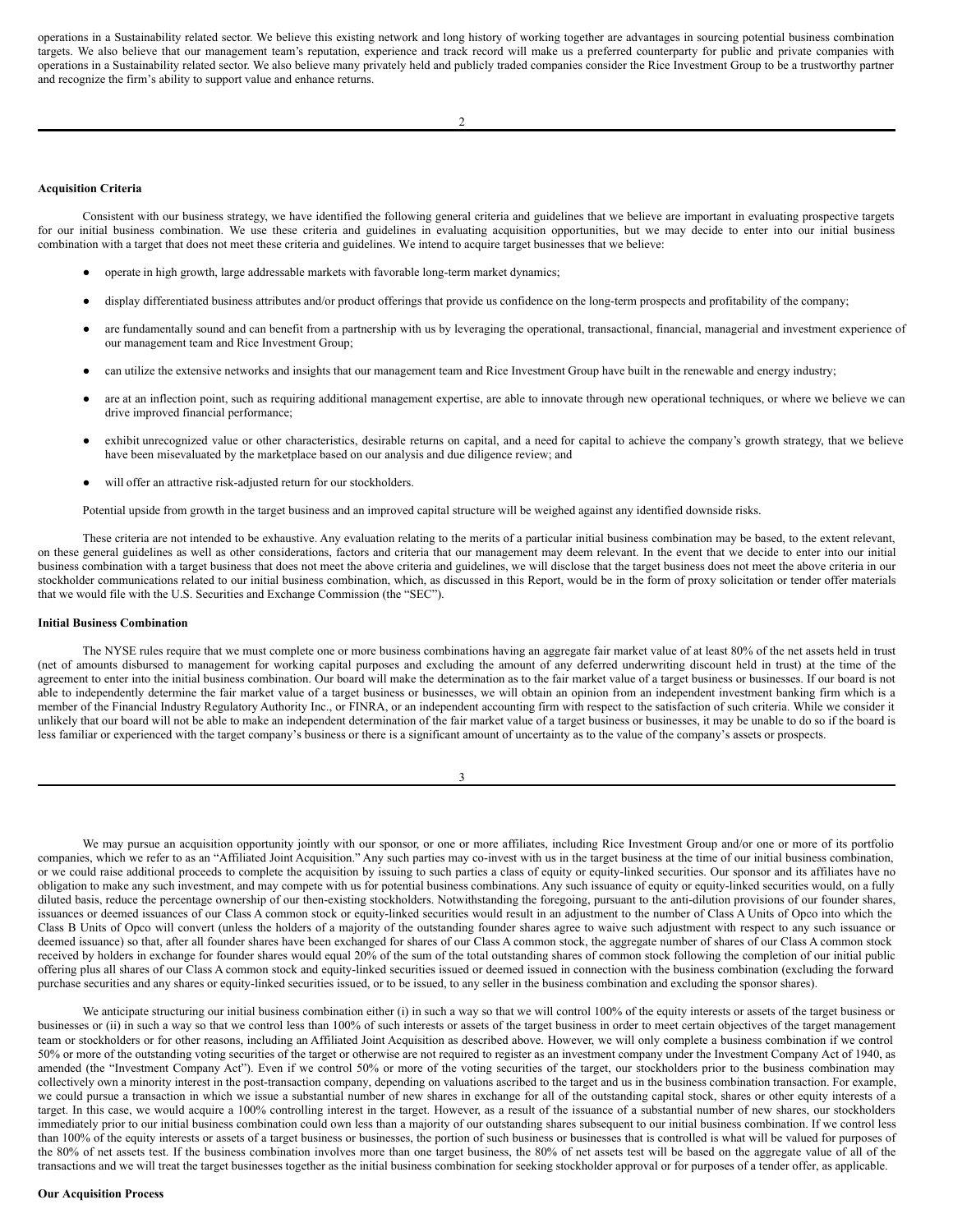In evaluating a prospective target business, we expect to conduct a thorough due diligence review that will encompass, among other things, meetings with incumbent management and employees, document reviews, inspection of facilities, as well as a review of financial and other information that will be made available to us. We will also utilize our transactional, financial, managerial and investment experience.

We are not prohibited from pursuing an initial business combination with or from a company that is affiliated with our sponsor, officers or directors, including a portfolio company of Rice Investment Group, or from entering into an agreement with our sponsor, officers or directors or their affiliates with respect to the operation of any business we acquire in connection with the initial business combination. In the event we seek to complete our initial business combination with a business combination target that is affiliated with our sponsor, officers or directors, we, or a committee of independent directors, would obtain an opinion from an independent investment banking firm which is a member of FINRA or from an independent accounting firm that such initial business combination is fair to our company from a financial point of view.

Members of our management team and our independent directors directly or indirectly own founder shares, sponsor shares and/or private placement warrants and, accordingly, may have a conflict of interest in determining whether a particular target business is an appropriate business with which to effectuate our initial business combination. Further, each of our officers and directors may have a conflict of interest with respect to evaluating a particular business combination if the retention or resignation of any such officers and directors was included by a target business as a condition to any agreement with respect to our initial business combination.

Each of our officers and directors presently has, and any of them in the future may have additional, fiduciary or contractual obligations to other entities pursuant to which such officer or director is or will be required to present a business combination opportunity. Accordingly, if any of our officers or directors becomes aware of a business combination opportunity which is suitable for an entity to which he or she has then-current fiduciary or contractual obligations, he or she will honor his or her fiduciary or contractual obligations to present such opportunity to such other entity. We do not believe, however, that the fiduciary duties or contractual obligations of our officers or directors will materially affect our ability to complete our business combination. In addition, we may pursue an Affiliated Joint Acquisition opportunity with an entity to which an officer or director has a fiduciary or contractual obligation. Any such entity may co-invest with us in the target business at the time of our initial business combination, or we could raise additional proceeds to complete the acquisition by issuing to such entity a class of equity or equity-linked securities. Our amended and restated certificate of incorporation provides that we renounce our interest in any corporate opportunity offered to any director or officer unless such opportunity is expressly offered to such person solely in his or her capacity as a director or officer of our company and such opportunity is one we are legally and contractually permitted to undertake and would otherwise be reasonable for us to pursue.

In addition, members of our sponsor, as well as Rice Investment Group and its portfolio companies may sponsor other blank check companies similar to ours during the period in which we are seeking an initial business combination, and members of our management team may participate in such blank check companies. In particular, an affiliate of Rice Investment Group has formed Rice Acquisition Corp. II ("Rice II"), a blank check company like our company that was formed to consummate an initial business combination. Like us, Rice II intends to focus its search for a target business in the energy transition or sustainability arena. As of the date of this filing, Rice II has not completed its initial public offering and does not have a class of securities registered under the Securities Exchange Act of 1934, as amended (the "Exchange Act"). Any such companies, including Rice II, may present additional conflicts of interest in pursuing an acquisition target, particularly in the event there is overlap among the management teams. Mr. Rice also serves as a director and officer of Rice II, and Mr. Derham also serves as an officer and is a director nominee of Rice II. However, we do not believe that any such potential conflicts would materially affect our ability to complete our initial business combination. Each of Mr. Rice and Mr. Derham has agreed not to become an officer or director of any other special purpose acquisition company with a class of securities registered under the Exchange Act, until we have entered into a definitive agreement regarding our initial business combination or we have failed to complete our initial business combination within 24 months after the closing of our initial public offering. Neither Mr. Rice nor Mr. Derham has been involved with any blank check companies prior to our company.

We have filed a Registration Statement on Form 8-A with the SEC to voluntarily register our securities under Section 12 of the Exchange Act. As a result, we are subject to the rules and regulations promulgated under the Exchange Act. We have no current intention of filing a Form 15 to suspend our reporting or other obligations under the Exchange Act prior or subsequent to the consummation of our initial business combination.

### **Our Management Team**

Members of our management team are not obligated to devote any specific number of hours to our matters but they intend to devote as much of their time as they deem necessary to our affairs until we have completed our initial business combination. The amount of time that any members of our management team will devote in any time period will vary based on whether a target business has been selected for our initial business combination and the current stage of the business combination process.

We believe our management team's operating and transaction experience and relationships with companies will provide us with a substantial number of potential business combination targets. Over the course of their careers, the members of our management team have developed a broad network of contacts and corporate relationships around the world. This network has grown through the activities of our management team sourcing, acquiring and financing businesses, our management team's relationships with sellers, financing sources and target management teams and the experience of our management team in executing transactions under varying economic and financial market conditions. See the section of this Report entitled "Directors, Executive Officers and Corporate Governance" for a more complete description of our management team's experience.

#### 5

#### **Status as a Public Company**

We believe our structure will make us an attractive business combination partner to target businesses. As an existing public company, we offer a target business an alternative to the traditional initial public offering through a merger or other business combination with us. In a business combination transaction with us, the owners of the target business may, for example, exchange their shares of stock, shares or other equity interests in the target business for shares of our Class A common stock (or shares of a new holding company), Opco Units (and corresponding shares of our Class B common stock) or for a combination of shares of our Class A common stock, Opco Units (and corresponding shares of our Class B common stock) and cash, allowing us to tailor the consideration to the specific needs of the sellers. Although there are various costs and obligations associated with being a public company, we believe target businesses will find this method a more certain and cost effective method to becoming a public company than the typical initial public offering. The typical initial public offering process takes a significantly longer period of time than the typical business combination transaction process, and there are significant expenses in the initial public offering process, including underwriting discounts and commissions, that may not be present to the same extent in connection with a business combination with us.

Furthermore, once a proposed business combination is completed, the target business will have effectively become public, whereas an initial public offering is always subject to the underwriters' ability to complete the offering, as well as general market conditions, which could delay or prevent the offering from occurring or could have negative valuation consequences. Once public, we believe the target business would then have greater access to capital, an additional means of providing management incentives consistent with stockholders' interests and the ability to use its equity as currency for acquisitions. Being a public company can offer further benefits by augmenting a company's profile among potential new customers and vendors and aid in attracting talented employees.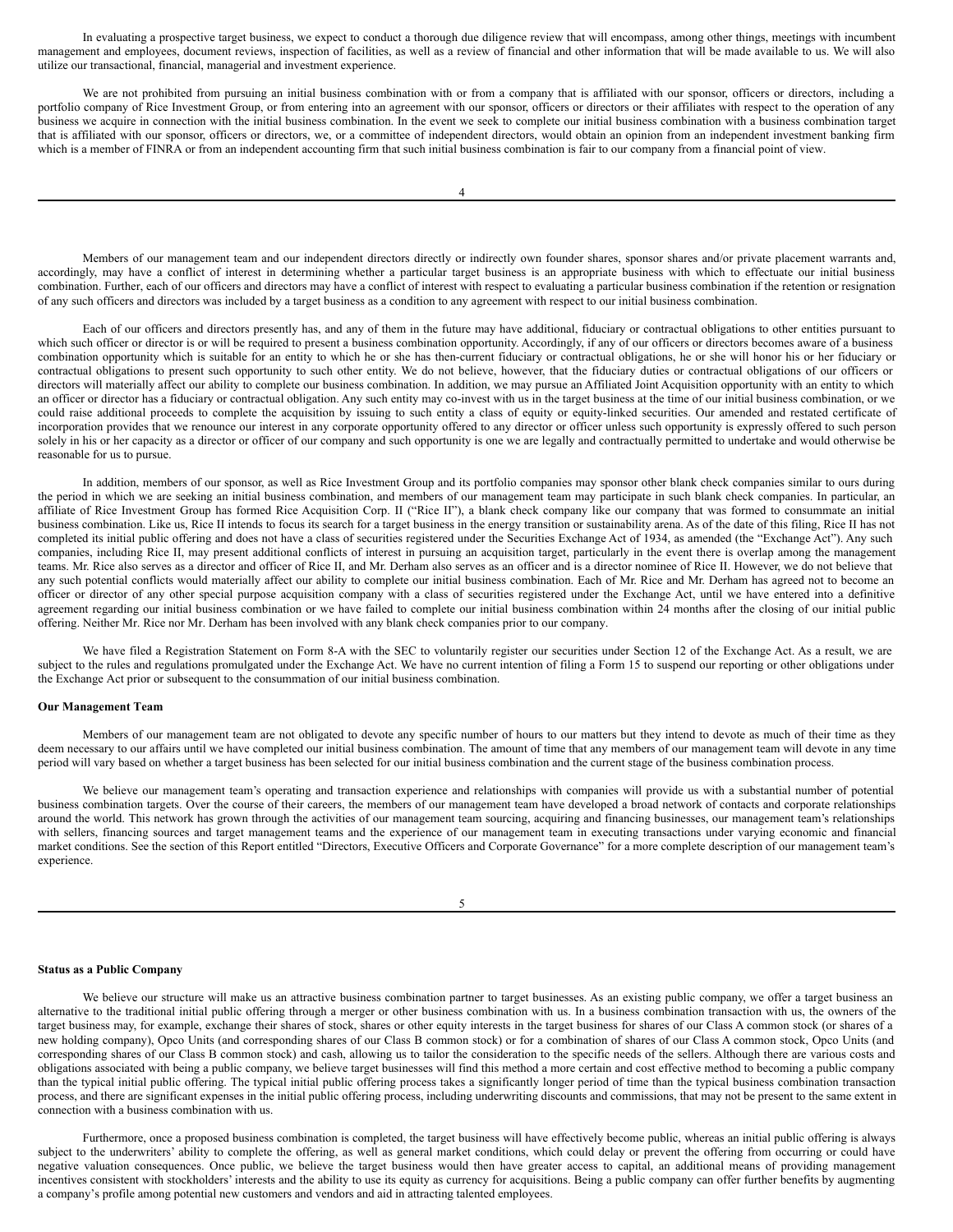While we believe that our structure and our management team's backgrounds make us an attractive business partner, some potential target businesses may view our status as a blank check company, such as our lack of an operating history and our ability to seek stockholder approval of any proposed initial business combination, negatively.

We are an "emerging growth company," as defined in Section 2(a) of the Securities Act, as modified by the JOBS Act. As such, we are eligible to take advantage of certain exemptions from various reporting requirements that are applicable to other public companies that are not "emerging growth companies" including, but not limited to, not being required to comply with the auditor attestation requirements of Section 404 of the Sarbanes-Oxley Act, reduced disclosure obligations regarding executive compensation in our periodic reports and proxy statements, and exemptions from the requirements of holding a non-binding advisory vote on executive compensation and stockholder approval of any golden parachute payments not previously approved. If some investors find our securities less attractive as a result, there may be a less active trading market for our securities and the prices of our securities may be more volatile.

In addition, Section 107 of the JOBS Act also provides that an "emerging growth company" can take advantage of the extended transition period provided in Section 7(a)(2)(B) of the Securities Act for complying with new or revised accounting standards. In other words, an "emerging growth company" can delay the adoption of certain accounting standards until those standards would otherwise apply to private companies. We intend to take advantage of the benefits of this extended transition period.

We will remain an emerging growth company until the earlier of (1) the last day of the fiscal year (a) following the fifth anniversary of the completion of our initial public offering, (b) in which we have total annual gross revenue of at least \$1.07 billion (as adjusted for inflation pursuant to SEC rules from time to time), or (c) in which we are deemed to be a large accelerated filer, which means the market value of our Class A common stock that is held by non-affiliates exceeds \$700 million as of the prior June 30th, and (2) the date on which we have issued more than \$1.0 billion in non-convertible debt securities during the prior three-year period.

Additionally, we are a "smaller reporting company" as defined in Item 10(0(1) of Regulation S-K. Smaller reporting companies may take advantage of certain reduced disclosure obligations, including, among other things, providing only two years of audited financial statements. We will remain a smaller reporting company until the last day of the fiscal year in which (i) the market value of our common stock held by non-affiliates exceeds \$250 million as of the end of that year's second fiscal quarter or (ii) our annual revenues exceeded \$100 million during such completed fiscal year and the market value of our common stock held by non-affiliates exceeds \$700 million as of the end of that year's second fiscal quarter.

6

## **Financial Position**

Upon the closing of our initial public offering, approximately \$237.3 million of the net proceeds were placed in a trust account ("Trust Account") located in the United States with Continental Stock Transfer & Trust Company acting as trustee, and invested only in U.S. "government securities" within the meaning of Section 2(a)(16) of the Investment Company Act having a maturity of 185 days or less or in money market funds meeting certain conditions under Rule 2a-7 promulgated under the Investment Company Act which invest only in direct U.S. government treasury obligations, as determined by us, until the earlier of: (i) the completion of a Business Combination and (ii) the distribution of the Trust Account. Because we are able to complete our business combination using our cash, debt or equity securities, or a combination of the foregoing, we have the flexibility to use the most efficient combination that will allow us to tailor the consideration to be paid to the target business to fit its needs and desires. However, we have not taken any steps to secure third party financing and there can be no assurance it will be available to us.

### **Effecting Our Initial Business Combination**

We are not presently engaged in, and we will not engage in, any operations for an indefinite period of time following our initial public offering. We intend to effectuate our initial business combination using cash from the proceeds of our initial public offering and the private placement warrants and forward purchase securities, our capital stock, debt or a combination of the foregoing. We may seek to complete our initial business combination with a company or business that may be financially unstable or in its early stages of development or growth, which would subject us to the numerous risks inherent in such companies and businesses. Although our management will assess the risks inherent in a particular target business with which we may combine, we cannot assure you that this assessment will result in our identifying all risks that a target business may encounter. Furthermore, some of those risks may be outside of our control, meaning that we can do nothing to control or reduce the chances that those risks will adversely affect a target business.

If our initial business combination is paid for using equity or debt securities, or not all of the funds released from the trust account are used for payment of the consideration in connection with our business combination or used for redemptions of purchases of our Class A common stock, we may apply the balance of the cash released to us from the trust account for general corporate purposes, including for maintenance or expansion of operations of the post-transaction company, the payment of principal or interest due on indebtedness incurred in completing our initial business combination, to fund the purchase of other companies or for working capital.

We may need to obtain additional financing to complete our initial business combination, either because the transaction requires more cash than is available from the proceeds held in our trust account or because we become obligated to redeem a significant number of our public shares upon completion of the business combination, or if Atlas Point Fund decides not to exercise its right to purchase all of the forward purchase securities, in which case we may issue additional securities or incur debt in connection with such business combination. In the case of an initial business combination funded with assets other than the trust account assets, our tender offer documents or proxy materials disclosing the business combination would disclose the terms of the financing and, only if required by applicable law, we would seek stockholder approval of such financing. There are no prohibitions on our ability to issue securities or incur debt in connection with our initial business combination. We are not currently a party to any arrangement or understanding with any third party with respect to raising any additional funds through the sale of securities, the incurrence of debt or otherwise.

## **Sources of Target Businesses**

Target businesses may be brought to our attention by such unaffiliated sources as a result of being solicited by us through calls or mailings. These sources may also introduce us to target businesses in which they think we may be interested on an unsolicited basis, since many of these sources will have read this Report and know what types of businesses we are targeting. Our officers and directors, as well as their affiliates, may also bring to our attention target business candidates that they become aware of through their business contacts as a result of formal or informal inquiries or discussions they may have, as well as attending trade shows or conventions. In addition, we expect to receive a number of proprietary deal flow opportunities that would not otherwise necessarily be available to us as a result of the track record and business relationships of our officers and directors. While we do not presently anticipate engaging the services of professional firms or other individuals that specialize in business acquisitions on any formal basis, we may engage these firms or other individuals in the future, in which event we may pay a finder's fee, consulting fee or other compensation to be determined in an arm's length negotiation based on the terms of the transaction. We will engage a finder only to the extent our management determines that the use of a finder may bring opportunities to us that may not otherwise be available to us or if finders approach us on an unsolicited basis with a potential transaction that our management determines is in our best interest to pursue. Payment of a finder's fee is customarily tied to completion of a transaction, in which case any such fee will be paid out of the funds held in the trust account. We have agreed to pay our sponsor a total of \$10,000 per month for office space, utilities, secretarial support and administrative services and to reimburse our sponsor for any out-of-pocket expenses related to identifying, investigating and completing an initial business combination. Some of our officers and directors may enter into employment or consulting agreements with the post-transaction company following our initial business combination. The presence or absence of any such fees or arrangements will not be used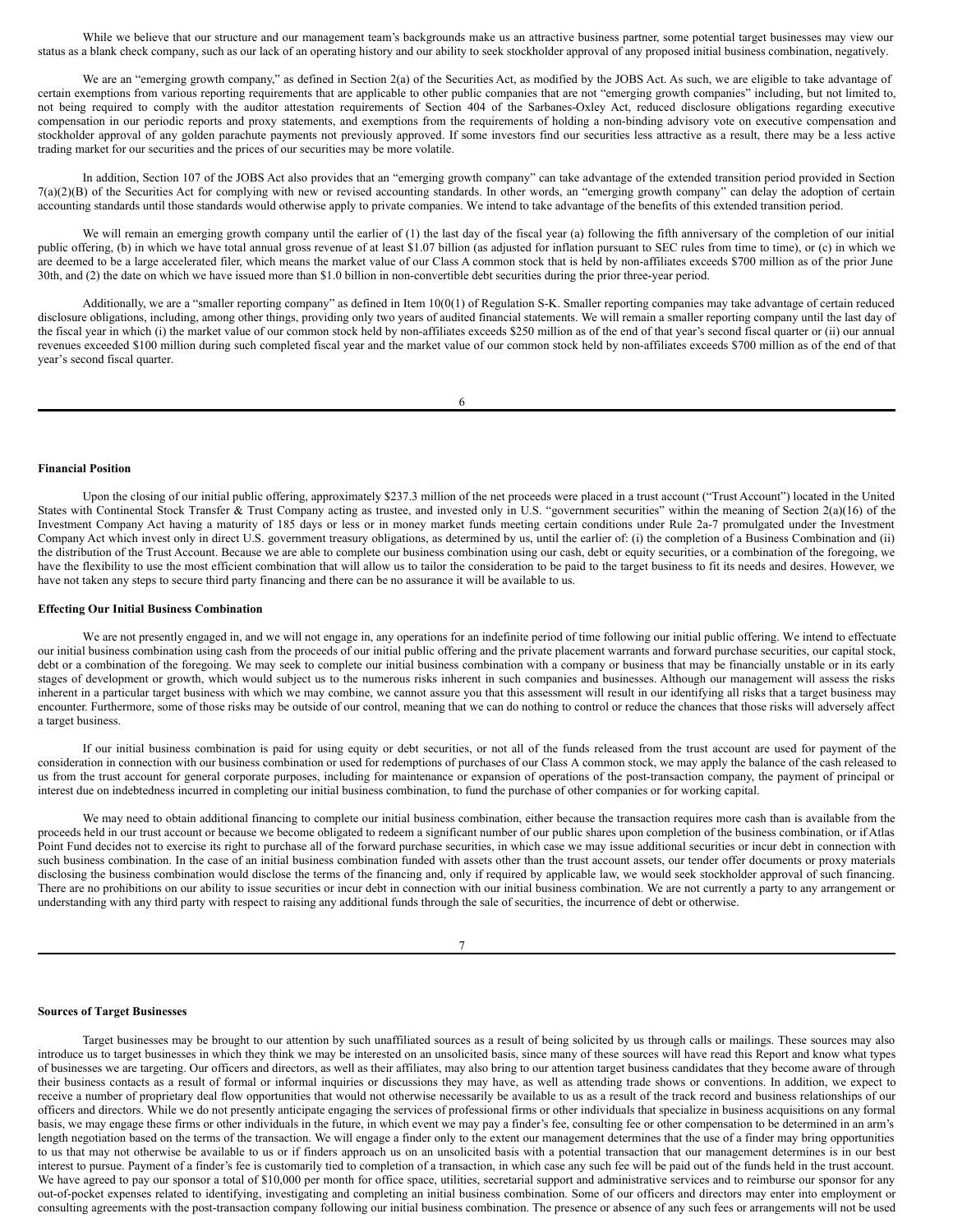#### as a criterion in our selection process of an acquisition candidate.

We are not prohibited from pursuing an initial business combination with or from a company that is affiliated with our sponsor, officers or directors, including a portfolio company of Rice Investment Group, or making the acquisition through a joint venture or other form of shared ownership with our sponsor, officers or directors or their affiliates, including Rice Investment Group and/or one or more of its portfolio companies. We are also not prohibited from entering into an agreement with our sponsor, officers or directors or their affiliates with respect to the operation of any business we acquire in connection with the initial business combination. In the event we seek to complete our initial business combination with a business combination target that is affiliated with our sponsor, officers or directors, we, or a committee of independent directors, would obtain an opinion from an independent investment banking firm which is a member of FINRA or from an independent accounting firm that such initial business combination is fair to our company from a financial point of view. We are not required to obtain such an opinion in any other context.

As more fully discussed in the section of this Report entitled "Certain Relationships and Related Transactions, and Director Independence," if any of our officers or directors becomes aware of a business combination opportunity that falls within the line of business of any entity to which he or she has pre-existing fiduciary or contractual obligations, he or she may be required to present such business combination opportunity to such entity prior to presenting such business combination opportunity to us. Our officers and directors currently have certain relevant fiduciary duties or contractual obligations that may take priority over their duties to us. We may pursue an Affiliated Joint Acquisition opportunity with an entity to which an officer or director has a fiduciary or contractual obligation. Any such entity may co-invest with us in the target business at the time of our initial business combination, or we could raise additional proceeds to complete the acquisition by issuing to such entity a class of equity or equity-linked securities.

## **Selection of a Target Business and Structuring of our Initial Business Combination**

The NYSE rules require that our initial business combination must occur with one or more target businesses that together have an aggregate fair market value of at least 80% of the net assets held in trust (net of amounts disbursed to management for working capital purposes and excluding the amount of any deferred underwriting discount held in trust) at the time of the agreement to enter into the initial business combination. The fair market value of the target or targets will be determined by our board of directors based upon one or more standards generally accepted by the financial community, such as discounted cash flow valuation or value of comparable businesses. If our board is not able to independently determine the fair market value of the target business or businesses, we will obtain an opinion from an independent investment banking firm that is a member of FINRA or from an independent accounting firm with respect to the satisfaction of such criteria. We do not intend to purchase multiple businesses in unrelated industries in conjunction with our initial business combination. Subject to this requirement, our management will have virtually unrestricted flexibility in identifying and selecting one or more prospective target businesses, although we will not be permitted to effectuate our initial business combination with another blank check company or a similar company with nominal operations.

8

In any case, we will only complete an initial business combination in which we control 50% or more of the outstanding voting securities of the target or otherwise are not required to register as an investment company under the Investment Company Act. If we control less than 100% of the equity interests or assets of a target business or businesses, the portion of such business or businesses that are controlled is what will be valued for purposes of the NYSE's 80% of net assets test. There is no basis for investors to evaluate the possible merits or risks of any target business with which we may ultimately complete our business combination.

To the extent we effect our business combination with a company or business that may be financially unstable or in its early stages of development or growth, we may be affected by numerous risks inherent in such company or business. Although our management will endeavor to evaluate the risks inherent in a particular target business, we cannot assure you that we will properly ascertain or assess all significant risk factors.

In evaluating a prospective target business, we expect to conduct a thorough due diligence review, which may encompass, among other things, meetings with incumbent management and employees, document reviews, interviews of customers and suppliers, inspection of facilities, as applicable, as well as a review of financial, operational, legal and other information which will be made available to us. If we determine to move forward with a particular target, we will proceed to structure and negotiate the terms of the business combination transaction.

Any costs incurred with respect to the identification and evaluation of, and negotiation with, a prospective target business with which our business combination is not ultimately completed will result in our incurring losses and will reduce the funds we can use to complete another business combination. The Company will not pay any consulting fees to members of our management team, or any of their respective affiliates, for services rendered to or in connection with our initial business combination.

#### **Redemption Rights for Public Stockholders upon Completion of our Initial Business Combination**

We will provide our public stockholders with the opportunity to redeem all or a portion of their shares of our Class A common stock upon the completion of our initial business combination at a per-share price, payable in cash, equal to the aggregate amount then on deposit in the trust account calculated as of two business days prior to the consummation of the initial business combination including interest earned on the funds held in the trust account and not previously released to pay franchise and income taxes of the Company or Opco, divided by the number of then outstanding public shares and Class A Units of Opco (other than those held by Rice Acquisition Corp.), subject to the limitations described herein. The amount in the trust account is initially anticipated to be approximately \$10.00 per public share. The per-share amount we will distribute to investors who properly redeem their shares will not be reduced by the deferred underwriting discounts and commissions we will pay to the underwriters. Pursuant to the Opco LLC Agreement and a letter agreement that our sponsor, Atlas Point Fund, officers and directors have entered into with us, they have agreed that any founder shares and sponsor shares held by them will not be entitled to redemption rights, and they will waive any such redemption rights for any public shares held by them, in connection with the completion of our business combination. In connection with the redemption of any public shares, a corresponding number of Class A Units of Opco held by us will also be redeemed.

## **Limitations on Redemptions**

Our amended and restated certificate of incorporation provides that in no event will we redeem our public shares in an amount that would cause our net tangible assets to be less than \$5,000,001 upon consummation of our initial business combination and after payment of underwriters' fees and commissions (so that we are not subject to the SEC's "penny stock" rules). However, the proposed business combination may require (i) cash consideration to be paid to the target or its owners, (ii) cash to be transferred to the target for working capital or other general corporate purposes or (iii) the retention of cash to satisfy other conditions in accordance with the terms of the proposed business combination. In the event the aggregate cash consideration we would be required to pay for all shares of our Class A common stock that are validly submitted for redemption plus any amount required to satisfy cash conditions pursuant to the terms of the proposed business combination exceed the aggregate amount of cash available to us, we will not complete the business combination or redeem any shares, and all shares of our Class A common stock submitted for redemption will be returned to the holders thereof.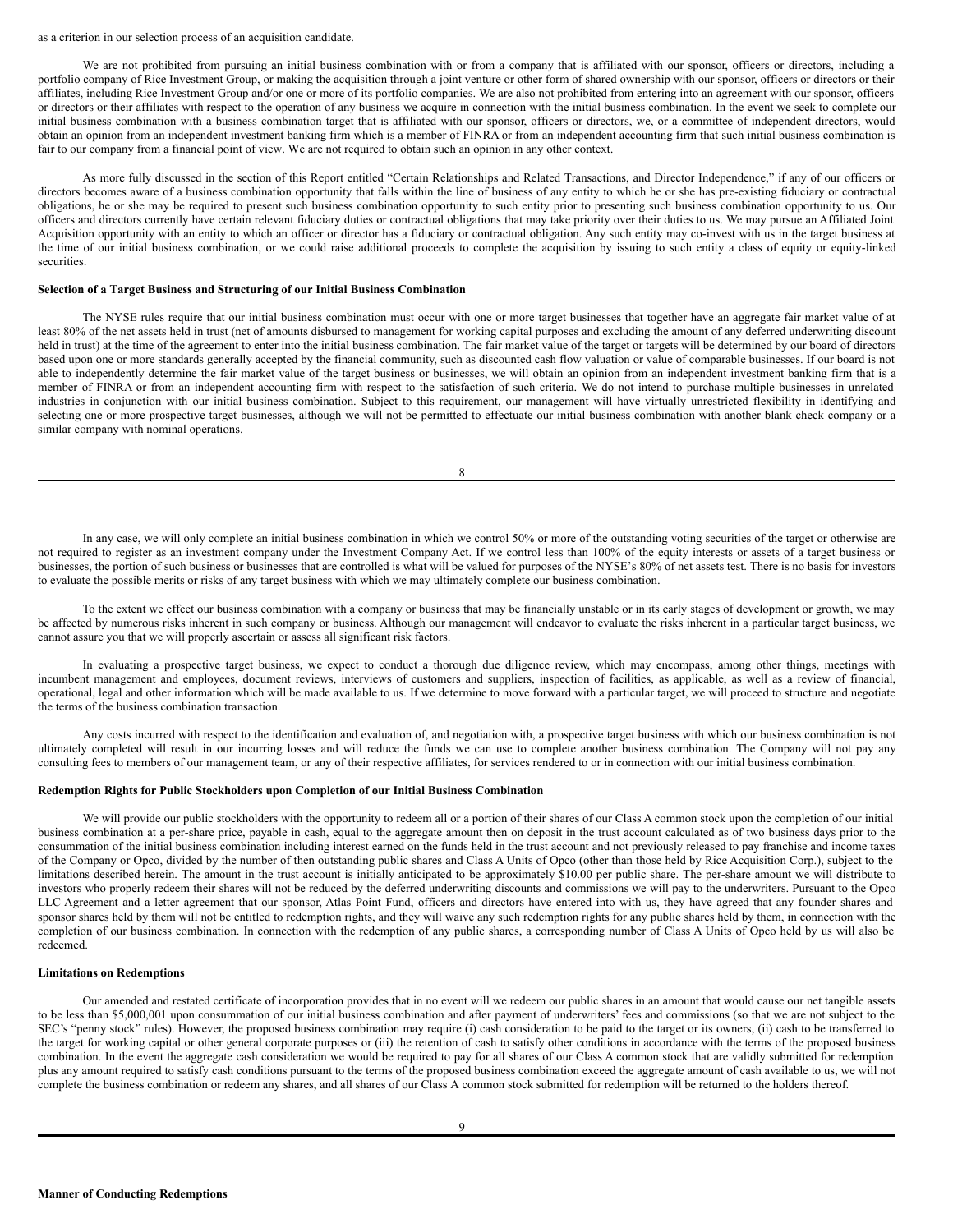We will provide our public stockholders with the opportunity to redeem all or a portion of their shares of our Class A common stock upon the completion of our initial business combination either (i) in connection with a stockholder meeting called to approve the business combination or (ii) by means of a tender offer. The decision as to whether we will seek stockholder approval of a proposed business combination or conduct a tender offer will be made by us, solely in our discretion, and will be based on a variety of factors such as the timing of the transaction and whether the terms of the transaction would require us to seek stockholder approval under applicable law or stock exchange listing requirement. Asset acquisitions and stock purchases would not typically require stockholder approval while direct mergers with our company where we do not survive and any transactions where we issue more than 20% of our outstanding common stock or seek to amend our amended and restated certificate of incorporation would require stockholder approval. If we structure a business combination transaction with a target business in a manner that requires stockholder approval, we will not have discretion as to whether to seek a stockholder vote to approve the proposed business combination. We currently intend to conduct redemptions in connection with a stockholder vote unless stockholder approval is not required by applicable law or stock exchange listing requirement and we choose to conduct redemptions pursuant to the tender offer rules of the SEC for business or other legal reasons.

If we hold a stockholder vote to approve our initial business combination, we will, pursuant to our amended and restated certificate of incorporation:

- conduct the redemptions in conjunction with a proxy solicitation pursuant to Regulation 14A of the Exchange Act, which regulates the solicitation of proxies, and not pursuant to the tender offer rules, and
- file proxy materials with the SEC.

In the event that we seek stockholder approval of our initial business combination, we will distribute proxy materials and, in connection therewith, provide our public stockholders with the redemption rights described above upon completion of the initial business combination.

If we seek stockholder approval, we will complete our initial business combination only if a majority of the outstanding shares of common stock voted are voted in favor of the business combination. A quorum for such meeting will consist of the holders present in person or by proxy of shares of outstanding capital stock of the company representing a majority of the voting power of all outstanding shares of capital stock of the company entitled to vote at such meeting. Our initial stockholders will count toward this quorum and have agreed to vote their founder shares and any public shares in favor of our initial business combination. For purposes of seeking approval of the majority of our outstanding shares of common stock voted, non-votes will have no effect on the approval of our initial business combination once a quorum is obtained. As a result, in addition to our initial stockholders' founder shares and sponsor shares, we would need 8,896,875, or 37.5%, of the 23,725,000 public shares sold in our initial public offering to be voted in favor of a transaction (assuming all outstanding shares are voted) in order to have our initial business combination approved. We intend to give approximately 30 days (but not less than 10 days nor more than 60 days) prior written notice of any such meeting, if required, at which a vote shall be taken to approve our initial business combination. These quorum and voting thresholds, and the voting agreements of our initial stockholders, may make it more likely that we will consummate our initial business combination. Each public stockholder may elect to redeem its public shares irrespective of whether it votes for or against the proposed transaction. In addition, pursuant to the Opco LLC Agreement and a letter agreement that our sponsor, Atlas Point Fund, officers and directors have entered into with us, they have agreed that any founder shares and sponsor shares held by them will not be entitled to redemption rights, and they will waive any such redemption rights for any public shares held by them, in connection with the completion of a business combination.

If we conduct redemptions pursuant to the tender offer rules of the SEC, we will, pursuant to our amended and restated certificate of incorporation:

- conduct the redemptions pursuant to Rule 13e-4 and Regulation 14E of the Exchange Act, which regulate issuer tender offers, and
- file tender offer documents with the SEC prior to completing our initial business combination which contain substantially the same financial and other information about the initial business combination and the redemption rights as is required under Regulation 14A of the Exchange Act, which regulates the solicitation of proxies. Although we are not required to do so, we currently intend to comply with the substantive and procedural requirements of Regulation 14A in connection with any stockholder vote even if we are not able to maintain our NYSE listing or Exchange Act registration.

|--|

Upon the public announcement of our business combination, we or our sponsor will terminate any plan established in accordance with Rule 10b5-1 to purchase shares of our Class A common stock in the open market if we elect to redeem our public shares through a tender offer, to comply with Rule 14e-5 under the Exchange Act.

In the event we conduct redemptions pursuant to the tender offer rules, our offer to redeem will remain open for at least 20 business days, in accordance with Rule 14e-1(a) under the Exchange Act, and we will not be permitted to complete our initial business combination until the expiration of the tender offer period. In addition, the tender offer will be conditioned on public stockholders not tendering more than the number of public shares we are permitted to redeem. If public stockholders tender more shares than we have offered to purchase, we will withdraw the tender offer and not complete the initial business combination.

## **Limitation on Redemption upon Completion of our Initial Business Combination if we Seek Stockholder Approval**

If we seek stockholder approval of our initial business combination and we do not conduct redemptions in connection with our business combination pursuant to the tender offer rules, our amended and restated certificate of incorporation provides that a public stockholder, together with any affiliate of such stockholder or any other person with whom such stockholder is acting in concert or as a "group" (as defined under Section 13 of the Exchange Act), will be restricted from seeking redemption rights with respect to more than an aggregate of 20% of the shares sold in our initial public offering, which we refer to as the "Excess Shares." We believe this restriction will discourage stockholders from accumulating large blocks of shares, and subsequent attempts by such holders to use their ability to exercise their redemption rights against a proposed business combination as a means to force us or our management to purchase their shares at a significant premium to the then-current market price or on other undesirable terms. Absent this provision, a public stockholder holding more than an aggregate of 20% of the shares sold in our initial public offering could threaten to exercise its redemption rights if such holder's shares are not purchased by us, our sponsor or our management at a premium to the then-current market price or on other undesirable terms. By limiting our stockholders' ability to redeem no more than 20% of the shares sold in our initial public offering without our prior consent, we believe we will limit the ability of a small group of stockholders to unreasonably attempt to block our ability to complete our business combination, particularly in connection with a business combination with a target that requires as a closing condition that we have a minimum net worth or a certain amount of cash. However, we would not be restricting our stockholders' ability to vote all of their shares (including Excess Shares) for or against our business combination.

### **Tendering Stock Certificates in Connection with a Tender Offer or Redemption Rights**

Public stockholders seeking to exercise their redemption rights, whether they are record holders or hold their shares in "street name," are required to either tender their certificates to our transfer agent prior to the date set forth in the proxy solicitation or tender offer materials (as applicable) mailed to such holders, or up to two business days prior to the initially scheduled vote on the proposal to approve the business combination in the event we distribute proxy materials, or to deliver their shares to the transfer agent electronically using the Depository Trust Company's DWAC (Deposit/Withdrawal At Custodian) System, at the holder's option. The proxy solicitation or tender offer materials (as applicable) that we will furnish to holders of our public shares in connection with our initial business combination will indicate the applicable delivery requirements. Accordingly, a public stockholder would have from the time we send out our tender offer materials until the close of the tender offer period, or up to two days prior to the vote on the business combination if we distribute proxy materials, as applicable, to tender its shares if it wishes to seek to exercise its redemption rights. Given the relatively short period in which to exercise redemption rights, it is advisable for stockholders to use electronic delivery of their public shares.

There is a nominal cost associated with the above-referenced tendering process and the act of certificating the shares or delivering them through the DWAC System.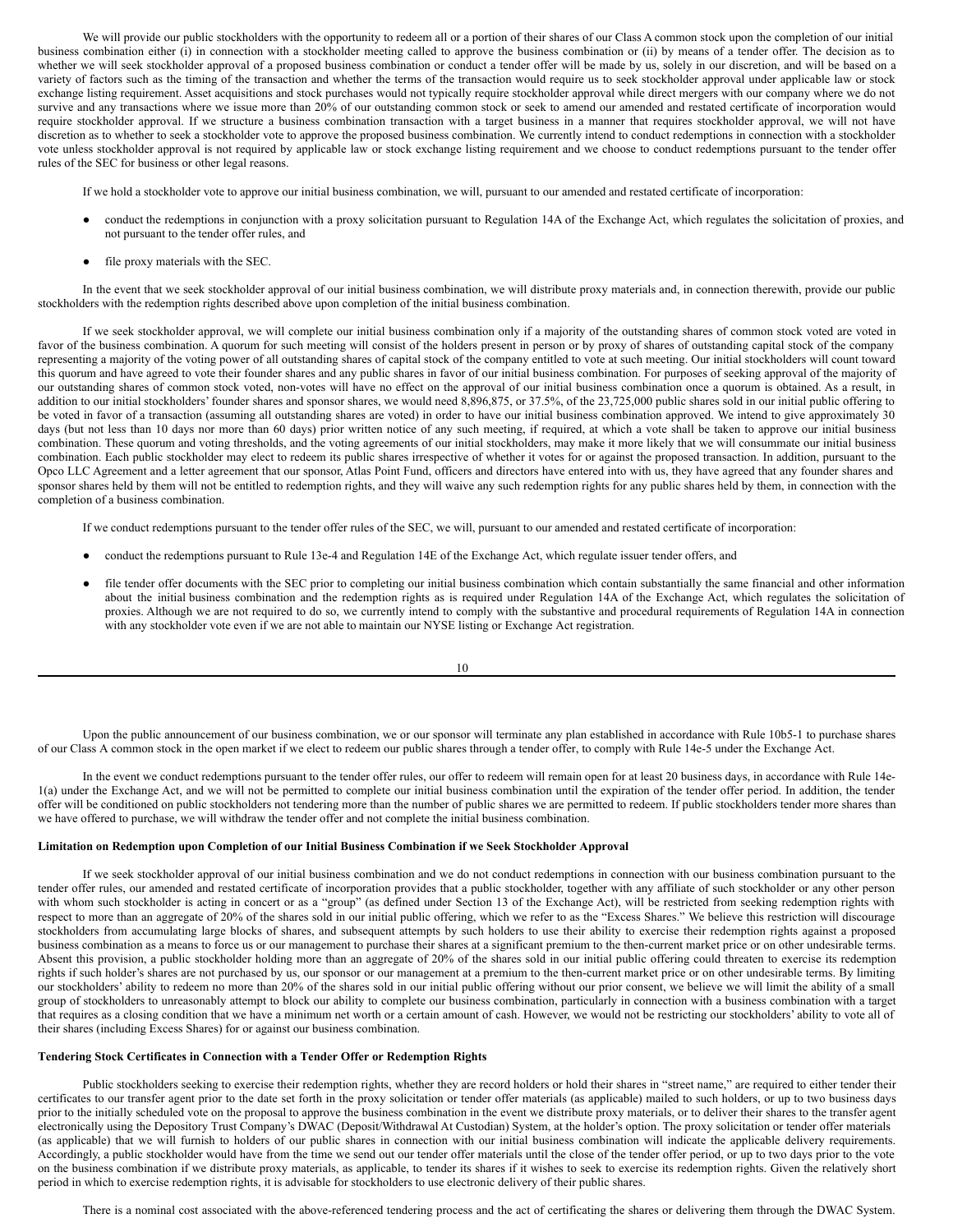The transfer agent will typically charge the tendering broker a fee of approximately \$80.00 and it would be up to the broker whether or not to pass this cost on to the redeeming holder. However, this fee would be incurred regardless of whether or not we require holders seeking to exercise redemption rights to tender their shares. The need to deliver shares is a requirement of exercising redemption rights regardless of the timing of when such delivery must be effectuated.

The foregoing is different from the procedures used by many blank check companies. In order to perfect redemption rights in connection with their business combinations, many blank check companies would distribute proxy materials for the stockholders' vote on an initial business combination, and a holder could simply vote against a proposed business combination and check a box on the proxy card indicating such holder was seeking to exercise his or her redemption rights. After the business combination was approved, the company would contact such stockholder to arrange for him or her to deliver his or her certificate to verify ownership. As a result, the stockholder then had an "option window" after the completion of the business combination during which he or she could monitor the price of the company's stock in the market. If the price rose above the redemption price, he or she could sell his or her shares in the open market before actually delivering his or her shares to the company for cancellation. As a result, the redemption rights, to which stockholders were aware they needed to commit before the stockholder meeting, would become "option" rights surviving past the completion of the business combination until the redeeming holder delivered its certificate. The requirement for physical or electronic delivery prior to the meeting ensures that a redeeming holder's election to redeem is irrevocable once the business combination is approved.

Any request to redeem such shares, once made, may be withdrawn at any time up to the date set forth in the tender offer materials or the date of the stockholder meeting set forth in our proxy materials, as applicable. Furthermore, if a holder of a public share delivered its certificate in connection with an election of redemption rights and subsequently decides prior to the applicable date not to elect to exercise such rights, such holder may simply request that the transfer agent return the certificate (physically or electronically). It is anticipated that the funds to be distributed to holders of our public shares electing to redeem their shares will be distributed promptly after the completion of our business combination.

If our initial business combination is not approved or completed for any reason, then our public stockholders who elected to exercise their redemption rights would not be entitled to redeem their shares for the applicable pro rata share of the trust account. In such case, we will promptly return any certificates delivered by public holders who elected to redeem their shares.

If our initial proposed business combination is not completed, we may continue to try to complete a business combination with a different target until 24 months from the closing of our initial public offering.

## **Redemption of Public Shares and Liquidation if no Initial Business Combination**

Our amended and restated certificate of incorporation provides that we will have only 24 months from the closing of our initial public offering to complete our initial business combination. If we do not complete our business combination within such 24-month period, we will: (i) cease all operations except for the purpose of winding up, (ii) as promptly as reasonably possible but not more than ten business days thereafter, redeem the public shares, at a per-share price, payable in cash, equal to the aggregate amount then on deposit in the trust account including interest earned on the funds held in the trust account and not previously released to pay franchise and income taxes of the Company or Opco (less up to \$100,000 of interest to pay dissolution expenses), divided by the number of then outstanding public shares and Class A Units of Opco (other than those held by Rice Acquisition Corp.), which redemption will completely extinguish public stockholders' rights as stockholders (including the right to receive further liquidating distributions, if any), subject to applicable law, and (iii) as promptly as reasonably possible following such redemption, subject to the approval of our remaining stockholders and our board of directors, dissolve and liquidate, subject in each case to our obligations under Delaware law to provide for claims of creditors and the requirements of other applicable law. There will be no redemption rights or liquidating distributions with respect to our warrants, which will expire worthless if we fail to complete our business combination within the 24-month time period.

Pursuant to the Opco LLC Agreement and a letter agreement that our sponsor, Atlas Point Fund, officers and directors have entered into with us, they have agreed that any founder shares held by them are subject to forfeiture, and thus will not be entitled to liquidating distributions from the trust account, and they will waive any such rights to liquidating distributions for any founder shares if we fail to complete our initial business combination within 24 months from the closing of our initial public offering. However, if our sponsor, officers or directors acquire public shares in or after our initial public offering, they will be entitled to liquidating distributions from the trust account with respect to such public shares and the sponsor shares, if we fail to complete our initial business combination within the allotted 24-month time period.

|--|

Our sponsor, Atlas Point Fund, officers, and directors have agreed, pursuant to a written agreement with us, that they will not propose any amendment to our amended and restated certificate of incorporation that would affect the substance or timing of our obligation to redeem 100% of our public shares if we have not consummated an initial business combination within 24 months from the closing of our initial public offering, unless we provide our public stockholders with the opportunity to redeem their shares of our Class A common stock upon approval of any such amendment at a per-share price, payable in cash, equal to the aggregate amount then on deposit in the trust account, including interest earned on the funds held in the trust account and not previously released to pay franchise and income taxes of the Company or Opco, divided by the number of then outstanding public shares and Class A Units of Opco (other than those held by Rice Acquisition Corp.). However, we may not redeem our public shares in an amount that would cause our net tangible assets to be less than \$5,000,001 upon consummation of our initial business combination and after payment of underwriters' fees and commissions (so that we are not subject to the SEC's "penny stock" rules). If this optional redemption right is exercised with respect to an excessive number of public shares such that we cannot satisfy the net tangible asset requirement, we would not proceed with the amendment or the related redemption of our public shares at such time. Pursuant to our amended and restated certificate of incorporation, such an amendment would need to be approved by the affirmative vote of the holders of at least 65% of all then outstanding shares of our common stock.

All costs and expenses associated with implementing our plan of dissolution, as well as payments to any creditors, will be funded from amounts remaining as part of the estimated \$1,000,000 of cash held outside of the trust account, although we cannot assure you that there will be sufficient funds for such purpose. However, if those funds are not sufficient to cover the costs and expenses associated with implementing our plan of dissolution, to the extent that there is any interest accrued in the trust account not required to pay franchise and income taxes on interest income earned on the trust account balance, we may request the trustee to release to us an additional amount of up to \$100,000 of such accrued interest to pay those costs and expenses.

If we were to expend all of the net proceeds of our initial public offering and the sale of the private placement warrants, other than the proceeds deposited in the trust account, and without taking into account interest, if any, earned on the trust account, the per-share redemption amount received by stockholders upon our dissolution would be approximately \$10.00. The proceeds deposited in the trust account could, however, become subject to the claims of our creditors which would have higher priority than the claims of our public stockholders. We cannot assure you that the actual per-share redemption amount received by stockholders will not be substantially less than \$10.00. Under Section 281(b) of the DGCL, our plan of dissolution must provide for all claims against us to be paid in full or make provision for payments to be made in full, as applicable, if there are sufficient assets. These claims must be paid or provided for before we make any distribution of our remaining assets to our stockholders. While we intend to pay such amounts, if any, we cannot assure you that we will have funds sufficient to pay or provide for all creditors' claims.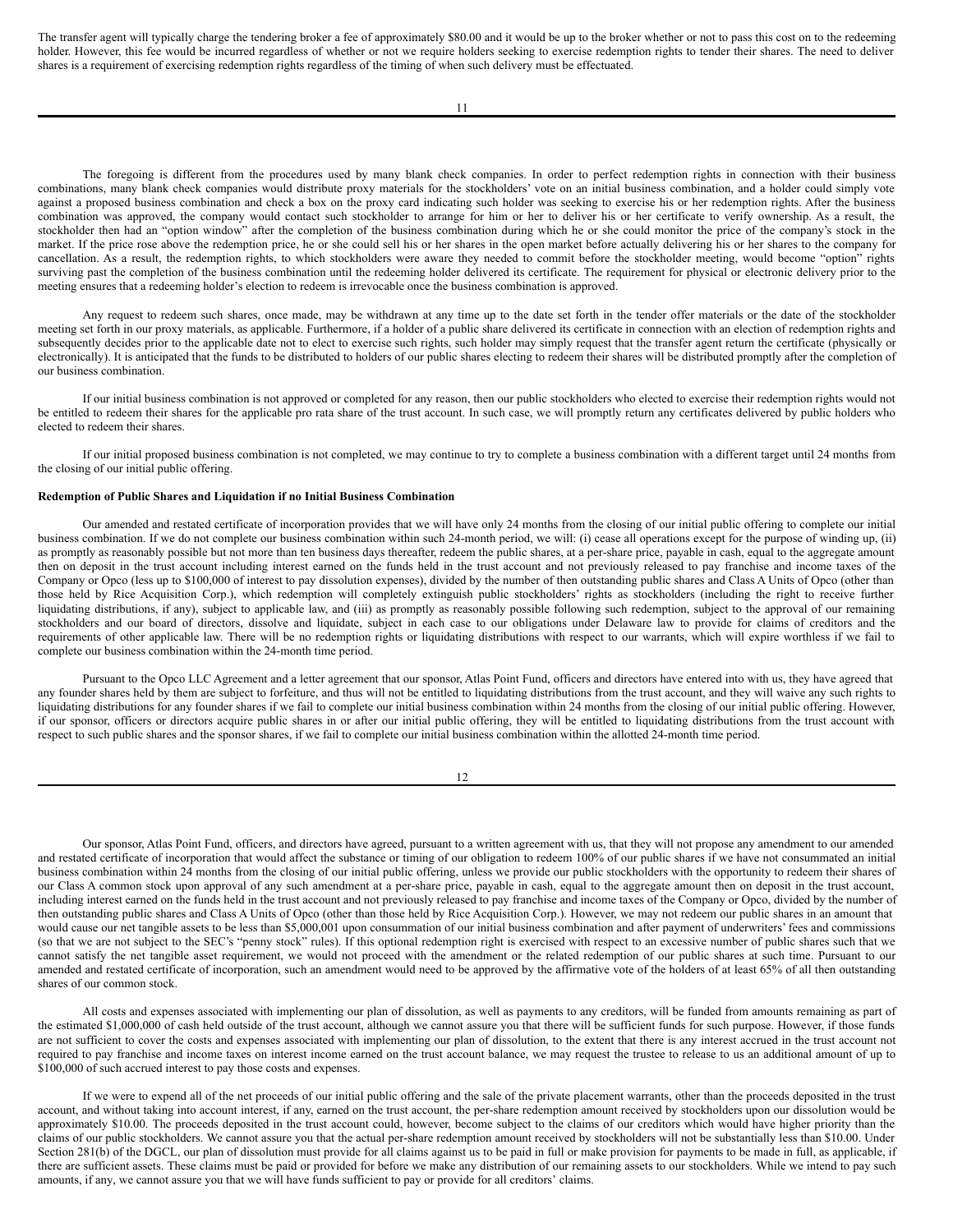Although we seek to have all vendors (other than our independent registered public accounting firm), service providers, prospective target businesses and other entities with which we do business execute agreements with us waiving any right, title, interest or claim of any kind in or to any monies held in the trust account for the benefit of our public stockholders, there is no guarantee that they will execute such agreements or even if they execute such agreements that they would be prevented from bringing claims against the trust account including but not limited to fraudulent inducement, breach of fiduciary responsibility or other similar claims, as well as claims challenging the enforceability of the waiver, in each case in order to gain an advantage with respect to a claim against our assets, including the funds held in the trust account. If any third party refuses to execute an agreement waiving such claims to the monies held in the trust account, our management will perform an analysis of the alternatives available to it and will only enter into an agreement with a third party that has not executed a waiver if management believes that such third party's engagement would be significantly more beneficial to us than any alternative. Examples of possible instances where we may engage a third party that refuses to execute a waiver include the engagement of a third party consultant whose particular expertise or skills are believed by management to be significantly superior to those of other consultants that would agree to execute a waiver or in cases where management is unable to find a service provider willing to execute a waiver. In addition, there is no guarantee that such entities will agree to waive any claims they may have in the future as a result of, or arising out of, any negotiations, contracts or agreements with us and will not seek recourse against the trust account for any reason. Our sponsor has agreed that it will be liable to us if and to the extent any claims by a third party (other than our independent public accountants) for services rendered or products sold to us, or a prospective target business with which we have entered into a written letter of intent, confidentiality or other similar agreement or business combination agreement, reduce the amount of funds in the trust account to below (i) \$10.00 per public share or (ii) such lesser amount per public share held in the trust account as of the date of the liquidation of the trust account, due to reductions in value of the trust assets, in each case net of the amount of interest which may be withdrawn to pay taxes, except as to any claims by a third party or prospective target business who executed a waiver of any and all rights to the monies held in the trust account (whether or not such waiver is enforceable) and except as to any claims under our indemnity of the underwriters of our initial public offering against certain liabilities, including liabilities under the Securities Act. However, we have not asked our sponsor to reserve for such indemnification obligations, nor have we independently verified whether our sponsor has sufficient funds to satisfy its indemnity obligations, and we believe that our sponsor's only assets are securities of our company. Therefore, we cannot assure you that our sponsor would be able to satisfy those obligations. As a result, if any such claims were successfully made against the trust account, the funds available for our initial business combination and redemptions could be reduced to less than \$10.00 per public share. In such event, we may not be able to complete our initial business combination, and you would receive such lesser amount per share in connection with any redemption of your public shares. None of our officers or directors will indemnify us for claims by third parties including, without limitation, claims by vendors and prospective target businesses.

In the event that the proceeds in the trust account are reduced below (i) \$10.00 per public share or (ii) such lesser amount per public share held in the trust account as of the date of the liquidation of the trust account, due to reductions in value of the trust assets, in each case net of the amount of interest which may be withdrawn to pay taxes, and our sponsor asserts that it is unable to satisfy its indemnification obligations or that it has no indemnification obligations related to a particular claim, our independent directors would determine whether to take legal action against our sponsor to enforce its indemnification obligations. While we currently expect that our independent directors would take legal action on our behalf against our sponsor to enforce its indemnification obligations to us, it is possible that our independent directors in exercising their business judgment may choose not to do so if, for example, the cost of such legal action is deemed by the independent directors to be too high relative to the amount recoverable or if the independent directors determine that a favorable outcome is not likely. We have not asked our sponsor to reserve for such indemnification obligations and we cannot assure you that our sponsor would be able to satisfy those obligations. Accordingly, we cannot assure you that due to claims of creditors the actual value of the per-share redemption price will not be less than \$10.00 per public share.

$$
^{14}
$$

We will seek to reduce the possibility that our sponsor will have to indemnify the trust account due to claims of creditors by endeavoring to have all vendors, service providers (other than our independent registered public accounting firm), prospective target businesses or other entities with which we do business execute agreements with us waiving any right, title, interest or claim of any kind in or to monies held in the trust account. Our sponsor will also not be liable as to any claims under our indemnity of the underwriters of our initial public offering against certain liabilities, including liabilities under the Securities Act. We will have access to up to approximately \$1,000,000 from the proceeds of our initial public offering with which to pay any such potential claims (including costs and expenses incurred in connection with our liquidation, currently estimated to be no more than approximately \$100,000). In the event that we liquidate and it is subsequently determined that the reserve for claims and liabilities is insufficient, stockholders who received funds from our trust account could be liable for claims made by creditors. In the event that our offering expenses exceed our estimate of \$1,000,000, we may fund such excess with funds from the funds not to be held in the trust account. In such case, the amount of funds we intend to be held outside the trust account would decrease by a corresponding amount. Conversely, in the event that the offering expenses are less than our estimate of \$1,000,000, the amount of funds we intend to be held outside the trust account would increase by a corresponding amount.

Under the DGCL, stockholders may be held liable for claims by third parties against a corporation to the extent of distributions received by them in a dissolution. The pro rata portion of our trust account distributed to our public stockholders upon the redemption of our public shares in the event we do not complete our business combination within 24 months from the closing of our initial public offering may be considered a liquidating distribution under Delaware law. If the corporation complies with certain procedures set forth in Section 280 of the DGCL intended to ensure that it makes reasonable provision for all claims against it, including a 60-day notice period during which any third-party claims can be brought against the corporation, a 90-day period during which the corporation may reject any claims brought, and an additional 150-day waiting period before any liquidating distributions are made to stockholders, any liability of stockholders with respect to a liquidating distribution is limited to the lesser of such stockholder's pro rata share of the claim or the amount distributed to the stockholder, and any liability of the stockholder would be barred after the third anniversary of the dissolution.

Furthermore, if the pro rata portion of our trust account distributed to our public stockholders upon the redemption of our public shares in the event we do not complete our business combination within 24 months from the closing of our initial public offering is not considered a liquidating distribution under Delaware law and such redemption distribution is deemed to be unlawful, then pursuant to Section 174 of the DGCL, the statute of limitations for claims of creditors could then be six years after the unlawful redemption distribution, instead of three years, as in the case of a liquidating distribution. If we do not complete our business combination within 24 months from the closing of our initial public offering, we will: (i) cease all operations except for the purpose of winding up, (ii) as promptly as reasonably possible but not more than ten business days thereafter, redeem the public shares, at a per-share price, payable in cash, equal to the aggregate amount then on deposit in the trust account including interest earned on the funds held in the trust account and not previously released to pay franchise and income taxes of the Company or Opco (less up to \$100,000 of interest to pay dissolution expenses), divided by the number of then outstanding public shares and Class A Units of Opco (other than those held by Rice Acquisition Corp.), which redemption will completely extinguish public stockholders' rights as stockholders (including the right to receive further liquidating distributions, if any), subject to applicable law, and (iii) as promptly as reasonably possible following such redemption, subject to the approval of our remaining stockholders and our board of directors, dissolve and liquidate, subject in each case to our obligations under Delaware law to provide for claims of creditors and the requirements of other applicable law. Accordingly, it is our intention to redeem our public shares as soon as reasonably possible following our 24" month, and, therefore, we do not intend to comply with those procedures. As such, our stockholders could potentially be liable for any claims to the extent of distributions received by them (but no more) and any liability of our stockholders may extend well beyond the third anniversary of such date.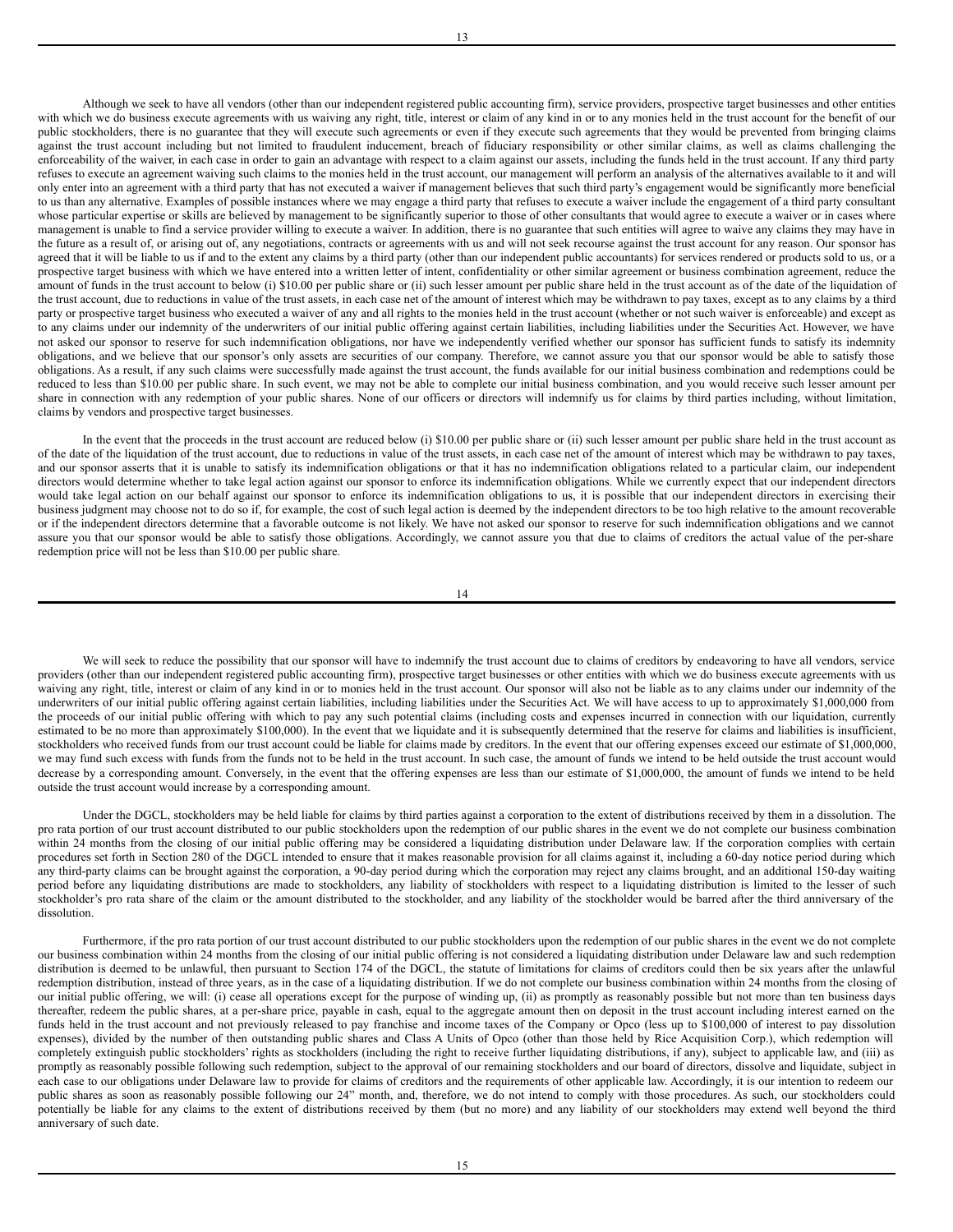Because we will not be complying with Section 280, Section 281(b) of the DGCL requires us to adopt a plan, based on facts known to us at such time that will provide for our payment of all existing and pending claims or claims that may be potentially brought against us within the subsequent 10 years. However, because we are a blank check company, rather than an operating company, and our operations are limited to searching for prospective target businesses to acquire, the only likely claims to arise would be from our vendors (such as lawyers, investment bankers, etc.) or prospective target businesses. As described above, pursuant to the obligation contained in our underwriting agreement, we will seek to have all vendors, service providers (other than our independent registered public accounting firm), prospective target businesses or other entities with which we do business execute agreements with us waiving any right, title, interest or claim of any kind in or to any monies held in the trust account. As a result of this obligation, the claims that could be made against us are significantly limited and the likelihood that any claim that would result in any liability extending to the trust account is remote. Further, our sponsor may be liable only to the extent necessary to ensure that the amounts in the trust account are not reduced below (i) \$10.00 per public share or (ii) such lesser amount per public share held in the trust account as of the date of the liquidation of the trust account, due to reductions in value of the trust assets, in each case net of the amount of interest withdrawn to pay taxes and will not be liable as to any claims under our indemnity of the underwriters of our initial public offering against certain liabilities, including liabilities under the Securities Act. In the event that an executed waiver is deemed to be unenforceable against a third party, our sponsor will not be responsible to the extent of any liability for such third-party claims.

If we file a bankruptcy petition or an involuntary bankruptcy petition is filed against us that is not dismissed, the proceeds held in the trust account could be subject to applicable bankruptcy law, and may be included in our bankruptcy estate and subject to the claims of third parties with priority over the claims of our stockholders. To the extent any bankruptcy claims deplete the trust account, we cannot assure you we will be able to return \$10.00 per share to our public stockholders. Additionally, if we file a bankruptcy petition or an involuntary bankruptcy petition is filed against us that is not dismissed, any distributions received by stockholders could be viewed under applicable debtor/creditor and/or bankruptcy laws as either a "preferential transfer" or a "fraudulent conveyance." As a result, a bankruptcy court could seek to recover some or all amounts received by our stockholders. Furthermore, our board of directors may be viewed as having breached its fiduciary duty to our creditors and/or may have acted in bad faith, and thereby exposing itself and our company to claims of punitive damages, by paying public stockholders from the trust account prior to addressing the claims of creditors. We cannot assure you that claims will not be brought against us for these reasons.

Our public stockholders will be entitled to receive funds from the trust account only (i) in the event of the redemption of our public shares and any Class A Units of Opco (other than those held by Rice Acquisition Corp.) if we do not complete our business combination within 24 months from the closing of our initial public offering, subject to applicable law, (ii) in connection with a stockholder vote to approve an amendment to our amended and restated certificate of incorporation that would affect the substance or timing of our obligation to redeem 100% of our public shares if we have not consummated an initial business combination within 24 months from the closing of our initial public offering or (iii) if they redeem their respective shares for cash upon the completion of the initial business combination. In no other circumstances will a stockholder have any right or interest of any kind to or in the trust account. In the event we seek stockholder approval in connection with our initial business combination, a stockholder's voting in connection with the business combination alone will not result in a stockholder's redeeming its shares to us for an applicable pro rata share of the trust account. Such stockholder must have also exercised its redemption rights described above. These provisions of our amended and restated certificate of incorporation, like all provisions of our amended and restated certificate of incorporation, may be amended with a stockholder vote.

| I<br>×<br>٧ |  |
|-------------|--|

### **Competition**

In identifying, evaluating and selecting a target business for our business combination, we may encounter intense competition from other entities having a business objective similar to ours, including other blank check companies, private equity groups and leveraged buyout funds, and operating businesses seeking strategic acquisitions. Many of these entities are well established and have extensive experience identifying and effecting business combinations directly or through affiliates. Moreover, many of these competitors possess greater financial, technical, human and other resources than we do. Our ability to acquire larger target businesses is limited by our available financial resources. This inherent limitation gives others an advantage in pursuing the acquisition of a target business. Furthermore, our obligation to pay cash in connection with our public stockholders who exercise their redemption rights may reduce the resources available to us for our initial business combination and our outstanding warrants, and the future dilution they potentially represent, may not be viewed favorably by certain target businesses. Either of these factors may place us at a competitive disadvantage in successfully negotiating an initial business combination.

### **Facilities**

Our executive offices are located at 102 East Main Street, Second Story, Carnegie, Pennsylvania 15106, and our telephone number is (713) 446-6259. The cost for our use of this space is included in the \$10,000 per month fee we pay to our sponsor for office space, utilities, secretarial support and administrative services. We consider our current office space adequate for our current operations.

## **Employees and Human Capital Resources**

We currently have three officers. These individuals are not obligated to devote any specific number of hours to our matters but they intend to devote as much of their time as they deem necessary to our affairs until we have completed our initial business combination. The amount of time that they will devote in any time period will vary based on whether a target business has been selected for our initial business combination and the stage of the business combination process we are in.

#### **Periodic Reporting and Financial Information**

We have registered our units, Class A common stock and warrants under the Exchange Act and have reporting obligations, including the requirement that we file annual, quarterly and current reports with the SEC. In accordance with the requirements of the Exchange Act, our annual reports will contain financial statements audited and reported on by our independent registered public accountants.

We will provide stockholders with audited financial statements of the prospective target business as part of the proxy solicitation or tender offer materials (as applicable) sent to stockholders. These financial statements may be required to be prepared in accordance with GAAP, or reconciled to, GAAP, or IFRS, depending on the circumstances, and the historical financial statements may be required to be audited in accordance with the standards of the PCAOB. These financial statement requirements may limit the pool of potential target businesses we may acquire because some targets may be unable to provide such statements in time for us to disclose such statements in accordance with federal proxy rules and complete our initial business combination within the prescribed time frame. We cannot assure you that any particular target business identified by us as a potential acquisition candidate will have financial statements prepared in accordance with the requirements outlined above, or that the potential target business will be able to prepare its financial statements in accordance with the requirements outlined above. To the extent that any applicable requirements cannot be met, we may not be able to acquire the proposed target business. While this may limit the pool of potential acquisition candidates, we do not believe that this limitation is material.

We are required to evaluate our internal control procedures for the fiscal year ending December 31, 2021 as required by the Sarbanes-Oxley Act. Only in the event we are deemed to be a large accelerated filer or an accelerated filer will we be required to have our internal control procedures audited. A target business may not be in compliance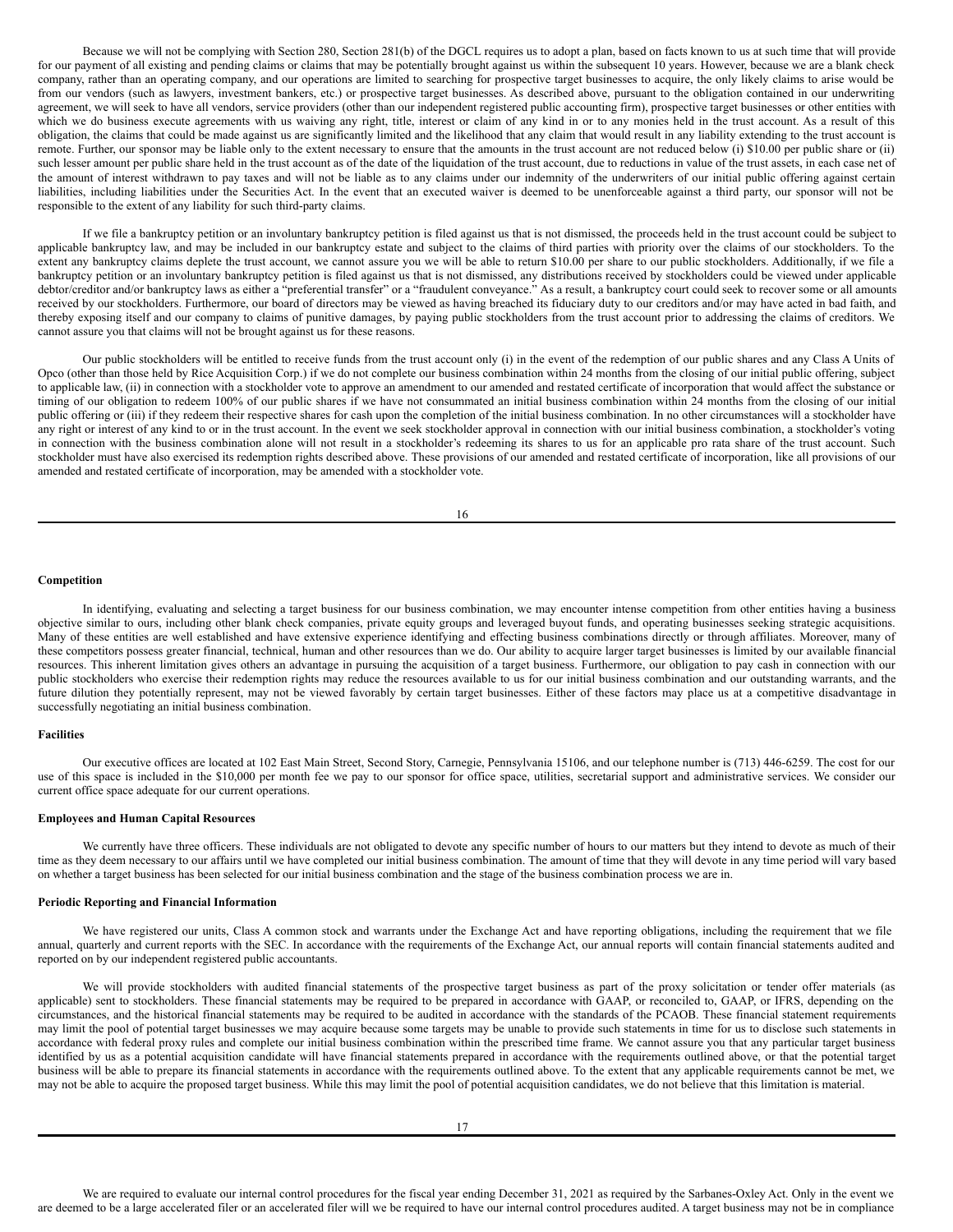with the provisions of the Sarbanes-Oxley Act regarding adequacy of their internal controls. The development of the internal controls of any such entity to achieve compliance with the Sarbanes-Oxley Act may increase the time and costs necessary to complete any such acquisition.

We have filed a Registration Statement on Form 8-A with the SEC to voluntarily register our securities under Section 12 of the Exchange Act. As a result, we are subject to the rules and regulations promulgated under the Exchange Act. We have no current intention of filing a Form 15 to suspend our reporting or other obligations under the Exchange Act prior or subsequent to the consummation of our initial business combination.

We are an "emerging growth company," as defined in Section 2(a) of the Securities Act, as modified by the JOBS Act. As such, we are eligible to take advantage of certain exemptions from various reporting requirements that are applicable to other public companies that are not "emerging growth companies" including, but not limited to, not being required to comply with the auditor attestation requirements of Section 404 of the Sarbanes-Oxley Act, reduced disclosure obligations regarding executive compensation in our periodic reports and proxy statements, and exemptions from the requirements of holding a non-binding advisory vote on executive compensation and shareholder approval of any golden parachute payments not previously approved. If some investors find our securities less attractive as a result, there may be a less active trading market for our securities and the prices of our securities may be more volatile.

In addition, Section 107 of the JOBS Act also provides that an "emerging growth company" can take advantage of the extended transition period provided in Section 7(a)(2)(B) of the Securities Act for complying with new or revised accounting standards. In other words, an "emerging growth company" can delay the adoption of certain accounting standards until those standards would otherwise apply to private companies. We intend to take advantage of the benefits of this extended transition period.

We will remain an emerging growth company until the earlier of (i) the last day of the fiscal year (a) following the fifth anniversary of the completion of our initial public offering, (b) in which we have total annual gross revenue of at least \$1.07 billion (as adjusted for inflation pursuant to SEC rules from time to time), or (c) in which we are deemed to be a large accelerated filer, which means the market value of our Class A common stock that is held by non-affiliates exceeds \$700 million as of the prior June 30th, and (ii) the date on which we have issued more than \$1.0 billion in non-convertible debt during the prior three-year period.

Additionally, we are a "smaller reporting company" as defined in Item 10(t)(1) of Regulation S-K. Smaller reporting companies may take advantage of certain reduced disclosure obligations, including, among other things, providing only two years of audited financial statements. We will remain a smaller reporting company until the last day of the fiscal year in which (i) the market value of our common stock held by non-affiliates exceeds \$250 million as of the end of that year's second fiscal quarter or (ii) our annual revenues exceeded \$100 million during such completed fiscal year and the market value of our common stock held by non-affiliates exceeds \$700 million as of the end of that year's second fiscal quarter.

## <span id="page-15-0"></span>**ITEM 1A. RISK FACTORS**

An investment in our securities involves a high degree of risk. You should consider carefully all of the risks described below, together with the other information contained in this Report and the final prospectus associated with our initial public offering, before making a decision to invest in our securities. If any of the following events occur, our business, financial condition and operating results may be materially adversely affected. In that event, the trading price of our securities could decline, and you could lose all or part of your investment.

### We are a recently formed blank check company with no operating history and no revenues, and you have no basis on which to evaluate our ability to achieve our **business objective.**

We are a recently formed company with no operating results. Because we lack an operating history, you have no basis upon which to evaluate our ability to achieve our business objective of completing our initial business combination with one or more target businesses. We may be unable to complete our business combination. If we fail to complete our business combination, we will never generate any operating revenues.

## Past performance by the Rice family, Rice Investment Group and its portfolio companies and our management team may not be indicative of future performance of an investment in the Company. In addition, none of our officers or directors have served as a sponsor, director or officer of any blank check companies or special **purpose acquisition companies in the past.**

Information regarding performance by, or businesses associated with, the Rice family, Rice Investment Group and its portfolio companies and our management team is presented for informational purposes only. Past performance by the Rice family, Rice Investment Group and its portfolio companies or our management team is not a guarantee either (i) of success with respect to any business combination we may consummate or (ii) that we will be able to locate a suitable candidate for our initial business combination. You should not rely on the historical record of the Rice family, Rice Investment Group and its portfolio companies or our management team as indicative of our future performance or of an investment in the company or the returns the company will, or is likely to, generate going forward. In addition, none of our officers or directors have served as a sponsor, director or officer of any blank check companies or special purpose acquisition companies in the past.

## Our public stockholders may not be afforded an opportunity to vote on our proposed business combination, which means we may complete our initial business **combination even though a majority of our public stockholders do not support such a combination.**

We may choose not to hold a stockholder vote to approve our initial business combination if the business combination would not require stockholder approval under applicable law or stock exchange listing requirements. Except as required by applicable law or stock exchange requirement, the decision as to whether we will seek stockholder approval of a proposed business combination or will allow stockholders to sell their shares to us in a tender offer will be made by us, solely in our discretion, and will be based on a variety of factors, such as the timing of the transaction and whether the terms of the transaction would otherwise require us to seek stockholder approval. Accordingly, we may complete our initial business combination even if holders of a majority of our public shares do not approve of the business combination we complete.

In evaluating a prospective target business for our initial business combination, our management may consider the availability of funds from the sale of the forward purchase securities, which may be used as part of the consideration to the sellers in the initial business combination. If Atlas Point Fund decides not to accept our offer to purchase the forward purchase securities, we may decide not to consummate our initial business combination, or if we decide to, we may lack sufficient funds **to consummate our initial business combination.**

We have entered into a forward purchase agreement pursuant to which Atlas Point Fund, which is a fund managed by CIBC National Trust but is not affiliated with us or our sponsor, agreed to purchase up to \$75,000,000 of either (i) a number of forward purchase units for \$10.00 per unit or (ii) a number of forward purchase shares for \$9.67 per share, in a private placement that closed simultaneously with the closing of our initial business combination. Whether we will issue Atlas Point Fund forward purchase units valued at \$10.00 per unit or forward purchase shares valued at \$9.67 per share will be determined at our election, and in our sole discretion, at least 10 business days prior to the closing of our initial business combination. The funds from the sale of the forward purchase securities are expected to be used as part of the consideration to the sellers in our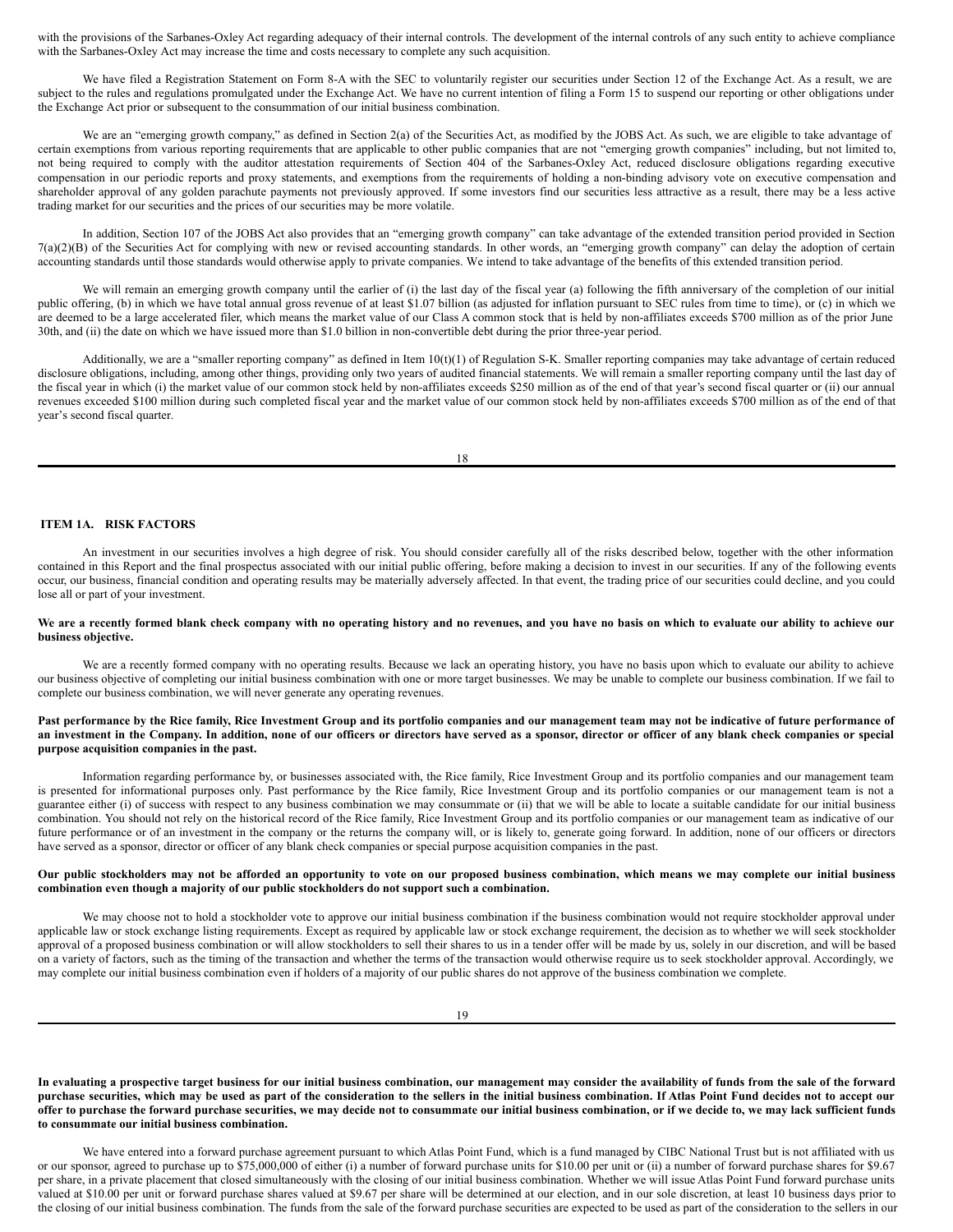initial business combination, and to pay expenses in connection with our initial business combination and may be used for working capital in the post-transaction company.

The obligations under the forward purchase agreement will not depend on whether any public stockholders elect to redeem their shares in connection with our initial business combination. However, if the sale of the forward purchase securities does not close, for example, by reason of the failure of Atlas Point Fund to fund the purchase price for its forward purchase securities, we may lack sufficient funds to consummate our initial business combination. Atlas Point Fund's obligation to purchase the forward purchase securities will, among other things, be conditioned on Atlas Point Fund giving us its irrevocable written consent to purchase the forward purchase securities no later than five days after we notify it of our intention to meet to consider entering into a definitive agreement for a proposed business combination and on a requirement that such initial business combination is approved by a majority of our board and a majority of the independent directors of our board. Accordingly, if Atlas Point Fund does not consent to the purchase, or if the initial business combination is not approved by a majority of our board and a majority of the independent directors of our board, Atlas Point Fund would not be obligated to purchase any forward purchase securities.

Additionally, Atlas Point Fund's obligations to purchase the forward purchase securities will be subject to termination prior to the closing of the sale of such securities by mutual written consent of us and Atlas Point Fund, or automatically: (i) if our initial business combination is not consummated within 24 months from the closing of our initial public offering or (ii) if we become subject to any voluntary or involuntary petition under the United States federal bankruptcy laws or any state insolvency law, in each case which is not withdrawn within 60 days after being filed, or a receiver, fiscal agent or similar officer is appointed by a court for business or property of us or Atlas Point Fund, in each case which is not removed, withdrawn or terminated within 60 days after such appointment. In addition, Atlas Point Fund's obligations to purchase the forward purchase securities will be subject to fulfillment of customary closing conditions, including that our initial business combination must be consummated substantially concurrently with the purchase of the forward purchase securities. If Atlas Point Fund decides not to accept our offer to purchase the forward purchase securities, we may decide not to consummate our initial business combination, or if we decide to, we may lack sufficient funds to consummate our initial business combination.

## Your only opportunity to affect the investment decision regarding a potential business combination may be limited to the exercise of your right to redeem your shares **from us for cash.**

At the time of your investment in us, you will not be provided with an opportunity to evaluate the specific merits or risks of our initial business combination. Since our board of directors may complete a business combination without seeking stockholder approval, public stockholders may not have the right or opportunity to vote on the business combination, unless we seek such stockholder vote. Accordingly, if we do not seek stockholder approval, your only opportunity to affect the investment decision regarding a potential business combination may be limited to exercising your redemption rights within the period of time (which will be at least 20 business days) set forth in our tender offer documents mailed to our public stockholders in which we describe our initial business combination.

| ×<br>ł |               |  |
|--------|---------------|--|
|        |               |  |
|        | ۰.<br>×<br>۰. |  |

## If we seek stockholder approval of our initial business combination, our initial stockholders and management team have agreed to vote in favor of such initial **business combination, regardless of how our public stockholders vote.**

Our initial stockholders own 20% of our shares of common stock following the completion of our initial public offering. Our initial stockholders and management team also may from time to time purchase shares of our Class A common stock prior to our initial business combination. Our amended and restated certificate of incorporation provide that, if we seek stockholder approval of an initial business combination, such initial business combination will be approved if we receive the affirmative vote of a majority of the shares voted at such meeting, including the founder shares and sponsor shares. As a result, in addition to our initial stockholders' founder shares and sponsor shares, we would need 8,896,875, or 37.5%, of the 23,725,000 public shares sold in our initial public offering to be voted in favor of an initial business combination in order to have our initial business combination approved. Accordingly, if we seek stockholder approval of our initial business combination, the agreement by our initial stockholders and management team to vote in favor of our initial business combination will increase the likelihood that we will receive the requisite stockholder approval for such initial business combination.

## The ability of our public stockholders to redeem their shares for cash may make our financial condition unattractive to potential business combination targets, which **may make it difficult for us to enter into a business combination with a target.**

We may seek to enter into a business combination transaction agreement with a prospective target that requires as a closing condition that we have a minimum net worth or a certain amount of cash. If too many public stockholders exercise their redemption rights, we would not be able to meet such closing condition and, as a result, would not be able to proceed with the business combination. Furthermore, in no event will we redeem our public shares in an amount that would cause our net tangible assets to be less than \$5,000,001. Consequently, if accepting all properly submitted redemption requests would cause our net tangible assets to be less than \$5,000,001 upon consummation of our initial business combination or such greater amount necessary to satisfy a closing condition as described above, we would not proceed with such redemption and the related business combination and may instead search for an alternate business combination. Prospective targets will be aware of these risks and, thus, may be reluctant to enter into a business combination transaction with us.

## The ability of our public stockholders to exercise redemption rights with respect to a large number of our shares may not allow us to complete the most desirable **business combination or optimize our capital structure.**

At the time we enter into an agreement for our initial business combination, we will not know how many stockholders may exercise their redemption rights, and therefore will need to structure the transaction based on our expectations as to the number of shares that will be submitted for redemption. If our business combination agreement requires us to use a portion of the cash in the trust account to pay the purchase price, or requires us to have a minimum amount of cash at closing, we will need to reserve a portion of the cash in the trust account to meet such requirements, or arrange for third party financing. In addition, if a larger number of shares are submitted for redemption than we initially expected, we may need to restructure the transaction to reserve a greater portion of the cash in the trust account or arrange for third party financing. Raising additional third party financing may involve dilutive equity issuances or the incurrence of indebtedness at higher than desirable levels. The above considerations may limit our ability to complete the most desirable business combination available to us or optimize our capital structure.

## The ability of our public stockholders to exercise redemption rights with respect to a large number of our shares could increase the probability that our initial business combination would be unsuccessful and that you would have to wait for liquidation in order to redeem your stock.

If our business combination agreement requires us to use a portion of the cash in the trust account to pay the purchase price, or requires us to have a minimum amount of cash at closing, the probability that our initial business combination would be unsuccessful is increased. If our initial business combination is unsuccessful, you would not receive your pro rata portion of the trust account until we liquidate the trust account. If you are in need of immediate liquidity, you could attempt to sell your stock in the open market; however, at such time our stock may trade at a discount to the pro rata amount per share in the trust account. In either situation, you may suffer a material loss on your investment or lose the benefit of funds expected in connection with our redemption until we liquidate or you are able to sell your stock in the open market.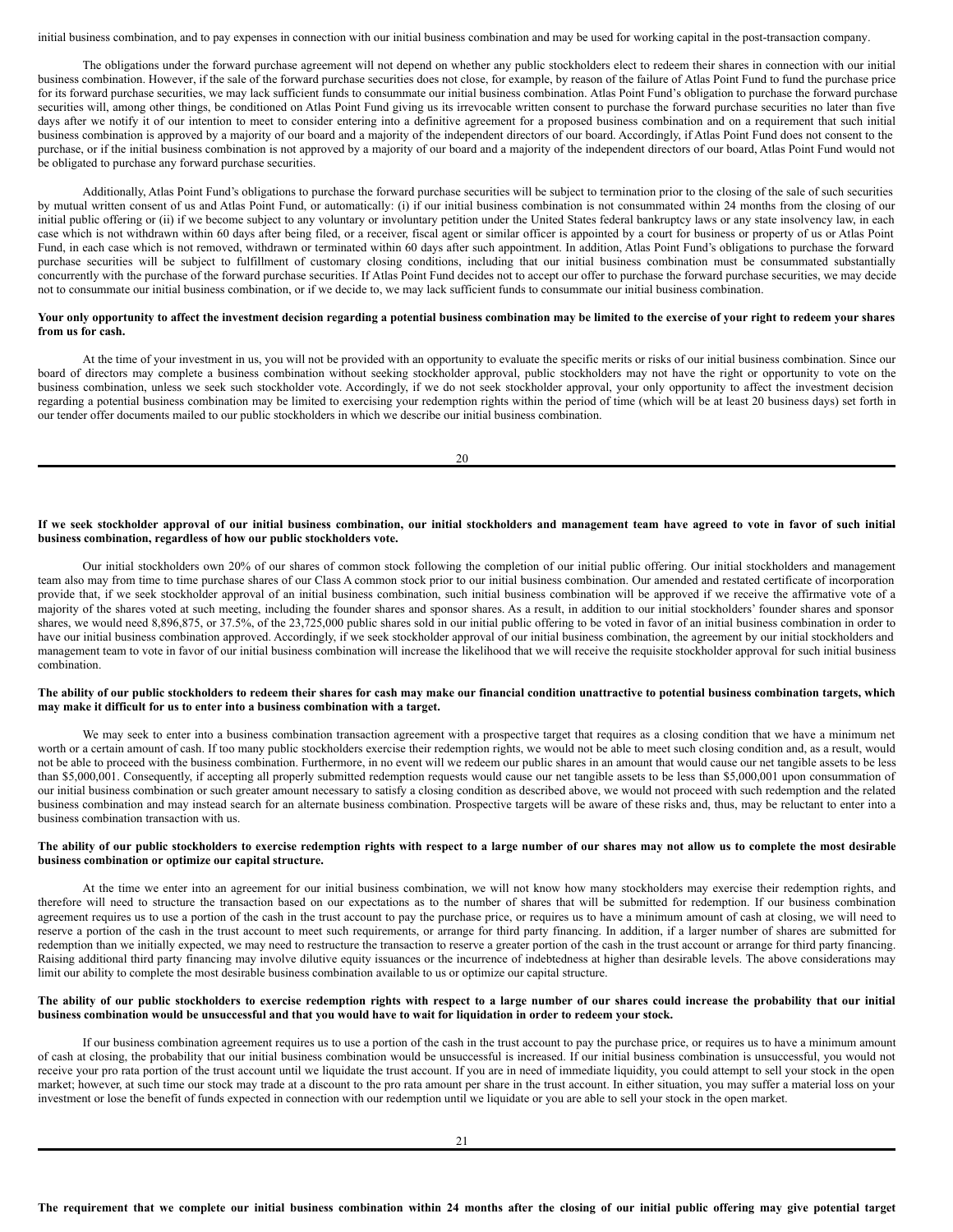businesses leverage over us in negotiating a business combination and may limit the time we have to conduct due diligence on potential business combination targets as we approach our dissolution deadline, which could undermine our ability to complete our business combination on terms that would produce value for our **stockholders.**

Any potential target business with which we enter into negotiations concerning a business combination will be aware that we must complete our initial business combination within 24 months from the closing of our initial public offering. Consequently, such target business may obtain leverage over us in negotiating a business combination, knowing that if we do not complete our initial business combination with that particular target business, we may be unable to complete our initial business combination with any target business. This risk will increase as we get closer to the timeframe described above. In addition, we may have limited time to conduct due diligence and may enter into our initial business combination on terms that we would have rejected upon a more comprehensive investigation.

## Our search for a business combination, and any target business with which we ultimately consummate a business combination, may be materially adversely affected **by the recent coronavirus (COVID-19) outbreak and the status of debt and equity markets.**

In December 2019, a novel strain of coronavirus was reported to have surfaced in Wuhan, China, which has and is continuing to spread throughout China and other parts of the world, including the United States. On January 30, 2020, the World Health Organization declared the outbreak of the coronavirus disease (COVID-19) a "Public Health Emergency of International Concern." On January 31, 2020, U.S. Health and Human Services Secretary Alex M. Azar II declared a public health emergency for the United States to aid the U.S. healthcare community in responding to COVID-19, and on March 11, 2020 the World Health Organization characterized the outbreak as a "pandemic". The COVID-19 outbreak has resulted, and a significant outbreak of other infectious diseases could result, in a widespread health crisis that has adversely affected, in the case of COVID-19, and could adversely affect, in the case of future outbreaks of infectious diseases, the economies and financial markets worldwide, and the business of any potential target business with which we consummate a business combination could be materially and adversely affected. Furthermore, we may be unable to complete a business combination if continued concerns relating to COVID-19 continues to restrict travel, limit the ability to have meetings with potential investors or the target company's personnel, vendors and services providers are unavailable to negotiate and consummate a transaction in a timely manner. The extent to which COVID-19 impacts our search for a business combination will depend on future developments, which are highly uncertain and cannot be predicted, including new information which may emerge concerning the severity of COVID-19 and the actions to contain COVID-19 or treat its impact, among others. If the disruptions posed by COVID-19 or other matters of global concern continue for an extensive period of time, our ability to consummate a business combination, or the operations of a target business with which we ultimately consummate a business combination, may be materially adversely affected.

In addition, our ability to consummate a transaction may be dependent on the ability to raise equity and debt financing which may be impacted by COVID-19 and other events, including as a result of increased market volatility, decreased market liquidity and third-party financing being unavailable on terms acceptable to us or at all. Furthermore, the impact of COVID-19 may increase the other risks identified herein.

 $22$ 

We may not be able to complete our initial business combination within the 24 months after the closing of our initial public offering, in which case we would cease all operations except for the purpose of winding up and we would redeem our public shares and liquidate, in which case our public stockholders may receive only their pro rata portion of the funds in the trust account that are available for distribution to public stockholders, and our warrants will expire worthless.

We may not be able to find a suitable target business and complete our initial business combination within 24 months after the closing of our initial public offering. Our ability to complete our initial business combination may be negatively impacted by general market conditions, volatility in the capital and debt markets and the other risks described herein including the impact of COVID-19. If we have not completed our initial business combination within such time period, we will (i) cease all operations except for the purpose of winding up, (ii) as promptly as reasonably possible but not more than ten business days thereafter, redeem the public shares, at a per-share price, payable in cash, equal to the aggregate amount then on deposit in the trust account, including interest earned on the funds held in the trust account and not previously released to pay franchise and income taxes of the Company or Opco (less up to \$100,000 of interest to pay dissolution expenses), divided by the number of then outstanding public shares and Class A Units of Opco (other than those held by Rice Acquisition Corp.), which redemption will completely extinguish public stockholders' rights as stockholders (including the right to receive further liquidating distributions, if any), subject to applicable law, and (iii) as promptly as reasonably possible following such redemption, subject to the approval of our remaining stockholders and our board of directors, dissolve and liquidate, subject in each case to our obligations under Delaware law to provide for claims of creditors and the requirements of other applicable law. In such case, our public stockholders may only receive \$10.00 per share, and our warrants will expire worthless. In certain circumstances, our public stockholders may receive less than \$10.00 per share on the redemption of their shares.

## If we seek stockholder approval of our initial business combination, our sponsor, directors, officers, advisors and their affiliates may elect to purchase shares or public warrants from public stockholders or public warrantholders, which may influence a vote on a proposed business combination and reduce the public "float" of **our Class A common stock.**

If we seek stockholder approval of our initial business combination and we do not conduct redemptions in connection with our business combination pursuant to the tender offer rules, our sponsor, Atlas Point Fund, directors, officers, advisors or their affiliates may purchase shares or public warrants or a combination thereof in privately negotiated transactions or in the open market either prior to or following the completion of our initial business combination, although they are under no obligation to do so. There is no limit on the number of shares our sponsor, Atlas Point Fund, directors, officers, advisors or their affiliates may purchase in such transactions, subject to compliance with applicable law and the rules of the NYSE. However, other than as expressly stated herein, they have no current commitments, plans or intentions to engage in such transactions and have not formulated any terms or conditions for any such transactions. None of the funds in the trust account will be used to purchase shares or public warrants in such transactions.

In the event that our sponsor, Atlas Point Fund, directors, officers, advisors or their affiliates purchase shares in privately negotiated transactions from public stockholders who have already elected to exercise their redemption rights, such selling stockholders would be required to revoke their prior elections to redeem their shares. The purpose of any such purchases of shares could be to vote such shares in favor of the business combination and thereby increase the likelihood of obtaining stockholder approval of the business combination or to satisfy a closing condition in an agreement with a target that requires us to have a minimum net worth or a certain amount of cash at the closing of our business combination, where it appears that such requirement would otherwise not be met. The purpose of any such purchases of public warrants could be to reduce the number of public warrants outstanding or to vote such warrants on any matters submitted to the warrantholders for approval in connection with our initial business combination. Any such purchases of our securities may result in the completion of our business combination that may not otherwise have been possible. Any such purchases will be reported pursuant to Section 13 and Section 16 of the Exchange Act to the extent the purchasers are subject to such reporting requirements.

In addition, if such purchases are made, the public "float" of our Class A common stock or public warrants and the number of beneficial holders of our securities may be reduced, possibly making it difficult to maintain or obtain the quotation, listing or trading of our securities on a national securities exchange.

If a stockholder fails to receive notice of our offer to redeem our public shares in connection with our business combination, or fails to comply with the procedures for **tendering its shares, such shares may not be redeemed.**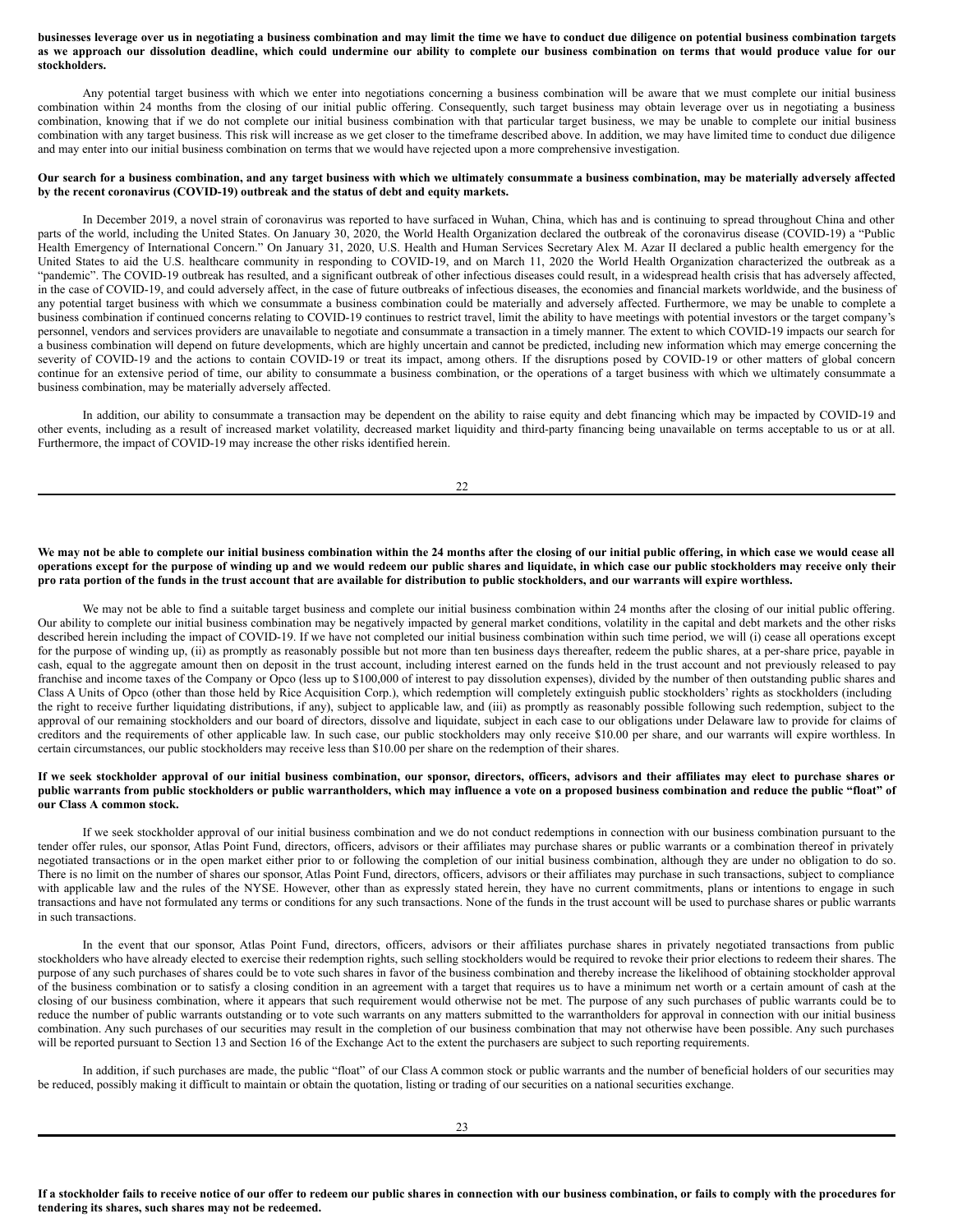We will comply with the proxy rules or tender offer rules, as applicable, when conducting redemptions in connection with our business combination. Despite our compliance with these rules, if a stockholder fails to receive our proxy solicitation or tender offer materials, as applicable, such stockholder may not become aware of the opportunity to redeem its shares. In addition, the proxy solicitation or tender offer materials, as applicable, that we will furnish to holders of our public shares in connection with our initial business combination will describe the various procedures that must be complied with in order to validly redeem or tender public shares. For example, we may require our public stockholders seeking to exercise their redemption rights, whether they are record holders or hold their shares in "street name," to either tender their certificates to our transfer agent prior to the date set forth in the proxy solicitation or tender offer materials mailed to such holders, or up to two business days prior to the vote on the proposal to approve the business combination in the event we distribute proxy materials, or to deliver their shares to the transfer agent electronically. In the event that a stockholder fails to comply with these or any other procedures, its shares may not be redeemed.

## You will not have any rights or interests in funds from the trust account, except under certain limited circumstances. Therefore, to liquidate your investment, you may **be forced to sell your public shares or warrants, potentially at a loss.**

Our public stockholders will be entitled to receive funds from the trust account only upon the earliest to occur of: (i) the redemption of any public shares properly submitted in connection with our completion of an initial business combination (including the release of funds to pay any amounts due to any public stockholders who properly exercise their redemption rights in connection therewith), (ii) the redemption of any public shares properly submitted in connection with a stockholder vote to approve an amendment to our amended and restated certificate of incorporation that would modify the substance or timing of our obligation to redeem 100% of our public shares if we have not consummated an initial business combination within 24 months from the closing of our initial public offering, or (iii) the redemption of our public shares and any Class A Units of Opco (other than those held by Rice Acquisition Corp.) if we do not complete an initial business combination within 24 months from the closing of our initial public offering, subject to applicable law and as further described herein. In addition, if we do not complete an initial business combination within 24 months from the closing of our initial public offering for any reason, compliance with Delaware law may require that we submit a plan of dissolution to our then-existing stockholders for approval prior to the distribution of the proceeds held in our trust account. In that case, public stockholders may be forced to wait beyond 24 months from the closing of our initial public offering before they receive funds from our trust account. In no other circumstances will a public stockholder have any right or interest of any kind in the trust account. Holders of warrants will not have any right to the proceeds held in the trust account with respect to the warrants. Accordingly, to liquidate your investment, you may be forced to sell your public shares or warrants, potentially at a loss.

## The NYSE may delist our securities from trading on its exchange, which could limit investors' ability to make transactions in our securities and subject us to **additional trading restrictions.**

Our securities are currently listed on the NYSE. However, we cannot assure you that our securities will be, or will continue to be, listed on the NYSE in the future or prior to our initial business combination. In order to continue listing our securities on the NYSE prior to our initial business combination, we must maintain certain financial, distribution and stock price levels. Generally, we must maintain a minimum number of holders of our securities (generally 300 round lot holders). Additionally, in connection with our initial business combination, we will be required to demonstrate compliance with the NYSE's initial listing requirements, which are more rigorous than the NYSE's continued listing requirements, in order to continue to maintain the listing of our securities on the NYSE. For instance, our stock price would generally be required to be at least \$4.00 per share, our aggregate market value would be required to be at least \$100,000,000, and the market value of our publicly-held shares would be required to be at least \$80,000,000. We cannot assure you that we will be able to meet those initial listing requirements at that time.

 $24$ 

If the NYSE delists our securities from trading on its exchange and we are not able to list our securities on another national securities exchange, we expect our securities could be quoted on an over-the-counter market. If this were to occur, we could face significant material adverse consequences, including:

- a limited availability of market quotations for our securities;
- reduced liquidity for our securities;
- a determination that our Class A common stock is a "penny stock" which will require brokers trading in our Class A common stock to adhere to more stringent rules and possibly result in a reduced level of trading activity in the secondary trading market for our securities;
- a limited amount of news and analyst coverage; and
- a decreased ability to issue additional securities or obtain additional financing in the future.

The National Securities Markets Improvement Act of 1996, which is a federal statute, prevents or preempts the states from regulating the sale of certain securities, which are referred to as "covered securities." Because our Class A common stock and warrants are listed on the NYSE, our units, Class A common stock and warrants are covered securities. Although the states are preempted from regulating the sale of our securities, the federal statute does allow the states to investigate companies if there is a suspicion of fraud, and, if there is a finding of fraudulent activity, then the states can regulate or bar the sale of covered securities in a particular case. While we are not aware of a state having used these powers to prohibit or restrict the sale of securities issued by blank check companies, other than the state of Idaho, certain state securities regulators view blank check companies unfavorably and might use these powers, or threaten to use these powers, to hinder the sale of securities of blank check companies in their states. Further, if we were no longer listed on the NYSE, our securities would not be covered securities and we would be subject to regulation in each state in which we offer our securities.

## If we seek stockholder approval of our initial business combination and we do not conduct redemptions pursuant to the tender offer rules, and if you or a "group" of stockholders are deemed to hold in excess of 20% of our Class A common stock, you will lose the ability to redeem all such shares in excess of 20% of our Class A **common stock.**

If we seek stockholder approval of our initial business combination and we do not conduct redemptions in connection with our initial business combination pursuant to the tender offer rules, our amended and restated certificate of incorporation provide that a public stockholder, together with any affiliate of such stockholder or any other person with whom such stockholder is acting in concert or as a "group" (as defined under Section 13 of the Exchange Act), will be restricted from seeking redemption rights with respect to more than an aggregate of 20% of the shares sold in our initial public offering without our prior consent, which we refer to as the "Excess Shares." However, we would not be restricting our stockholders' ability to vote all of their shares (including Excess Shares) for or against our business combination. Your inability to redeem the Excess Shares will reduce your influence over our ability to complete our business combination and you could suffer a material loss on your investment in us if you sell Excess Shares in open market transactions. Additionally, you will not receive redemption distributions with respect to the Excess Shares if we complete our business combination. And as a result, you will continue to hold that number of shares exceeding 20% and, in order to dispose of such shares, would be required to sell your stock in open market transactions, potentially at a loss.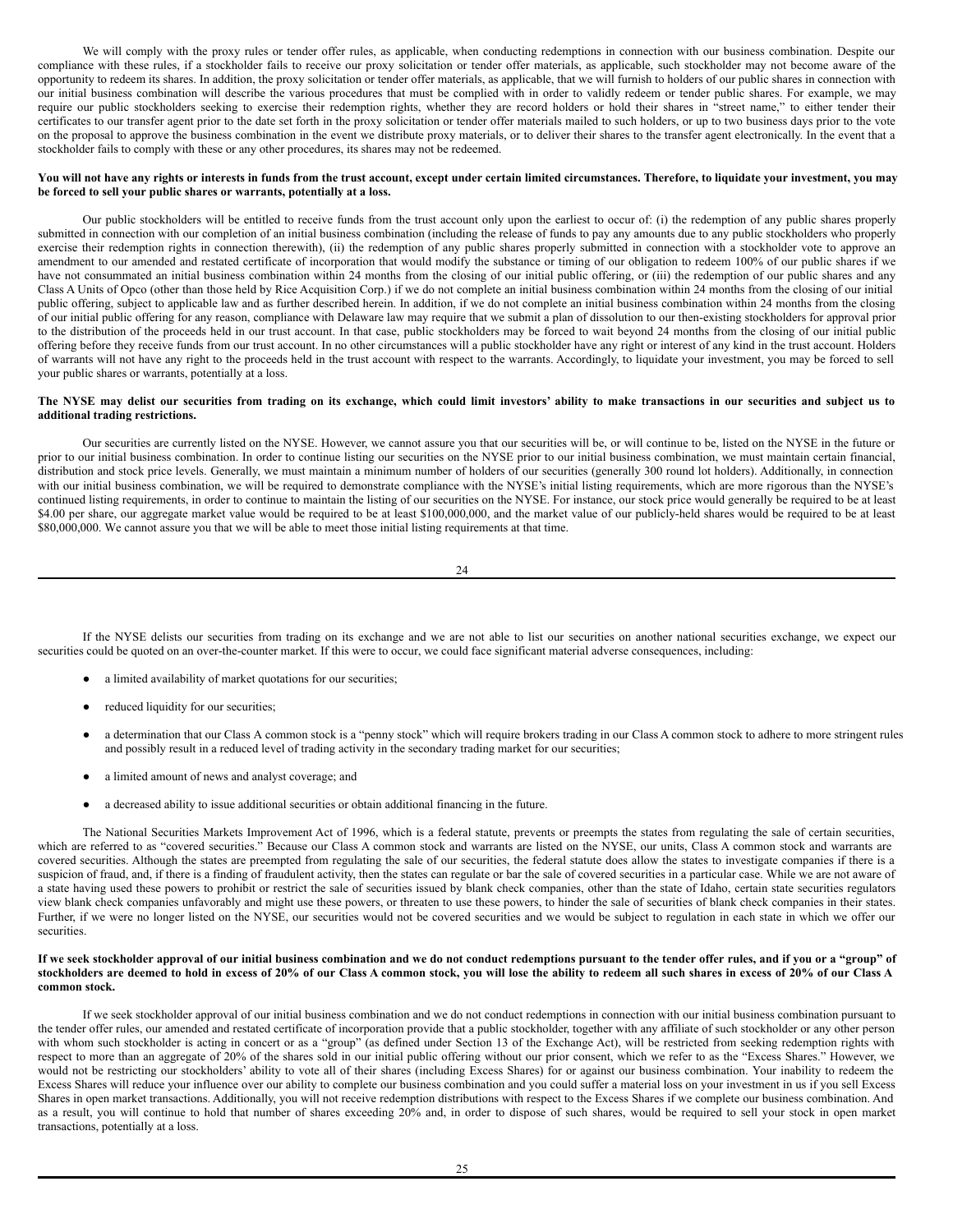### As the number of special purpose acquisition companies evaluating targets increases, attractive targets may become scarcer and there may be more competition for attractive targets. This could increase the cost of our initial business combination and could even result in our inability to find a target or to consummate an initial **business combination.**

In recent years, the number of special purpose acquisition companies that have been formed has increased substantially. Many potential targets for special purpose acquisition companies have already entered into an initial business combination, and there are still many special purpose acquisition companies seeking targets for their initial business combination, as well as many such companies currently in registration. As a result, at times, fewer attractive targets may be available, and it may require more time, more effort and more resources to identify a suitable target and to consummate an initial business combination. In addition, because there are more special purpose acquisition companies seeking to enter into an initial business combination with available targets, the competition for available targets with attractive fundamentals or business models may increase, which could cause target companies to demand improved financial terms. Attractive deals could also become scarcer for other reasons, such as economic or industry sector downturns, geopolitical tensions or increases in the cost of additional capital needed to close business combinations or operate targets post-business combination. This could increase the cost of, delay or otherwise complicate or frustrate our ability to find and consummate an initial business combination, and may result in our inability to consummate an initial business combination on terms favorable to our investors altogether.

## Because of our limited resources and the significant competition for business combination opportunities, it may be more difficult for us to complete our initial business combination. If we do not complete our initial business combination, our public stockholders may receive only their pro rata portion of the funds in the trust **account that are available for distribution to public stockholders, and our warrants will expire worthless.**

We expect to encounter intense competition from other entities having a business objective similar to ours, including private investors (which may be individuals or investment partnerships), other blank check companies and other entities, domestic and international, competing for the types of businesses we intend to acquire. Many of these individuals and entities are well-established and have extensive experience in identifying and effecting, directly or indirectly, acquisitions of companies operating in or providing services to various industries. Many of these competitors possess greater technical, human and other resources or more local industry knowledge than we do and our financial resources will be relatively limited when contrasted with those of many of these competitors. While we believe there are numerous target businesses we could potentially acquire with the net proceeds of our initial public offering and the sale of the private placement warrants, our ability to compete with respect to the acquisition of certain target businesses that are sizable will be limited by our available financial resources. This inherent competitive limitation gives others an advantage in pursuing the acquisition of certain target businesses. Furthermore, we are obligated to offer holders of our public shares the right to redeem their shares for cash at the time of our initial business combination, in conjunction with a stockholder vote or via a tender offer. Target businesses will be aware that this may reduce the resources available to us for our initial business combination. Any of these obligations may place us at a competitive disadvantage in successfully negotiating a business combination. If we do not complete our initial business combination, our public stockholders may receive only their pro rata portion of the funds in the trust account that are available for distribution to public stockholders, and our warrants will expire worthless. In certain circumstances, our public stockholders may receive less than \$10.00 per share upon our liquidation. See "-- If third parties bring claims against us, the proceeds held in the trust account could be reduced and the per-share redemption amount received by stockholders may be less than \$10.00 per share" and other risk factors below.

26

### If the net proceeds of our initial public offering and the sale of the private placement warrants not being held in the trust account are insufficient to allow us to operate for at least the next 24 months, we may be unable to complete our initial business combination, in which case our public stockholders may only receive \$10.00 **per share, or less than such amount in certain circumstances, and our warrants will expire worthless.**

The funds available to us outside of the trust account may not be sufficient to allow us to operate for at least the next 24 months, assuming that our initial business combination is not completed during that time. We believe that, upon the closing of our initial public offering, the funds available to us outside of the trust account will be sufficient to allow us to operate for at least the next 24 months; however, we cannot assure you that our estimate is accurate. Of the funds available to us, we could use a portion of the funds available to us to pay fees to consultants to assist us with our search for a target business. We could also use a portion of the funds as a down payment or to fund a "no-shop" provision (a provision in letters of intent or merger agreements designed to keep target businesses from "shopping" around for transactions with other companies on terms more favorable to such target businesses) with respect to a particular proposed business combination, although we do not have any current intention to do so. If we entered into a letter of intent or merger agreement where we paid for the right to receive exclusivity from a target business and were subsequently required to forfeit such funds (whether as a result of our breach or otherwise), we might not have sufficient funds to continue searching for, or conduct due diligence with respect to, a target business. If we do not complete our initial business combination, our public stockholders may receive only approximately \$10.00 per share on the liquidation of our trust account and our warrants will expire worthless. In certain circumstances, our public stockholders may receive less than \$10.00 per share upon our liquidation. See "— If third parties bring claims against us, the proceeds held in the trust account could be reduced and the per-share redemption amount received by stockholders may be less than \$10.00 per share" and other risk factors below.

## If the net proceeds of our initial public offering and the sale of the private placement warrants not being held in the trust account are insufficient to allow us to operate for at least the next 24 months, it could limit the amount available to fund our search for a target business or businesses and complete our initial business combination and we will depend on loans from our sponsor or management team to fund our search for a business combination, to pay franchise and income taxes of the Company or Opco and to complete our initial business combination. If we are unable to obtain these loans, we may be unable to complete our initial business **combination.**

Of the net proceeds of our initial public offering and the sale of the private placement warrants, only approximately \$1,000,000 is available to us outside the trust account to fund our working capital requirements. If we are required to seek additional capital, we would need to borrow funds from our sponsor, management team or other third parties to operate or we may be forced to liquidate. None of our sponsor, members of our management team nor any of their affiliates is under any obligation to advance funds to us in such circumstances. Any such advances would be repaid only from funds held outside the trust account or from funds released to us upon completion of our initial business combination. Up to \$1,500,000 of such loans may be convertible into warrants of the post-business combination entity at a price of \$1.00 per warrant at the option of the lender. The warrants would be identical to the private placement warrants. Prior to the completion of our initial business combination, we do not expect to seek loans from parties other than our sponsor or an affiliate of our sponsor as we do not believe third parties will be willing to loan such funds and provide a waiver against any and all rights to seek access to funds in our trust account. If we do not complete our initial business combination because we do not have sufficient funds available to us, we will be forced to cease operations and liquidate the trust account. Consequently, our public stockholders may only receive an estimated \$10.00 per share, or possibly less, on our redemption of our public shares, and our warrants will expire worthless. See "- If third parties bring claims against us, the proceeds held in the trust account could be reduced and the per-share redemption amount received by stockholders may be less than \$10.00 per share" and other risk factors below.

Subsequent to our completion of our initial business combination, we may be required to take write-downs or write-offs, restructuring and impairment or other charges that could have a significant negative effect on our financial condition, results of operations and our stock price, which could cause you to lose some or all of **your investment.**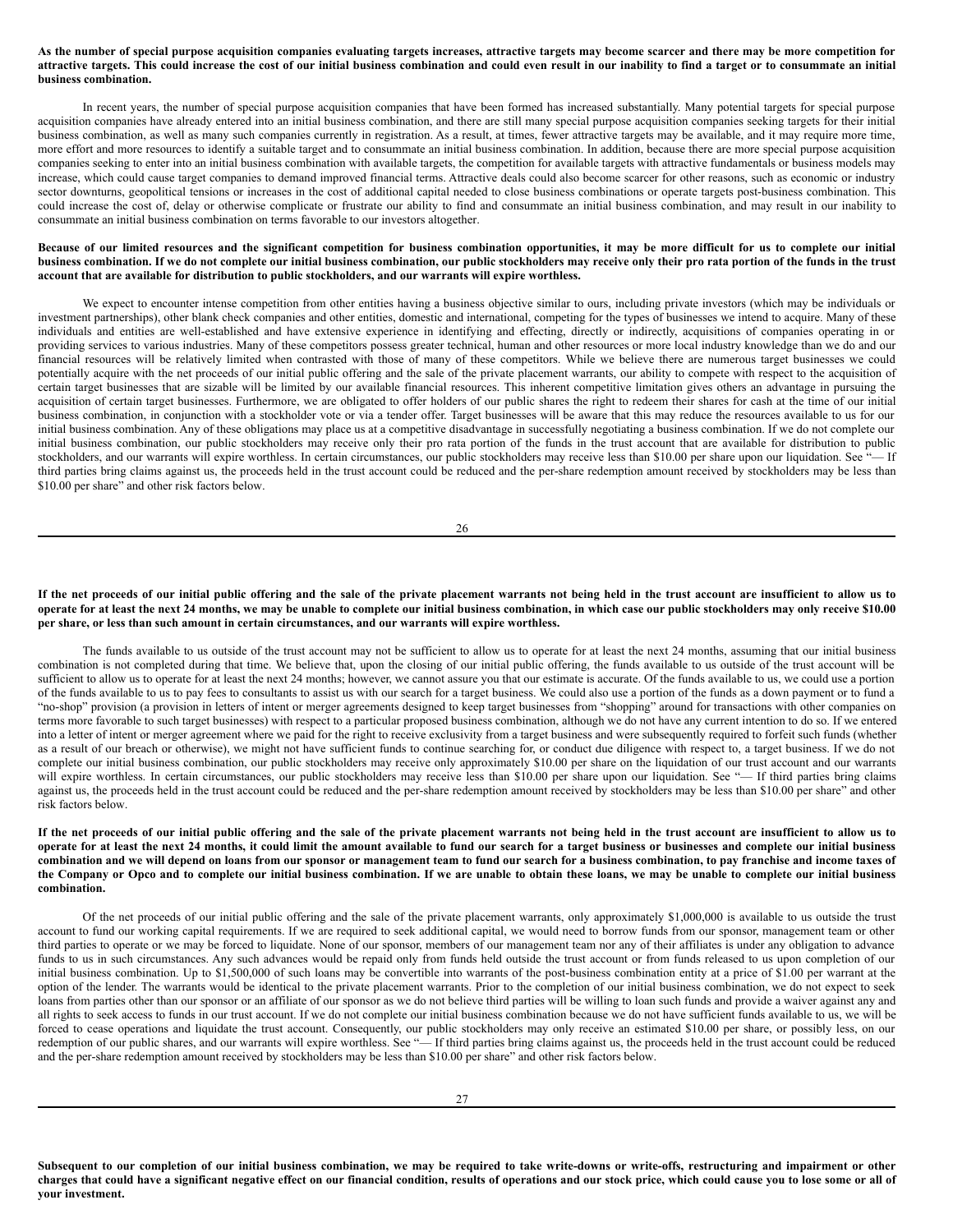Even if we conduct extensive due diligence on a target business with which we combine, we cannot assure you that this diligence will surface all material issues in relation to a particular target business, that it would be possible to uncover all material issues through a customary amount of due diligence, or that factors outside of the target business and outside of our control will not later arise. As a result of these factors, we may be forced to later write-down or write-off assets, restructure our operations, or incur impairment or other charges that could result in our reporting losses. Even if our due diligence successfully identifies certain risks, unexpected risks may arise and previously known risks may materialize in a manner not consistent with our preliminary risk analysis. Even though these charges may be non-cash items and not have an immediate impact on our liquidity, the fact that we report charges of this nature could contribute to negative market perceptions about us or our securities. In addition, charges of this nature may cause us to violate net worth or other covenants to which we may be subject as a result of assuming pre-existing debt held by a target business or by virtue of our obtaining postcombination debt financing. Accordingly, any stockholders who choose to remain stockholders following the business combination could suffer a reduction in the value of their securities. Such stockholders are unlikely to have a remedy for such reduction in value unless they are able to successfully claim that the reduction was due to the breach by our officers or directors of a duty of care or other fiduciary duty owed to them, or if they are able to successfully bring a private claim under securities laws that the proxy solicitation or tender offer materials, as applicable, relating to the business combination contained an actionable material misstatement or material omission.

## The securities in which we invest the funds held in the trust account could bear a negative rate of interest, which could reduce the value of the assets held in trust such that the per-share redemption amount received by public stockholders may be less than \$10.00 per share.

The proceeds held in the trust account will be invested only in U.S. government treasury obligations with a maturity of 185 days or less or in money market funds meeting certain conditions under Rule 2a-7 under the Investment Company Act, which invest only in direct U.S. government treasury obligations. While short-term U.S. government treasury obligations currently yield a positive rate of interest, they have briefly yielded negative interest rates in recent years. Central banks in Europe and Japan pursued interest rates below zero in recent years, and the Open Market Committee of the Federal Reserve has not ruled out the possibility that it may in the future adopt similar policies in the United States. In the event that we do not complete our initial business combination or make certain amendments to our amended and restated certificate of incorporation, our public stockholders are entitled to receive their pro rata share of the proceeds held in the trust account, plus any interest income, net of taxes paid or payable (less, in the case we do not complete our initial business combination, \$100,000 of interest). Negative interest rates could reduce the value of the assets held in trust such that the per-share redemption amount received by public stockholders may be less than \$10.00 per share.

## If third parties bring claims against us, the proceeds held in the trust account could be reduced and the per-share redemption amount received by stockholders may **be less than \$10.00 per share.**

Our placing of funds in the trust account may not protect those funds from third-party claims against us. Although we will seek to have all vendors, service providers (other than our independent registered public accounting firm), prospective target businesses and other entities with which we do business execute agreements with us waiving any right, title, interest or claim of any kind in or to any monies held in the trust account for the benefit of our public stockholders, such parties may not execute such agreements, or even if they execute such agreements, they may not be prevented from bringing claims against the trust account, including, but not limited to, fraudulent inducement, breach of fiduciary responsibility or other similar claims, as well as claims challenging the enforceability of the waiver, in each case in order to gain advantage with respect to a claim against our assets, including the funds held in the trust account. If any third party refuses to execute an agreement waiving such claims to the monies held in the trust account, our management will perform an analysis of the alternatives available to it and will only enter into an agreement with a third party that has not executed a waiver if management believes that such third party's engagement would be significantly more beneficial to us than any alternative. Making such a request of potential target businesses may make our acquisition proposal less attractive to them and, to the extent prospective target businesses refuse to execute such a waiver, it may limit the field of potential target businesses that we might pursue.

28

Examples of possible instances where we may engage a third party that refuses to execute a waiver include the engagement of a third party consultant whose particular expertise or skills are believed by management to be significantly superior to those of other consultants that would agree to execute a waiver or in cases where management is unable to find a service provider willing to execute a waiver. In addition, there is no guarantee that such entities will agree to waive any claims they may have in the future as a result of, or arising out of, any negotiations, contracts or agreements with us and will not seek recourse against the trust account for any reason. Upon redemption of our public shares, if we do not complete our business combination within the prescribed timeframe, or upon the exercise of a redemption right in connection with our business combination, we will be required to provide for payment of claims of creditors that were not waived that may be brought against us within the 10 years following redemption. Accordingly, the per-share redemption amount received by public stockholders could be less than the \$10.00 per public share initially held in the trust account, due to claims of such creditors. Pursuant to the letter agreement the form of which is filed as an exhibit to the registration statement on Form S-1 that was filed in connection with our initial public offering, our sponsor has agreed that it will be liable to us if and to the extent any claims by a third party (other than our independent public accountants) for services rendered or products sold to us, or a prospective target business with which we have entered into a written letter of intent, confidentiality or other similar agreement or business combination agreement, reduce the amount of funds in the trust account to below the lesser of (i) \$10.00 per public share and (ii) the actual amount per public share held in the trust account as of the date of the liquidation of the trust account, if less than \$10.00 per share due to reductions in the value of the trust assets, in each case net of the interest which may be withdrawn to pay taxes, provided that such liability will not apply to any claims by a third party or prospective target business who executed a waiver of any and all rights to the monies held in the trust account (whether or not such waiver is enforceable) nor will it apply to any claims under our indemnity of the underwriters of our initial public offering against certain liabilities, including liabilities under the Securities Act. However, we have not asked our sponsor to reserve for such indemnification obligations, nor have we independently verified whether our sponsor has sufficient funds to satisfy its indemnity obligations and we believe that our sponsor's only assets are securities of our company. Therefore, we cannot assure you that our sponsor would be able to satisfy those obligations. As a result, if any such claims were successfully made against the trust account, the funds available for our initial business combination and redemptions could be reduced to less than \$10.00 per public share. In such event, we may not be able to complete our initial business combination, and you would receive such lesser amount per share in connection with any redemption of your public shares. None of our officers or directors will indemnify us for claims by third parties including, without limitation, claims by vendors and prospective target businesses.

## Our directors may decide not to enforce the indemnification obligations of our sponsor, resulting in a reduction in the amount of funds in the trust account available **for distribution to our public stockholders.**

In the event that the proceeds in the trust account are reduced below the lesser of (i) \$10.00 per public share and (ii) the actual amount per public share held in the trust account as of the date of the liquidation of the trust account, if less than \$10.00 per share due to reductions in the value of the trust assets, in each case net of the interest which may be withdrawn to pay taxes, and our sponsor asserts that it is unable to satisfy its obligations or that it has no indemnification obligations related to a particular claim, our independent directors would determine whether to take legal action against our sponsor to enforce its indemnification obligations.

While we currently expect that our independent directors would take legal action on our behalf against our sponsor to enforce its indemnification obligations to us, it is possible that our independent directors in exercising their business judgment and subject to their fiduciary duties may choose not to do so in any particular instance. If our independent directors choose not to enforce these indemnification obligations, the amount of funds in the trust account available for distribution to our public stockholders may be reduced below \$10.00 per share.

If after we distribute the proceeds in the trust account to our public stockholders, we file a bankruptcy petition or an involuntary bankruptcy petition is filed against us that is not dismissed, a bankruptcy court may seek to recover such proceeds, and the members of our board of directors may be viewed as having breached their fiduciary duties to our creditors, thereby exposing the members of our board of directors and us to claims of punitive damages.

If, after we distribute the proceeds in the trust account to our public stockholders, we file a bankruptcy petition or an involuntary bankruptcy petition is filed against us that is not dismissed, any distributions received by stockholders could be viewed under applicable debtor/creditor and/or bankruptcy laws as either a "preferential transfer" or a "fraudulent conveyance." As a result, a bankruptcy court could seek to recover some or all amounts received by our stockholders. In addition, our board of directors may be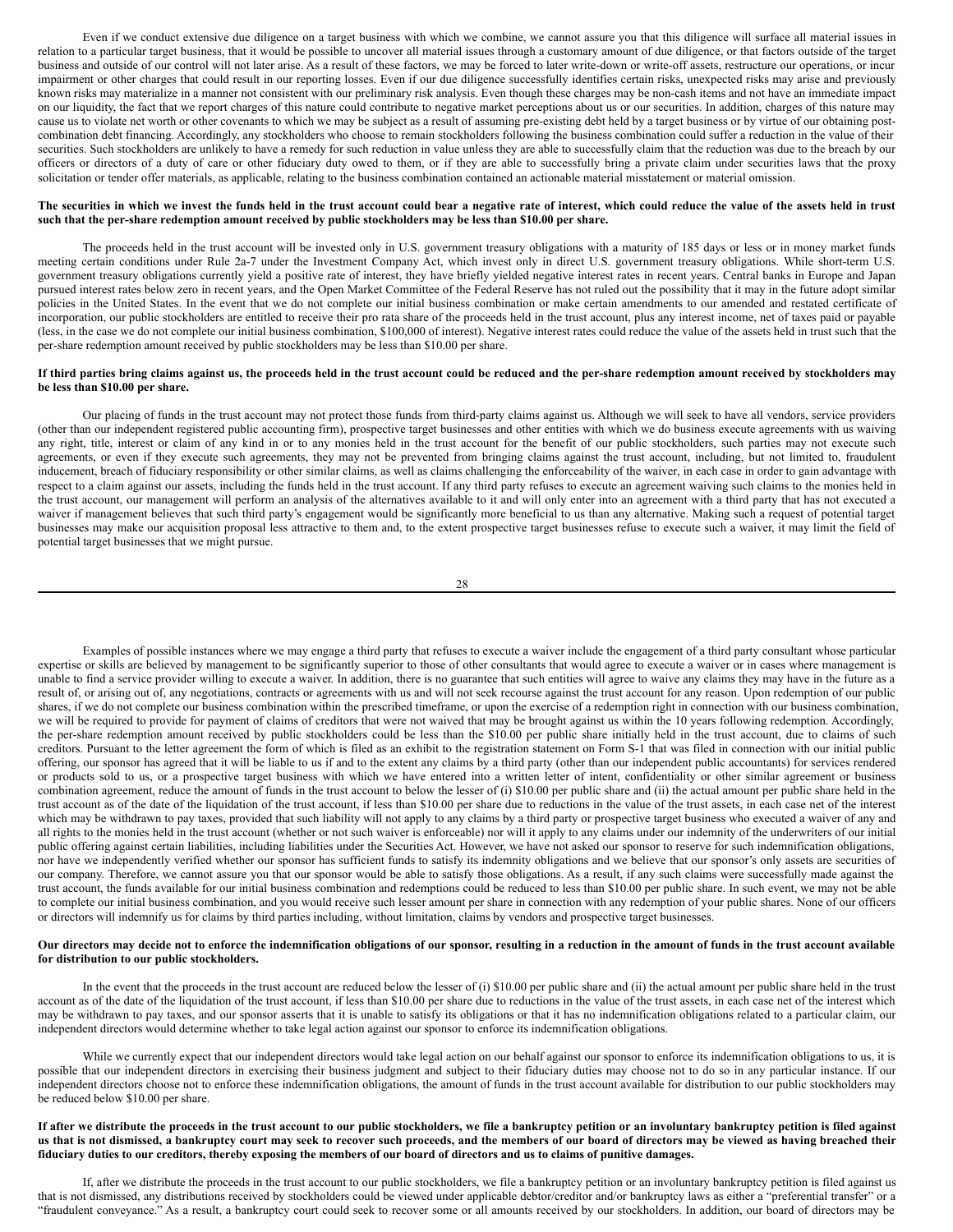viewed as having breached its fiduciary duty to our creditors and/or having acted in bad faith, thereby exposing itself and us to claims of punitive damages, by paying public stockholders from the trust account prior to addressing the claims of creditors.

29

If before distributing the proceeds in the trust account to our public stockholders, we file a bankruptcy petition or an involuntary bankruptcy petition is filed against us that is not dismissed, the claims of creditors in such proceeding may have priority over the claims of our stockholders and the per-share amount that would **otherwise be received by our stockholders in connection with our liquidation may be reduced.**

If, before distributing the proceeds in the trust account to our public stockholders, we file a bankruptcy petition or an involuntary bankruptcy petition is filed against us that is not dismissed, the proceeds held in the trust account could be subject to applicable bankruptcy law, and may be included in our bankruptcy estate and subject to the claims of third parties with priority over the claims of our stockholders. To the extent any bankruptcy claims deplete the trust account, the per-share amount that would otherwise be received by our stockholders in connection with our liquidation may be reduced.

### If we are deemed to be an investment company under the Investment Company Act, we may be required to institute burdensome compliance requirements and our **activities may be restricted, which may make it difficult for us to complete our business combination.**

If we are deemed to be an investment company under the Investment Company Act, our activities may be restricted, including:

- restrictions on the nature of our investments; and
- restrictions on the issuance of securities, each of which may make it difficult for us to complete our business combination.

In addition, we may have imposed upon us burdensome requirements, including:

- registration as an investment company;
- adoption of a specific form of corporate structure; and
- reporting, record keeping, voting, proxy and disclosure requirements and other rules and regulations.

In order not to be regulated as an investment company under the Investment Company Act, unless we can qualify for an exclusion, we must ensure that we are engaged primarily in a business other than investing, reinvesting or trading of securities and that our activities do not include investing, reinvesting, owning, holding or trading "investment securities" constituting more than 40% of our assets (exclusive of U.S. government securities and cash items) on an unconsolidated basis. Our business is to identify and complete a business combination and thereafter to operate the post-transaction business or assets for the long term. We do not plan to buy businesses or assets with a view to resale or profit from their resale. We do not plan to buy unrelated businesses or assets or to be a passive investor.

We do not believe that our anticipated principal activities will subject us to the Investment Company Act. To this end, the proceeds held in the trust account may only be invested in United States "government securities" within the meaning of Section 2(a)(16) of the Investment Company Act having a maturity of 185 days or less or in money market funds meeting certain conditions under Rule 2a-7 promulgated under the Investment Company Act which invest only in direct U.S. government treasury obligations. Pursuant to the trust agreement, the trustee is not permitted to invest in other securities or assets. By restricting the investment of the proceeds to these instruments, and by having a business plan targeted at acquiring and growing businesses for the long term (rather than on buying and selling businesses in the manner of a merchant bank or private equity fund), we intend to avoid being deemed an "investment company" within the meaning of the Investment Company Act. Our initial public offering is not intended for persons who are seeking a return on investments in government securities or investment securities. The trust account is intended as a holding place for funds pending the earliest to occur of: (i) the completion of our initial business combination; (ii) the redemption of any public shares properly submitted in connection with a stockholder vote to approve an amendment to our amended and restated certificate of incorporation that would affect the substance or timing of our obligation to redeem 100% of our public shares if we have not consummated an initial business combination within 24 months from the closing of our initial public offering; or (iii) the redemption of our public shares and any Class A Units of Opco (other than those held by Rice Acquisition Corp.) if we do not complete our business combination within 24 months from the closing of our initial public offering, subject to applicable law. If we do not invest the proceeds as discussed above, we may be deemed to be subject to the Investment Company Act. If we were deemed to be subject to the Investment Company Act, compliance with these additional regulatory burdens would require additional expenses for which we have not allotted funds and may hinder our ability to complete a business combination, or may result in our liquidation. If we do not complete our initial business combination, our public stockholders may only receive their pro rata portion of the funds in the trust account that are available for distribution to public stockholders, and our warrants will expire worthless.

30

#### Changes in laws or regulations, or a failure to comply with any laws and regulations, may adversely affect our business, including our ability to negotiate and **complete our initial business combination, and results of operations.**

We are subject to laws and regulations enacted by national, regional and local governments. In particular, we are required to comply with certain SEC and other legal requirements and numerous complex tax laws. Compliance with, and monitoring of, applicable laws and regulations may be difficult, time consuming and costly.

Those laws and regulations and their interpretation and application may also change from time to time and those changes could have a material adverse effect on our business, investments and results of operations. In addition, a failure to comply with applicable laws or regulations, as interpreted and applied, could have a material adverse effect on our business, including our ability to negotiate and complete our initial business combination, and results of operations.

## Our stockholders may be held liable for claims by third parties against us to the extent of distributions received by them upon redemption of their shares.

Under the DGCL, stockholders may be held liable for claims by third parties against a corporation to the extent of distributions received by them in a dissolution. The pro rata portion of our trust account distributed to our public stockholders upon the redemption of our public shares in the event we do not complete our initial business combination within 24 months from the closing of our initial public offering may be considered a liquidating distribution under Delaware law. If a corporation complies with certain procedures set forth in Section 280 of the DGCL intended to ensure that it makes reasonable provision for all claims against it, including a 60-day notice period during which any third-party claims can be brought against the corporation, a 90-day period during which the corporation may reject any claims brought, and an additional 150-day waiting period before any liquidating distributions are made to stockholders, any liability of stockholders with respect to a liquidating distribution is limited to the lesser of such stockholder's pro rata share of the claim or the amount distributed to the stockholder, and any liability of the stockholder would be barred after the third anniversary of the dissolution. However, it is our intention to redeem our public shares as soon as reasonably possible following the 24<sup>th</sup> month from the closing of our initial public offering in the event we do not complete our business combination and, therefore, we do not intend to comply with the foregoing procedures.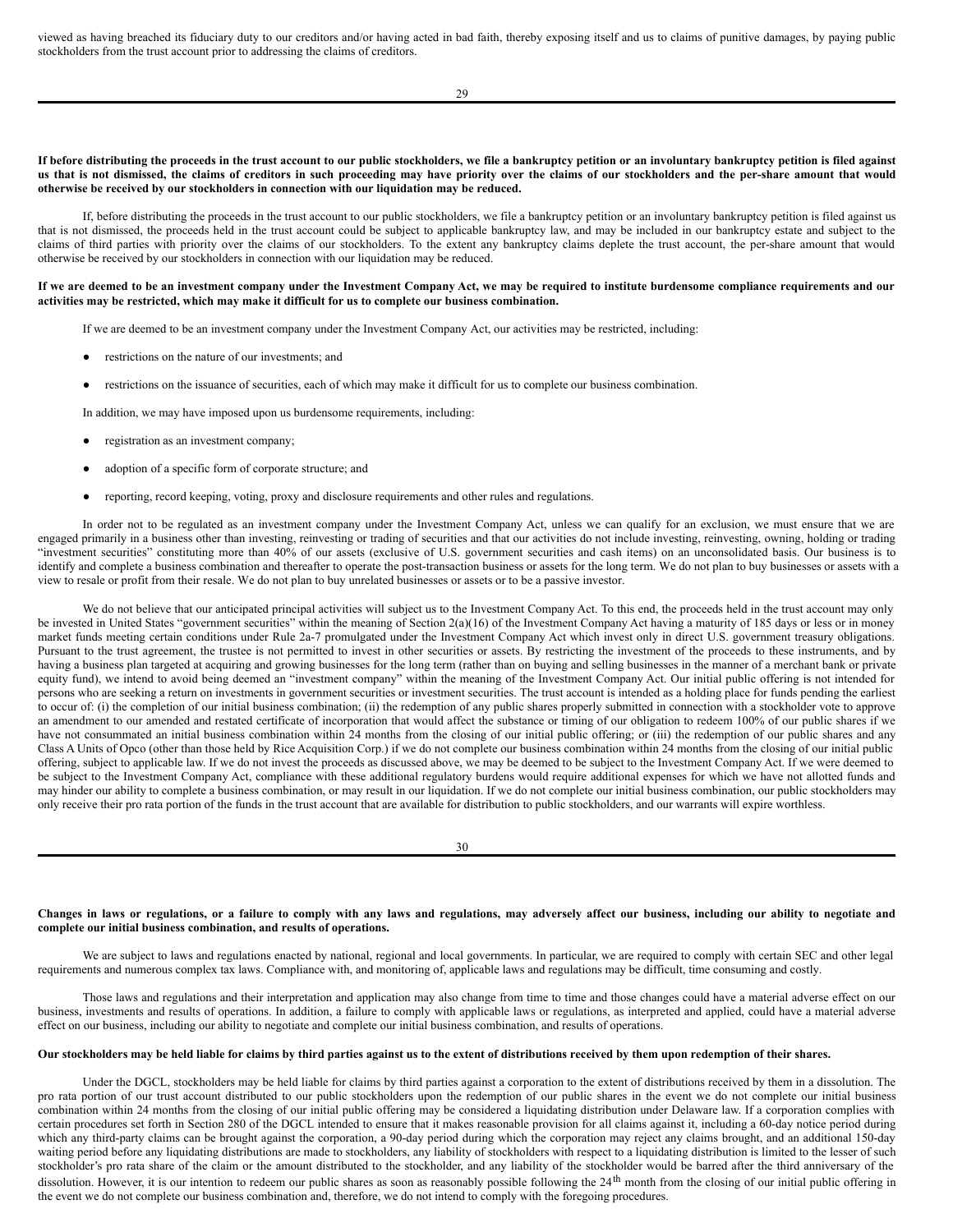Because we will not comply with Section 280, Section 281(b) of the DGCL requires us to adopt a plan, based on facts known to us at such time that will provide for our payment of all existing and pending claims or claims that may be potentially brought against us within the 10 years following our dissolution. However, because we are a blank check company, rather than an operating company, and our operations will are limited to searching for prospective target businesses to acquire, the only likely claims to arise would be from our vendors (such as lawyers, investment bankers, etc.) or prospective target businesses. If our plan of distribution complies with Section 281(b) of the DGCL, any liability of stockholders with respect to a liquidating distribution is limited to the lesser of such stockholder's pro rata share of the claim or the amount distributed to the stockholder, and any liability of the stockholder would likely be barred after the third anniversary of the dissolution. We cannot assure you that we will properly assess all claims that may be potentially brought against us. As such, our stockholders could potentially be liable for any claims to the extent of distributions received by them (but no more) and any liability of our stockholders may extend beyond the third anniversary of such date. Furthermore, if the pro rata portion of our trust account distributed to our public stockholders upon the redemption of our public shares in the event we do not complete our initial business combination within 24 months from the closing of our initial public offering is not considered a liquidating distribution under Delaware law and such redemption distribution is deemed to be unlawful, then pursuant to Section 174 of the DGCL, the statute of limitations for claims of creditors could then be six years after the unlawful redemption distribution, instead of three years, as in the case of a liquidating distribution.

## We may not hold an annual meeting of stockholders until after the consummation of our initial business combination, which could delay the opportunity for our **stockholders to elect directors.**

In accordance with the NYSE corporate governance requirements, we are not required to hold an annual meeting until no later than one year after our first fiscal year end following our listing on the NYSE. Under Section 211(b) of the DGCL, we are, however, required to hold an annual meeting of stockholders for the purposes of electing directors in accordance with our bylaws unless such election is made by written consent in lieu of such a meeting. We may not hold an annual meeting of stockholders to elect new directors prior to the consummation of our initial business combination, and thus, we may not be in compliance with Section 211(b) of the DGCL, which requires an annual meeting. Therefore, if our stockholders want us to hold an annual meeting prior to the consummation of our initial business combination, they may attempt to force us to hold one by submitting an application to the Delaware Court of Chancery in accordance with Section 211(c) of the DGCL.

## We have not registered the shares of Class A common stock issuable upon exercise of the warrants under the Securities Act or any state securities laws at this time, and such registration may not be in place when an investor desires to exercise warrants, thus precluding such investor from being able to exercise its warrants except **on a cashless basis and potentially causing such warrants to expire worthless.**

We have not registered the shares of Class A common stock issuable upon exercise of the warrants under the Securities Act or any state securities laws at this time. However, under the terms of the warrant agreement, we have agreed that as soon as practicable, but in no event later than 15 business days, after the closing of our initial business combination, we will use our best efforts to file a registration statement under the Securities Act covering such shares and maintain a current prospectus relating to the Class A common stock issuable upon exercise of the warrants, until the expiration of the warrants in accordance with the provisions of the warrant agreement. We cannot assure you that we will be able to do so if, for example, any facts or events arise which represent a fundamental change in the information set forth in the registration statement or prospectus, the financial statements contained or incorporated by reference therein are not current or correct or the SEC issues a stop order. If the shares issuable upon exercise of the warrants are not registered under the Securities Act, we will be required to permit holders to exercise their warrants on a cashless basis, in which case, the number of shares of Class A common stock that you will receive upon cashless exercise will be based on a formula subject to a maximum amount of shares equal to 0.361 shares of Class A common stock per warrant (subject to adjustment). However, no warrant will be exercisable for cash or on a cashless basis, and we will not be obligated to issue any shares to holders seeking to exercise their warrants, unless the issuance of the shares upon such exercise is registered or qualified under the securities laws of the state of the exercising holder, or an exemption from registration is available. Notwithstanding the above, if our Class A common stock is at the time of any exercise of a warrant not listed on a national securities exchange such that it satisfies the definition of a "covered security" under Section 18(b)(1) of the Securities Act, we may, at our option, require holders of public warrants who exercise their warrants to do so on a "cashless basis" in accordance with Section 3(a)(9) of the Securities Act and, in the event we so elect, we will not be required to file or maintain in effect a registration statement, but we will be required to use our best efforts to register or qualify the shares under applicable blue sky laws to the extent an exemption is not available. In no event will we be required to net cash settle any warrant, or issue securities or other compensation in exchange for the warrants in the event that we are unable to register or qualify the shares underlying the warrants under the Securities Act or applicable state securities laws, and there is no exemption available. If the issuance of the shares upon exercise of the warrants is not so registered or qualified or exempt from registration or qualification, the holder of such warrant shall not be entitled to exercise such warrant and such warrant may have no value and expire worthless. In such event, holders who acquired their warrants as part of a purchase of units will have paid the full unit purchase price solely for the shares of our Class A common stock included in the units. If and when the warrants become redeemable by us, we may exercise our redemption right even if we are unable to register or qualify the underlying shares of our Class A common stock for sale under all applicable state securities laws.

32

## The grant of registration rights to our initial stockholders may make it more difficult to complete our initial business combination, and the future exercise of such **rights may adversely affect the market price of our Class A common stock.**

Pursuant to the agreement entered into concurrently with the issuance and sale of the securities in our initial public offering, our initial stockholders and their permitted transferees can demand that we register the shares of our Class A common stock into which founder shares and sponsor shares are exchangeable, holders of our private placement warrants and their permitted transferees can demand that we register the private placement warrants and the shares of our Class A common stock issuable upon exercise of the private placement warrants or upon exchange of any Class A Units of Opco issued upon exercise of the private placement warrants and holders of warrants that may be issued upon conversion of working capital loans may demand that we register such warrants or the Class A common stock issuable upon exercise of such warrants or upon exchange of any Class A Units of Opco issued upon exercise of such warrants. Assuming the founder shares and sponsor shares are exchanged on a one for one basis and no warrants are issued upon conversion of working capital loans, an aggregate of up to 5,940,096 shares of our Class A common stock and up to 6,771,000 warrants are subject to registration under these agreements. We will bear the cost of registering these securities. The registration and availability of such a significant number of securities for trading in the public market may have an adverse effect on the market price of our Class A common stock. In addition, the existence of the registration rights may make our initial business combination more costly or difficult to conclude. This is because the stockholders of the target business may increase the equity stake they seek in the combined entity or ask for more cash consideration to offset the negative impact on the market price of our Class A common stock that is expected when the securities owned by our initial stockholders, holders of our private placement warrants, holders of working capital loans or their respective permitted transferees are registered.

## Because we are not limited to a particular industry, sector or any specific target businesses with which to pursue our initial business combination, you will be unable to **ascertain the merits or risks of any particular target business's operations.**

Although we expect to focus our search for a target business in the broadly defined energy transition or sustainability arena, we may complete a business combination with an operating company in any industry or sector. However, we are not, under our amended and restated certificate of incorporation, be permitted to effectuate our business combination solely with another blank check company or similar company with nominal operations. Because we have not yet selected or approached any specific target business with respect to a business combination, there is no basis to evaluate the possible merits or risks of any particular target business's operations, results of operations, cash flows, liquidity, financial condition or prospects. To the extent we complete our business combination, we may be affected by numerous risks inherent in the business operations with which we combine. For example, if we combine with a financially unstable business or an entity lacking an established record of revenues or earnings, we may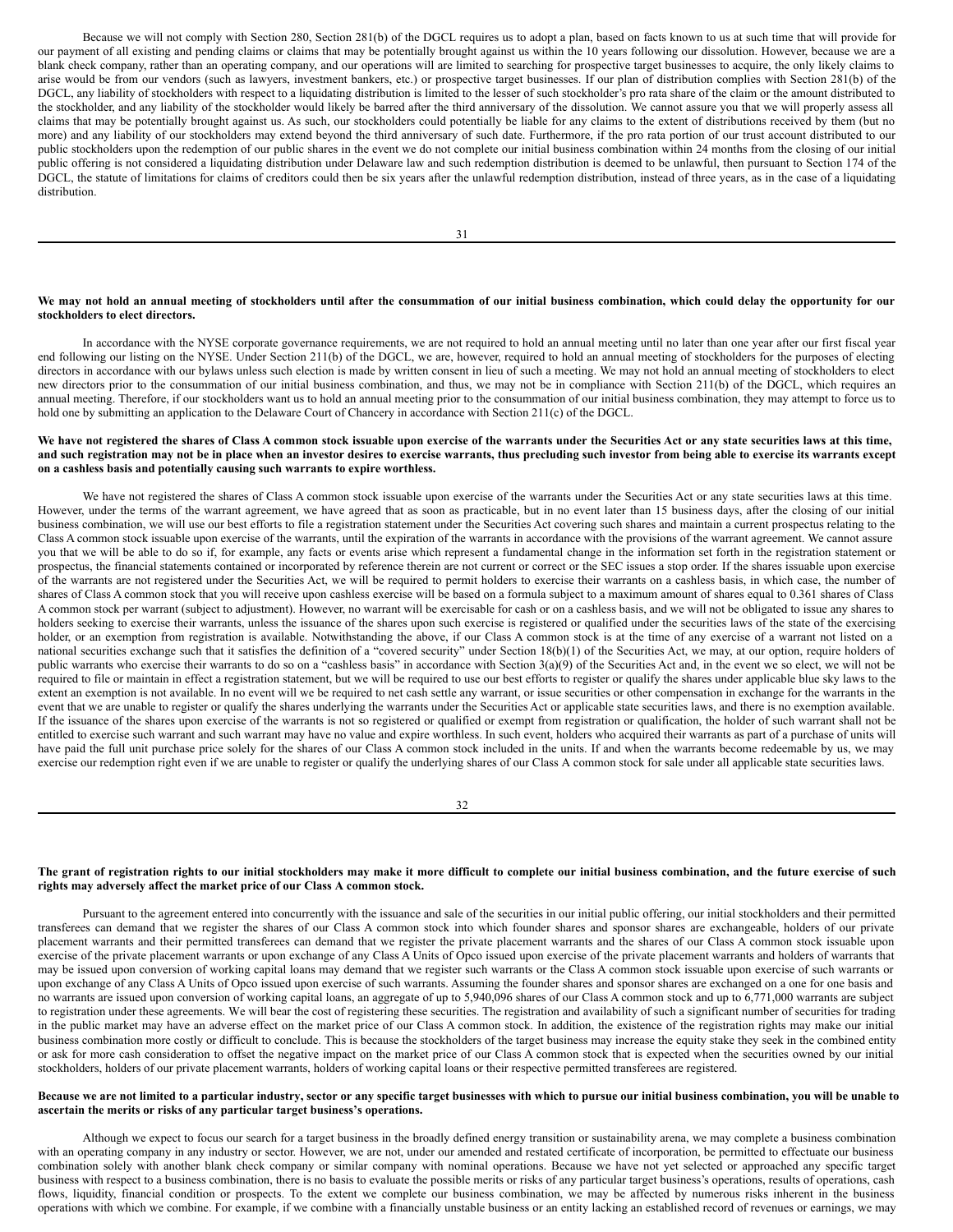be affected by the risks inherent in the business and operations of a financially unstable or a development stage entity. Although our officers and directors will endeavor to evaluate the risks inherent in a particular target business, we cannot assure you that we will properly ascertain or assess all of the significant risk factors or that we will have adequate time to complete due diligence. Furthermore, some of these risks may be outside of our control and leave us with no ability to control or reduce the chances that those risks will adversely impact a target business. We also cannot assure you that an investment in our units will ultimately prove to be more favorable to investors than a direct investment, if such opportunity were available, in a business combination target. Accordingly, any stockholders who choose to remain stockholders following the business combination could suffer a reduction in the value of their securities. Such stockholders are unlikely to have a remedy for such reduction in value unless they are able to successfully claim that the reduction was due to the breach by our officers or directors of a duty of care or other fiduciary duty owed to them, or if they are able to successfully bring a private claim under securities laws that the proxy solicitation or tender offer materials (as applicable) relating to the business combination contained an actionable material misstatement or material omission.

## We may seek acquisition opportunities outside of our target industries or sectors (which industries or sectors may or may not be outside of our management's areas **of expertise).**

Although we intend to focus on identifying business combination candidates in the broad energy transition or sustainability arena that may advance the objectives of global decarbonization, we will consider a business combination outside of our target industries or sectors if a business combination candidate is presented to us and we determine that such candidate offers an attractive acquisition opportunity for our company or we are unable to identify a suitable candidate in our target industries or sectors after having expended a reasonable amount of time and effort in an attempt to do so. Although our management will endeavor to evaluate the risks inherent in any particular business combination candidate, we cannot assure you that we will adequately ascertain or assess all of the significant risk factors. We also cannot assure you that an investment in our units will not ultimately prove to be less favorable to investors in our initial public offering than a direct investment, if an opportunity were available, in a business combination candidate. In the event we elect to pursue an acquisition outside of our target industries or sectors, our management's expertise may not be directly applicable to its evaluation or operation, and the information contained in this Report regarding our target industries or sectors would not be relevant to an understanding of the business that we elect to acquire. As a result, our management may not be able to adequately ascertain or assess all of the significant risk factors. Accordingly, any stockholders who choose to remain stockholders following our business combination could suffer a reduction in the value of their shares. Such stockholders are unlikely to have a remedy for such reduction in value.

## Although we have identified general criteria and guidelines that we believe are important in evaluating prospective target businesses, we may enter into our initial business combination with a target that does not meet such criteria and guidelines, and as a result, the target business with which we enter into our initial business **combination may not have attributes entirely consistent with our general criteria and guidelines.**

Although we have identified general criteria and guidelines for evaluating prospective target businesses, it is possible that a target business with which we enter into our initial business combination will not have all of these positive attributes. If we complete our initial business combination with a target that does not meet some or all of these guidelines, such combination may not be as successful as a combination with a business that does meet all of our general criteria and guidelines. In addition, if we announce a prospective business combination with a target that does not meet our general criteria and guidelines, a greater number of stockholders may exercise their redemption rights, which may make it difficult for us to meet any closing condition with a target business that requires us to have a minimum net worth or a certain amount of cash. In addition, if stockholder approval of the transaction is required by law, or we decide to obtain stockholder approval for business or other legal reasons, it may be more difficult for us to attain stockholder approval of our initial business combination if the target business does not meet our general criteria and guidelines. If we do not complete our initial business combination, our public stockholders may only receive their pro rata portion of the funds in the trust account that are available for distribution to public stockholders, and our warrants will expire worthless.

## We may seek business combination opportunities with a financially unstable business or an entity lacking an established record of revenue or earnings, which could **subject us to volatile revenues, cash flows or earnings or difficulty in retaining key personnel.**

To the extent we complete our initial business combination with a financially unstable business or an entity lacking an established record of revenues, cash flows or earnings, we may be affected by numerous risks inherent in the operations of the business with which we combine. These risks include volatile revenues, cash flows or earnings and difficulties in obtaining and retaining key personnel. Although our officers and directors will endeavor to evaluate the risks inherent in a particular target business, we may not be able to properly ascertain or assess all of the significant risk factors and we may not have adequate time to complete due diligence. Furthermore, some of these risks may be outside of our control and leave us with no ability to control or reduce the chances that those risks will adversely impact a target business.

34

## We are not required to obtain an opinion from an independent investment banking firm or from an independent accounting firm, and consequently, you may have no assurance from an independent source that the price we are paying for the business is fair to our company from a financial point of view.

Unless we complete our business combination with an affiliated entity, we are not required to obtain an opinion from an independent investment banking firm that is a member of FINRA or from an independent accounting firm that the price we are paying is fair to our company from a financial point of view. If no opinion is obtained, our stockholders will be relying on the judgment of our board of directors, who will determine fair market value based on standards generally accepted by the financial community. Such standards used will be disclosed in our proxy solicitation or tender offer materials, as applicable, related to our initial business combination. If our board of directors is not able to independently determine the fair market value of our initial business combination, we will obtain an opinion from an independent investment banking firm. However, our stockholders may not be provided with a copy of such opinion, nor will they be able to rely on such opinion.

## We may issue additional shares of our Class A common stock, preferred stock or Opco Units (and a corresponding number of shares of our Class B common stock) to complete our initial business combination or under an employee incentive plan after completion of our initial business combination. The number of Class A Units of Opco into which the Class B Units of Opco will convert may be adjusted after the time of our initial business combination as a result of the anti-dilution provisions contained in our amended and restated certificate of incorporation. Any such issuances would dilute the interest of our stockholders and likely present other risks.

Our amended and restated certificate of incorporation authorizes the issuance of up to 250,000,000 shares of our Class A common stock, par value \$0.0001 per share, 20,000,000 shares of our Class B common stock, par value \$0.0001 per share, and 1,000,000 undesignated shares of preferred stock, par value \$0.0001 per share. There are 226,272,500 and 14,068,650 authorized but unissued shares of our Class A common stock and Class B common stock, respectively, available for issuance, which amount does not take into account shares of our Class A common stock reserved for issuance upon exercise of outstanding warrants, or shares issuable upon exchange of founder shares or other Class A Units of Opco (and corresponding shares of our Class B common stock). There are no shares of preferred stock issued and outstanding. The Class A Units of Opco (and corresponding shares of our Class B common stock) are exchangeable for shares of our Class A common stock at a one-for-one ratio but subject to adjustment as set forth herein.

We may issue a substantial number of additional Opco Units (and corresponding shares of our Class B common stock), shares of our Class A common stock or preferred stock to complete our initial business combination or under an employee incentive plan after completion of our initial business combination. We may also issue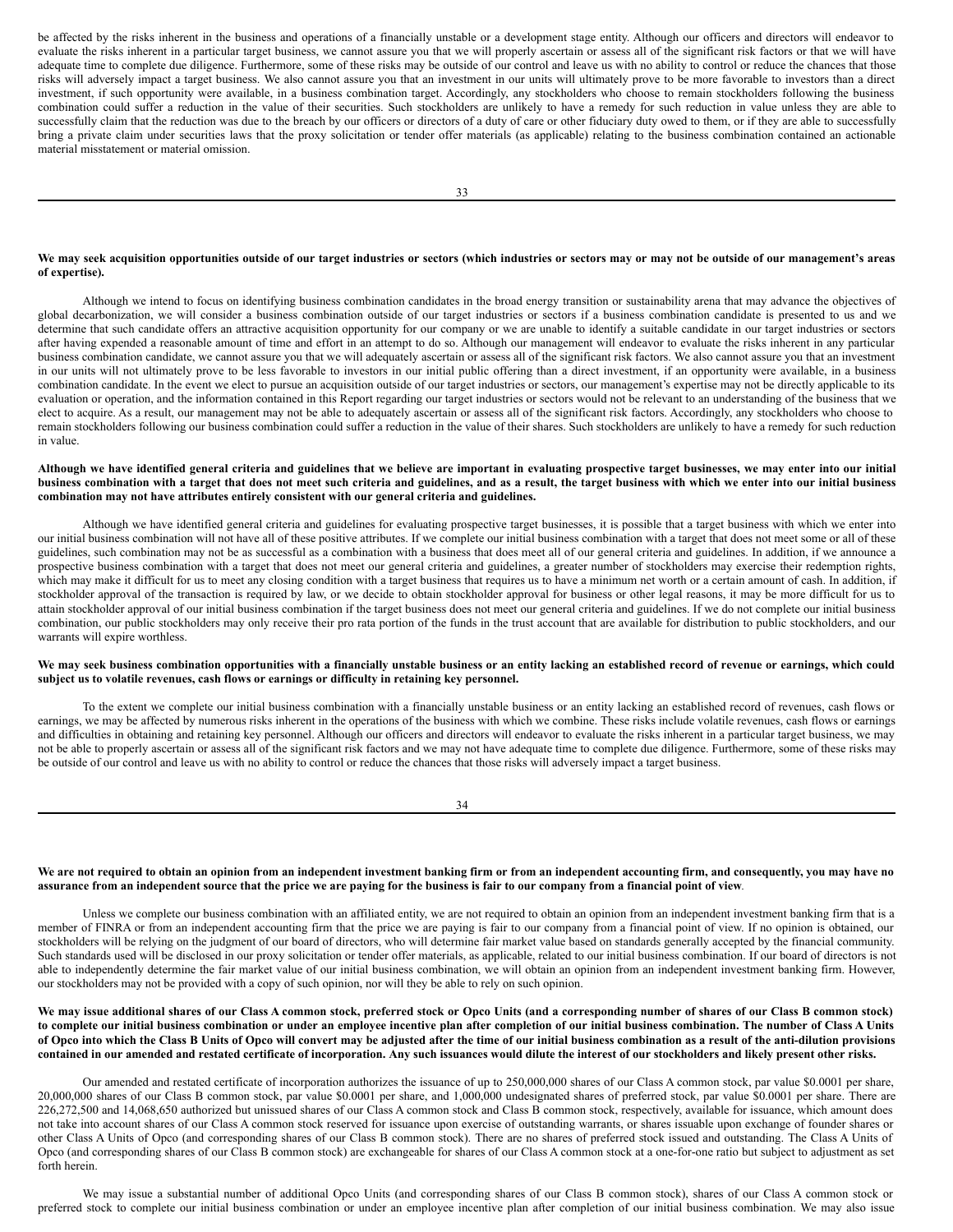additional shares of our Class A common stock upon exchange of the founder shares, as a result of adjustments to the number of Class A Units of Opco into which the Class B Units of Opco will convert after the time of our initial business combination as a result of the anti-dilution provisions contained in our amended and restated certificate of incorporation. However, our amended and restated certificate of incorporation provide, among other things, that prior to our initial business combination, we may not issue additional shares of capital stock that would entitle the holders thereof to (i) receive funds from the trust account or (ii) vote on any initial business combination. These provisions of our amended and restated certificate of incorporation, like all provisions of our amended and restated certificate of incorporation, may be amended with a stockholder vote.

The issuance of additional Opco Units (and corresponding shares of our Class B common stock), shares of Class A common stock or preferred stock:

- may significantly dilute the equity interest of investors in our initial public offering;
- may subordinate the rights of holders of common stock if preferred stock is issued with rights senior to those afforded our common stock;
- could cause a change in control if a substantial number of shares of our common stock are issued, which may affect, among other things, our ability to use our net operating loss carry forwards, if any, and could result in the resignation or removal of our present officers and directors; and
- may adversely affect prevailing market prices for our units, Class A common stock and/or warrants.

| ¢<br>I | ۰.     |
|--------|--------|
| $\sim$ | $\sim$ |

## Unlike some other similarly structured blank check companies, our initial stockholders will receive additional Class A Units of Opco if we issue shares to consummate **an initial business combination.**

The founder shares consist of Class B Units of Opco (and any Class A Units of Opco into which such Class B Units are converted) and a corresponding number of shares of our Class B common stock, which together will be exchangeable for shares of our Class A common stock after the time of our initial business combination on a onefor-one basis, subject to adjustment for stock splits, stock dividends, reorganizations, recapitalizations and the like and subject to further adjustment as provided herein. In the case that additional shares of our Class A common stock or equity-linked securities convertible or exercisable for shares of our Class A common stock are issued or deemed issued in excess of the amounts sold in our initial public offering and related to the closing of our initial business combination (other than the forward purchase securities), the number of Class A Units of Opco into which the Class B Units of Opco will convert may be adjusted so that, after all founder shares have been exchanged for shares of our Class A common stock, the aggregate number of shares of our Class A common stock received by holders in exchange for founder shares would equal 20% of our total outstanding common stock upon completion of our initial public offering plus the number of shares of our Class A common stock and equity-linked securities issued or deemed issued in connection with our initial business combination, excluding any shares of our Class A common stock or equity-linked securities issued, or to be issued, to any seller in our initial business combination, and excluding the sponsor shares. In addition, the number of outstanding shares of our Class B common stock will be adjusted through a stock split or stock dividend so that the total number of outstanding shares of our Class B common stock corresponds to the total number of Class A Units of Opco outstanding (other than those held by Rice Acquisition Corp.) plus the total number of Class A Units of Opco into which the Class B Units of Opco are entitled to convert.

## Resources could be wasted in researching business combinations that are not completed, which could materially adversely affect subsequent attempts to locate and acquire or merge with another business. If we do not complete our initial business combination, our public stockholders may only receive their pro rata portion of the funds in the trust account that are available for distribution to public stockholders, and our warrants will expire worthless.

We anticipate that the investigation of each specific target business and the negotiation, drafting and execution of relevant agreements, disclosure documents and other instruments will require substantial management time and attention and substantial costs for accountants, attorneys, consultants and others. If we decide not to complete a specific initial business combination, the costs incurred up to that point for the proposed transaction likely would not be recoverable. Furthermore, if we reach an agreement relating to a specific target business, we may fail to complete our initial business combination for any number of reasons including those beyond our control. Any such event will result in a loss to us of the related costs incurred which could materially adversely affect subsequent attempts to locate and acquire or merge with another business. If we do not complete our initial business combination, our public stockholders may only receive their pro rata portion of the funds in the trust account that are available for distribution to public stockholders, and our warrants will expire worthless.

#### We are dependent upon our officers and directors, and their loss could adversely affect our ability to operate.

Our operations are dependent upon a relatively small group of individuals and, in particular, our officers and directors. We believe that our success depends on the continued service of our officers and directors, at least until we have completed our initial business combination. In addition, our officers and directors are not required to commit any specified amount of time to our affairs and, accordingly, will have conflicts of interest in allocating their time among various business activities, including identifying potential business combinations and monitoring the related due diligence. We do not have an employment agreement with, or key-man insurance on the life of, any of our directors or officers. The unexpected loss of the services of one or more of our directors or officers could have a detrimental effect on us.

| I<br>I |
|--------|
|--------|

## Our ability to successfully effect our initial business combination and to be successful thereafter will be totally dependent upon the efforts of our key personnel, some of whom may join us following our initial business combination. The loss of key personnel could negatively impact the operations and profitability of our post**combination business.**

Our ability to successfully effect our business combination is dependent upon the efforts of our key personnel. The role of our key personnel in the target business, however, cannot presently be ascertained. Although some of our key personnel may remain with the target business in senior management or advisory positions following our business combination, it is likely that some or all of the management of the target business will remain in place. While we intend to closely scrutinize any individuals we engage after our initial business combination, we cannot assure you that our assessment of these individuals will prove to be correct. These individuals may be unfamiliar with the requirements of operating a company regulated by the SEC, which could cause us to have to expend time and resources helping them become familiar with such requirements.

In addition, the officers and directors of an acquisition candidate may resign upon completion of our initial business combination. The departure of a business combination target's key personnel could negatively impact the operations and profitability of our post-combination business. The role of an acquisition candidate's key personnel upon the completion of our initial business combination cannot be ascertained at this time. Although we contemplate that certain members of an acquisition candidate's management team will remain associated with the acquisition candidate following our initial business combination, it is possible that members of the management of an acquisition candidate will not wish to remain in place. The loss of key personnel could negatively impact the operations and profitability of our post-combination business.

Our key personnel may negotiate employment or consulting agreements with a target business in connection with a particular business combination, and a particular business combination may be conditioned on the retention or resignation of such key personnel. These agreements may provide for them to receive compensation following our business combination and as a result, may cause them to have conflicts of interest in determining whether a particular business combination is the most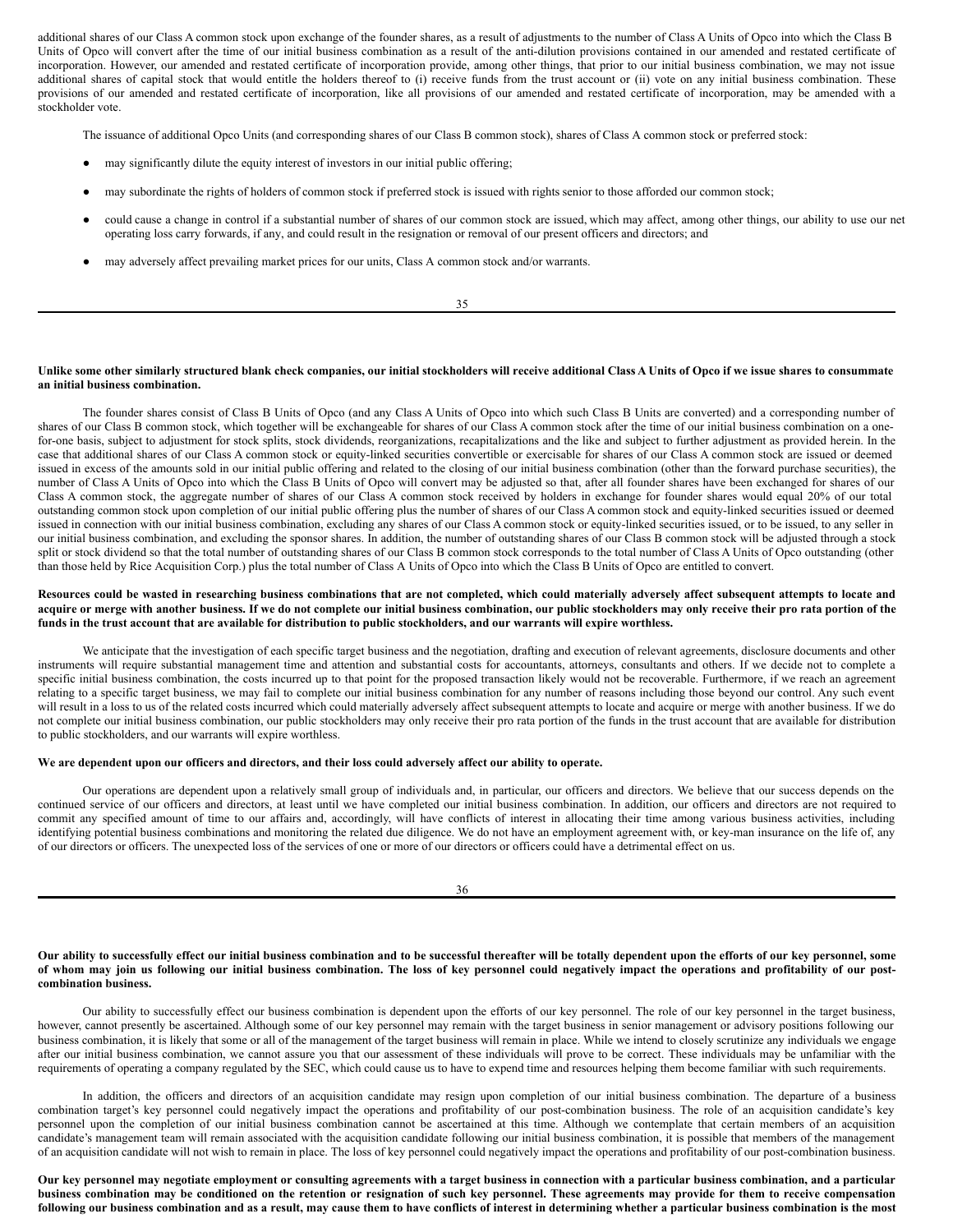#### **advantageous.**

Our key personnel may be able to remain with our company after the completion of our business combination only if they are able to negotiate employment or consulting agreements in connection with the business combination. Such negotiations would take place simultaneously with the negotiation of the business combination and could provide for such individuals to receive compensation in the form of cash payments and/or our securities for services they would render to us after the completion of the business combination. Such negotiations also could make such key personnel's retention or resignation a condition to any such agreement. The personal and financial interests of such individuals may influence their motivation in identifying and selecting a target business.

Our current officers may not remain in their positions following our business combination. We may have a limited ability to assess the management of a prospective target business and, as a result, may effect our initial business combination with a target business whose management may not have the skills, qualifications or abilities to manage a public company, which could, in turn, negatively impact the value of our stockholders' investment in us.

When evaluating the desirability of effecting our initial business combination with a prospective target business, our ability to assess the target business's management may be limited due to a lack of time, resources or information. Our assessment of the capabilities of the target business's management, therefore, may prove to be incorrect and such management may lack the skills, qualifications or abilities we suspected. Should the target business's management not possess the skills, qualifications or abilities necessary to manage a public company, the operations and profitability of the post-combination business may be negatively impacted. Accordingly, any stockholders who choose to remain stockholders following the business combination could suffer a reduction in the value of their securities. Such stockholders are unlikely to have a remedy for such reduction in value unless they are able to successfully claim that the reduction was due to the breach by our officers or directors of a duty of care or other fiduciary duty owed to them, or if they are able to successfully bring a private claim under securities laws that the proxy solicitation or tender offer materials (as applicable) relating to the business combination contained an actionable material misstatement or material omission.

| I            |  |
|--------------|--|
| I<br>÷<br>۰. |  |

### The officers and directors of an acquisition candidate may resign upon completion of our initial business combination. The loss of a business combination target's key **personnel could negatively impact the operations and profitability of our post-combination business.**

The role of an acquisition candidate's key personnel upon the completion of our initial business combination cannot be ascertained at this time. Although we contemplate that certain members of an acquisition candidate's management team will remain associated with the acquisition candidate following our initial business combination, it is possible that members of the management of an acquisition candidate will not wish to remain in place.

## Our officers and directors will allocate their time to other businesses thereby causing conflicts of interest in their determination as to how much time to devote to our affairs. This conflict of interest could have a negative impact on our ability to complete our initial business combination.

Our officers and directors are not required to, and will not, commit their full time to our affairs, which may result in a conflict of interest in allocating their time between our operations and our search for a business combination and their other businesses. We do not intend to have any full-time employees prior to the completion of our initial business combination. Each of our officers is engaged in several other business endeavors for which he may be entitled to substantial compensation, and our officers are not obligated to contribute any specific number of hours per week to our affairs. Our independent directors may also serve as officers or board members for other entities. If our officers' and directors' other business affairs require them to devote substantial amounts of time to such affairs in excess of their current commitment levels, it could limit their ability to devote time to our affairs which may have a negative impact on our ability to complete our initial business combination.

## Certain of our officers and directors are now, and all of them may in the future become, affiliated with entities engaged in business activities similar to those intended to be conducted by us and, accordingly, may have conflicts of interest in allocating their time and determining to which entity a particular business opportunity **should be presented.**

Until we consummate our initial business combination, we are in the process of identifying and combining with one or more businesses. Our sponsor and officers and directors are, and may in the future become, affiliated with entities that are engaged in a similar business, including Rice Investment Group and its portfolio companies and Rice II. Our officers and directors also may become aware of business opportunities which may be appropriate for presentation to us and the other entities to which they owe certain fiduciary or contractual duties.

Accordingly, they may have conflicts of interest in determining to which entity a particular business opportunity should be presented. These conflicts may not be resolved in our favor and a potential target business may be presented to another entity prior to its presentation to us. Our amended and restated certificate of incorporation provides that we renounce our interest in any corporate opportunity offered to any director or officer unless such opportunity is expressly offered to such person solely in his or her capacity as a director or officer of our company and such opportunity is one we are legally and contractually permitted to undertake and would otherwise be reasonable for us to pursue, and to the extent the director or officer is permitted to refer that opportunity to us without violating another legal obligation.

### Our officers, directors, security holders and their respective affiliates may have competitive pecuniary interests that conflict with our interests.

We have not adopted a policy that expressly prohibits our directors, officers, security holders or affiliates from having a direct or indirect pecuniary or financial interest in any investment to be acquired or disposed of by us or in any transaction to which we are a party or have an interest. In fact, we may enter into a business combination with a target business that is affiliated with our sponsor, our directors or officers, although we do not intend to do so, or we may acquire a target business through an Affiliated Joint Acquisition with one or more affiliates of our sponsor, including Rice Investment Group and/or one or more of its portfolio companies. We do not have a policy that expressly prohibits any such persons from engaging for their own account in business activities of the types conducted by us. Accordingly, such persons or entities may have a conflict between their interests and ours.

In particular, members of our sponsor and its affiliates, including Rice Investment Group and its portfolio companies and Rice II, are focused on investments in the energy industry. As a result, there may be substantial overlap between companies that would be a suitable business combination for us and companies that would make an attractive target for such affiliates.

## We may engage in a business combination with one or more target businesses that have relationships with entities that may be affiliated with our sponsor, officers, **directors or existing holders which may raise potential conflicts of interest.**

In light of the involvement of our sponsor, officers and directors with other entities, we may decide to acquire one or more businesses affiliated with our sponsor, officers, directors or existing holders, including one or more portfolio companies of Rice Investment Group. Our officers and directors also serve as officers and board members for other entities. They may also have investments in target businesses. Such entities may compete with us for business combination opportunities. Although we will not be specifically focusing on, or targeting, any transaction with any affiliated entities, we would pursue such a transaction if we determined that such affiliated entity met our criteria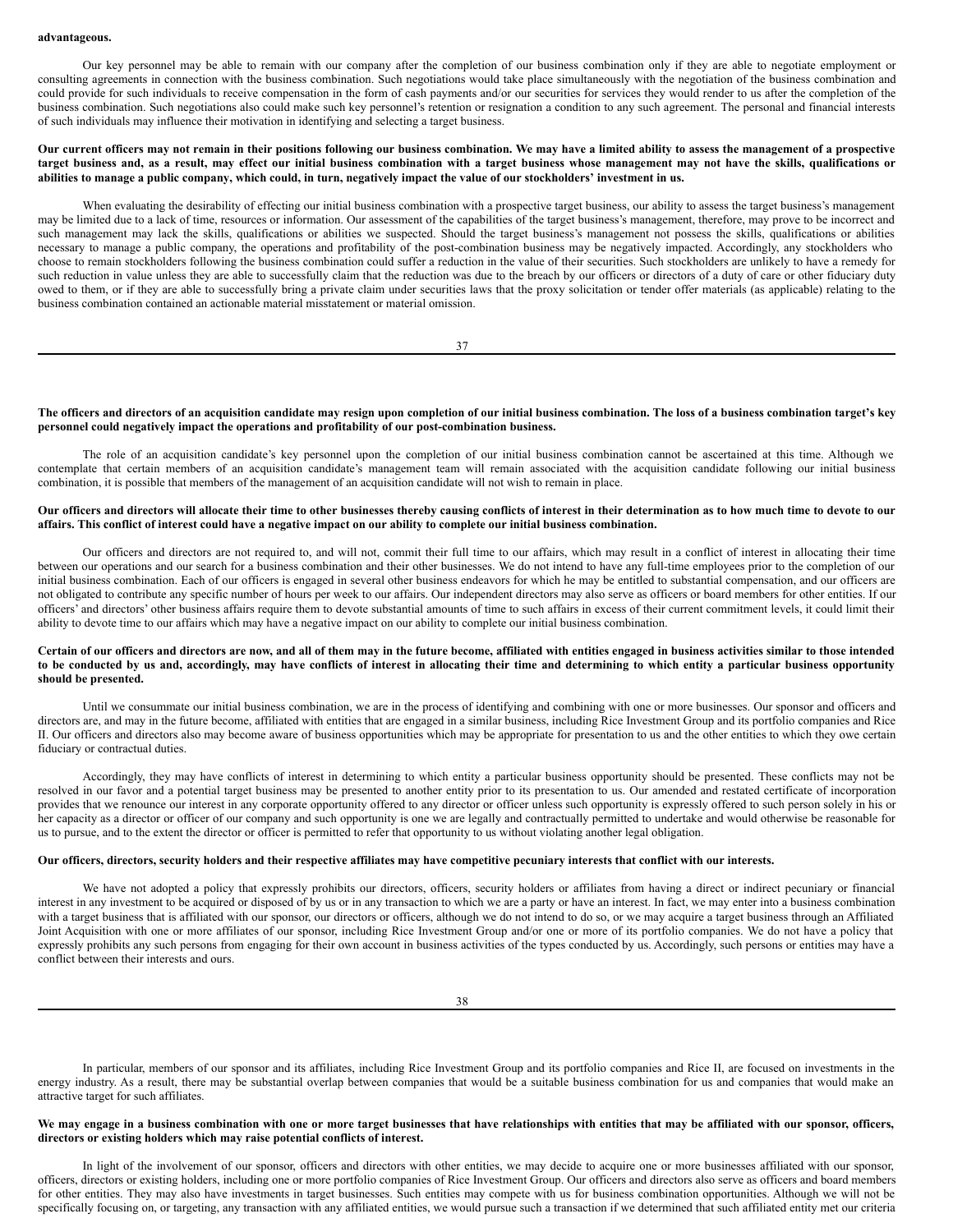for a business combination and such transaction was approved by a majority of our independent and disinterested directors. Despite our obligation to obtain an opinion from an independent investment banking firm that is a member of FINRA or from an independent accounting firm regarding the fairness to our company from a financial point of view of a business combination with one or more domestic or international businesses affiliated with our sponsor, officers or directors, potential conflicts of interest still may exist and, as a result, the terms of the business combination may not be as advantageous to our public stockholders as they would be absent any conflicts of interest.

Moreover, we may pursue an Affiliated Joint Acquisition opportunity with one or more affiliates of our sponsor, including Rice Investment Group and/or one or more of its portfolio companies. Any such parties may co-invest with us in the target business at the time of our initial business combination, or we could raise additional proceeds to complete the business combination by issuing to such parties a class of equity or equity-linked securities. Accordingly, such persons or entities may have a conflict between their interests and ours.

## Since our sponsor, officers and directors will lose their entire investment in us if our business combination is not completed (other than with respect to sponsor shares and public shares they have acquired during or may acquire after our initial public offering), a conflict of interest may arise in determining whether a particular **business combination target is appropriate for our initial business combination.**

In September 2020, our Sponsor paid \$25,000 to cover certain of our expenses in exchange for (i) 5,750,100 shares of our Class B common stock, par value \$0.0001 per share, and (ii) 2,500 shares of our Class A common stock, par value \$0.0001 per share. Also in September 2020, the Sponsor received 5,750,000 Class B Units of Opco (which are profits interest units only). In October 2020, the Sponsor forfeited 90,000 Class B Units of Opco, and 30,000 Class B Units of Opco were issued to each of the independent directors. The Sponsor transferred a corresponding number of shares of Class B common stock to the independent directors. In October 2020, the Company effected a dividend, resulting in an aggregate of (i) 6,181,350 shares of our Class B common stock, and (ii) 2,500 shares of our Class A common stock outstanding. All shares and associated amounts have been retroactively restated to reflect the dividend. Upon a liquidation of Opco, distributions generally will be made to the holders of Opco Units on a pro rata basis, subject to certain limitations with respect to the Class B Units of Opco, including that, prior to the completion of the initial business combination, such Class B Units will not be entitled to participate in a liquidating distribution. On October 26, 2020, the Company consummated its initial public offering of 23,725,000 units, including 2,225,000 units that were issued pursuant to the underwriters' partial exercise of their over-allotment option, at \$10.00 per unit, generating gross proceeds of approximately \$237.3 million, and incurring offering costs of approximately \$12.5 million, inclusive of \$7.6 million in deferred underwriting commissions. Of the 23,725,000 units sold, affiliates of our Sponsor and Atlas Point Fund had purchased 1,980,000 units and 2,128,500 units at the initial public offering price. The founder shares will be worthless if we do not complete an initial business combination. The underwriters did not receive any underwriting discounts or commissions on the 1,980,000 Affiliated Units. Each unit consists of one share of Class A common stock and one-half of one redeemable warrant. Each whole Public Warrant entitles the holder to purchase one share of our Class A common stock at a price of \$11.50 per share, subject to adjustment. The personal and financial interests of our officers and directors may influence their motivation in identifying and selecting a target business combination, completing an initial business combination and influencing the operation of the business following our initial business combination. This risk may become more acute as the 24-month anniversary of the closing of our initial public offering nears, which is the deadline for our completion of an initial business combination.

39

## We may issue notes or other debt securities, or otherwise incur substantial debt, to complete a business combination, which may adversely affect our leverage and **financial condition and thus negatively impact the value of our stockholders' investment in us.**

We may choose to incur substantial debt to complete our business combination. We and our officers have agreed that we will not incur any indebtedness unless we have obtained from the lender a waiver of any right, title, interest or claim of any kind in or to the monies held in the trust account. As such, no issuance of debt will affect the per share amount available for redemption from the trust account. Nevertheless, the incurrence of debt could have a variety of negative effects, including:

- default and foreclosure on our assets if our operating revenues after an initial business combination are insufficient to repay our debt obligations;
- acceleration of our obligations to repay the indebtedness even if we make all principal and interest payments when due if we breach certain covenants that require the maintenance of certain financial ratios or reserves without a waiver or renegotiation of that covenant;
- our immediate payment of all principal and accrued interest, if any, if the debt security is payable on demand;
- our inability to obtain necessary additional financing if the debt security contains covenants restricting our ability to obtain such financing while the debt security is outstanding;
- our inability to pay dividends on our common stock;
- using a substantial portion of our cash flow to pay principal and interest on our debt, which will reduce the funds available for dividends on our common stock if declared, to pay expenses, make capital expenditures and acquisitions and fund other general corporate purposes;
- limitations on our flexibility in planning for and reacting to changes in our business and in the industry in which we operate;
- increased vulnerability to adverse changes in general economic, industry and competitive conditions and adverse changes in government regulation;
- limitations on our ability to borrow additional amounts for expenses, capital expenditures, acquisitions, debt service requirements, and execution of our strategy; and
- other disadvantages compared to our competitors who have less debt.

## We may only be able to complete one business combination with the proceeds of our initial public offering and the sale of the private placement warrants, which will cause us to be solely dependent on a single business which may have a limited number of products or services. This lack of diversification may negatively impact our **operations and profitability.**

Of the net proceeds from our initial public offering and the sale of the private placement warrants, up to approximately \$237.3 million is available to complete our business combination and pay related fees and expenses. Of the up to approximately \$237.3 million, approximately \$1.0 million will be held outside the trust account for business, legal and accounting due diligence on prospective acquisitions and continuing general and administrative expenses.

We may effectuate our business combination with a single target business or multiple target businesses simultaneously or within a short period of time. However, we may not be able to effectuate our business combination with more than one target business because of various factors, including the existence of complex accounting issues and the requirement that we prepare and file pro forma financial statements with the SEC that present operating results and the financial condition of several target businesses as if they had been operated on a combined basis.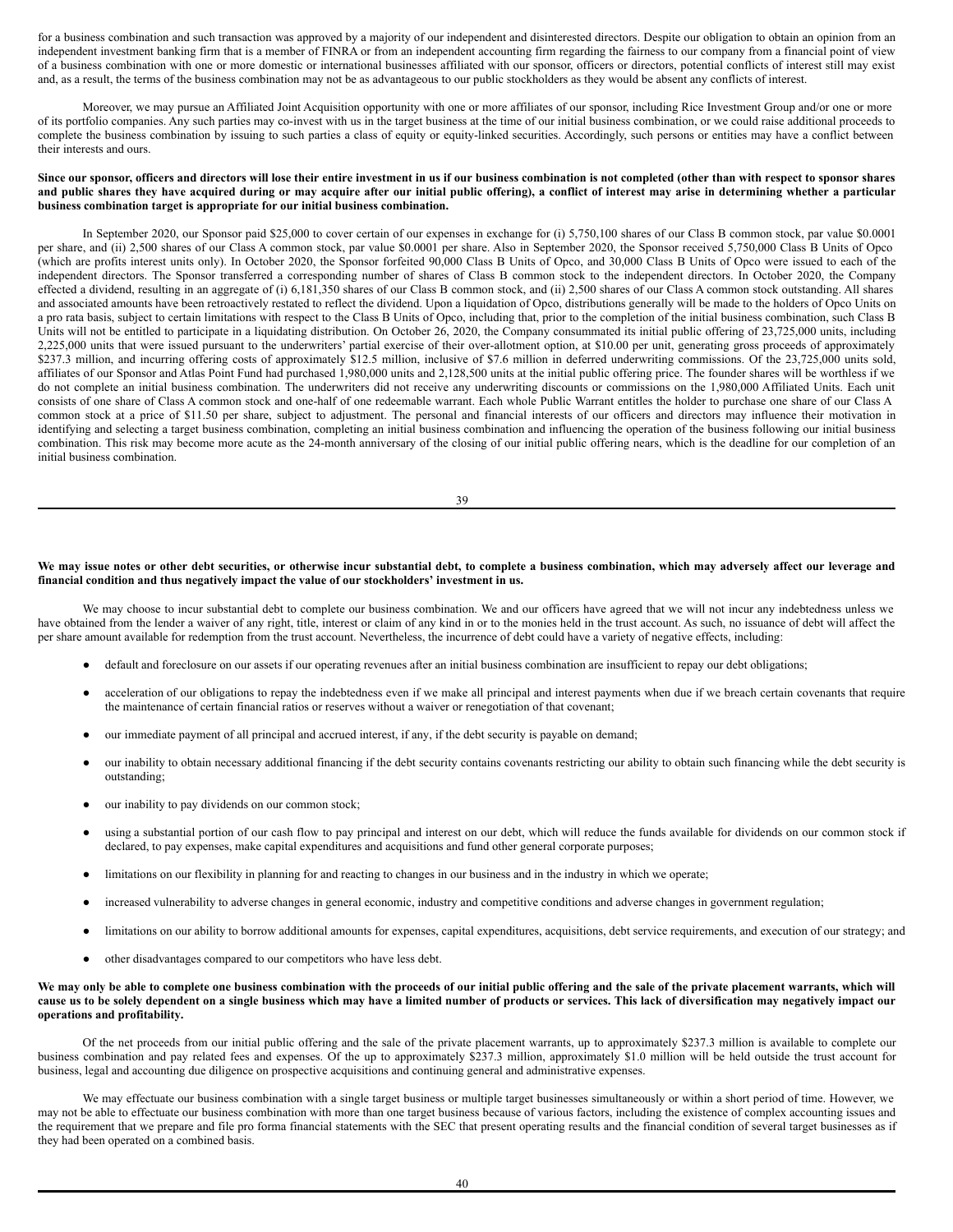By completing our initial business combination with only a single entity, our lack of diversification may subject us to numerous economic, competitive and regulatory developments. Further, we would not be able to diversify our operations or benefit from the possible spreading of risks or offsetting of losses, unlike other entities which may have the resources to complete several business combinations in different industries or different areas of a single industry. In addition, we are focusing our search for an initial business combination in a single industry. Accordingly, the prospects for our success may be:

- solely dependent upon the performance of a single business, property or asset, or
- dependent upon the development or market acceptance of a single or limited number of products, processes or services.

This lack of diversification may subject us to numerous economic, competitive and regulatory risks, any or all of which may have a substantial adverse impact upon the particular industry in which we may operate subsequent to our business combination.

## We may attempt to simultaneously complete business combinations with multiple prospective targets, which may hinder our ability to complete our business combination and give rise to increased costs and risks that could negatively impact our operations and profitability.

If we determine to simultaneously acquire several businesses that are owned by different sellers, we will need for each of such sellers to agree that our purchase of its business is contingent on the simultaneous closings of the other business combinations, which may make it more difficult for us, and delay our ability, to complete our initial business combination. With multiple business combinations, we could also face additional risks, including additional burdens and costs with respect to possible multiple negotiations and due diligence investigations (if there are multiple sellers) and the additional risks associated with the subsequent assimilation of the operations and services or products of the acquired companies in a single operating business. If we are unable to adequately address these risks, it could negatively impact our profitability and results of operations.

### We may attempt to complete our initial business combination with a private company about which little information is available, which may result in a business **combination with a company that is not as profitable as we suspected, if at all.**

In pursuing our business combination strategy, we may seek to effectuate our initial business combination with a privately held company. Very little public information generally exists about private companies, and we could be required to make our decision on whether to pursue a potential initial business combination on the basis of limited information, which may result in a business combination with a company that is not as profitable as we suspected, if at all.

## Our management may not be able to maintain control of a target business after our initial business combination. We cannot provide assurance that, upon loss of control of a target business, new management will possess the skills, qualifications or abilities necessary to profitably operate such business.

We may structure a business combination so that we will control less than 100% of the equity interests or assets of a target business, but we will only complete such business combination if we control 50% or more of the outstanding voting securities of the target or otherwise are not required to register as an investment company under the Investment Company Act. We will not consider any transaction that does not meet such criteria. Even if we control 50% or more of the voting securities of the target, our stockholders prior to the business combination may collectively own a minority interest in the post business combination company, depending on valuations ascribed to the target and us in the business combination transaction. For example, we could pursue a transaction in which we issue a substantial number of new shares in exchange for all of the outstanding capital stock, shares or other equity interests of a target. In this case, we would acquire a 100% interest in the target. However, as a result of the issuance of a substantial number of new shares, our stockholders immediately prior to such transaction could own less than a majority of our outstanding shares of common stock subsequent to such transaction. In addition, other minority stockholders may subsequently combine their holdings resulting in a single person or group obtaining a larger share of the company's stock than we initially acquired. Accordingly, this may make it more likely that our management will not be able to maintain control of the target business.

$$
41\\
$$

### We do not have a specified maximum redemption threshold. The absence of such a redemption threshold may make it possible for us to complete a business **combination with which a substantial majority of our stockholders do not agree.**

Our amended and restated certificate of incorporation will not provide a specified maximum redemption threshold, except that in no event will we redeem our public shares in an amount that would cause our net tangible assets to be less than \$5,000,001 upon consummation of our initial business combination and after payment of underwriters' fees and commissions (such that we are not subject to the SEC's "penny stock" rules). As a result, we may be able to complete our business combination even though a substantial majority of our public stockholders do not agree with the transaction and have redeemed their shares or, if we seek stockholder approval of our initial business combination and do not conduct redemptions in connection with our business combination pursuant to the tender offer rules, have entered into privately negotiated agreements to sell their shares to our sponsor, Atlas Point Fund, officers, directors, advisors or any of their affiliates. In the event the aggregate cash consideration we would be required to pay for all shares of our Class A common stock that are validly submitted for redemption plus any amount required to satisfy cash conditions pursuant to the terms of the proposed business combination exceed the aggregate amount of cash available to us, we will not complete the business combination or redeem any shares, all shares of our Class A common stock submitted for redemption will be returned to the holders thereof, and we instead may search for an alternate business combination.

### The exercise price for the public warrants is higher than in some other blank check company offerings, and accordingly, the warrants are more likely to expire **worthless.**

The exercise price of the public warrants is higher than in some other blank check companies. For example, historically, the exercise price of a warrant was often a fraction of the purchase price of the units in the initial public offering. The exercise price for our public warrants is \$11.50 per share, subject to adjustments as provided herein. As a result, the warrants are less likely to ever be in the money and more likely to expire worthless.

## In order to effectuate our initial business combination, we may seek to amend our amended and restated certificate of incorporation or other governing instruments in a manner that will make it easier for us to complete our initial business combination but that our stockholders or warrantholders may not support.

In order to effectuate a business combination, we may amend various provisions of our charter and governing instruments, including the warrant agreement, the underwriting agreement relating to our initial public offering, the letter agreement among us and our sponsor, Atlas Point Fund, officers and directors, and the registration rights agreement among us and our initial stockholders. These agreements contain various provisions that our public stockholders might deem to be material. While we do not expect our board to approve any amendment to any of these agreements prior to our initial business combination, it may be possible that our board, in exercising its business judgment and subject to its fiduciary duties, chooses to approve one or more amendments to any such agreement in connection with the consummation of our initial business combination. Except in relation to the charter, any such amendments would not require approval from our stockholders and may have an adverse effect on the value of an investment in our securities. We cannot assure you that we will not seek to amend our charter or other governing instruments or change our industry focus in order to effectuate our initial business combination.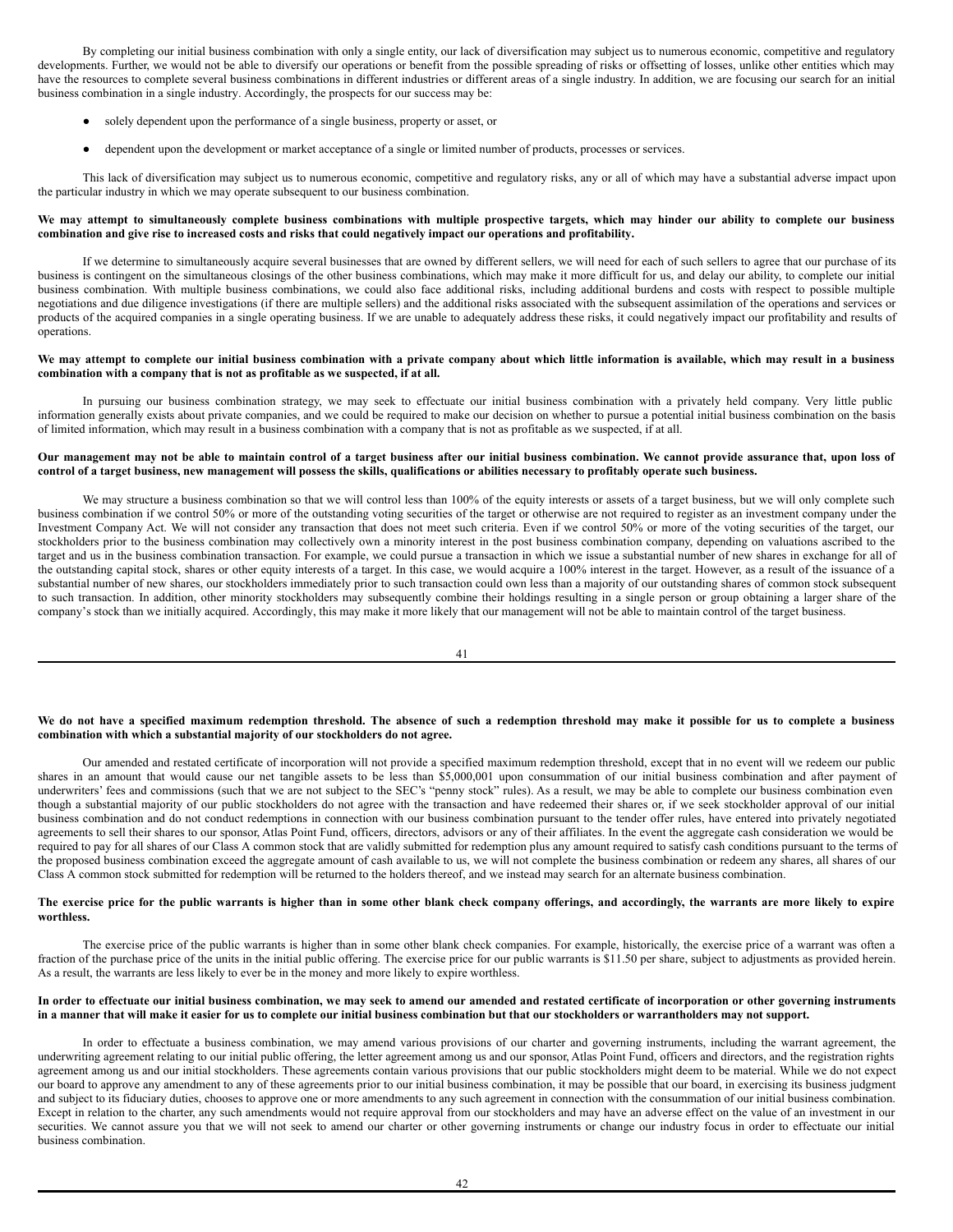The provisions of our amended and restated certificate of incorporation that relate to our pre-business combination activity (and corresponding provisions of the agreement governing the release of funds from our trust account) may be amended with the approval of holders of 65% of our common stock, which is a lower amendment threshold than that of some other blank check companies. It may be easier for us, therefore, to amend our amended and restated certificate of incorporation and the trust agreement to facilitate the completion of an initial business combination that some of our stockholders may not support.

Some other blank check companies have a provision in their charter which prohibits the amendment of certain of its provisions, including those which relate to a company's pre-business combination activity, without approval by a certain percentage of the company's stockholders. In those companies, amendment of these provisions requires approval by between 90% and 100% of the company's public stockholders. Our amended and restated certificate of incorporation provides that any of its provisions (other than amendments relating to the election of directors, which require the approval of a majority of at least 90% of our common stock voting at a stockholder meeting) related to pre-business combination activity (including the requirement to deposit proceeds of our initial public offering and the private placement warrants into the trust account and not release such amounts except in specified circumstances, and to provide redemption rights to public stockholders as described herein) may be amended if approved by holders of 65% of our common stock entitled to vote thereon, and corresponding provisions of the trust agreement governing the release of funds from our trust account may be amended if approved by holders of 65% of our common stock entitled to vote thereon. In all other instances, our amended and restated certificate of incorporation may be amended by holders of a majority of our outstanding common stock entitled to vote thereon, subject to applicable provisions of the DGCL or applicable stock exchange rules. Our initial stockholders, who will collectively beneficially own 20% of the total outstanding common stock, will participate in any vote to amend our amended and restated certificate of incorporation and/or trust agreement and will have the discretion to vote in any manner they choose. As a result, we may be able to amend the provisions of our amended and restated certificate of incorporation which govern our pre-business combination behavior more easily than some other blank check companies, and this may increase our ability to complete a business combination with which you do not agree. Our stockholders may pursue remedies against us for any breach of our amended and restated certificate of incorporation.

Our sponsor, Atlas Point Fund, officers, and directors have agreed, pursuant to a written agreement with us, that they will not propose any amendment to our amended and restated certificate of incorporation that would affect the substance or timing of our obligation to redeem 100% of our public shares if we have not consummated an initial business combination within 24 months from the closing of our initial public offering, unless we provide our public stockholders with the opportunity to redeem their shares of our Class A common stock upon approval of any such amendment at a per-share price, payable in cash, equal to the aggregate amount then on deposit in the trust account, including interest earned on the funds held in the trust account and not previously released to pay franchise and income taxes of the Company or Opco, divided by the number of then outstanding public shares and Class A Units of Opco (other than those held by Rice Acquisition Corp.). These agreements are contained in a letter agreement that we have entered into with our sponsor, Atlas Point Fund, officers, and directors. Our stockholders are not parties to, or third-party beneficiaries of, these agreements and, as a result, will not have the ability to pursue remedies against our sponsor, Atlas Point Fund, officers, and directors for any breach of these agreements. As a result, in the event of a breach, our stockholders would need to pursue a stockholder derivative action, subject to applicable law.

43

### We may be unable to obtain additional financing to complete our initial business combination or to fund the operations and growth of a target business, which could compel us to restructure or abandon a particular business combination. If we do not complete our initial business combination, our public stockholders may only receive their pro rata portion of the funds in the trust account that are available for distribution to public stockholders, and our warrants will expire worthless.

Although we believe that the net proceeds of our initial public offering and the sale of the private placement warrants and the forward purchase securities are sufficient to allow us to complete our initial business combination, we cannot ascertain the capital requirements for any particular transaction. If the net proceeds of our initial public offering and the sale of the private placement warrants and the forward purchase securities prove to be insufficient, either because of the size of our initial business combination, the depletion of the available net proceeds in search of a target business, the obligation to redeem for cash a significant number of shares from stockholders who elect redemption in connection with our initial business combination or the terms of negotiated transactions to purchase shares in connection with our initial business combination, or if Atlas Point Fund decides not to exercise its right to purchase all of the forward purchase securities, we may be required to seek additional financing or to abandon the proposed business combination. We cannot assure you that such financing will be available on acceptable terms, if at all. To the extent that additional financing proves to be unavailable when needed to complete our initial business combination, we would be compelled to either restructure the transaction or abandon that particular business combination and seek an alternative target business candidate. If we do not complete our initial business combination, our public stockholders may only receive their pro rata portion of the funds in the trust account that are available for distribution to public stockholders, and our warrants will expire worthless. In addition, even if we do not need additional financing to complete our business combination, we may require such financing to fund the operations or growth of the target business. The failure to secure additional financing could have a material adverse effect on the continued development or growth of the target business. None of our officers, directors or stockholders is required to provide any financing to us in connection with or after our business combination.

## Our initial stockholders control the election of our board of directors until consummation of our initial business combination and hold a substantial interest in us. As a result, they elect all of our directors prior to our initial business combination and may exert a substantial influence on actions requiring a stockholder vote, **potentially in a manner that you do not support.**

After the closing of our initial public offering, our initial stockholders own shares representing 20% of our shares of common stock. In addition, the founder shares, all of which are held by our initial stockholders, will entitle the holders to elect all of our directors prior to our initial business combination. Holders of our public shares will have no right to vote on the election of directors during such time. These provisions of our amended and restated certificate of incorporation may only be amended by a special resolution passed by a majority of at least 90% of our common stock voting at a stockholder meeting. As a result, you will not have any influence over the election of directors prior to our initial business combination. Accordingly, our initial stockholders may exert a substantial influence on actions requiring a stockholder vote, potentially in a manner that you do not support, including amendments to our amended and restated certificate of incorporation and approval of major corporate transactions. If our initial stockholders purchase any units in our initial public offering or if our initial stockholders purchase any additional shares of common stock in the aftermarket or in privately negotiated transactions, this would increase their control. Neither our initial stockholders nor, to our knowledge, any of our officers or directors have any current intention to purchase additional securities, other than as disclosed in our initial public offering. Factors that would be considered in making such additional purchases would include consideration of the current trading price of our Class A common stock. In addition, our board of directors, whose members were elected by our initial stockholders, is divided into three classes, each of which will generally serve for a term of three years with only one class of directors being elected in each year. We may not hold an annual meeting to elect new directors prior to the completion of our business combination, in which case all of the current directors will continue in office until at least the completion of the business combination. If there is an annual meeting, as a consequence of our "staggered" board of directors, only a minority of the board of directors will be considered for election and our initial stockholders, because of their ownership position, will have considerable influence regarding the outcome. Accordingly, our initial stockholders will continue to exert control at least until the completion of our business combination. The forward purchase securities will not be issued until completion of our initial business combination, and, accordingly, will not be included in any stockholder vote until such time.

We may amend the terms of the warrants in a manner that may be adverse to holders of public warrants with the approval by the holders of at least 50% of the then outstanding public warrants. As a result, the exercise price of your warrants could be increased, the warrant could be converted into cash or stock (at a ratio different than initially provided), the exercise period could be shortened and the number of shares of our Class A common stock purchasable upon exercise of a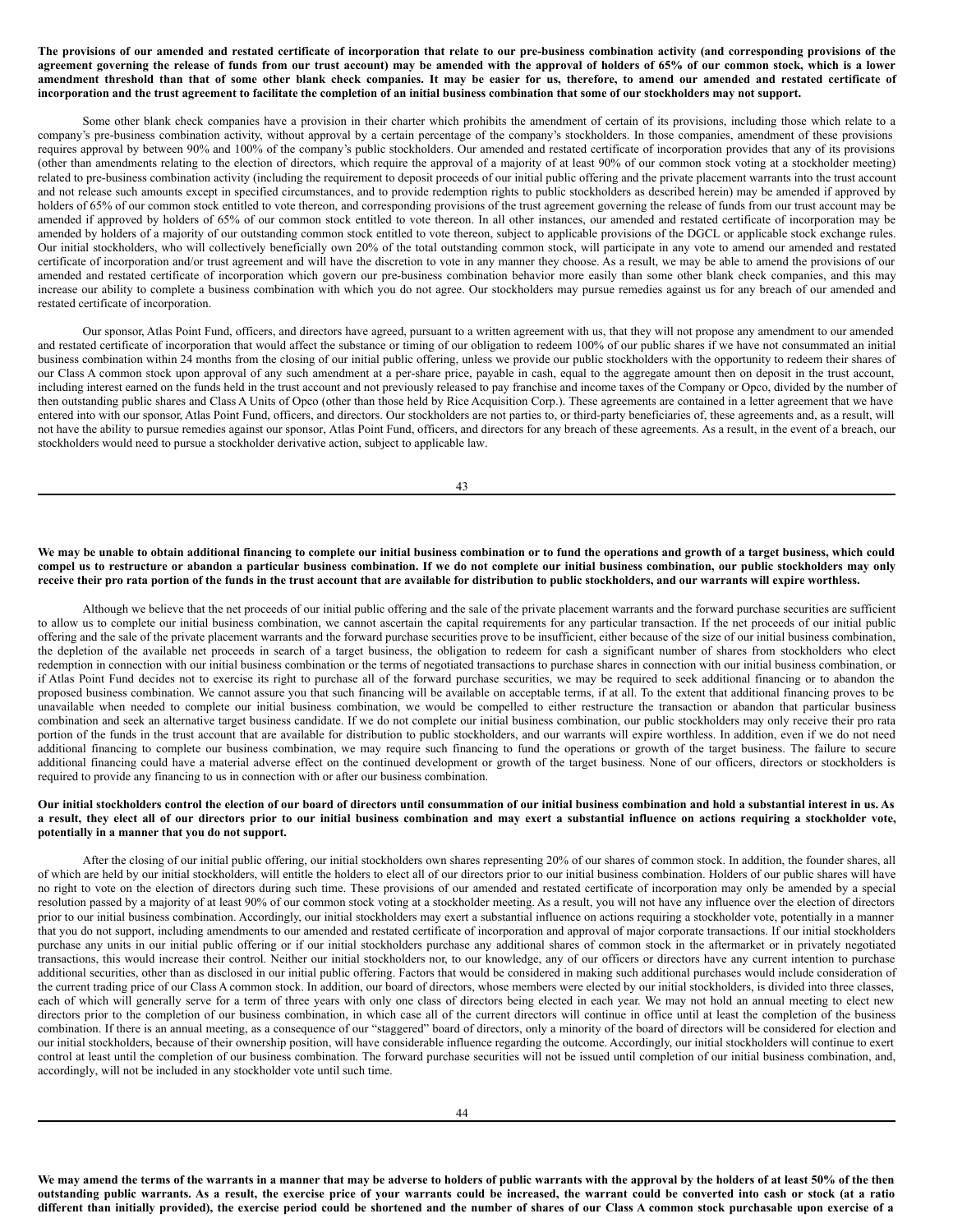#### **warrant could be decreased, all without your approval.**

Our warrants were issued in registered form under a warrant agreement between Continental Stock Transfer & Trust Company, as warrant agent, and us. The warrant agreement provides that the terms of the warrants may be amended without the consent of any holder to cure any ambiguity or correct any defective provision or mistake (including to conform the terms of the warrants to those described herein), but requires the approval by the holders of at least 50% of the then outstanding public warrants to make any change that adversely affects the interests of the registered holders of public warrants and 50% of the registered holders of the private warrants to make any change to the terms of the private warrants. Accordingly, we may amend the terms of the public warrants in a manner adverse to a holder if holders of at least 50% of the then outstanding public warrants approve of such amendment. Although our ability to amend the terms of the public warrants with the consent of at least 50% of the then outstanding public warrants is unlimited, examples of such amendments could be amendments to, among other things, increase the exercise price of the warrants, convert the warrants into cash or stock (at a ratio different than initially provided), shorten the exercise period or decrease the number of shares of our Class A common stock purchasable upon exercise of a warrant.

## We may redeem your unexpired warrants prior to their exercise at a time that is disadvantageous to you, thereby making your warrants worthless.

We have the ability to redeem outstanding warrants at any time after they become exercisable and prior to their expiration, at a price of \$0.01 per warrant, provided that the last reported sales price of our Class A common stock equals or exceeds \$18.00 per share (as adjusted for stock splits, stock dividends, reorganizations, recapitalizations and the like) for any 20 trading days within a 30 trading-day period ending on the third trading day prior to the date on which we give proper notice of such redemption and provided certain other conditions are met. If and when the warrants become redeemable by us, we may exercise our redemption right even if we are unable to register or qualify the underlying securities for sale under all applicable state securities laws. Redemption of the outstanding warrants could force you (i) to exercise your warrants and pay the exercise price therefor at a time when it may be disadvantageous for you to do so, (ii) to sell your warrants at the then-current market price when you might otherwise wish to hold your warrants or (iii) to accept the nominal redemption price which, at the time the outstanding warrants are called for redemption, is likely to be substantially less than the market value of your warrants. None of the private placement warrants will be redeemable by us so long as they are held by the sponsor, Atlas Point Fund or their permitted transferees.

In addition, we may redeem your warrants at any time after they become exercisable and prior to their expiration at a price of \$0.10 per warrant upon a minimum of 30 days' prior written notice of redemption provided that holders will be able to exercise their warrants prior to redemption for a number of shares of our Class A common stock determined based on the redemption date and the fair market value of our Class A common stock. Any such redemption may have similar consequences to a cash redemption described above. The value received upon exercise of the warrants (1) may be less than the value the holders would have received if they had exercised their warrants at a later time where the underlying stock price is higher and (2) may not compensate the holders for the value of the warrants because the number of shares of Class A common stock received is capped at 0.361 shares of Class A common stock per warrant (subject to adjustment) irrespective of the remaining life of the warrants.

45

## Our ability to require holders of our warrants to exercise such warrants on a cashless basis after we call the warrants for redemption or if there is no effective registration statement covering the Class A common stock issuable upon exercise of these warrants will cause holders to receive fewer shares of our Class A common stock upon their exercise of the warrants than they would have received had they been able to pay the exercise price of their warrants in cash.

If the shares of our Class A common stock are at the time of any exercise of a warrant not listed on a national securities exchange such that the shares of our Class A common stock satisfy the definition of a "covered security" under Section 18(b)(I) of the Securities Act, we may, at our option, require holders of public warrants who exercise their warrants to do so on a "cashless basis" in accordance with Section 3(a)(9) of the Securities Act and, in the event we so elect, we will not be required to file or maintain in effect a registration statement, but we will be required to use our best efforts to register or qualify the shares under applicable blue sky laws to the extent an exemption is not available. "Cashless exercise" means the warrant holder pays the exercise price by giving up some of the shares for which the warrant is being exercised, with those shares valued at the then current market price. Accordingly, each holder would pay the exercise price by surrendering the warrants for that number of shares of our Class A common stock equal to the quotient obtained by dividing (x) the product of the number of shares of our Class A common stock underlying the warrants, multiplied by the difference between the exercise price of the warrants and the "fair market value" by (y) the fair market value. The "fair market value" shall mean volume weighted average price of our Class A common stock as reported during 10 trading days ending on the third trading day prior to the date on which the notice of redemption is sent to the holders of warrants.

In addition, if a registration statement covering the shares of our Class A common stock issuable upon exercise of the warrants is not effective within a specified period following the consummation of our initial business combination, warrantholders may, until such time as there is an effective registration statement and during any period when we shall have failed to maintain an effective registration statement, exercise warrants on a cashless basis, For purposes of calculating the number of shares issuable upon such cashless exercise, the "fair market value" of warrants shall be calculated using the volume weighted average sale price of the Class A common stock for the 10 trading days ending on the trading day prior to the date on which notice of exercise is received by the warrant agent.

If we choose to require holders to exercise their warrants on a cashless basis, which we may do at our sole discretion, or if holders elect to do so when there is no effective registration statement, the number of shares of our Class A common stock received by a holder upon exercise will be fewer than it would have been had such holder exercised his or her warrant for cash. For example, if the holder is exercising 875 public warrants at \$11.50 per share through a cashless exercise when the shares of our Class A common stock have a fair market value per share of \$17.50 per share, then upon the cashless exercise, the holder will receive 300 shares of our Class A common stock. The holder would have received 875 shares of our Class A common stock if the exercise price was paid in cash. This will have the effect of reducing the potential "upside" of the holder's investment in our company because the warrant holder will hold a smaller number of shares of our Class A common stock upon a cashless exercise of the warrants they hold.

## Our warrants and founder shares may have an adverse effect on the market price of our Class A common stock and make it more difficult to effectuate our business **combination.**

We issued warrants to purchase 11,862,500 shares of our Class A common stock as part of the units offered by our initial public offering and, simultaneously with the closing of our initial public offering, we issued in private placements an aggregate of 6,771,000 private placement warrants, each exercisable to purchase for \$11.50 either one share of our Class A common stock or, in certain circumstances, one Class A Unit of Opco (and corresponding share of our Class B common stock). In addition, we may issue up to approximately 7.8 million shares of Class A common stock to Atlas Point Fund in connection with our initial business combination pursuant to the forward purchase agreement. The founder shares are exchangeable for shares of our Class A common stock on a one-for-one basis, subject to adjustment for stock splits, stock dividends, reorganizations, recapitalizations and the like and subject to further adjustment as set forth herein. In addition, if our sponsor makes any working capital loans, it may convert those loans into up to an additional 1,000,000 private placement warrants, at the price of \$1.00 per warrant. To the extent we issue shares of our Class A common stock to effectuate a business combination, the potential for the issuance of a substantial number of additional shares of our Class A common stock upon exercise of these warrants and exchange rights could make us a less attractive acquisition vehicle to a target business. Any such issuance will increase the number of issued and outstanding shares of our Class A common stock and reduce the value of the shares of our Class A common stock issued to complete the business combination. Therefore, our warrants and founder shares may make it more difficult to effectuate a business combination or increase the cost of acquiring the target business.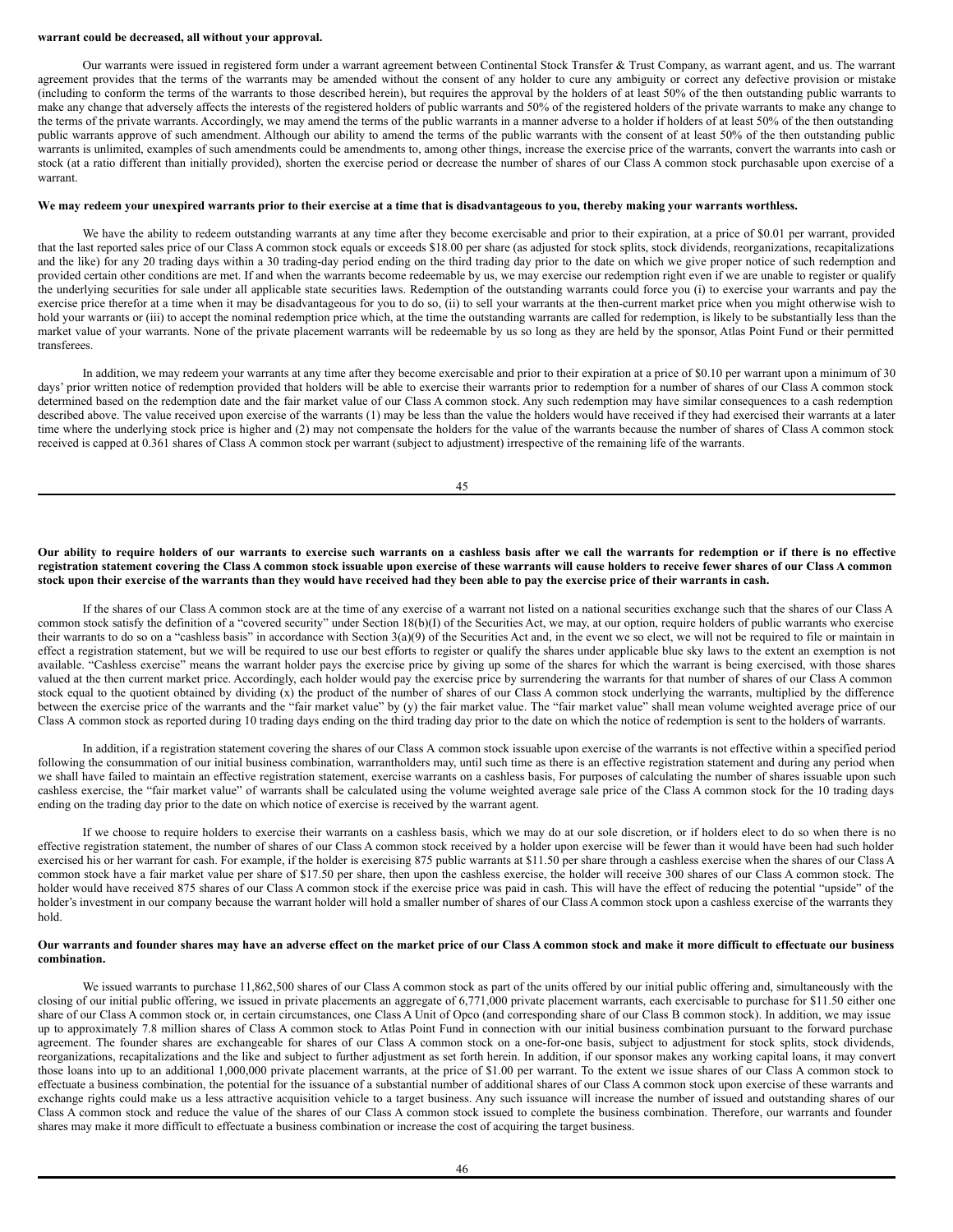## A provision of our warrant agreement may make it more difficult for us to consummate an initial business combination.

If we issue additional shares of common stock or equity-linked securities or capital raising purposes in connection with the closing of our initial business combination at a newly issued price of less than \$9.20 per share of common stock, then the exercise price of the warrants will be adjusted to equal 115% of the newly issued price. This may make it more difficult for us to consummate an initial business combination with a target business.

## The market for our securities may not develop, which would adversely affect the liquidity and price of our securities.

The price of our securities may vary significantly due to one or more potential business combinations and general market or economic conditions. Furthermore, an active trading market for our securities may never develop or, if developed, it may not be sustained. You may be unable to sell your securities unless a market can be established and sustained.

## Because we must furnish our stockholders with target business financial statements, we may lose the ability to complete an otherwise advantageous initial business **combination with some prospective target businesses.**

The federal proxy rules require that a proxy statement with respect to a vote on a business combination meeting certain financial significance tests include target historical and/or pro forma financial statement disclosure. We will include the same financial statement disclosure in connection with our tender offer documents, whether or not they are required under the tender offer rules. These financial statements may be required to be prepared in accordance with, or be reconciled to, accounting principles generally accepted in the United States of America, or GAAP, or international financial reporting standards as issued by the International Accounting Standards Board, or IFRS, depending on the circumstances and the historical financial statements may be required to be audited in accordance with the standards of the Public Company Accounting Oversight Board (United States), or PCAOB. These financial statement requirements may limit the pool of potential target businesses we may acquire because some targets may be unable to provide such financial statements in time for us to disclose such financial statements in accordance with federal proxy rules and complete our initial business combination within the prescribed time frame.

### We are an emerging growth company and a smaller reporting company within the meaning of the Securities Act, and if we take advantage of certain exemptions from disclosure requirements available to emerging growth companies or smaller reporting companies, this could make our securities less attractive to investors and may **make it more difficult to compare our performance with other public companies.**

We are an "emerging growth company" within the meaning of the Securities Act, as modified by the JOBS Act, and we may take advantage of certain exemptions from various reporting requirements that are applicable to other public companies that are not emerging growth companies including, but not limited to, not being required to comply with the auditor attestation requirements of Section 404 of the Sarbanes-Oxley Act, reduced disclosure obligations regarding executive compensation in our periodic reports and proxy statements, and exemptions from the requirements of holding a nonbinding advisory vote on executive compensation and stockholder approval of any golden parachute payments not previously approved. As a result, our stockholders may not have access to certain information they may deem important. We could be an emerging growth company for up to five years, although circumstances could cause us to lose that status earlier, including if the market value of our Class A common stock held by nonaffiliates exceeds \$700 million as of any June 30 before that time, in which case we would no longer be an emerging growth company as of the following December 31. We cannot predict whether investors will find our securities less attractive because we will rely on these exemptions. If some investors find our securities less attractive as a result of our reliance on these exemptions, the trading prices of our securities may be lower than they otherwise would be, there may be a less active trading market for our securities and the trading prices of our securities may be more volatile.

Further, Section 102(b)(1) of the JOBS Act exempts emerging growth companies from being required to comply with new or revised financial accounting standards until private companies (that is, those that have not had a Securities Act registration statement declared effective or do not have a class of securities registered under the Exchange Act) are required to comply with the new or revised financial accounting standards. The JOBS Act provides that a company can elect to opt out of the extended transition period and comply with the requirements that apply to non-emerging growth companies but any such an election to opt out is irrevocable. We have elected not to opt out of such extended transition period, which means that when a standard is issued or revised and it has different application dates for public or private companies, we, as an emerging growth company, can adopt the new or revised standard at the time private companies adopt the new or revised standard. This may make comparison of our financial statements with another public company which is neither an emerging growth company nor an emerging growth company which has opted out of using the extended transition period difficult or impossible because of the potential differences in accounting standards used.

Additionally, we are a "smaller reporting company" as defined in Item 10(f)(1) of Regulation S-K. Smaller reporting companies may take advantage of certain reduced disclosure obligations, including, among other things, providing only two years of audited financial statements. We will remain a smaller reporting company until the last day of the fiscal year in which (i) the market value of our common stock held by non-affiliates exceeds \$250 million as of the end of that year's second fiscal quarter or (ii) our annual revenues exceeded \$100 million during such completed fiscal year and the market value of our common stock held by non-affiliates exceeds \$700 million as of the end of that year's second fiscal quarter. To the extent we take advantage of such reduced disclosure obligations, it may also make comparison of our financial statements with other public companies difficult or impossible.

## We have identified a material weakness in our internal control over financial reporting. We may identify additional material weaknesses in the future or otherwise fail to maintain an effective system of internal controls, which may result in material misstatements of our financial statements or cause us to fail to meet our **reporting obligations.**

A material weakness is defined as a deficiency, or a combination of deficiencies, in internal control over financial reporting, such that there is a reasonable possibility that a material misstatement of our annual or interim financial statements will not be prevented or detected on a timely basis. We have identified a material weakness in our internal control over financial reporting related to the accounting for the warrants we issued in connection with our initial public offering in October 2020 (the "warrants"). This material weakness resulted in a material misstatement of our warrant liabilities, change in fair value of warrant liabilities, additional paid-in capital, accumulated deficit and related financial disclosures as of December 31, 2020 and for the period from September 1, 2020 to December 31, 2020 (such period, the "Affected Period").

In response to this material weakness, the Company's management has expended, and will continue to expend, a substantial amount of effort and resources for the remediation and improvement of our internal control over financial reporting. While we have processes to properly identify and evaluate the appropriate accounting technical pronouncements and other literature for all significant or unusual transactions, we are improving these processes to ensure that the nuances of such transactions are effectively evaluated in the context of the increasingly complex accounting standards. Our plans at this time include increased communication among our personnel and third-party professionals with whom we consult regarding the application of complex accounting transactions. Our remediation plan can only be accomplished over time and will be continually reviewed to determine that it is achieving its objectives.

We cannot assure you that the measures we have taken to date, or any measures we may take in the future, will be sufficient to remediate the control deficiencies that led to the material weakness in our internal control over financial reporting described above or to avoid potential future material weaknesses. In addition, an independent registered public accounting firm has never performed an evaluation of our internal control over financial reporting in accordance with the provisions of the Sarbanes-Oxley Act because no such evaluation has been required. Had our independent registered public accounting firm performed an evaluation of our internal control over financial reporting in accordance with the provisions of the Sarbanes-Oxley Act, additional material weaknesses may have been identified.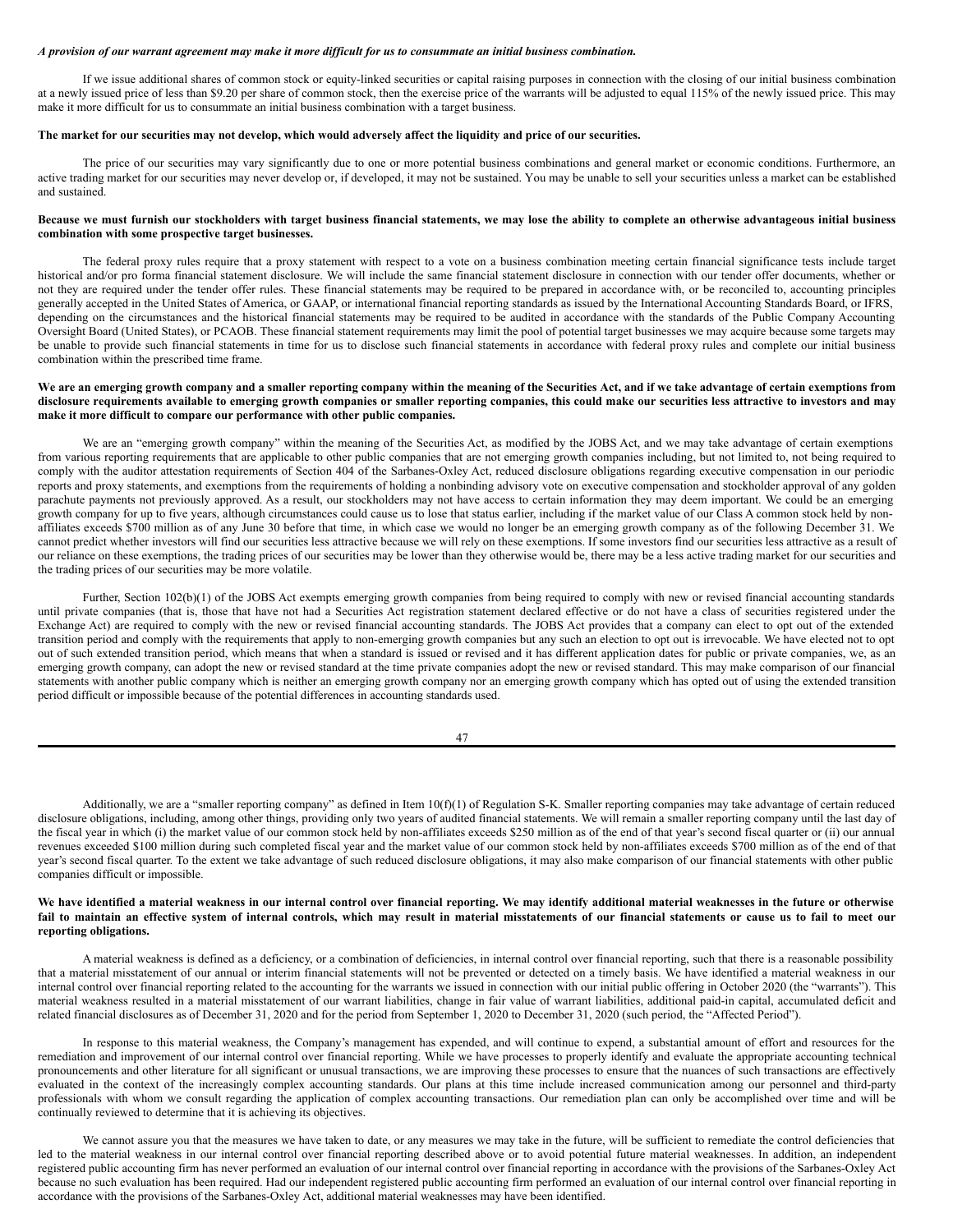Effective internal controls are necessary for us to provide reliable financial reports and prevent fraud. If we are unable to successfully remediate our existing or any future material weakness in our internal control over financial reporting, or identify any additional material weaknesses that may exist, the accuracy and timing of our financial reporting may be adversely affected, we may be unable to maintain compliance with securities law requirements regarding timely filing of periodic reports in addition to applicable stock exchange listing requirements, we may be unable to prevent fraud, investors may lose confidence in our financial reporting, and our stock price may decline as a result. Additionally, our reporting obligations as a public company could place a significant strain on our management, operational and financial resources, and systems for the foreseeable future and may cause us to fail to timely achieve and maintain the adequacy of our internal control over financial reporting.

## The warrants are accounted for as a liability and the changes in fair value of the warrants may have an adverse effect on our financial results and the market price of **our common stock.**

On April 12, 2021, the Staff of the SEC released a statement informing market participants that warrants issued by special purpose acquisition companies may require classification as a liability of the entity measured at fair value, with changes in fair value each period reported in earnings. As a result such statement, we reevaluated the accounting treatment of our warrants, which were classified as equity, and determined to classify the warrants as a liability measured at fair value, with changes in fair value each period reported in earnings. Due to the recurring fair value measurement, we expect to recognize non-cash gains or losses on the warrants each reporting period, and the amount of such gains or losses could be material, which may cause our consolidated financial statements and results of operations to fluctuate quarterly and may have an adverse impact on the market price of our common stock.

| ٦ |                  |
|---|------------------|
|   | ×<br>I<br>w<br>۹ |

## Compliance obligations under the Sarbanes-Oxley Act may make it more difficult for us to effectuate our business combination, require substantial financial and **management resources, and increase the time and costs of completing our initial business combination.**

Section 404 of the Sarbanes-Oxley Act requires that we evaluate and report on our system of internal controls beginning with our Annual Report on Form 10-K for the year ending December 31, 2021. Only in the event we are deemed to be a large accelerated filer or an accelerated filer will we be required to comply with the independent registered public accounting firm attestation requirement on our internal control over financial reporting. Further, for as long as we remain an emerging growth company, we will not be required to comply with the independent registered public accounting firm attestation requirement on our internal control over financial reporting. The fact that we are a blank check company makes compliance with the requirements of the Sarbanes-Oxley Act particularly burdensome for us as compared to other public companies because a target business with which we seek to complete our business combination may not be in compliance with the provisions of the Sarbanes-Oxley Act regarding adequacy of its internal controls. The development of the internal control of any such entity to achieve compliance with the Sarbanes-Oxley Act may increase the time and costs necessary to complete any such acquisition.

### Provisions in our amended and restated certificate of incorporation and Delaware law may inhibit a takeover of us, which could limit the price investors might be **willing to pay in the future for our Class A common stock and could entrench management.**

Our amended and restated certificate of incorporation contains provisions that may discourage unsolicited takeover proposals that stockholders may consider to be in their best interests. These provisions include a staggered board of directors and the ability of the board of directors to designate the terms of and issue new series of preferred stock, which may make the removal of management more difficult and may discourage transactions that otherwise could involve payment of a premium over prevailing market prices for our securities.

We are also subject to anti-takeover provisions under Delaware law, which could delay or prevent a change of control. Together these provisions may make the removal of management more difficult and may discourage transactions that otherwise could involve payment of a premium over prevailing market prices for our securities.

# Provisions in our amended and restated certificate of incorporation and Delaware law may have the effect of discouraging lawsuits against our directors and officers.

Our amended and restated certificate of incorporation requires, to the fullest extent permitted by law, that derivative actions brought in our name, actions against directors, officers and employees for breach of fiduciary duty and other similar actions (other than actions arising under the Securities Act or the Exchange Act) may be brought only in the Court of Chancery in the State of Delaware (or, if such court does not have subject matter jurisdiction thereof, any other court located in the State of Delaware with subject matter jurisdiction) and, if brought outside of Delaware, the stockholder bringing such suit will be deemed to have consented to service of process on such stockholder's counsel. This provision may limit a stockholder's ability to bring a claim in a judicial forum that it finds favorable for disputes with us and our directors, officers or other employees and may have the effect of discouraging lawsuits against our directors and officers.

## Cyber incidents or attacks directed at us could result in information theft, data corruption, operational disruption and/or financial loss.

We depend on digital technologies, including information systems, infrastructure and cloud applications and services, including those of third parties with which we may deal. Sophisticated and deliberate attacks on, or security breaches in, our systems or infrastructure, or the systems or infrastructure of third parties or the cloud, could lead to corruption or misappropriation of our assets, proprietary information and sensitive or confidential data. As an early stage company without significant investments in data security protection, we may not be sufficiently protected against such occurrences. We may not have sufficient resources to adequately protect against, or to investigate and remediate any vulnerability to, cyber incidents. It is possible that any of these occurrences, or a combination of them, could have adverse consequences on our business and lead to financial loss.

| ٦ | ٦<br>۰.<br>۰.<br>۰, |
|---|---------------------|
|   | ٧                   |

If we pursue a target business with operations or opportunities outside of the United States for our initial business combination, we may face additional burdens in connection with investigating, agreeing to and completing such initial business combination, and if we effect such initial business combination, we would be subject to **a variety of additional risks that may negatively impact our operations.**

If we pursue a target a company with operations or opportunities outside of the United States for our initial business combination, we would be subject to risks associated with cross-border business combinations, including in connection with investigating, agreeing to and completing our initial business combination, conducting due diligence in a foreign jurisdiction, having such transaction approved by any local governments, regulators or agencies and changes in the purchase price based on fluctuations in foreign exchange rates.

If we effect our initial business combination with such a company, we would be subject to any special considerations or risks associated with companies operating in an international setting, including any of the following:

higher costs, complexity and difficulties inherent in executing cross-border transactions, managing cross-border business operations, and complying with different commercial and legal requirements of overseas markets;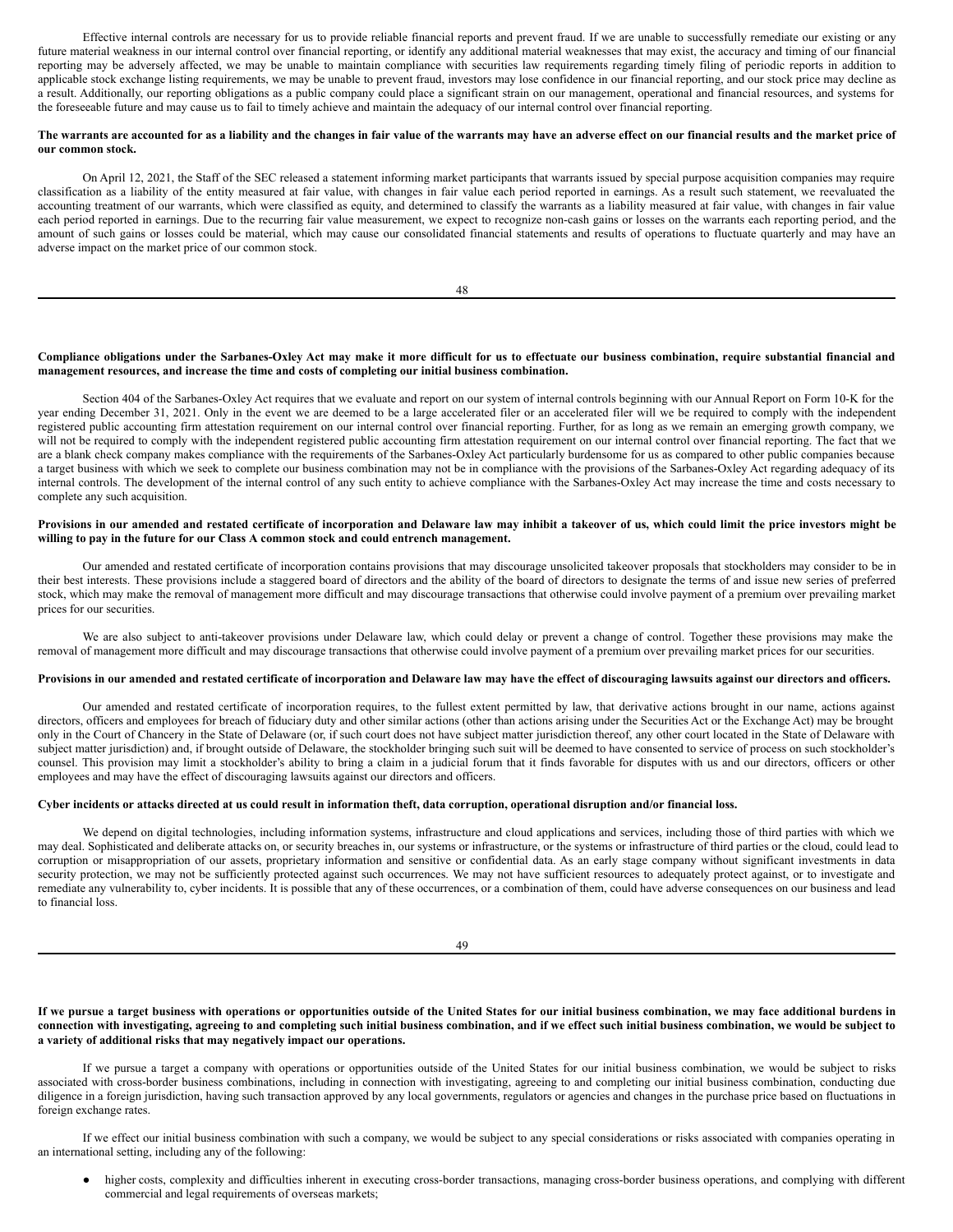- rules and regulations regarding currency redemption;
- laws governing the manner in which future business combinations may be effected;
- exchange listing and/or delisting requirements;
- tariffs and trade barriers;
- regulations related to customs and import/export matters;
- local or regional economic policies and market conditions;
- unexpected changes in regulatory requirements;
- longer payment cycles;
- tax issues, including limits on our ability to change our tax residence from the United States, complex withholding or other tax regimes which may apply in connection with our business combination or to our structure following our business combination, variations in tax laws as compared to the United States, and potential changes in the applicable tax laws in the United States and/or relevant non-U.S. jurisdictions;
- currency fluctuations and exchange controls;
- rates of inflation:
- challenges in collecting accounts receivable;
- cultural and language differences;
- employment regulations;
- underdeveloped or unpredictable legal or regulatory systems;

50

- corruption;
- protection of intellectual property;
- social unrest, crime, strikes, riots and civil disturbances;
- regime changes and political upheaval;
- terrorist attacks and wars; and
- deterioration of political relations with the United States.

We may not be able to adequately address these additional risks. If we were unable to do so, we may be unable to complete such initial business combination, or, if we complete such combination, our operations might suffer, either of which may adversely impact our business, financial condition and results of operations.

## Our initial business combination and our structure thereafter may not be tax-efficient to our stockholders and warrantholders. As a result of our business **combination, our tax obligations may be more complex, burdensome and uncertain.**

Although we will attempt to structure our initial business combination in a tax-efficient manner, tax structuring considerations are complex, the relevant facts and law are uncertain and may change, and we may prioritize commercial and other considerations over tax considerations. For example, in connection with our initial business combination and subject to requisite stockholder approval, we may structure our business combination in a manner that requires stockholders and/or warrantholders to recognize gain or income for tax purposes. We do not intend to make any cash distributions to stockholders or warrantholders to pay taxes in connection with our business combination or thereafter. Accordingly, a stockholder or a warrant holder may need to satisfy any liability resulting from our initial business combination with cash from its own funds or by selling all or a portion of such holder's shares or warrants. In addition, we may effect a business combination with a target company in another jurisdiction or reincorporate in a different jurisdiction (including, but not limited to, the jurisdiction in which the target company or business is located). As a result, stockholders and warrantholders may be subject to additional income, withholding or other taxes with respect to their ownership of us after our initial business combination.

In addition, we may effect a business combination with a target company that has business operations outside of the United States, and possibly, business operations in multiple jurisdictions. If we effect such a business combination, we could be subject to significant income, withholding and other tax obligations in a number of jurisdictions with respect to income, operations and subsidiaries related to those jurisdictions. Due to the complexity of tax obligations and filings in other jurisdictions, we may have a heightened risk related to audits or examinations by taxing authorities. This additional complexity and risk could have an adverse effect on our after-tax profitability and financial condition.

## Our organizational structure confers certain benefits upon our initial stockholders that will not benefit the holders of our Class A common stock to the same extent as **it will benefit our initial stockholders.**

We are a holding company and will not have material assets other than our ownership of Opco Units. Subject to the obligation of Opco to make tax distributions and to reimburse us for our corporate and other overhead expenses, we will have the right to determine whether to cause Opco to make non-liquidating distributions, and the amount of any such distributions. We do not anticipate causing Opco to make any such distributions (other than tax distributions) to holders of Opco Units (including Rice Acquisition Corp.) prior to our initial business combination, other than required redemptions of Class A Units of Opco held by us in connection with a redemption of public shares. If Opco makes distributions after our initial business combination, the initial stockholders will be entitled to receive equivalent distributions from Opco on a pro rata basis. However, because we must pay taxes, amounts we may distribute as dividends to holders of our Class A common stock are expected to be less on a per share basis than the amounts distributed by Opco to the initial stockholders on a per unit basis.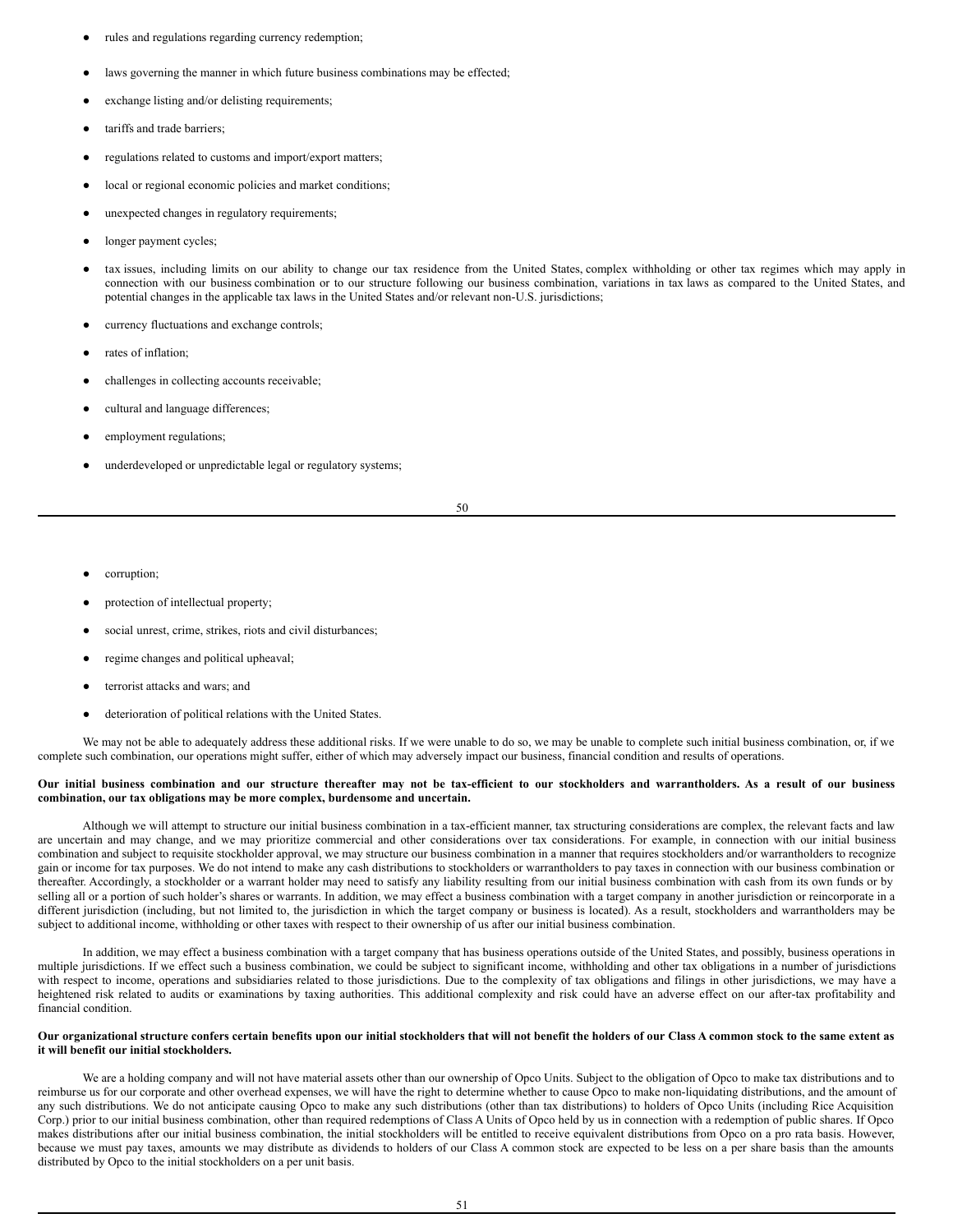### If our management following our initial business combination is unfamiliar with United States securities laws, they may have to expend time and resources becoming **familiar with such laws, which could lead to various regulatory issues.**

Following our initial business combination, our management may resign from their positions as officers or directors of the company and the management of the target business at the time of the business combination will remain in place. Management of the target business may not be familiar with United States securities laws. If new management is unfamiliar with United States securities laws, they may have to expend time and resources becoming familiar with such laws. This could be expensive and timeconsuming and could lead to various regulatory issues which may adversely affect our operations.

## After our initial business combination, substantially all of our assets may be located in a foreign country and substantially all of our revenue will be derived from our operations in such country. Accordingly, our results of operations and prospects will be subject, to a significant extent, to the economic, political and legal policies, **developments and conditions in the country in which we operate.**

The economic, political and social conditions, as well as government policies, of the country in which our operations are located could affect our business. Economic growth could be uneven, both geographically and among various sectors of the economy and such growth may not be sustained in the future. If in the future such country's economy experiences a downturn or grows at a slower rate than expected, there may be less demand for spending in certain industries. A decrease in demand for spending in certain industries could materially and adversely affect our ability to find an attractive target business with which to consummate our initial business combination and if we effect our initial business combination, the ability of that target business to become profitable.

## Exchange rate fluctuations and currency policies may cause a target business' ability to succeed in the international markets to be diminished

In the event we acquire a non-U.S. target, all revenues and income would likely be received in a foreign currency, and the dollar equivalent of our net assets and distributions, if any, could be adversely affected by reductions in the value of the local currency. The value of the currencies in non-U.S. regions fluctuates and is affected by, among other things, changes in political and economic conditions. Any change in the relative value of such currency against our reporting currency may affect the attractiveness of any target business or, following consummation of our initial business combination, our financial condition and results of operations. Additionally, if a currency appreciates in value against the dollar prior to the consummation of our initial business combination, the cost of a target business as measured in dollars will increase, which may make it less likely that we are able to consummate such transaction.

### <span id="page-33-0"></span>**ITEM 1B. UNRESOLVED STAFF COMMENTS**

None.

## <span id="page-33-1"></span>**ITEM 2. PROPERTIES**

Our executive offices are located at 102 East Main Street, Second Story, Carnegie, Pennsylvania 15106, and our telephone number is (713) 446-6259. The cost for our use of this space is included in the \$10,000 per month fee we will pay to our sponsor for office space, utilities, secretarial support and administrative services. We consider our current office space adequate for our current operations.

## <span id="page-33-2"></span>**ITEM 3. LEGAL PROCEEDINGS**

To the knowledge of our management, there is no material litigation currently pending or contemplated against us, any of our officers or directors in their capacity as such or against any of our property.

## <span id="page-33-3"></span>**ITEM 4. MINE SAFETY DISCLOSURES**

Not applicable.

52

## <span id="page-33-4"></span>**PART II**

## <span id="page-33-5"></span>**ITEM 5. MARKET FOR REGISTRANT'S COMMON EQUITY, RELATED STOCKHOLDER MATTERS AND ISSUER PURCHASES OF EQUITY SECURITIES**

## **(a) Market Information**

Our units, shares of Class A common stock and warrants are each traded on the NYSE under the symbol "RICE.U", "RICE" and "RICE WS" respectively. Our units commenced public trading on October 22, 2020. Our shares of Class A common stock and warrants began separate trading on December 14, 2020.

### **(b) Holders**

On March 19, 2021, there was 1 holder of record of our units, 2 holders of record of our shares of Class A common stock, 5 holders of record of our shares of Class B common stock and 3 holders of record of our warrants.

## **(c) Dividends**

We have not paid any cash dividends on our common stock to date and do not intend to pay cash dividends prior to the completion of an initial business combination. The payment of cash dividends in the future will be dependent upon our revenues and earnings, if any, capital requirements and general financial conditions subsequent to completion of an initial business combination. The payment of any cash dividends subsequent to an initial business combination will be within the discretion of our board of directors at such time. In addition, our board of directors is not currently contemplating and does not anticipate declaring any stock dividends in the foreseeable future. Further, if we incur any indebtedness, our ability to declare dividends may be limited by restrictive covenants we may agree to in connection therewith.

## **(d) Securities Authorized for Issuance Under Equity Compensation Plans**

None.

#### **(e) Performance Graph**

Not applicable.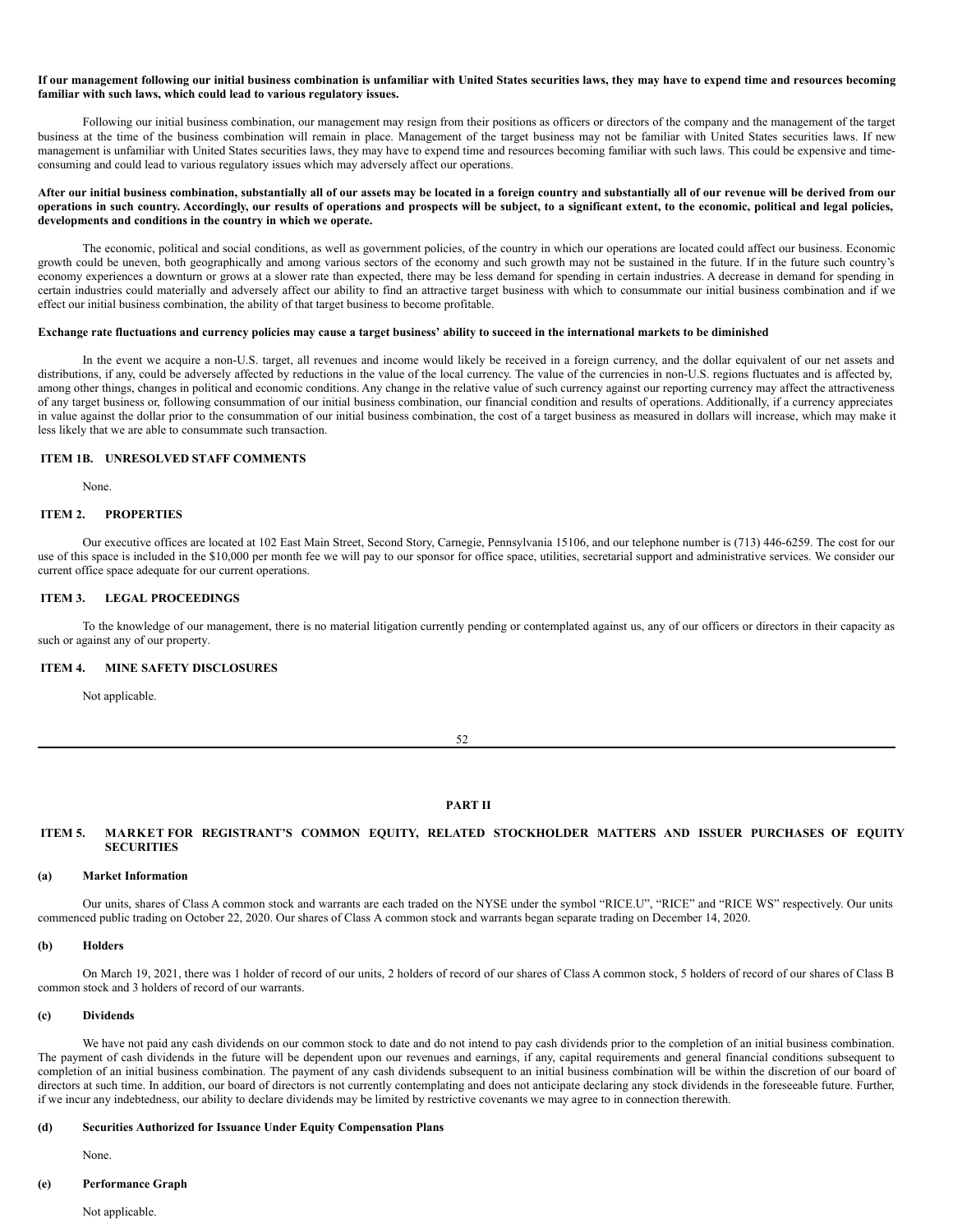### **(f) Recent Sales of Unregistered Securities; Use of Proceeds from Registered Offerings**

On September 2, 2020, Rice Acquisition Sponsor LLC, our sponsor, received 5,750,000 Class B Units of Opco for no consideration and purchased 5,750,000 corresponding shares of our Class B common stock, 2,500 shares of our Class A common stock and 100 Class A Units of Opco and 100 corresponding shares of our Class B common stock for an aggregate of \$26,000. The number of founder shares was determined based on the expectation that the founder shares would represent 20% of the total outstanding equity after our initial public offering (excluding the sponsor shares). Such securities were issued in connection with our organization pursuant to the exemption from registration contained in Section 4(a)(2) of the Securities Act.

Our sponsor is an accredited investor for purposes of Rule 501 of Regulation D under the Securities Act. The sole business of our sponsor was to act as our sponsor in connection with our initial public offering.

In addition, our sponsor purchased from us an aggregate of 6,093,900 private placement warrants at a purchase price of \$1.00 per warrant (for an aggregate purchase price of \$6,093,900). Atlas Point Fund also purchased 677,100 private placement warrants at a purchase price of \$1.00 per warrant (for an aggregate purchase price of \$677,100). These purchases took place on a private placement basis simultaneously with the completion of our initial public offering. These issuances were made pursuant to the exemption from registration contained in Section 4(a)(2) of the Securities Act. No underwriting discounts or commissions were paid with respect to such sales. Each private placement warrant entitles the holder to purchase for \$11.50 either one share of our Class A common stock or, so long as they are held by our initial stockholders or their permitted transferees, one Class A Unit of Opco (and corresponding share of our Class B common stock). The private placement warrants (including the Class A common stock or Class A Units of Opco (and corresponding shares of our Class B common stock) issuable upon exercise thereof) may not, subject to certain limited exceptions, be transferred, assigned or sold by the holder until 30 days after the completion of our initial business combination.

53

On October 26, 2020, the Company consummated its initial public offering of 23,725,000 units, including 2,225,000 units that were issued pursuant to the underwriters' partial exercise of their over-allotment option, at \$10.00 per unit, generating gross proceeds of approximately \$237.3 million, and incurring offering costs of approximately \$12.5 million, inclusive of \$7.6 million in deferred underwriting commissions. Of the 23,725,000 units sold, affiliates of our Sponsor and Atlas Point Energy Infrastructure Fund, LLC ("Atlas Point Fund") had purchased 1,980,000 units (the "Affiliated Units") and 2,128,500 units (the "Atlas Units"), respectively, at the initial public offering price. The underwriters did not receive any underwriting discounts or commissions on the 1,980,000 Affiliated Units. Each unit consists of one share of Class A common stock and one-half of one redeemable warrant (each, a "Public Warrant"). Each whole Public Warrant entitles the holder to purchase one share of our Class A common stock at a price of \$11.50 per share, subject to adjustment.

Simultaneously with the closing of our initial public offering, we consummated the private placement ("Private Placement") of 6,771,000 warrants (each, a "Private Placement Warrant" and collectively, the "Private Placement Warrants") to the Sponsor and Atlas Point Fund, at a price of \$1.00 per Private Placement Warrant, generating gross proceeds of approximately \$6.8 million. Each Private Placement Warrant is exercisable to purchase one share of our Class A common stock or, in certain circumstances, one Class A Unit of Opco together with a corresponding number of shares of our non-economic Class B common stock, subject to certain adjustments.

#### **(g) Purchases of Equity Securities by the Issuer and Affiliated Purchasers**

None.

## <span id="page-34-0"></span>**ITEM 6. SELECTED FINANCIAL DATA**

Not applicable.

## <span id="page-34-1"></span>**ITEM 7. MANAGEMENT'S DISCUSSION AND ANALYSIS OF FINANCIAL CONDITION AND RESULTS OF OPERATIONS**

References to the "Company," "our," "us" or "we" refer to Rice Acquisition Corp. The following discussion and analysis of the Company's financial condition and results of operations should be read in conjunction with the financial statements and the notes thereto contained elsewhere in this Report. Certain information contained in the discussion and analysis set forth below includes forward-looking statements that involve risks and uncertainties.

In this Report, we are restating (i) our audited financial statements as of, and for the period ended December 31, 2020 and (ii) our unaudited interim financial statements as of, and for the quarterly period ended September 30, 2020.

The restatement results from our prior accounting for our outstanding common stock purchase warrants issued in connection with our initial public offering in October 2020 which had been classified as a component of equity on the premise that the instruments were indexed to our own stock and were eligible to be accounted for as equity instruments instead of classifying them as derivative liabilities.

On April 12, 2021, the staff of the Securities and Exchange Commission (the "SEC Staff") issued a public statement entitled "Staff Statement on Accounting and Reporting Considerations for Warrants issued by Special Purpose Acquisition Companies ("SPACs")" (the "SEC Staff Statement"). In the SEC Staff Statement, the SEC Staff expressed its view that certain terms and conditions common to SPAC warrants may require the warrants to be classified as liabilities on the SPAC's balance sheet as opposed to equity. Since issuance on October 26, 2020, our warrants were accounted for as equity within our balance sheet, and after discussion and evaluation, including with our independent auditors, we have concluded that our warrants should be presented as liabilities with subsequent fair value remeasurement.

Therefore, the Company, in consultation with its Audit Committee, concluded that its previously issued Financial Statements for the period ended December 31, 2020 (collectively, the "Affected Periods") should be restated because of a misapplication in the guidance around accounting for certain of our outstanding warrants to purchase common stock (the "Warrants") and should no longer be relied upon.

Historically, the Warrants were reflected as a component of equity as opposed to liabilities on the balance sheets and the statements of operations did not include the subsequent non-cash changes in estimated fair value of the Warrants, based on our application of Financial Accounting Standards Board ("FASB") Accounting Standards Codification ("ASC") Topic 815-40, Derivatives and Hedging, Contracts in Entity's Own Equity ("ASC 815-40). The views expressed in the SEC Staff Statement were not consistent with the Company's historical interpretation of the specific provisions within its warrant agreement and the Company's application of ASC 815-40 to the warrant agreement. We reassessed our accounting for Warrants issued on October 26, 2020, in light of the SEC Staff's published views. Based on this reassessment, we determined that the Warrants should be classified as liabilities measured at fair value upon issuance, with subsequent changes in fair value reported in our Statement of Operations each reporting period.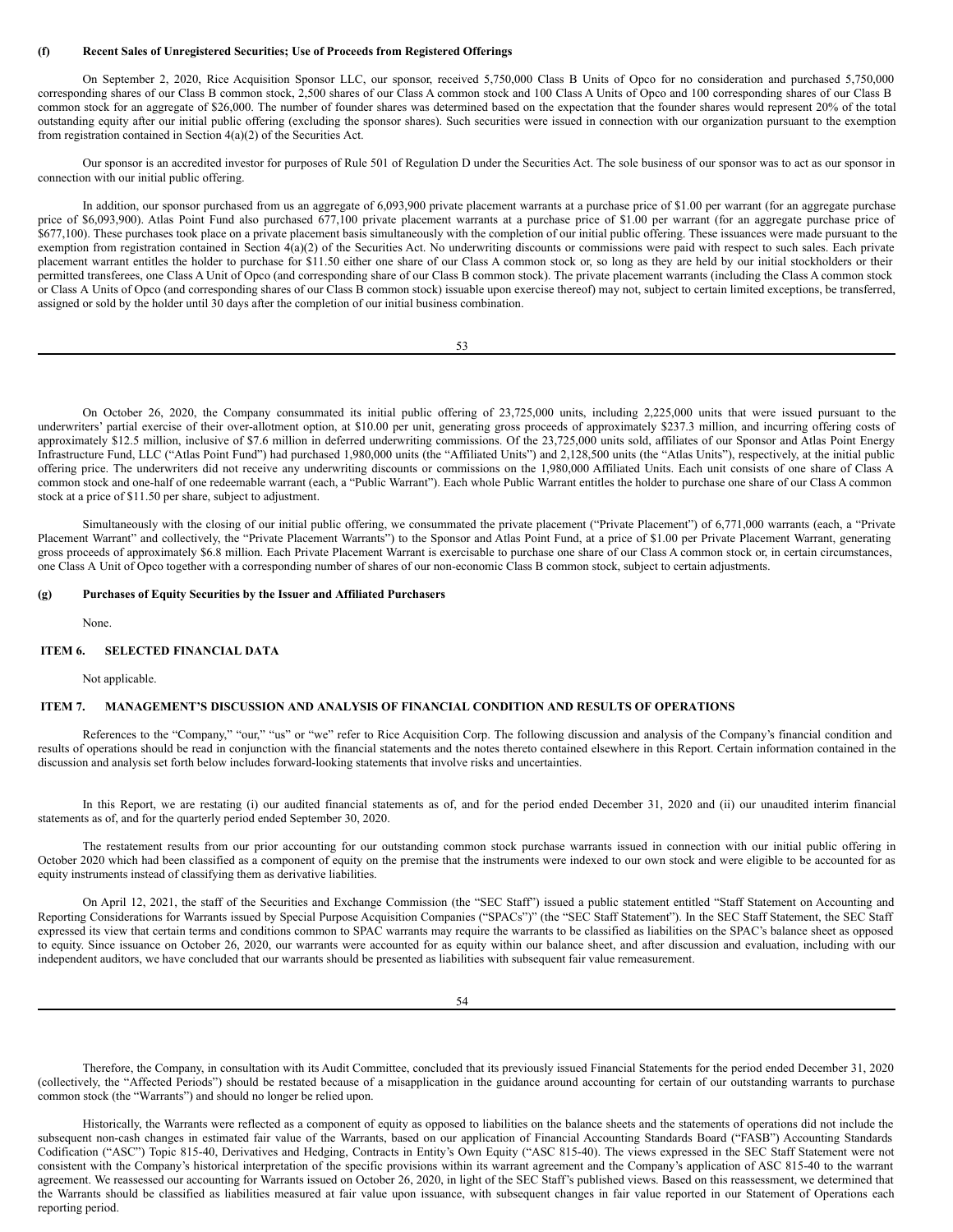Our accounting for the Warrants as derivative liabilities instead of as equity did not have any effect on our previously reported revenue, operating expenses, operating income, cash flows or cash.

In connection with the restatement, our management reassessed the effectiveness of its disclosure controls and procedures for the periods affected by the restatement. As a result of that reassessment, we determined that its disclosure controls and procedures for such periods were not effective with respect to the misclassification of the Company's warrants as components of equity instead of as derivative liabilities. For more information, see Item 9A included in this Report.

We have not amended our previously filed Quarterly Report on Form 10-Q for the period affected by the restatement. The financial information that has been previously filed or otherwise reported for these periods is superseded by the information in this Annual Report on Form 10-K, and the financial statements and related financial information contained in such previously filed reports should no longer be relied upon.

The restatement is more fully described in Note 2 of the notes to the financial statements included herein.

#### **Overview**

We are a blank check company incorporated in Delaware on September 1, 2020 for the purpose of effecting a merger, capital stock exchange, asset acquisition, stock purchase, reorganization or similar business combination with one or more businesses (the "Business Combination"). Our sponsor is Rice Acquisition Sponsor LLC, a Delaware limited liability company ("Sponsor").

The registration statement for our initial public offering ("Initial Public Offering") was declared effective on October 21, 2020. On October 26, 2020, we consummated the Initial Public Offering of 23,725,000 units (each, a "Unit" and collectively, the "Units"), including 2,225,000 additional Units that were issued pursuant to the underwriters' partial exercise of their over-allotment option (the "Over-Allotment Units"), at \$10.00 per Unit, generating gross proceeds of approximately \$237.3 million, and incurring offering costs of approximately \$12.5 million, inclusive of \$7.6 million in deferred underwriting commissions.

Simultaneously with the closing of the Initial Public Offering, we consummated the private placement ("Private Placement") of 6,771,000 warrants (each, a "Private Placement Warrant" and collectively, the "Private Placement Warrants") to our Sponsor and Atlas Point Energy Infrastructure Fund, LLC ("Atlas Point Fund"), at a price of \$1.00 per Private Placement Warrant, generating gross proceeds of approximately \$6.8 million. Each Private Placement Warrant is exercisable to purchase one share of Rice's Class A common stock or, in certain circumstances, one Class A Unit of Opco together with a corresponding number of shares of Rice's non-economic Class B common stock.

55

Following the Initial Public Offering, our public stockholders hold a direct economic equity ownership interest in Rice in the form of shares of Class A common stock, and an indirect ownership interest in Opco through Rice's ownership of Class A Units of Opco. By contrast, the Initial Stockholders (our Sponsor, Atlas Point Fund and our officers and directors) hold direct economic interests in Opco in the form of Class B Units and a corresponding non-economic voting equity interest in Rice in the form of shares of Class B common stock, as well as a small direct interest through the Sponsor Shares (as defined below). Sponsor Shares were purchased for \$10.00 each and, in the absence of an initial Business Combination, will generally participate in liquidation or other payments on a pari passu basis with the Public Shares (as defined below). However, given the relatively de minimis number of Sponsor Shares relative to Public Shares, in many cases the economic, governance or other effects of the sponsor shares are not material to the holders of Class A common stock or warrants, and for simplicity, portions of this disclosure may not fully describe or reflect these immaterial effects.

Upon the closing of the Initial Public Offering and the Private Placement, approximately \$237.3 million of the net proceeds of the sale of the Units in the Initial Public Offering and the sale of the Private Placement Warrants in the Private Placement were placed in a trust account ("Trust Account") located in the United States with Continental Stock Transfer & Trust Company acting as trustee, and invested only in U.S. "government securities" within the meaning of Section 2(a)(16) of the Investment Company Act having a maturity of 185 days or less or in money market funds meeting certain conditions under Rule 2a-7 promulgated under the Investment Company Act which invest only in direct U.S. government treasury obligations, as determined by us, until the earlier of: (i) the completion of a Business Combination and (ii) the distribution of the Trust Account.

If we are unable to complete a Business Combination within 24 months from the closing of the Initial Public Offering, or October 26, 2022, we will (i) cease all operations except for the purpose of winding up, (ii) as promptly as reasonably possible but not more than ten business days thereafter, redeem the Public Shares, at a per-share price, payable in cash, equal to the aggregate amount then on deposit in the Trust Account including interest earned on the funds held in the Trust Account and not previously released to pay our franchise and income taxes (less up to \$100,000 of interest to pay dissolution expenses), divided by the number of then outstanding Public Shares and Class A Units of Opco (other than those held by Rice), which redemption will completely extinguish Public Stockholders' rights as stockholders (including the right to receive further liquidating distributions, if any), subject to applicable law, and (iii) as promptly as reasonably possible following such redemption, subject to the approval of the remaining stockholders and the board of directors, dissolve and liquidate, subject in each case to our obligations under Delaware law to provide for claims of creditors and the requirements of other applicable law.

## **Liquidity and Capital Resources**

As of December 31, 2020, we had approximately \$1.3 million in our operating bank account and working capital of approximately \$1.6 million.

Our liquidity needs to date had been satisfied through the payment of \$26,000 from our Sponsor to purchase the Founder Shares and Sponsor Shares, a loan under a note agreement with our Sponsor of approximately \$44,000 as of December 31, 2020 (the "Note"), and the net proceeds from the consummation of the Private Placement not held in the Trust Account. The Note was paid in full as of November 10, 2020. In addition, in order to finance transaction costs in connection with a Business Combination, our officers, directors and Sponsor may, but are not obligated to, provide us working capital loans. As of December 31, 2020, there were no amounts outstanding under any working capital loans.

Based on the foregoing, management believes that we will have sufficient working capital and borrowing capacity to meet its needs through the earlier of the consummation of a Business Combination or one year from this filing. Over this time period, the Company will be using these funds held outside of the Trust Account for paying existing accounts payable, identifying and evaluating prospective initial Business Combination candidates, performing due diligence on prospective target businesses, paying for travel expenditures, selecting the target business to merge with or acquire, and structuring, negotiating and consummating the Business Combination.

## **Results of Operations**

Our entire activity since inception through December 31, 2020 related to our formation, the preparation for the Initial Public Offering, and since the closing of the Initial Public Offering, the search for a prospective initial Business Combination. We have neither engaged in any operations nor generated any revenues to date. We will not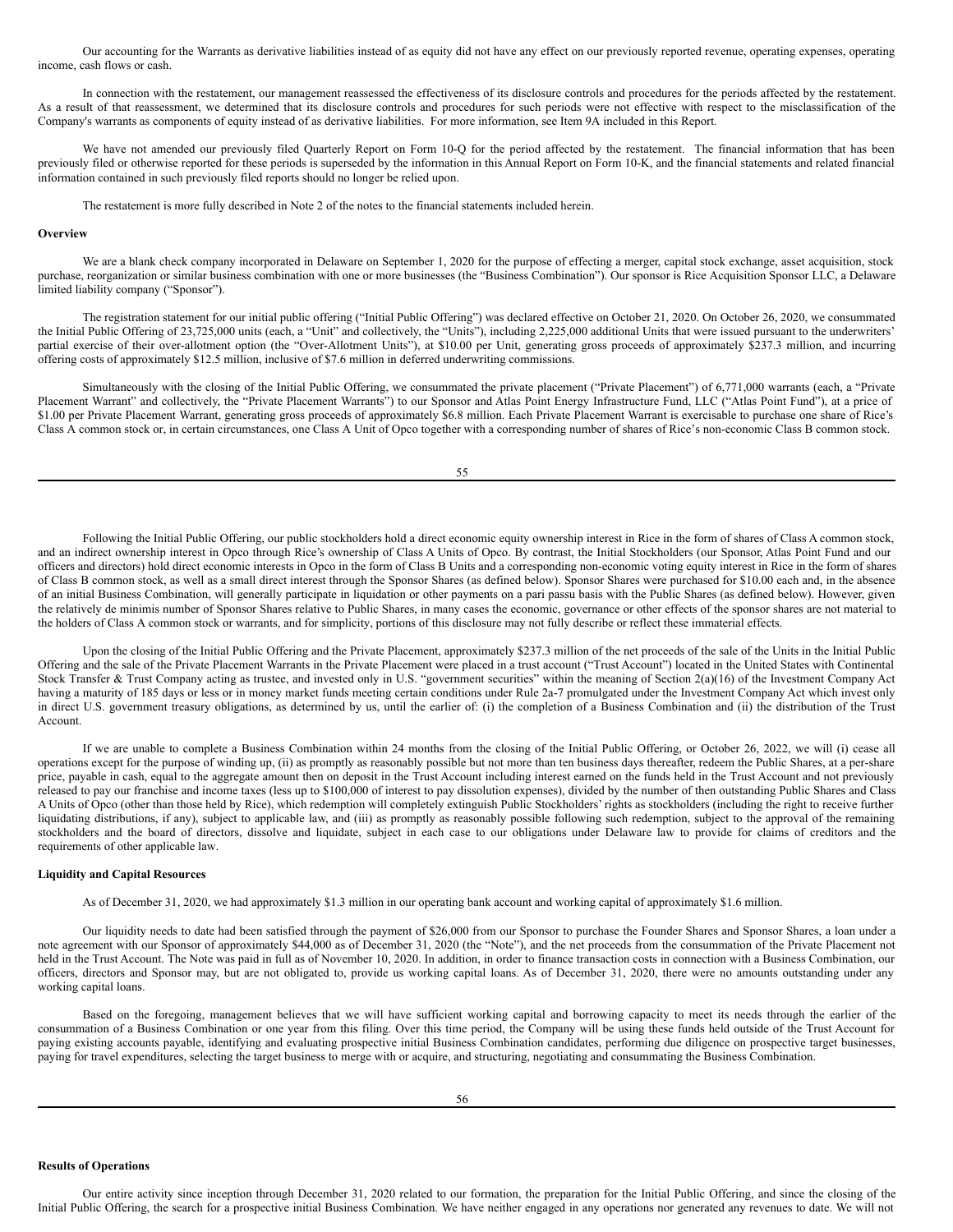generate any operating revenues until after completion of our initial Business Combination. We will generate non-operating income in the form of interest income on cash and cash equivalents. We expect to incur increased expenses as a result of being a public company (for legal, financial reporting, accounting and auditing compliance), as well as for due diligence expenses.

The Company's statement of operations includes a presentation of income per share for common stock subject to redemption in a manner similar to the two-class method of income per share. Net income per share, basic and diluted for Class A common stock is calculated by dividing the net gain from investments held in the Trust Account of approximately \$32,000, net of applicable franchise taxes of approximately \$32,000 for the period from September 1, 2020 (inception) through December 31, 2020, by the weighted average number of shares of Class A common stock outstanding for the period. Net loss per share, basic and diluted for Class B common stock for the period from September 1, 2020 (inception) through December 31, 2020 is calculated by dividing the change in fair value of warrant liability of approximately \$19.7 million, compensation expense of approximately \$1.7 million, approximately \$787,000 related to warrant financing costs, general and administration expenses of approximately \$291,000 and franchise taxes of approximately \$33,000, net of noncontrolling interest of approximately \$865,000, resulting in a net loss of approximately \$21.6 million, by the weighted average number of Class B common stock outstanding for the period.

### **Contractual Obligations**

We do not have any long-term debt obligations, capital lease obligations, operating lease obligations, purchase obligations or long-term liabilities.

On October 21, 2020, we entered into an Administrative Services Agreement pursuant to which we have agreed to cause Opco to pay the Sponsor a total of \$10,000 per month for office space, utilities and administrative support. Upon completion of the Initial Business Combination or our liquidation, the agreement will terminate.

The underwriters of the Initial Public Offering were entitled to underwriting discounts and commissions of 5.5%, of which 2.0% (approximately \$4.3 million) was paid at the closing of the Initial Public Offering and 3.5% (approximately \$7.6 million) was deferred. The deferred underwriting discounts and commissions will become payable to the underwriters upon the consummation of the Initial Business Combination and will be paid from the amounts held in the Trust Account. The underwriters are not entitled to any interest accrued on the deferred underwriting discounts and commissions.

## **Critical Accounting Policies**

This management's discussion and analysis of our financial condition and results of operations is based on our financial statements, which have been prepared in accordance with accounting principles generally accepted in the United States of America. The preparation of our financial statements requires us to make estimates and judgments that affect the reported amounts of assets, liabilities, revenues and expenses and the disclosure of contingent assets and liabilities in our financial statements. On an ongoing basis, we evaluate our estimates and judgments, including those related to fair value of financial instruments and accrued expenses. We base our estimates on historical experience, known trends and events and various other factors that we believe to be reasonable under the circumstances, the results of which form the basis for making judgments about the carrying values of assets and liabilities that are not readily apparent from other sources. Actual results may differ from these estimates under different assumptions or conditions. The Company has identified the following as its critical accounting policies:

## *Class A Ordinary Shares Subject to Possible Redemption*

We account for our Class A common stock subject to possible redemption in accordance with the guidance in FASB ASC Topic 480 "Distinguishing Liabilities from Equity." Shares of Class A common stock subject to mandatory redemption (if any) are classified as liability instruments and are measured at fair value. Shares of conditionally redeemable Class A common stock (including Class A common stock that feature redemption rights that are either within the control of the holder or subject to redemption upon the occurrence of uncertain events not solely within our control) are classified as temporary equity. At all other times, shares of Class A common stock are classified as stockholders' equity. Our Class A common stock features certain redemption rights that are considered to be outside of our control and subject to the occurrence of uncertain future events. Accordingly, as of December 31, 2020, an aggregate of 21,596,500 shares of Class A common stock subject to possible redemption are presented as temporary equity, outside of the stockholders' equity section of our consolidated balance sheet.

| I<br>I |  |
|--------|--|

#### *Net Income (Loss) Per Common Share*

Net loss per share of common stock is computed by dividing net loss applicable to stockholders by the weighted average number of shares of common stock outstanding during the period. We have not considered the effect of the warrants sold in the Initial Public Offering and Private Placement to purchase an aggregate of 18,633,500 shares of Class A common stock in the calculation of diluted earnings per share, since their inclusion would be anti-dilutive under the treasury stock method. As a result, diluted earnings per common share is the same as basic earnings per common share for the period presented.

The Company's statement of operations includes a presentation of income per share for common stock subject to redemption in a manner similar to the two-class method of income per share. Net income per share, basic and diluted for Class A common stock is calculated by dividing the net gain from investments held in the Trust Account of approximately \$32,000, net of applicable franchise taxes of approximately \$32,000 for the period from September 1, 2020 (inception) through December 31, 2020, by the weighted average number of shares of Class A common stock outstanding for the period. Net loss per share, basic and diluted for Class B common stock for the period from September 1, 2020 (inception) through December 31, 2020 is calculated by dividing the change in fair value of warrant liability of approximately \$19.7 million, compensation expense of approximately \$1.7 million, approximately \$787,000 related to warrant financing costs, general and administration expenses of approximately \$291,000 and franchise taxes of approximately \$33,000, net of noncontrolling interest of approximately \$865,000, resulting in a net loss of approximately \$21.6 million, by the weighted average number of Class B common stock outstanding for the period.

## **Recent Accounting Pronouncements**

Our management does not believe that any recently issued, but not yet effective, accounting standards if currently adopted would have a material effect on the accompanying financial statements.

#### **Off-Balance Sheet Arrangements**

As of December 31, 2020, we did not have any off-balance sheet arrangements as defined in Item 303(a)(4)(ii) of Regulation S-K.

#### **Inflation**

We do not believe that inflation had a material impact on our business, revenues or operating results during the period presented.

## **JOBS Act**

The Jumpstart Our Business Startups Act of 2012 (the "JOBS Act") contains provisions that, among other things, relax certain reporting requirements for qualifying public companies. We qualify as an "emerging growth company" and under the JOBS Act are allowed to comply with new or revised accounting pronouncements based on the effective date for private (not publicly traded) companies. We are electing to delay the adoption of new or revised accounting standards, and as a result, we may not comply with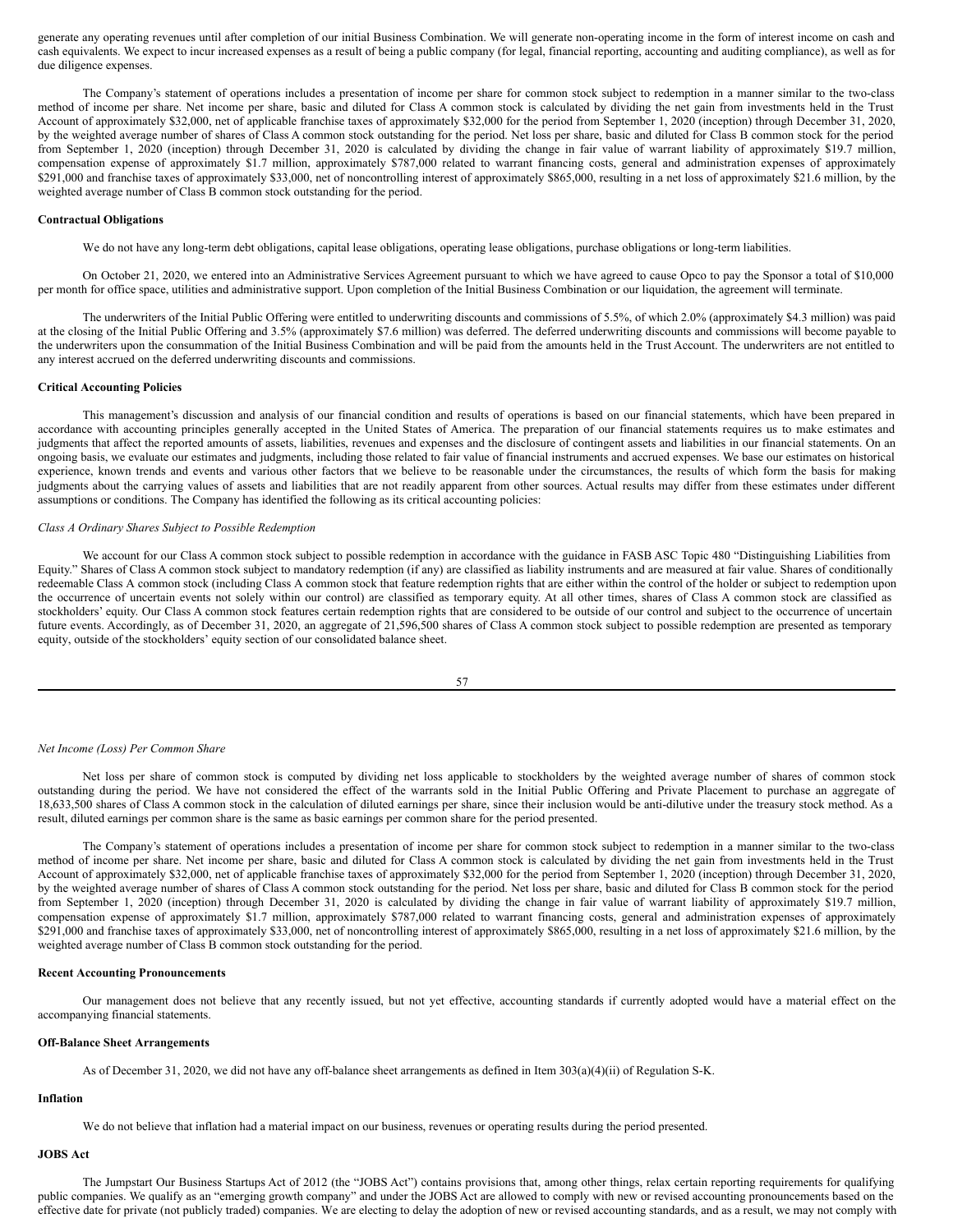new or revised accounting standards on the relevant dates on which adoption of such standards is required for non-emerging growth companies. As a result, the financial statements may not be comparable to companies that comply with new or revised accounting pronouncements as of public company effective dates.

Additionally, we are in the process of evaluating the benefits of relying on the other reduced reporting requirements provided by the JOBS Act. Subject to certain conditions set forth in the JOBS Act, if, as an "emerging growth company," we choose to rely on such exemptions we may not be required to, among other things, (i) provide an auditor's attestation report on our system of internal controls over financial reporting pursuant to Section 404, (ii) provide all of the compensation disclosure that may be required of non-emerging growth public companies under the Dodd-Frank Wall Street Reform and Consumer Protection Act, (iii) comply with any requirement that may be adopted by the PCAOB regarding mandatory audit firm rotation or a supplement to the auditor's report providing additional information about the audit and the financial statements (auditor discussion and analysis) and (iv) disclose certain executive compensation related items such as the correlation between executive compensation and performance and comparisons of the CEO's compensation to median employee compensation. These exemptions will apply for a period of five years following the completion of our Initial Public Offering or until we are no longer an "emerging growth company," whichever is earlier.

58

#### <span id="page-37-0"></span>**ITEM 7A. QUANTITATIVE AND QUALITATIVE DISCLOSURES ABOUT MARKET RISK**

We are a smaller reporting company as defined by Rule 12b-2 of the Exchange Act and are not required to provide the information otherwise required under this item.

## <span id="page-37-1"></span>**ITEM 8. CONSOLIDATED FINANCIAL STATEMENTS AND SUPPLEMENTARY DATA**

This information appears following Item 15 of this Annual Report on Form 10-K and is incorporated herein by reference.

## <span id="page-37-2"></span>**ITEM 9. CHANGES IN AND DISAGREEMENTS WITH ACCOUNTANTS ON ACCOUNTING AND FINANCIAL DISCLOSURE**

None.

### <span id="page-37-3"></span>**ITEM 9A. CONTROLS AND PROCEDURES**

## **Evaluation of Disclosure Controls and Procedures**

Disclosure controls are procedures that are designed with the objective of ensuring that information required to be disclosed in our reports filed under the Exchange Act, such as this Report, is recorded, processed, summarized, and reported within the time period specified in the SEC's rules and forms. Disclosure controls are also designed with the objective of ensuring that such information is accumulated and communicated to our management, including the chief executive officer and chief financial officer, as appropriate to allow timely decisions regarding required disclosure.

On March 30, 2021, we filed our original Annual Report on Form 10-K for the period ended December 31, 2020 (the "Original Filing"). Our management evaluated, with the participation of our principal executive officer and principal financial officer (our "Certifying Officers"), the effectiveness of our disclosure controls and procedures as of December 31, 2020, pursuant to Rule 13a-15(b) under the Exchange Act. Based upon that evaluation at that earlier time, our Certifying Officers had concluded that our disclosure controls and procedures (as defined in Rules 13a-15(e) and 15d-15(e) under the Exchange Act) were effective as of December 31, 2020. Subsequently, and solely due to the restatement of our financial statements to reclassify our warrants as described in the Explanatory Note in this Report, our Certifying Officers have concluded that our disclosure controls and procedures were not effective as of December 31, 2020.

## **Management's Report on Internal Controls Over Financial Reporting**

This Report does not include a report of management's assessment regarding internal control over financial reporting or an attestation report of our independent registered public accounting firm due to a transition period established by rules of the SEC for newly public companies.

## **Changes in Internal Control over Financial Reporting**

There were no changes in our internal control over financial reporting (as such term is defined in Rules 13a-15(f) and 15d-15(f) of the Exchange Act) during the most recent fiscal quarter that have materially affected, or are reasonably likely to materially affect, our internal control over financial reporting, as the circumstances that led to the restatement of our financial statements described in this Report had not yet been identified.

59

### <span id="page-37-4"></span>**PART III**

## <span id="page-37-5"></span>**ITEM 10. DIRECTORS, EXECUTIVE OFFICERS AND CORPORATE GOVERNANCE**

Our officers and directors are as follows:

| Name                    | Age | <b>Position</b>                      |
|-------------------------|-----|--------------------------------------|
| Daniel Joseph Rice, IV* | 40  | Chief Executive Officer and Director |
| J. Kyle Derham*         | 33  | Chief Financial Officer and Director |
| James Wilmot Rogers*    | 40  | <b>Chief Accounting Officer</b>      |
| Kathryn Jackson         | 63  | Independent Director                 |
| Joseph Malchow          | 35  | Independent Director                 |
| James Torgerson         | 68  | Independent Director                 |

Denotes an executive officer.

*Daniel Joseph Rice, IV* — Chief Executive Officer and director. Mr. Rice has over 15 years of experience in the energy industry. Mr. Rice is also the Chief Executive Officer and a director of Rice II. Mr. Rice is a Partner of Rice Investment Group and served as Chief Executive Officer of Rice Energy Inc. ("Rice Energy") from October 2013 through the completion of its acquisition by EQT Corporation ("EQT") in November 2017. Prior to his role as Chief Executive Officer, Mr. Rice served as Chief Operating Officer of Rice Energy from October 2012 through September 2013 and as Vice President and Chief Financial Officer of Rice Energy from October 2008 through September 2012. Mr. Rice oversaw Rice Energy's growth from start-up through its \$1 billion initial public offering in 2014 and eventual \$8.2 billion sale to EQT in 2017. Mr. Rice also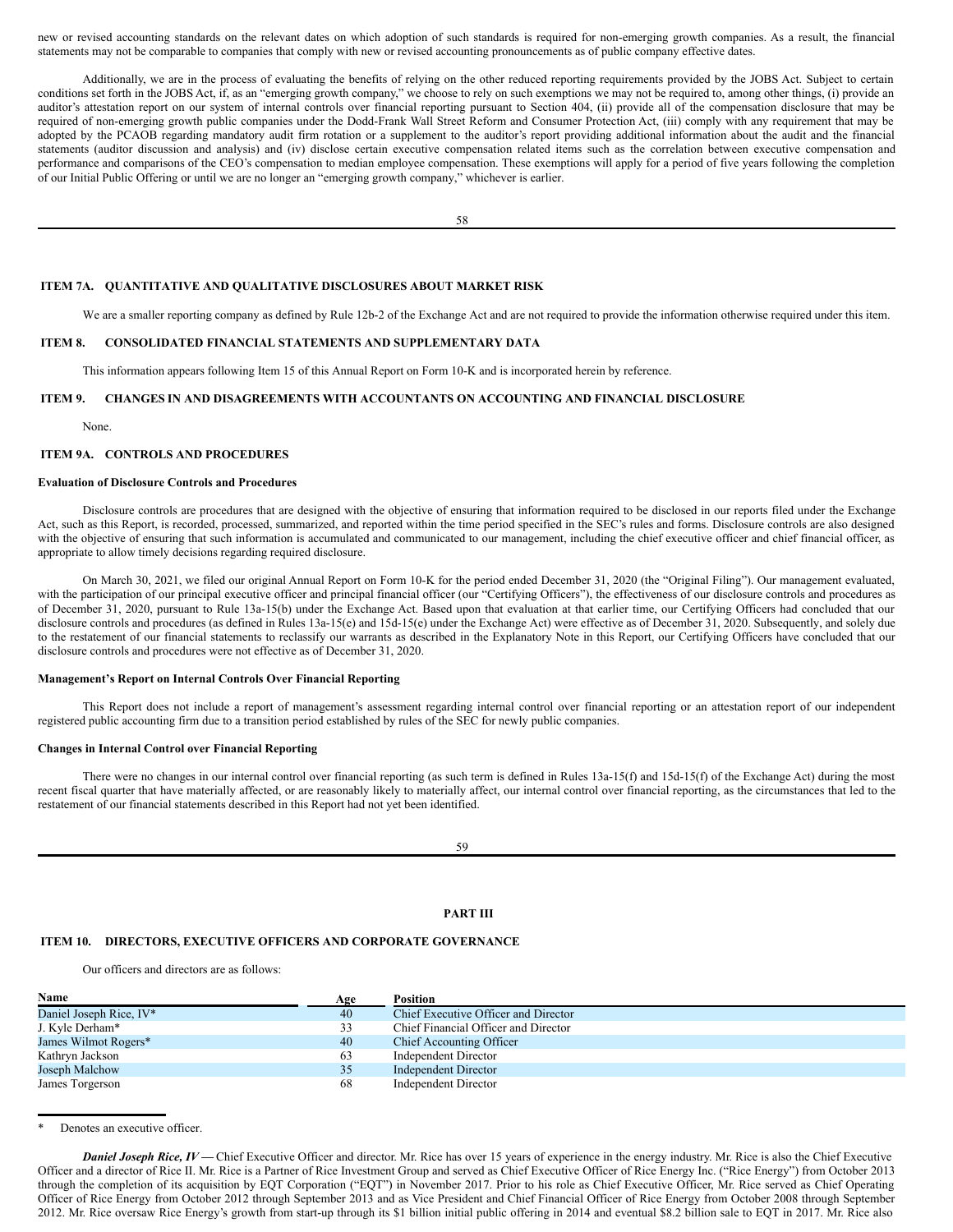oversaw the creation and growth of Rice Midstream Partners LP ("Rice Midstream"), which was acquired by EQT Midstream Partners, LP for \$2.4 billion in 2018. Mr. Rice established Rice Energy's strategic framework for value creation, which yielded success for its shareholders and employees. He has utilized his operating and growth strategy formulation experience as the founder of Rice Energy to help portfolio companies of Rice Investment Group to refine and optimize their business strategies in order to profitably grow. Mr. Rice currently serves on the board of directors of EQT, and he recently joined the board of Whiting Petroleum in August 2020. Prior to joining Rice Energy, he was an investment banker for Tudor Pickering Holt & Co. in Houston and held finance and strategic roles with Transocean Ltd. and Tyco International plc.

*J. Kyle Derham* — Chief Financial Officer and director. Mr. Derham is a Partner of Rice Investment Group. Mr. Derham is also the President, Chief Financial Officer and a director nominee of Rice II. Mr. Derham, as part of the Rice Team, led the shareholder campaign in 2019 to revamp the strategic direction of EQT and elect a majority slate of director candidates to the board of EQT, the largest operator of natural gas production in the United States. Following the campaign, Mr. Derham served as interim Chief Financial Officer of EQT and currently serves as a strategic advisor to the company. Mr. Derham previously served as Vice President, Corporate Development and Finance of Rice Energy and Rice Midstream from January 2014 through November 2017. Through his various roles working alongside the Rice family, Mr. Derham has focused on evaluating, structuring and negotiating key acquisitions and execution of critical strategic initiatives to generate attractive risk adjusted returns for investors. Mr. Derham also has experience as a private equity investor, working as an associate at First Reserve and as an investment banker at Barclays Investment Bank.

*James Wilmot Rogers* — Chief Accounting Officer. Mr. Rogers is also the Chief Accounting Officer of Rice II. Mr. Rogers served as Senior Vice President and Chief Accounting Officer & Administrative Officer, Treasurer of Rice Energy from April 2011 through November 2017. Mr. Rogers led accounting, tax and human resources functions for Rice Energy, Rice Midstream and its numerous joint ventures and joint venture companies. Mr. Rogers oversaw such functions through two initial public offerings in a single calendar year (Rice Energy in January 2014 and Rice Midstream in December 2014) and through numerous asset and corporate level acquisitions totaling more than \$10 billion in asset value. He also has numerous years in public accounting experience, having worked at both Ernst & Young and PricewaterhouseCoopers.

|               | I                   |  |
|---------------|---------------------|--|
| ۰,<br>٦<br>۰, | ۰.<br>۰.<br>×<br>۰. |  |

*Dr. Kathryn Jackson* — Independent director. Dr. Kathryn Jackson, one of our independent directors, is an accomplished executive leader with a highly successful career in electricity generation, energy system operations and technology management. Dr. Jackson serves as Director of Energy and Technology Consulting for KeySource, Inc. Prior to this role, Dr. Jackson has served as President and Chief Technology Officer for RTI International Metals, Chief Technology Officer and Senior Vice President for Research and Technology for Westinghouse Electric Company, LLC, and Executive Vice President of River System Operations and Environment for the Tennessee Valley Authority. Dr. Jackson serves on the board of directors of Portland General Electric, Cameco Corporation, Duquesne Light Holdings and EQT. Dr. Jackson previously served on the board of directors of Rice Energy from April 2017 until its acquisition by EQT. Dr. Jackson holds advanced degrees in engineering, industrial engineering, and public policy from Carnegie Mellon University and the University of Pittsburgh.

*Joseph Malchow* — Independent director. Mr. Malchow, one of our independent directors, is the Founding General Partner at HNVR Technology Investment Management in Menlo Park, California, a Seed and Series A venture capital firm. The firm supports software entrepreneurs in fields including artificial intelligence, developer tooling, low code business logic, data and computing infrastructure, cybersecurity for enterprise, government, and people, and SaaS in a number of specific verticals including finance and credit, freight and logistics, national security and defense technology, and construction. Mr. Malchow also sits on the Board of Enphase Energy, Inc. (Nasdaq: ENPH), a global energy technology company. Mr. Malchow earned an A.B. from Dartmouth College in 2008. He later studied at the law and business schools of Stanford University, receiving a J.D. in 2013.

*James Torgerson* — Independent director Mr. Torgerson, one of our independent directors, was the Chief Executive Officer of Avangrid, Inc., a public utility company with \$35 billion of assets, from December 2015 until June 2020. Prior to that role, Mr. Torgerson served as President and Chief Executive Officer of UIL Holdings Corporation beginning in 2006. Prior to 2006, Mr. Torgerson was President and Chief Executive Officer of Midcontinent Independent System Operator, Inc. Mr. Torgerson served as the chair of the board of directors of the American Gas Association and serves as a trustee of the Yale-New Haven Hospital and as a trustee of Yale New Haven Health System. Until his retirement in June 2020, he served on the board and as an executive committee member of the Edison Electric Institute ("EEI"). Mr. Torgerson also co-chaired EEI's Board Committee for Reliability, Security and Business Continuity, which included responsibility related to cyber security for the EEI member utilities. Mr. Torgerson, prior to his retirement, was also a member of the Electricity Sub-sector Coordinating Council ("ESCC"), that coordinates with the federal government on physical and cyber security and natural disasters impacting the electric grid.

Our board of directors is divided into three classes with only one class of directors being elected in each year and each class (except for those directors elected prior to our first annual meeting of stockholders) serving a three-year term. The term of office of the first class of directors, consisting of Kathryn Jackson and J. Kyle Derham, will expire at our first annual meeting of stockholders. The term of office of the second class of directors, consisting of Joseph Malchow and Daniel Joseph Rice, IV, will expire at the second annual meeting of stockholders. The term of office of the third class of directors, consisting of James Torgerson, will expire at the third annual meeting of stockholders. We may not hold an annual meeting of stockholders until after we consummate our initial business combination.

Holders of our founder shares have the right to elect all of our directors prior to consummation of our initial business combination and holders of our public shares do not have the right to vote on the election of directors during such time. These provisions of our amended and restated certificate of incorporation may only be amended if approved by a majority of at least 90% of our common stock voting at a stockholder meeting.

Our officers are appointed by the board of directors and serve at the discretion of the board of directors, rather than for specific terms of office. Our board of directors is authorized to appoint persons to the offices set forth in our bylaws as it deems appropriate. Our bylaws provide that our officers may consist of a Chairman of the Board, Chief Executive Officer, President, Chief Financial Officer, Vice Presidents, Secretary, Treasurer and such other offices as may be determined by the board of directors.

61

#### **Director Independence**

The NYSE listing standards require that a majority of our board of directors be independent. An "independent director" is defined generally as a person who has no material relationship with the listed company (either directly or as a partner, stockholder or officer of an organization that has a relationship with the company). Our board of directors has determined that Kathryn Jackson, Joseph Malchow, and James Torgerson are "independent directors" as defined in the NYSE listing standards and applicable SEC rules. Our independent directors will have regularly scheduled meetings at which only independent directors are present.

## **Officer and Director Compensation**

None of our officers or directors have received any cash compensation for services rendered to us. Commencing on the date that of our initial public offering through the earlier of consummation of our initial business combination and our liquidation, we have pay our sponsor a total of \$10,000 per month for office space, utilities, secretarial support and administrative services. In addition, our sponsor, executive officers and directors, or any of their respective affiliates, are reimbursed for any out-of-pocket expenses incurred in connection with activities on our behalf such as identifying potential target businesses and performing due diligence on suitable business combinations. Our audit committee reviews on a quarterly basis all payments that were made to our sponsor, officers or directors, or our or their affiliates. Any such payments prior to an initial business combination will be made using funds held outside the trust account. Other than quarterly audit committee review of such reimbursements, we do not expect to have any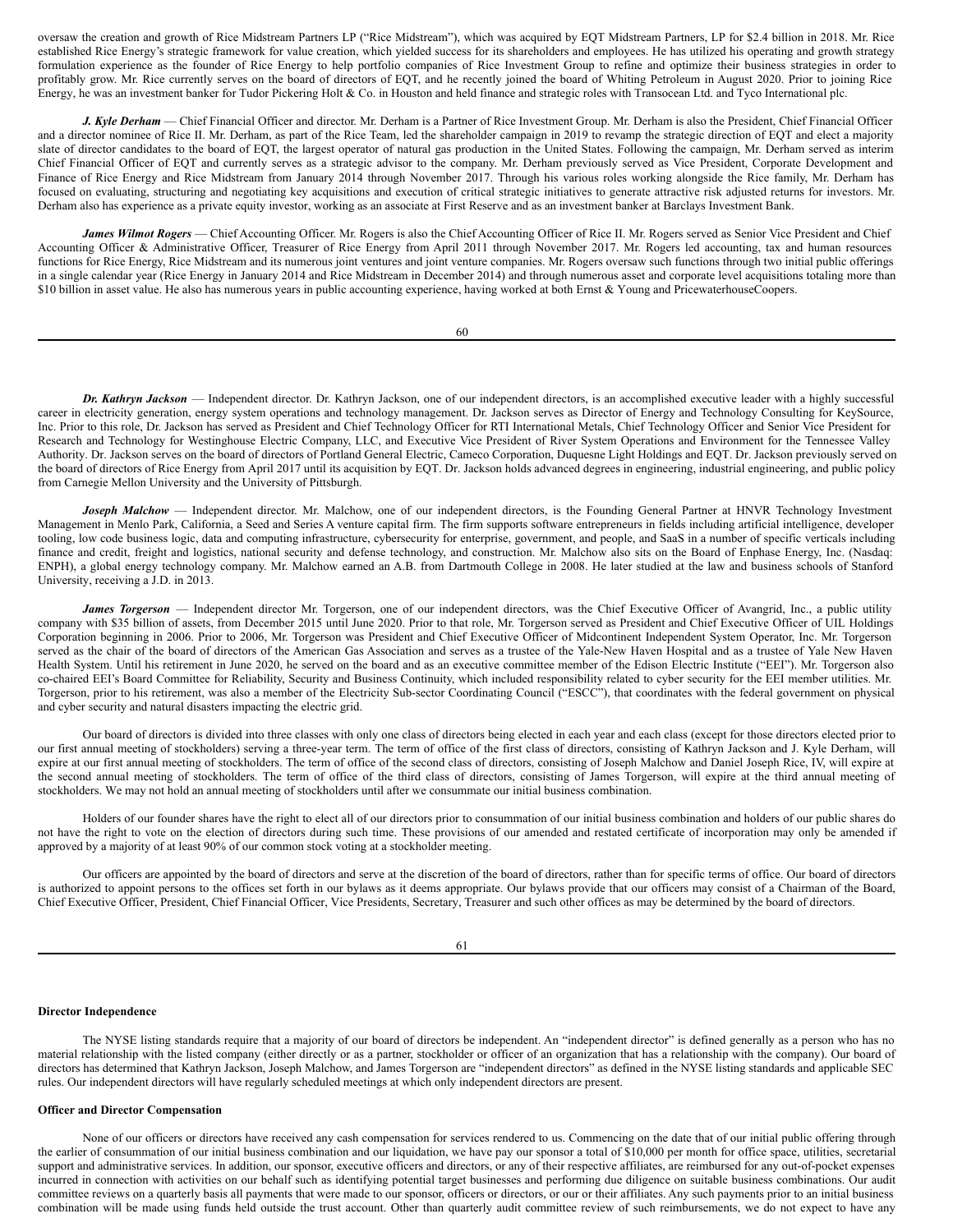additional controls in place governing our reimbursement payments to our directors and officers for their out-of-pocket expenses incurred in connection with our activities on our behalf in connection with identifying and consummating an initial business combination. Other than these payments and reimbursements, no compensation of any kind, including finder's and consulting fees, will be paid by the company to our sponsor, officers and directors, or any of their respective affiliates, prior to completion of our initial business combination.

After the completion of our initial business combination, directors or members of our management team who remain with us may be paid consulting or management fees from the combined company. All of these fees will be fully disclosed to stockholders, to the extent then known, in the proxy solicitation or tender offer materials (as applicable) furnished to our stockholders in connection with a proposed business combination. We have not established any limit on the amount of such fees that may be paid by the combined company to our directors or members of our management. It is unlikely the amount of such compensation will be known at the time of the proposed business combination, because the directors of the post-combination business will be responsible for determining officer and director compensation. Any compensation to be paid to our officers will be determined, or recommended to the board of directors for determination, either by a compensation committee constituted solely by independent directors or by a majority of the independent directors on our board of directors.

We do not intend to take any action to ensure that members of our management team maintain their positions with us after the consummation of our initial business combination, although it is possible that some or all of our officers and directors may negotiate employment or consulting arrangements to remain with us after our initial business combination. The existence or terms of any such employment or consulting arrangements to retain their positions with us may influence our management's motivation in identifying or selecting a target business but we do not believe that the ability of our management to remain with us after the consummation of our initial business combination will be a determining factor in our decision to proceed with any potential business combination. We are not party to any agreements with our officers and directors that provide for benefits upon termination of employment.

#### **Committees of the Board of Directors**

Our board of directors has three standing committees: an audit committee, a compensation committee and a nominating and corporate governance committee. Subject to phase-in rules and a limited exception, the rules of the NYSE and Rule 10A of the Exchange Act require that the audit committee of a listed company be comprised solely of independent directors. Subject to phase-in rules and a limited exception, the rules of the NYSE require that the compensation and nominating and corporate governance committees of a listed company be comprised solely of independent directors. The charter of each committee is available on our website.

62

### *Audit Committee*

We have established an audit committee of the board of directors. Kathryn Jackson, Joseph Malchow and James Torgerson serve as members of our audit committee. Under the NYSE listing standards and applicable SEC rules, we are required to have at least three members of the audit committee, all of whom must be independent, subject to the exception described below. Kathryn Jackson, Joseph Malchow, and James Torgerson are independent.

James Torgerson serves as chair of the audit committee. Each member of the audit committee is financially literate and our board of directors has determined that James Torgerson qualifies as an "audit committee financial expert" as defined in applicable SEC rules.

We have adopted an audit committee charter, which details the principal functions of the audit committee, including:

- the appointment, compensation, retention, replacement, and oversight of the work of the independent registered public accounting firm and any other independent registered public accounting firm engaged by us;
- pre-approving all audit and permitted non-audit services to be provided by the independent registered public accounting firm or any other registered public accounting firm engaged by us, and establishing pre-approval policies and procedures;
- reviewing and discussing with the independent registered public accounting firm all relationships the auditors have with us in order to evaluate their continued independence;
- setting clear hiring policies for employees or former employees of the independent registered public accounting firm;
- setting clear policies for audit partner rotation in compliance with applicable laws and regulations;
- obtaining and reviewing a report, at least annually, from the independent registered public accounting firm describing (i) the independent registered public accounting firm's internal quality-control procedures and (ii) any material issues raised by the most recent internal quality-control review, or peer review, of the audit firm, or by any inquiry or investigation by governmental or professional authorities within the preceding five years respecting one or more independent audits carried out by the firm and any steps taken to deal with such issues;
- reviewing and approving any related party transaction required to be disclosed pursuant to Item 404 of Regulation S-K promulgated by the SEC prior to us entering into such transaction; and
- reviewing with management, the independent registered public accounting firm, and our legal advisors, as appropriate, any legal, regulatory or compliance matters, including any correspondence with regulators or government agencies and any employee complaints or published reports that raise material issues regarding our financial statements or accounting policies and any significant changes in accounting standards or rules promulgated by the Financial Accounting Standards Board, the SEC or other regulatory authorities.

### *Compensation Committee*

Kathryn Jackson, Joseph Malchow, and James Torgerson serve as members of our compensation committee. Under the NYSE listing standards and applicable SEC rules, we are required to have at least two members of the compensation committee, all of whom must be independent. Kathryn Jackson, Joseph Malchow, and James Torgerson are independent. Joseph Malchow serves as chair of the compensation committee.

We have adopted a compensation committee charter, which details the principal functions of the compensation committee, including:

reviewing and approving on an annual basis the corporate goals and objectives relevant to our chief executive officer's compensation, evaluating our chief executive officer's performance in light of such goals and objectives and determining and approving the remuneration (if any) of our chief executive officer based on such evaluation;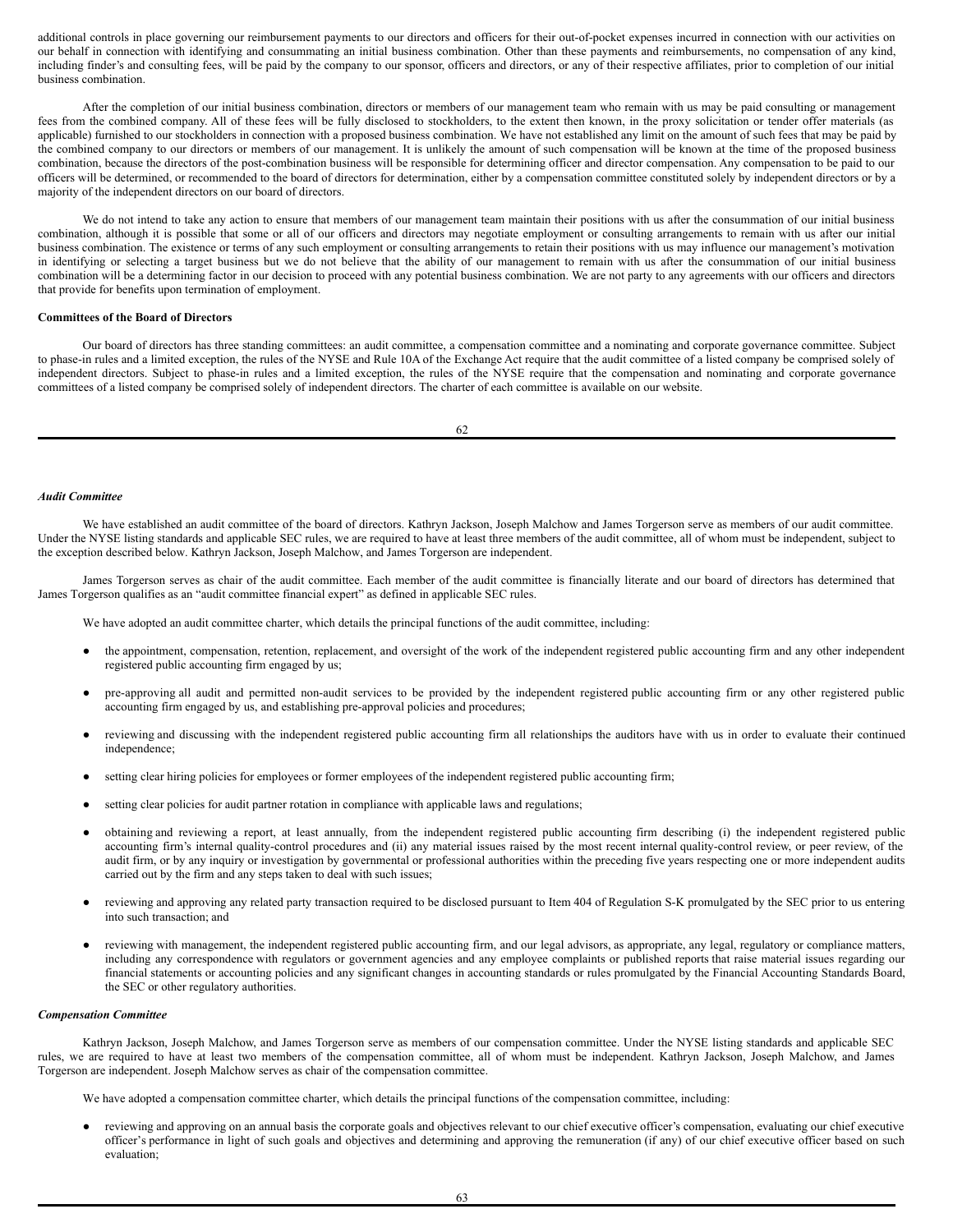- reviewing and approving on an annual basis the compensation of all of our other officers;
- reviewing on an annual basis our executive compensation policies and plans;
- implementing and administering our incentive compensation equity-based remuneration plans;
- assisting management in complying with our proxy statement and annual report disclosure requirements;
- approving all special perquisites, special cash payments and other special compensation and benefit arrangements for our officers and employees;
- if required, producing a report on executive compensation to be included in our annual proxy statement; and
- reviewing, evaluating and recommending changes, if appropriate, to the remuneration for directors.

The charter also provides that the compensation committee may, in its sole discretion, retain or obtain the advice of a compensation consultant, legal counsel or other adviser and will be directly responsible for the appointment, compensation and oversight of the work of any such adviser. However, before engaging or receiving advice from a compensation consultant, external legal counsel or any other adviser, the compensation committee will consider the independence of each such adviser, including the factors required by the NYSE and the SEC.

## **Nominating and Corporate Governance Committee**

The members of our nominating and corporate governance are Kathryn Jackson, Joseph Malchow, and James Torgerson. Kathryn Jackson serves as chair of the nominating and corporate governance committee.

The primary purposes of our nominating and corporate governance committee is to assist the board in:

- identifying, screening and reviewing individuals qualified to serve as directors and recommending to the board of directors candidates for nomination for election at the annual meeting of stockholders or to fill vacancies on the board of directors;
- developing, recommending to the board of directors and overseeing implementation of our corporate governance guidelines;
- coordinating and overseeing the annual self-evaluation of the board of directors, its committees, individual directors and management in the governance of the company; and
- reviewing on a regular basis our overall corporate governance and recommending improvements as and when necessary.

The nominating and corporate governance committee is governed by a charter that complies with the rules of the NYSE.

### **Director Nominations**

Our nominating and corporate governance committee recommend to the board of directors candidates for nomination for election at the annual meeting of the stockholders. The board of directors also consider director candidates recommended for nomination by our stockholders during such times as they are seeking proposed nominees to stand for election at the next annual meeting of stockholders (or, if applicable, a special meeting of stockholders). Our stockholders that wish to nominate a director for election to our board of directors should follow the procedures set forth in our bylaws.

| I<br>٠<br>٧<br>I<br>I<br>۰, |
|-----------------------------|
|-----------------------------|

We have not formally established any specific, minimum qualifications that must be met or skills that are necessary for directors to possess. In general, in identifying and evaluating nominees for director, our board of directors considers educational background, diversity of professional experience, knowledge of our business, integrity, professional reputation, independence, wisdom, and the ability to represent the best interests of our stockholders. Prior to our initial business combination, holders of our public shares do not have the right to recommend director candidates for nomination to our board of directors.

## **Compensation Committee Interlocks and Insider Participation**

None of our officers currently serves, or in the past year has served, as a member of the board of directors or compensation committee of any entity that has one or more officers serving on our board of directors.

### **Code of Ethics**

We have adopted a Code of Ethics applicable to our directors, officers and employees. A copy of the Code of Ethics will be provided without charge upon written request to our principal executive offices. We intend to disclose any amendments to or waivers of certain provisions of our Code of Ethics in a Current Report on Form 8-K.

## **Corporate Governance Guidelines**

Our board of directors has adopted corporate governance guidelines in accordance with the corporate governance rules of the NYSE that serve as a flexible framework within which our board of directors and its committees operate. These guidelines cover a number of areas including board membership criteria and director qualifications, director responsibilities, board agenda, roles of the chairman of the board, chief executive officer and presiding director, meetings of independent directors, committee responsibilities and assignments, board member access to management and independent advisors, director communications with third parties, director compensation, director orientation and continuing education, evaluation of senior management and management succession planning. A copy of our corporate governance guidelines is posted on our website.

## **Conflicts of Interest**

Members of our sponsor, as well as Rice Investment Group and its portfolio companies may compete with us for acquisition opportunities. If they decide to pursue any such opportunity, we may be precluded from procuring such opportunities. Neither members of our sponsor nor members of our management team who are members of our sponsor have any obligation to present us with any opportunity for a potential business combination of which they become aware, unless presented to such member solely in his or her capacity as an officer of the company. Members of our sponsor and our management, in their other endeavors, may be required to present potential business combinations to other entities, before they present such opportunities to us.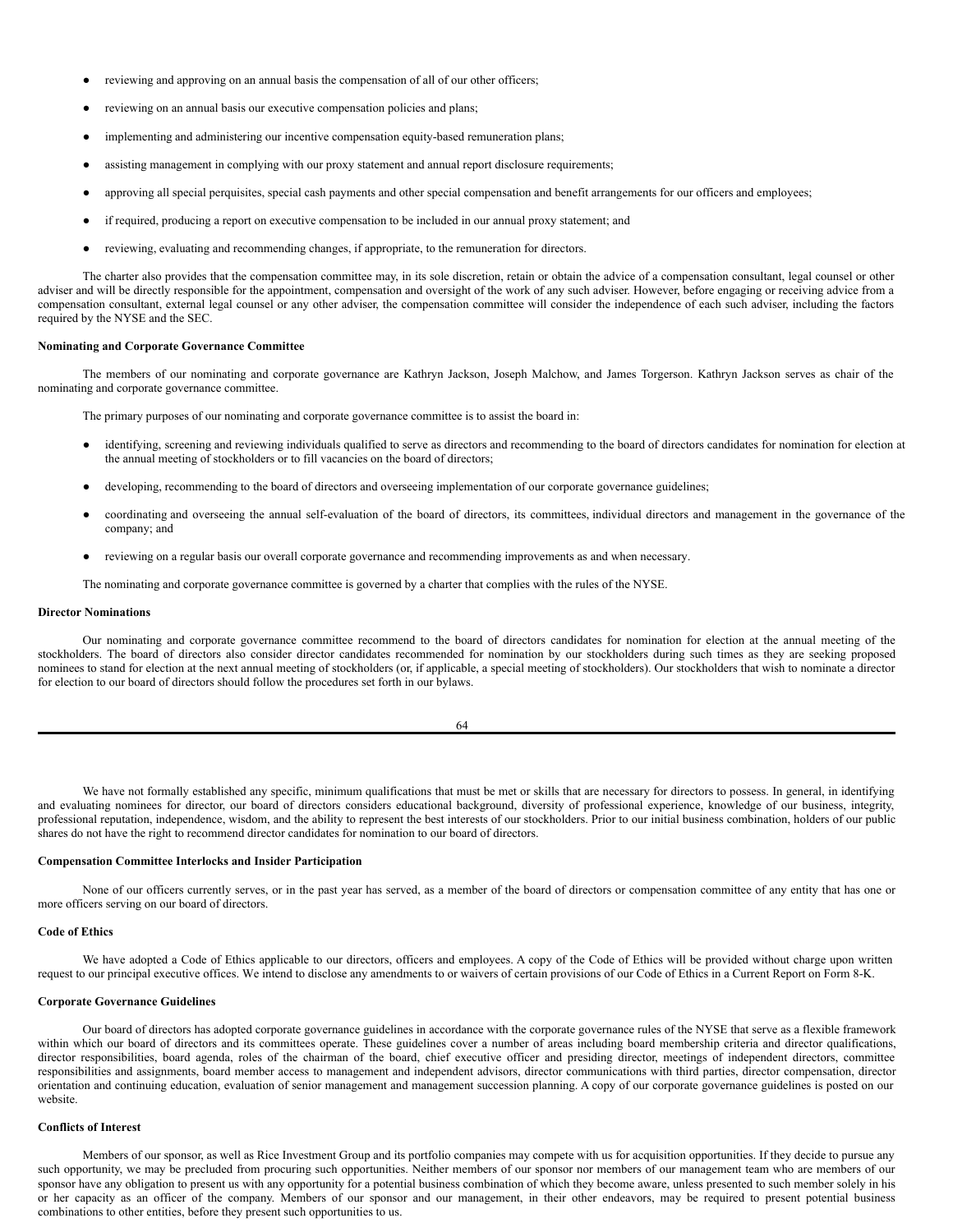In addition, members of our sponsor, as well as Rice Investment Group and its portfolio companies, may sponsor other blank check companies similar to ours during the period in which we are seeking an initial business combination, and members of our management team may participate in such blank check companies. In particular, an affiliate of Rice Investment Group has formed Rice II, a blank check company like our company that was formed to consummate an initial business combination. Like us, Rice II intends to focus its search for a target business in the energy transition or sustainability arena. As of the date of this filing, Rice II has not completed its initial public offering and does not have a class of securities registered under the Exchange Act. Any such companies, including Rice II, may present additional conflicts of interest in pursuing an acquisition target, particularly in the event there is overlap among the management teams. Mr. Rice also serves as a director and officer of Rice II, and Mr. Derham also serves as an officer and is a director nominee of Rice II. However, we do not believe that any such potential conflicts would materially affect our ability to complete our initial business combination. Each of Mr. Rice and Mr. Derham has agreed not to become an officer or director of any other special purpose acquisition company with a class of securities registered under the Exchange Act, until we have entered into a definitive agreement regarding our initial business combination or we have failed to complete our initial business combination within 24 months after the closing of our initial public offering. Neither Mr. Rice nor Mr. Derham has been involved with any blank check companies prior to our company.

Each of our officers and directors presently has, and any of them in the future may have additional, fiduciary or contractual obligations to other entities, including Rice II, pursuant to which such officer or director is or will be required to present a business combination opportunity. Accordingly, if any of our officers or directors becomes aware of a business combination opportunity which is suitable for an entity to which he or she has then-current fiduciary or contractual obligations, he or she will honor his or her fiduciary or contractual obligations to present such opportunity to such other entity. We do not believe, however, that the fiduciary duties or contractual obligations of our officers or directors will materially affect our ability to complete our business combination. In addition, we may pursue an Affiliated Joint Acquisition opportunity with an entity to which an officer or director has a fiduciary or contractual obligation. Any such entity may co-invest with us in the target business at the time of our initial business combination, or we could raise additional proceeds to complete the acquisition by issuing to such entity a class of equity or equity-linked securities. Our amended and restated certificate of incorporation provides that we renounce our interest in any corporate opportunity offered to any director or officer unless such opportunity is expressly offered to such person solely in his or her capacity as a director or officer of our company and such opportunity is one we are legally and contractually permitted to undertake and would otherwise be reasonable for us to pursue.

Potential investors should also be aware of the following other potential conflicts of interest:

- None of our officers or directors is required to commit his or her full time to our affairs and, accordingly, may have conflicts of interest in allocating his or her time among various business activities.
- In the course of their other business activities, our officers and directors may become aware of investment and business opportunities which may be appropriate for presentation to us as well as the other entities with which they are affiliated. Our management may have conflicts of interest in determining to which entity a particular business opportunity should be presented.
- Our initial stockholders have agreed that any founder shares and sponsor shares will not be entitled to redemption rights, and they will waive any such redemption rights for any public shares held by them, in connection with the consummation of our initial business combination. Additionally, our initial stockholders have agreed that any founder shares held by them will not be entitled to redemption rights, and they will waive any such redemption rights for any public shares held by them, if we fail to consummate our initial business combination within 24 months after the closing of our initial public offering. If we do not complete our initial business combination within such applicable time period, the portion of the proceeds of the sale of the private placement warrants held in the trust account will be used to fund the redemption of our public shares and any Class A Units of Opco (other than those held by Rice Acquisition Corp.), and the private placement warrants will expire worthless. Furthermore, our initial stockholders have agreed not to transfer, assign or sell any founder shares held by them, and any shares of our Class A common stock acquired upon exchange of founder shares, until one year after the date of the consummation of our initial business combination or earlier if, subsequent to our initial business combination, (i) the last sale price of our Class A common stock equals or exceeds \$12.00 per share (as adjusted for stock splits, stock dividends, reorganizations, recapitalizations and the like) for any 20 trading days within any 30-trading day period commencing at least 150 days after our initial business combination or (ii) we consummate a subsequent liquidation, merger, stock exchange or other similar transaction which results in all of our stockholders having the right to exchange their shares of common stock for cash, securities or other property. With certain limited exceptions, the private placement warrants and the Class A common stock underlying such warrants will not be transferable, assignable or saleable until 30 days after the completion of our initial business combination. Since our sponsor and officers and directors may directly or indirectly own common stock and warrants following our initial public offering, our officers and directors may have a conflict of interest in determining whether a particular target business is an appropriate business with which to effectuate our initial business combination.
- Our officers and directors may have a conflict of interest with respect to evaluating a particular business combination if the retention or resignation of any such officers and directors was included by a target business as a condition to any agreement with respect to our initial business combination.

| I<br>I<br>I |
|-------------|
|-------------|

Our sponsor, officers or directors may have a conflict of interest with respect to evaluating a business combination and financing arrangements as we may obtain loans from our sponsor or an affiliate of our sponsor or any of our officers or directors to finance transaction costs in connection with an intended initial business combination. Up to \$1,500,000 of such loans may be convertible into warrants at a price of \$1.00 per warrant at the option of the lender. Such warrants would be identical to the private placement warrants, including as to exercise price, exercisability and exercise period.

The conflicts described above may not be resolved in our favor.

In general, officers and directors of a corporation incorporated under the laws of the State of Delaware are required to present business opportunities to a corporation

- if:
- the corporation could financially undertake the opportunity;
- the opportunity is within the corporation's line of business; and
- it would not be fair to our company and its stockholders for the opportunity not to be brought to the attention of the corporation.

Accordingly, as a result of multiple business affiliations, our officers and directors may have similar legal obligations relating to presenting business opportunities meeting the above-listed criteria to multiple entities. Furthermore, our amended and restated certificate of incorporation provide that the doctrine of corporate opportunity will not apply with respect to any of our officers or directors in circumstances where the application of the doctrine would conflict with any fiduciary duties or contractual obligations they may have.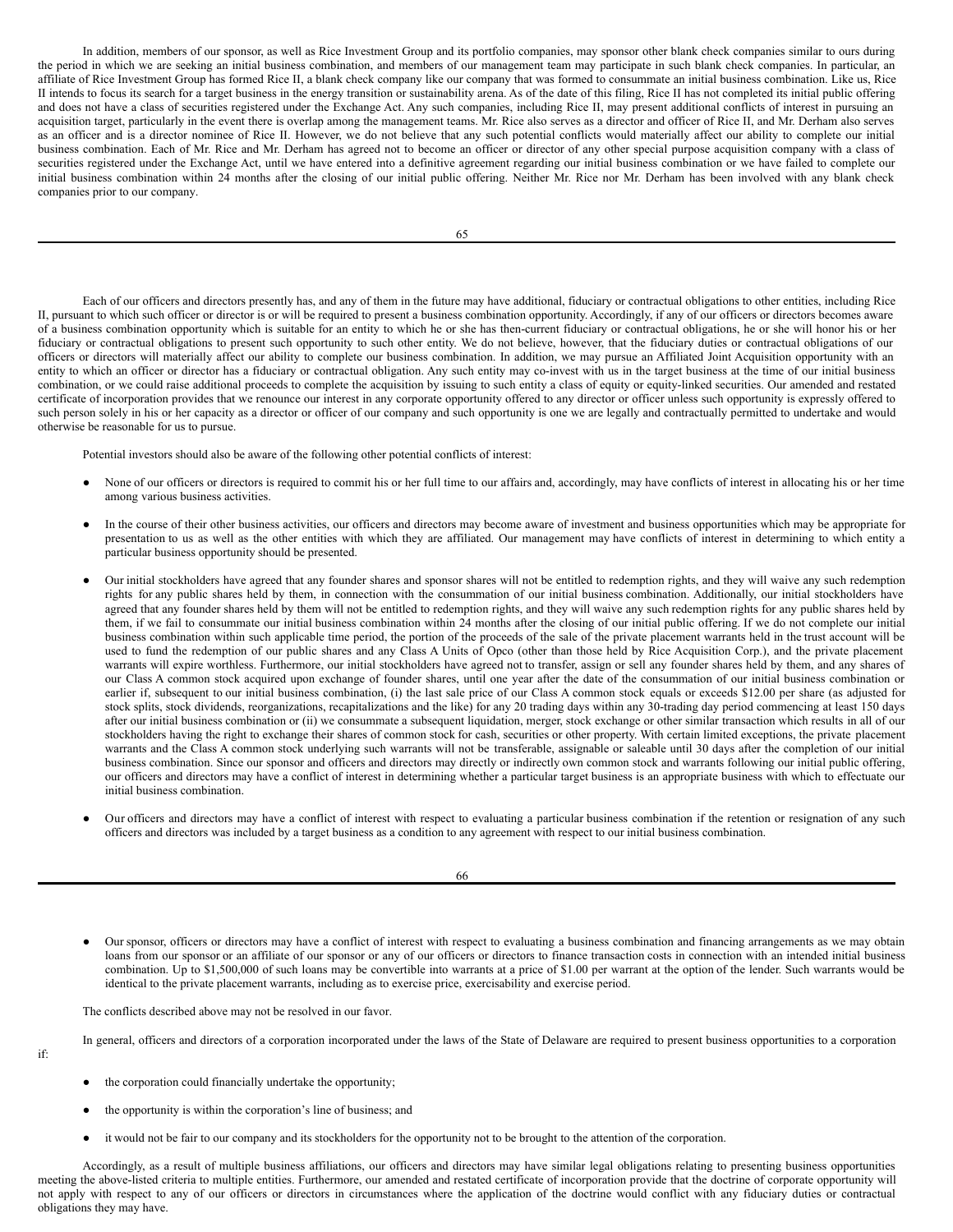We are not prohibited from pursuing an initial business combination with or from a company that is affiliated with our sponsor, officers or directors, including a portfolio company of Rice Investment Group, or making the acquisition through a joint venture or other form of shared ownership with our sponsor, officers or directors or their affiliates, including Rice Investment Group and/or one or more of its portfolio companies and Rice II. We are also not prohibited from entering into an agreement with our sponsor, officers or directors or their affiliates with respect to the operation of any business we acquire in connection with the initial business combination. In the event we seek to complete our initial business combination with a business combination target that is affiliated with our sponsor, officers or directors, we, or a committee of independent directors, would obtain an opinion from an independent investment banking firm which is a member of FINRA or from an independent accounting firm that such initial business combination is fair to our company from a financial point of view. We are not required to obtain such an opinion in any other context. Further, commencing on the date our securities are first listed on the NYSE, we began paying an amount equal to \$10,000 per month to our sponsor for office space, utilities, secretarial support and administrative services provided to us.

We cannot assure you that any of the above mentioned conflicts will be resolved in our favor.

In the event that we submit our initial business combination to our public stockholders for a vote, we will complete our initial business combination only if a majority of the outstanding shares of common stock voted are voted in favor of the initial business combination. Our initial stockholders have agreed to vote any founder shares held by them and any public shares purchased during or after the offering in favor of our initial business combination and our officers and directors have also agreed to vote any public shares purchased during or after the offering in favor of our initial business combination.

## **Limitation on Liability and Indemnification of Officers and Directors**

Our amended and restated certificate of incorporation provides that our officers and directors will be indemnified by us to the fullest extent authorized by Delaware law, as it now exists or may in the future be amended. In addition, our amended and restated certificate of incorporation provide that our directors will not be personally liable for monetary damages to us or our stockholders for breaches of their fiduciary duty as directors, unless they violated their duty of loyalty to us or our stockholders, acted in bad faith, knowingly or intentionally violated the law, authorized unlawful payments of dividends, unlawful stock purchases or unlawful redemptions, or derived an improper personal benefit from their actions as directors.

| ٦<br>۰, |  |
|---------|--|

We have entered into agreements with our officers and directors to provide contractual indemnification in addition to the indemnification provided for in our amended and restated certificate of incorporation. Our bylaws also permit us to secure insurance on behalf of any officer, director or employee for any liability arising out of his or her actions, regardless of whether Delaware law would permit such indemnification. We have purchased a policy of directors' and officers' liability insurance that insures our officers and directors against the cost of defense, settlement or payment of a judgment in some circumstances and insures us against our obligations to indemnify our officers and directors.

Our officers and directors have agreed, and any persons who may become officers or directors prior to the initial business combination will agree, to waive any right, title, interest or claim of any kind in or to any monies in the trust account, and to waive any right, title, interest or claim of any kind they may have in the future as a result of, or arising out of, any services provided to us and will not seek recourse against the trust account for any reason whatsoever. Accordingly, any indemnification provided will only be able to be satisfied by us if (i) we have sufficient funds outside of the trust account or (ii) we consummate an initial business combination.

Our indemnification obligations may discourage stockholders from bringing a lawsuit against our officers or directors for breach of their fiduciary duty. These provisions also may have the effect of reducing the likelihood of derivative litigation against our officers and directors, even though such an action, if successful, might otherwise benefit us and our stockholders. Furthermore, a stockholder's investment may be adversely affected to the extent we pay the costs of settlement and damage awards against our officers and directors pursuant to these indemnification provisions.

We believe that these provisions, the insurance and the indemnity agreements are necessary to attract and retain talented and experienced officers and directors.

Insofar as indemnification for liabilities arising under the Securities Act may be permitted to directors, officers or persons controlling us pursuant to the foregoing provisions, we have been informed that in the opinion of the SEC such indemnification is against public policy as expressed in the Securities Act and is therefore unenforceable.

## <span id="page-42-0"></span>**ITEM 11. EXECUTIVE COMPENSATION**

## **Officer and Director Compensation**

None of our officers or directors have received any cash compensation for services rendered to us. Commencing on the date that our securities were first listed on the NYSE through the earlier of consummation of our initial business combination and our liquidation, we have agreed to pay our sponsor a total of \$10,000 per month for office space, utilities, secretarial support and administrative services. In addition, our sponsor, executive officers and directors, or any of their respective affiliates, will be reimbursed for any out-of-pocket expenses incurred in connection with activities on our behalf such as identifying potential target businesses and performing due diligence on suitable business combinations. Our audit committee will review on a quarterly basis all payments that were made to our sponsor, officers or directors, or our or their affiliates. Any such payments prior to an initial business combination will be made using funds held outside the trust account. Other than quarterly audit committee review of such reimbursements, we do not expect to have any additional controls in place governing our reimbursement payments to our directors and officers for their out-of-pocket expenses incurred in connection with our activities on our behalf in connection with identifying and consummating an initial business combination. Other than these payments and reimbursements, no compensation of any kind, including finder's and consulting fees, will be paid by the company to our sponsor, officers and directors, or any of their respective affiliates, prior to completion of our initial business combination.

After the completion of our initial business combination, directors or members of our management team who remain with us may be paid consulting or management fees from the combined company. All of these fees will be fully disclosed to stockholders, to the extent then known, in the proxy solicitation or tender offer materials (as applicable) furnished to our stockholders in connection with a proposed business combination. We have not established any limit on the amount of such fees that may be paid by the combined company to our directors or members of our management. It is unlikely the amount of such compensation will be known at the time of the proposed business combination, because the directors of the post-combination business will be responsible for determining officer and director compensation. Any compensation to be paid to our officers will be determined, or recommended to the board of directors for determination, either by a compensation committee constituted solely by independent directors or by a majority of the independent directors on our board of directors.

We do not intend to take any action to ensure that members of our management team maintain their positions with us after the consummation of our initial business combination, although it is possible that some or all of our officers and directors may negotiate employment or consulting arrangements to remain with us after our initial business combination. The existence or terms of any such employment or consulting arrangements to retain their positions with us may influence our management's motivation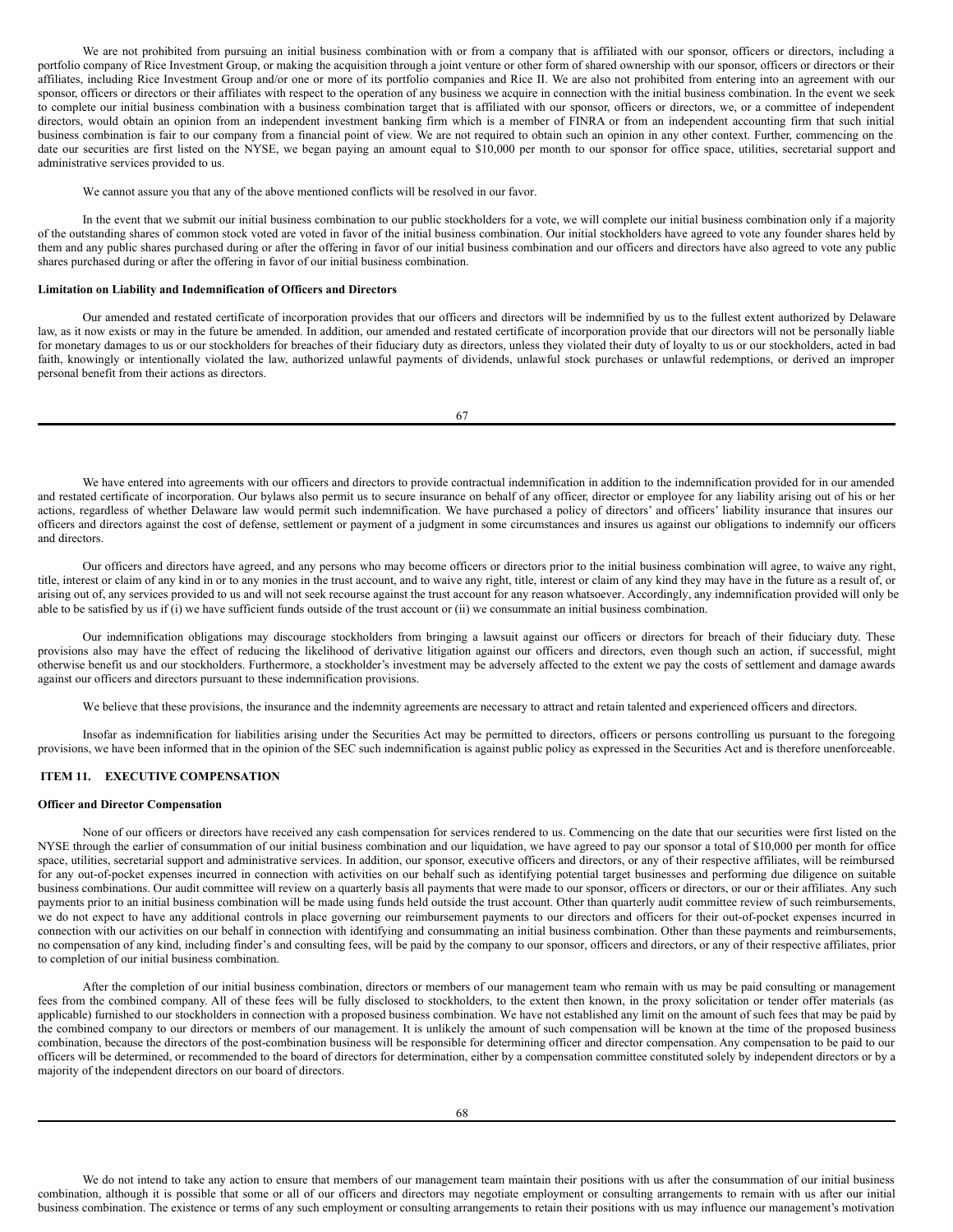in identifying or selecting a target business but we do not believe that the ability of our management to remain with us after the consummation of our initial business combination will be a determining factor in our decision to proceed with any potential business combination. We are not party to any agreements with our officers and directors that provide for benefits upon termination of employment.

## <span id="page-43-0"></span>**ITEM 12. SECURITY OWNERSHIP OF CERTAIN BENEFICIAL OWNERS AND MANAGEMENT AND RELATED STOCKHOLDER MATTERS**

The following table sets forth information regarding the beneficial ownership of our shares of common stock as of March 19, 2021 based on information obtained from the persons named below, with respect to the beneficial ownership of our shares of common stock, by:

- each person known by us to be the beneficial owner of more than 5% of our outstanding shares of common stock;
- each of our executive officers and directors that beneficially owns our shares of common stock; and
- all our executive officers and directors as a group.

In the table below, percentage ownership is based on 23,727,500 shares of Class A common stock (which includes shares of Class A common stock that are underlying the units) and 5,931,350 shares of Class B common stock outstanding as of March 19, 2021. The table below does not include the shares of Class A common stock underlying the private placement warrants held by our sponsor because these securities are not exercisable within 60 days of this Report.

|                                                                     |                                              | <b>Class A</b><br>common stock                             |                                              |  |
|---------------------------------------------------------------------|----------------------------------------------|------------------------------------------------------------|----------------------------------------------|--|
| Number of<br><b>Shares</b><br><b>Beneficially</b><br>Owned $^{(2)}$ | Approximate<br>Percentage of<br><b>Class</b> | Number of<br><b>Shares</b><br><b>Beneficially</b><br>Owned | Approximate<br>Percentage of<br><b>Class</b> |  |
| 5,532,287                                                           | 93.3%                                        | 2,500                                                      |                                              |  |
| 309,063                                                             | 5.2%                                         |                                                            |                                              |  |
| 5,532,287                                                           | 93.3%                                        |                                                            |                                              |  |
| 5,532,287                                                           | 93.3%                                        |                                                            |                                              |  |
|                                                                     |                                              |                                                            |                                              |  |
| 30,000                                                              | $\ast$                                       |                                                            |                                              |  |
| 30,000                                                              | $\ast$                                       |                                                            |                                              |  |
| 30,000                                                              | $\ast$                                       |                                                            |                                              |  |
| 5,622,287                                                           | 94.8%                                        |                                                            |                                              |  |
|                                                                     | –                                            | 1,935,000                                                  | 8.16%                                        |  |
|                                                                     |                                              | 2,128,500                                                  | 8.97%                                        |  |
|                                                                     |                                              | 2,550,000                                                  | $10.4\%$                                     |  |
|                                                                     |                                              | 1,359,341                                                  | 5.7%                                         |  |
|                                                                     |                                              | 1,300,000                                                  | $5.5\%$                                      |  |
|                                                                     |                                              | 2,000,000                                                  | 8.4%                                         |  |
|                                                                     |                                              | <b>Class B</b><br>common stock                             |                                              |  |

Less than one percent.

69

(1) Unless otherwise noted, the business address of each of the following entities or individuals is 102 East Main Street, Second Story, Carnegie, Pennsylvania 15106.

- (2) The interests shown consist of founder shares and sponsor shares. The Class A Units of Opco (and corresponding shares of our Class B common stock) comprising such shares will be exchangeable for shares of our Class A common stock after the time of our initial business combination on a one-for-one basis, subject to adjustment, as described in the section entitled "Description of Securities." Excludes forward purchase securities that will only be issued, if at all, at the time of our initial business combination.
- (3) Rice Acquisition Sponsor LLC is the record holder of the shares reported herein. Daniel Joseph Rice, IV and J. Kyle Derham are the managing members of Rice Acquisition Sponsor LLC.
- (4) Upon the closing of our initial public offering, our sponsor transferred 309,063 founder shares to Atlas Point Fund pursuant to the forward purchase agreement. Atlas Point Fund is the record holder of the shares reported herein. CIBC National Trust Company, a limited-purpose national trust bank, is the manager of Atlas Point Fund. The parent company of CIBC National Trust is CIBC Private Wealth Group, LLC, which in turn is an indirect, wholly owned subsidiary of Canadian Imperial Bank of Commerce ("CIBC"). Accordingly, CIBC may be deemed to have or share beneficial ownership of the common stock held directly by Atlas Point Fund. The business address for Atlas Point Energy Infrastructure Fund, LLC is: 3920 Northside Parkway, 7th Floor, Atlanta, Georgia 30327.
- (5) The address of Adage Capital Partners, L.P. is 200 Clarendon Street, 52nd Floor, Boston, Massachusetts 02116. Based on a Schedule 13G/A filed on November 5, 2020 (the "Adage 13G"). According to the Adage 13G, Adage Capital Partners, L.P., a Delaware limited partnership ("ACP" is the direct owner of such Class A Common Stock. Adage Capital Partners GP, L.L.C., a limited liability company organized under the laws of the State of Delaware ("ACPGP"), is the general partner of ACP and therefore has beneficial ownership of the shares of Class A Common Stock directly owned by ACP. Adage Capital Advisors, L.L.C., a limited liability company organized under the laws of the State of Delaware ("ACA"), is the managing member of ACPGP, the general partner of ACP, and therefore has beneficial ownership of the shares of Class A Common Stock directly owned by ACP. Robert Atchinson ("Mr. Atchinson") is the managing member of ACA, which is the managing member of ACPGP, which is the general partner of ACP and therefore Mr. Atchinson has beneficial ownership of the shares of Class A Common Stock directly owned by ACP. Phillip Gross ("Mr. Gross") is the managing member of ACA, which is the managing member of ACPGP, which is the general partner of ACP and therefore Mr. Gross has beneficial ownership of the shares of Class A Common Stock directly owned by ACP.
- (6) The address of CIBC Private Wealth Group, LLC is 3290 Northside Parkway NW, 7th Flr, Atlanta, GA 30327. Based on a Schedule 13G/A filed on February 14, 2021.
- (7) The address of Goldman Sachs Asset Management is 200 West Street New York, NY 10282. Based on a Schedule 13G/A filed on December 16, 2020.
- (8) The address of Hartree Partners, LP is 1185 Avenue of the Americas New York, NY 10036. Based on a Schedule 13G/A filed on February 8, 2021.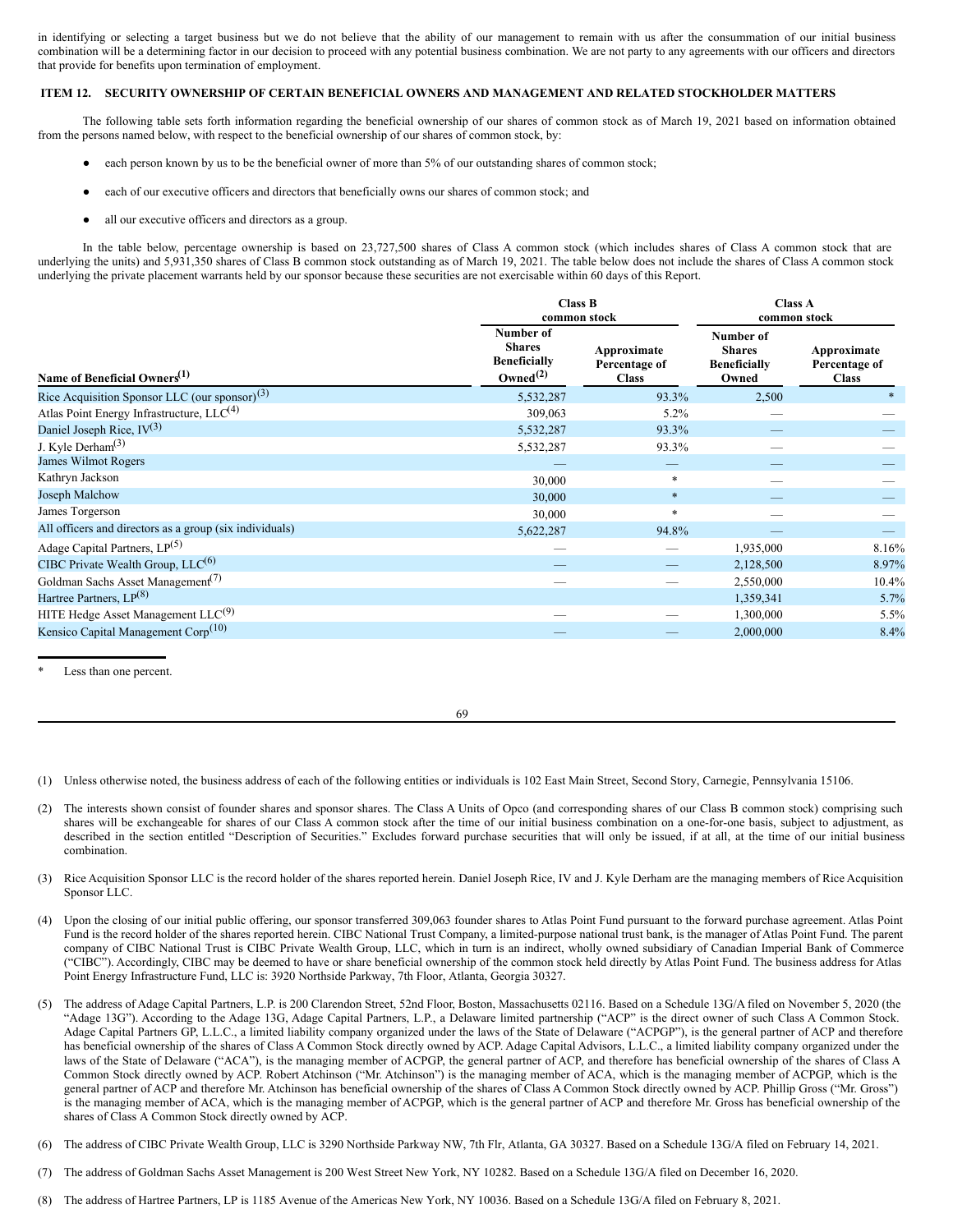(9) The address of HITE Hedge Asset Management LLC is 300 Crown Colony Drive Suite 108 Quincy, MA 02169. Based on a Schedule 13G/A filed on February 17, 2021.

(10) The address of Kensico Capital Management Corp. is 55 Railroad Avenue, 2nd Floor Greenwich, CT 06830. Based on a Schedule 13G/A filed on February 12, 2021.

Our sponsor, officers and directors are deemed to be our "promoter" as such term is defined under the federal securities laws.

#### **Changes in Control**

None.

70

## <span id="page-44-0"></span>**ITEM 13. CERTAIN RELATIONSHIPS AND RELATED TRANSACTIONS, AND DIRECTOR INDEPENDENCE**

#### **Founder Shares**

In September 2020, our sponsor received 5,750,000 Class B Units of Opco for no consideration and purchased 5,750,000 corresponding shares of our Class B common stock, 2,500 shares of our Class A common stock and 100 Class A Units of Opco and 100 corresponding shares of our Class B common stock for an aggregate of \$26,000. The number of founder shares issued was determined based on the expectation that such founder shares would represent 20% of the total outstanding equity upon completion of our initial public offering (excluding the sponsor shares). In October, 2020 our sponsor forfeited 90,000 Class B Units of Opco, and 30,000 Class Units of Opco were issued to each of our independent directors. In October 2020, we effected a dividend, and Opco effected a distribution, resulting in our Sponsor owning 6,091,250 Class B Units and 6,091,250 shares of our Class B common stock that comprise the founder shares. Our sponsor transferred a corresponding number of shares of our Class B common stock to our independent directors. Following the closing of our initial public offering, our sponsor forfeited 309,063 Class B Units of Opco, and 309,063 Class B Units of Opco was issued to Atlas Point Fund. Our sponsor transferred a corresponding number of shares of our Class B common stock to Atlas Point Fund. Up to 806,250 founder shares were subject to forfeiture by our sponsor depending on the extent to which the underwriters' over-allotment option was exercised. The founder shares (including the Class A common stock issuable upon exchange thereof) may not, subject to certain limited exceptions, be transferred, assigned or sold by the holder. On October 26, 2020, the underwriters partially exercised the over-allotment option to purchase an additional 2,225,000 Units; thus, only 250,000 founder shares remained subject to forfeiture to the extent the over-allotment option was exercised. On December 5, 2020, the remaining underwriters' over-allotment option expired unexercised; thus, 250,000 founder shares held by our sponsor were forfeited for no consideration. As of December 31, 2020, there were 5,931,350 shares of Class B common stock issued and outstanding.

#### **Private Placement Warrants**

Our sponsor purchased from us an aggregate of 6,093,900 private placement warrants at a purchase price of \$1.00 per warrant (\$6,093,900 in the aggregate) in a private placement that occurred simultaneously with the closing of our initial public offering. Atlas Point Fund also purchased 677,100 private placement warrants at a purchase price of \$1.00 per warrant (\$677,100 in the aggregate). Each private placement warrant entitles the holder to purchase for \$11.50 either one share of our Class A common stock or, so long as they are held by our initial stockholders or their permitted transferees, one Class A Unit of Opco (and corresponding share of our Class B common stock). The private placement warrants (including the Class A common stock or Class A Units of Opco (and corresponding shares of our Class B common stock) issuable upon exercise thereof) may not, subject to certain limited exceptions, be transferred, assigned or sold by the holder until 30 days after the completion of our initial business combination.

We have entered into a forward purchase agreement pursuant to which we may elect, in our sole and absolute discretion, to offer Atlas Point Fund, which is a fund managed by CIBC National Trust Company the opportunity to purchase up to \$75,000,000 of either (i) a number of forward purchase units for \$10.00 per unit or (ii) a number of forward purchase shares for \$9.67 per share in a private placement that will close simultaneously with the closing of our initial business combination. Whether we will issue Atlas Point Fund forward purchase units valued at \$10.00 per unit or forward purchase shares valued at \$9.67 per share will be determined at our election, and in our sole discretion, at least 10 business days prior to the closing of our initial business combination. Each whole forward purchase warrant is exercisable to purchase one share of our Class A common stock at \$11.50 per share. The forward purchase warrants will have the same terms as the public warrants and the forward purchase shares will be identical to the shares of Class A common stock included in the units being sold in our initial public offering, except the forward purchase shares and the forward purchase warrants will be subject to transfer restrictions and certain registration rights and the forward purchase units will consist of only one-third of one forward purchase warrant. The funds from the sale of the forward purchase securities may be used as part of the consideration to the sellers in the initial business combination, and any excess funds may be used for the working capital needs of the post-transaction company. This agreement is independent of the percentage of stockholders electing to redeem their public shares and may provide us with an increased minimum funding level for the initial business combination. The forward purchase agreement is subject to conditions, including Atlas Point Fund giving us its written consent to purchase the forward purchase securities no later than five days after we notify it of our intention to meet to consider entering into a definitive agreement for a proposed business combination. Atlas Point Fund may grant or withhold its consent to the purchase entirely within its sole discretion. Accordingly, if Atlas Point Fund does not consent to the purchase, it will not be obligated to purchase the forward purchase securities. Additionally, pursuant to the terms of the forward purchase agreement, we have granted Atlas Point Fund the right to appoint a single observer to our board of directors until the consummation of our initial business combination. Such observer will not have voting rights or otherwise have any of the powers of a member of our board of directors and Atlas Point Fund will not have the right to appoint such observer at any time that Atlas Point Fund or any of Atlas Point Fund's affiliates has the right to designate a director or observer to the board of directors of a special purchase acquisition company that is focused on an industry similar to that which we are focused.

## **Opco LLC Agreement**

In connection with our initial public offering, we entered into the Amended and Restated Limited Liability Company Agreement of Opco (the "Opco LLC Agreement"). A form of the Opco LLC Agreement was filed as an exhibit to our Registration Statement on Form S-1 filed in connection with our initial public offering, and the following description of the Opco LLC Agreement is qualified in its entirety by reference thereto.

## *Conversion of Class B Units of Opco and Exchange Right*

Our initial stockholders own all of the outstanding Class B Units of Opco. The Class B Units of Opco will convert into Class A Units of Opco in connection with the initial business combination on a one-for-one basis, subject to adjustment for stock splits, stock dividends, reorganizations, recapitalizations and the like and subject to further adjustment as described below under "— Founder Shares Anti-Dilution."

In addition, following our initial business combination, holders of Class A Units of Opco (other than Rice Acquisition Corp.) will have the right (an "exchange right"), subject to certain limitations, to exchange Class A Units of Opco (and a corresponding number of shares of our Class B common stock) for, at our option, (i) shares of our Class A common stock on a one-for-one basis, subject to adjustment for stock splits, stock dividends, reorganizations, recapitalizations and the like, or (ii) a corresponding amount of cash. Our decision to make a cash payment upon an exercise of an exchange right will be made by our independent directors. We will determine whether to issue shares of our Class A common stock or pay cash based on facts in existence at the time of the decision, which we expect would include the relative value of the Class A common stock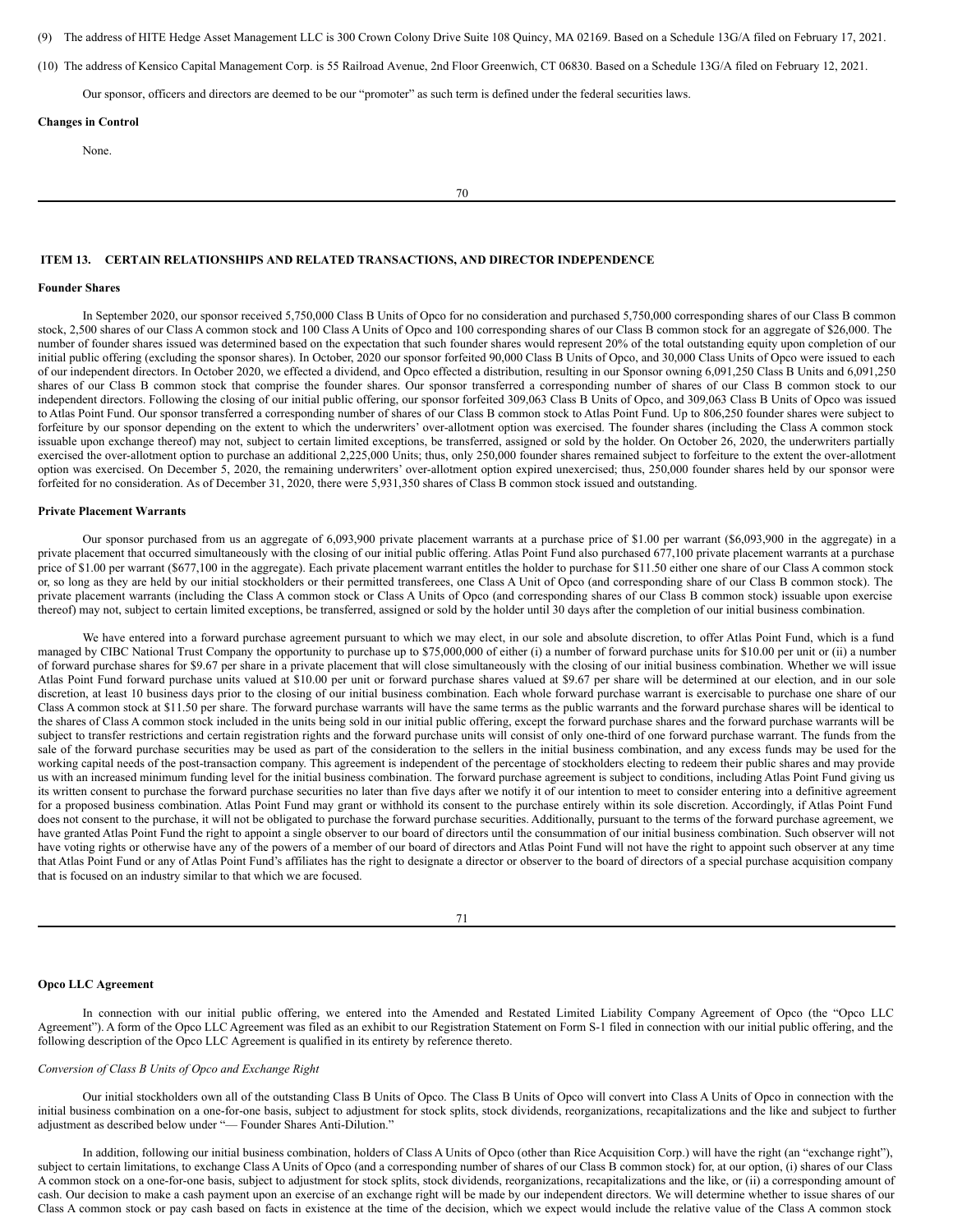(including trading prices for the Class A common stock at the time), the cash purchase price, the availability of other sources of liquidity (such as an issuance of preferred stock) to acquire the Class A Units of Opco and alternative uses for such cash.

Holders of Class A Units of Opco (other than Rice Acquisition Corp.) will generally be permitted to exercise the exchange right on a quarterly basis, subject to certain de minimis allowances. In addition, additional exchanges may occur in connection with certain specified events, and any exchanges involving 500,000 or more Class A Units of Opco (subject to our discretion to permit exchanges of a lower number of units) may occur at any time upon ten business days' advanced notice. The exchange rights will be subject to certain limitations and restrictions intended to reduce the administrative burden of exchanges upon us and ensure that Opco will continue to be treated as a partnership for U.S. federal income tax purposes.

Following any exchange of Class A Units of Opco (and a corresponding number of shares of our Class B common stock), Rice Acquisition Corp. will retain the Class A Units of Opco and cancel the shares of our Class B common stock. As the holders of Class A Units of Opco (other than Rice Acquisition Corp.) exchange their Class A Units of Opco, our membership interest in Opco will be correspondingly increased, the number of shares of our Class A common stock outstanding will be increased, and the number of shares of our Class B common stock outstanding will be reduced.

In connection with our initial business combination, we might choose to issue additional Class A Units of Opco (and corresponding shares of our Class B common stock) to participants in the business combination, such as sellers of assets or entities or financing sources. We expect that any participants receiving Class A Units of Opco in the business combination will have an exchange right on substantially the same terms as described above.

## *Founder Shares Anti-Dilution*

In the case that additional shares of our Class A common stock, or equity-linked securities, are issued or deemed issued in excess of the amounts sold in the offering in connection with the initial business combination (other than the forward purchase securities), the number of Class A Units of Opco into which the Class B Units of Opco will convert may be adjusted (unless the holders of a majority of the outstanding founder shares agree to waive such adjustment with respect to any such issuance or deemed issuance) so that, after all founders shares have been exchanged for shares of our Class A common stock, the aggregate number of shares of our Class A common stock received by holders in exchange for founders shares would equal 20% of the sum of the total outstanding shares of common stock upon the completion of our initial public offering plus all shares of our Class A common stock and equity-linked securities issued or deemed issued in connection with the business combination (excluding the forward purchase securities and any shares or equity-linked securities issued, or to be issued, to any seller in the business combination and excluding the sponsor shares). In addition, the number of outstanding shares of our Class B common stock will be adjusted through a stock split or stock dividend so that the total number of outstanding shares of our Class B common stock corresponds to the total number of Class A Units of Opco outstanding (other than those held by Rice Acquisition Corp.) plus the total number of Class A Units of Opco into which the Class B Units of Opco are entitled to convert.

72

#### *Non-Liquidating Distributions and Allocations of Income and Loss*

Subject to the obligation of Opco to make tax distributions and to reimburse Rice Acquisition Corp. for its corporate and other overhead expenses, Rice Acquisition Corp. will have the right to determine when non-liquidating distributions will be made to the holders of Opco Units and the amount of any such distributions. We do not anticipate making any such distributions (other than tax distributions and reimbursements of expenses) to holders of Opco Units (including Rice Acquisition Corp.) prior to our initial business combination, other than redemptions of Class A Units of Opco held by Rice Acquisition Corp. in connection with a redemption of public shares. If we authorize a non-liquidating distribution, whether before or following our initial business combination, the distribution will be made to holders of Opco Units on a pro rata basis in accordance with their respective percentage ownership of Opco Units.

Opco will allocate its net income or net loss for each year to the holders of its Class A and Class B Units pursuant to the terms of the Opco LLC Agreement, and holders of its Class A and Class B Units, including Rice Acquisition Corp., will generally incur U.S. federal, state and local income taxes on their share of any taxable income of Opco. Prior to the initial business combination, net profits and net losses of Opco generally will be allocated to holders of Class A Units of Opco on a pro rata basis in accordance with their respective percentage ownership of Class A Units (except for certain allocations of items of book income and loss and book-tax differences that may be specially allocated). Prior to our initial business combination, to the extent cash is available, pro rata tax distributions will be made to the holders of Class A Units of Opco in an amount sufficient to allow Rice Acquisition Corp. to satisfy its actual income tax liabilities. We will own substantially all of the Class A Units of Opco prior to our initial business combination, and accordingly, we will be allocated substantially all of the taxable income of Opco and will receive substantially all of the tax distributions made by Opco.

After our initial business combination, net profits and net losses of Opco generally will be allocated to holders of Opco Units on a pro rata basis in accordance with their respective percentage ownership of Opco Units (except for certain allocations of book income and loss items and book-tax differences that may be specially allocated). After our initial business combination, to the extent cash is available, tax distributions will be made to the holders of Opco Units, on a pro rata basis in accordance with their respective percentage ownership of Opco Units, in an amount sufficient to allow Rice Acquisition Corp. to satisfy its actual tax liabilities.

### *Issuance of Equity*

Except as otherwise determined by us, at any time Rice Acquisition Corp. issues a share of its Class A common stock or any other equity security, the net proceeds received by Rice Acquisition Corp. with respect to such issuance, if any, shall be concurrently invested in Opco, and Opco shall issue to Rice Acquisition Corp. one Class A Unit or other economically equivalent equity interest. Conversely, if at any time any shares of Rice Acquisition Corp.'s Class A common stock are redeemed, repurchased, or otherwise acquired by Rice Acquisition Corp., including in connection with the exercise of redemption rights by holders of our public shares, Opco shall redeem, repurchase or otherwise acquire an equal number of Opco Units held by Rice Acquisition Corp., upon the same terms and for the same price, as the shares of our Class A common stock are redeemed, repurchased or otherwise acquired.

## **Other Transactions With Our Sponsor and Atlas Point Fund**

As more fully discussed in the section of this Report titled "Certain Relationships and Related Transactions, and Director Independence" if any of our officers or directors becomes aware of a business combination opportunity that falls within the line of business of any entity to which he or she has then-current fiduciary or contractual obligations, he or she will honor his or her fiduciary or contractual obligations to present such business combination opportunity to such entity. Our officers and directors currently have certain relevant fiduciary duties or contractual obligations that may take priority over their duties to us. We may pursue an Affiliated Joint Acquisition opportunity with an entity to which an officer or director has a fiduciary or contractual obligation. Any such entity may co-invest with us in the target business at the time of our initial business combination, or we could raise additional proceeds to complete the acquisition by issuing to such entity a class of equity or equity-linked securities.

Commencing on the date that our securities were first listed on the NYSE, we began to pay our sponsor a total of \$10,000 per month for office space, utilities, secretarial support and administrative services. Upon completion of our initial business combination or our liquidation, we will cease paying these monthly fees.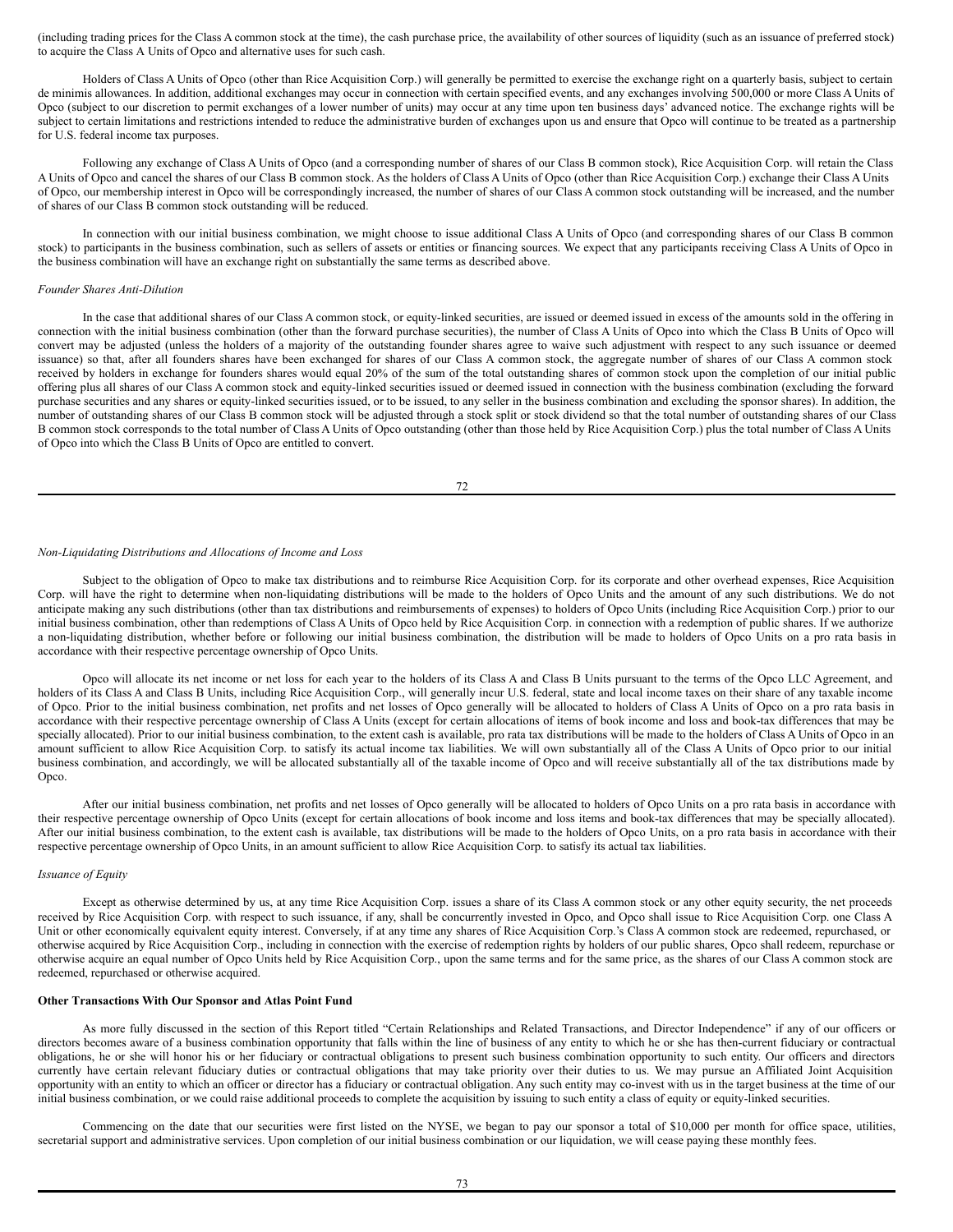Other than these monthly fees, no compensation of any kind, including finder's and consulting fees, will be paid by the company to our sponsor, officers and directors, or any of their respective affiliates, for services rendered prior to or in connection with the completion of an initial business combination. However, these individuals will be reimbursed for any out-of-pocket expenses incurred in connection with activities on our behalf such as identifying potential target businesses and performing due diligence on suitable business combinations. Our audit committee will review on a quarterly basis all payments that were made to our sponsor, officers, directors or our or their affiliates and will determine which expenses and the amount of expenses that will be reimbursed. There is no cap or ceiling on the reimbursement of out-of-pocket expenses incurred by such persons in connection with activities on our behalf.

In addition, in order to finance transaction costs in connection with an intended initial business combination, our sponsor or an affiliate of our sponsor or certain of our officers and directors may, but are not obligated to, loan us funds as may be required. If we complete an initial business combination, we would repay such loaned amounts. In the event that our initial business combination does not close, we may use a portion of the working capital held outside the trust account to repay such loaned amounts but no proceeds from our trust account would be used for such repayment. Up to \$1,500,000 of such loans may be convertible into warrants at a price of \$1.00 per warrant at the option of the lender. The warrants would be identical to the private placement warrants, including as to exercise price, exercisability and exercise period. Except as set forth above, the terms of such loans by our officers and directors, if any, have not been determined and no written agreements exist with respect to such loans. Prior to the completion of our initial business combination, we do not expect to seek loans from parties other than our sponsor or an affiliate of our sponsor as we do not believe third parties will be willing to loan such funds and provide a waiver against any and all rights to seek access to funds in our trust account.

After our initial business combination, members of our management team who remain with us may be paid consulting, management or other fees from the combined company with any and all amounts being fully disclosed to our stockholders, to the extent then known, in the tender offer or proxy solicitation materials (as applicable) furnished to our stockholders. It is unlikely the amount of such compensation will be known at the time of distribution of such tender offer materials or at the time of a stockholder meeting held to consider our initial business combination, as applicable, as it will be up to the directors of the post-combination business to determine executive and director compensation.

We will enter into a registration rights agreement with respect to the private placement warrants, the warrants issuable upon conversion of working capital loans (if any) and the shares of our Class A common stock issuable upon exercise of the foregoing and upon exchange of the founder shares, which is described under the heading "Description of Securities — Registration Rights."

## **Related Party Policy**

Following the consummation of our initial public offering, we adopted a code of ethics requiring us to avoid, wherever possible, all conflicts of interests, except under guidelines or resolutions approved by our board of directors (or the appropriate committee of our board) or as disclosed in our public filings with the SEC. Under our code of ethics, conflict of interest situations will include any financial transaction, arrangement or relationship (including any indebtedness or guarantee of indebtedness) involving the company.

In addition, our audit committee, pursuant to a written charter that was adopted prior to the consummation of our initial public offering, is responsible for reviewing and approving related party transactions to the extent that we enter into such transactions. An affirmative vote of a majority of the members of the audit committee present at a meeting at which a quorum is present is required in order to approve a related party transaction. A majority of the members of the entire audit committee will constitute a quorum. Without a meeting, the unanimous written consent of all of the members of the audit committee is required to approve a related party transaction. We also require each of our directors and executive officers to complete a directors' and officers' questionnaire that elicits information about related party transactions.

These procedures are intended to determine whether any such related party transaction impairs the independence of a director or presents a conflict of interest on the part of a director, employee or officer.

To further minimize conflicts of interest, we will not consummate an initial business combination with an entity that is affiliated with any of our sponsor, officers or directors unless we, or a committee of independent directors, have obtained an opinion from an independent investment banking firm which is a member of FINRA or an independent accounting firm that our initial business combination is fair to our company from a financial point of view. Our audit committee will review on a quarterly basis all payments that were made to our sponsor, officers or directors, or our or their affiliates.

74

## <span id="page-46-0"></span>**ITEM 14. PRINCIPAL ACCOUNTANT FEES AND SERVICES**

The following is a summary of fees paid to WithumSmith+Brown, PC ("Withum") for services rendered.

Audit Fees. Audit fees consist of fees billed for professional services rendered for the audit of our year-end financial statements, reviews of our quarterly financial statements and services that are normally provided by our independent registered public accounting firm in connection with statutory and regulatory filings. The aggregate fees billed by Withum for audit fees, inclusive of required filings with the SEC for the period from September 1, 2020 (inception) through December 31, 2020, and of services rendered in connection with our initial public offering, totaled \$66,435.

Audit-Related Fees. Audit-related fees consist of fees billed for assurance and related services that are reasonably related to performance of the audit or review of our year-end financial statements and are not reported under "Audit Fees." These services include attest services that are not required by statute or regulation and consultation concerning financial accounting and reporting standards. We did not pay Withum any audit-related fees during the period from September 1, 2020 (inception) through December 31, 2020.

Tax Fees. Tax fees consist of fees billed for professional services relating to tax compliance, tax planning and tax advice. We did not pay Withum any tax fees during the period from September 1, 2020 (inception) through December 31, 2020.

All Other Fees. All other fees consist of fees billed for all other services. We did not pay Withum any other fees during the period from September 1, 2020 (inception) through December 31, 2020.

## **Pre-Approval Policy**

Our audit committee was formed upon the consummation of our initial public offering. As a result, the audit committee did not pre-approve all of the foregoing services, although any services rendered prior to the formation of our audit committee were approved by our board of directors. Since the formation of our audit committee, and on a going-forward basis, the audit committee has and will pre-approve all auditing services and permitted non-audit services to be performed for us by our auditors, including the fees and terms thereof (subject to the de minimis exceptions for non-audit services described in the Exchange Act which are approved by the audit committee prior to the completion of the audit).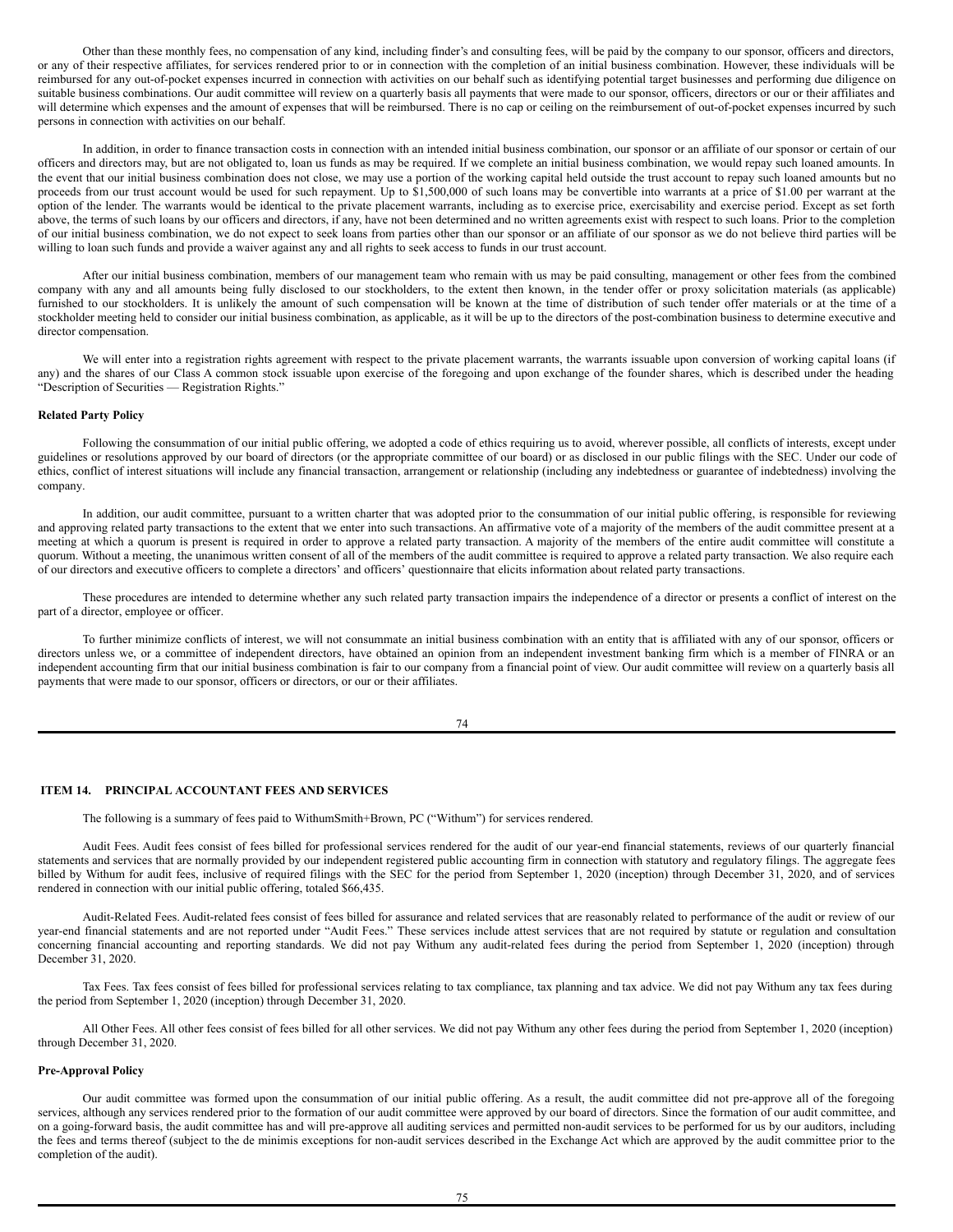## <span id="page-47-0"></span>**PART IV**

## <span id="page-47-1"></span>**ITEM 15. EXHIBITS, FINANCIAL STATEMENTS SCHEDULES**

- (a) The following documents are filed as part of this Form 10-K:
	- (1) Financial Statements: Our consolidated financial statements are listed in the "Index to Consolidated Financial Statements" on page F-1.
	- (2) Financial Statement Schedules: None.
	- (3) Exhibits

We hereby file as part of this Report the exhibits listed in the attached Exhibit Index. Copies of such material can also be obtained on the SEC website at www.sec.gov.

| Exhibit No. | <b>Description</b>                                                                                                                                       |
|-------------|----------------------------------------------------------------------------------------------------------------------------------------------------------|
| 3.1         | Amended and Restated Certificate of Incorporation. (1)                                                                                                   |
|             |                                                                                                                                                          |
| 3.2         | Bylaws. $(2)$                                                                                                                                            |
|             |                                                                                                                                                          |
| 4.1         | Warrant Agreement, dated October 21, 2020, between the Company, Opco and Continental Stock Transfer & Trust Company, as warrant agent. (1)               |
| 4.2         | Specimen Unit Certificate. (2)                                                                                                                           |
|             |                                                                                                                                                          |
| 4.3         | Specimen Class A Common Stock Certificate. (2)                                                                                                           |
|             |                                                                                                                                                          |
| 4.4         | Specimen Warrant Certificate. (2)                                                                                                                        |
|             |                                                                                                                                                          |
| 4.5         | Description of Registrant's Securities. (3)                                                                                                              |
|             |                                                                                                                                                          |
| 10.1        | Investment Management Trust Agreement, dated October 21, 2020, between the Company, Opco and Continental Stock Transfer & Trust Company, as trustee.     |
|             | (1)                                                                                                                                                      |
| 10.2        | Registration Rights Agreement, dated October 21, 2020, among the Company, the Sponsor, Atlas Point and certain other security holders named therein. (1) |
|             |                                                                                                                                                          |
| 10.3        | Private Placement Warrants and Warrants Rights Purchase Agreement, dated October 21, 2020, between the Company, Opco and the Sponsor. (1)                |
|             |                                                                                                                                                          |
| 10.4        | Private Placement Warrants and Warrants Rights Purchase Agreement, dated October 21, 2020, between the Company, Opco and Atlas Point. (1)                |
|             |                                                                                                                                                          |
| 10.5        | Letter Agreement, dated October 21, 2020, among the Company, its officers and directors, Atlas Point and the Sponsor. (1)                                |
| 10.6        | Administrative Services Agreement, dated October 21, 2020, between the Company, Opco and the Sponsor. (1)                                                |
|             |                                                                                                                                                          |
| 10.7        | Promissory Note, dated September 1, 2020, issued to sponsor by Opco. (2)                                                                                 |
|             |                                                                                                                                                          |
| 10.8        | Forward Purchase Agreement, dated September 30, 2020, between the Registrant and Atlas Point Energy Infrastructure Fund, LLC, (2)                        |

76

| 21.1       | Subsidiary of Rice Acquisition Corp.*                                                                           |
|------------|-----------------------------------------------------------------------------------------------------------------|
| 31.1       | Certification of the Chief Executive Officer required by Rule 13a-14(a) or Rule 15d-14(a). $*$                  |
| 31.2       | Certification of the Chief Financial Officer required by Rule $13a-14(a)$ or Rule $15d-14(a).$ <sup>*</sup>     |
| 32.1       | Certification of the Chief Executive Officer required by Rule 13a-14(b) or Rule 15d-14(b) and 18 U.S.C. 1350.** |
| 32.2       | Certification of the Chief Financial Officer required by Rule 13a-14(b) or Rule 15d-14(b) and 18 U.S.C. 1350.** |
| 101.INS    | XBRL Instance Document.*                                                                                        |
| 101.SCH    | XBRL Taxonomy Extension Schema.*                                                                                |
| 101.CAL    | XBRL Taxonomy Extension Calculation Linkbase.*                                                                  |
| 101.DEF    | XBRL Taxonomy Extension Definition Linkbase.*                                                                   |
| $101$ .LAB | XBRL Taxonomy Extension Label Linkbase.*                                                                        |
| 101.PRE    | XBRL Taxonomy Extension Presentation Linkbase.*                                                                 |

<span id="page-47-2"></span>(3) Incorporated by reference to the Original Filing (the registrant's Annual Report on Form 10-K, filed with the SEC on March 30, 2021).

Filed herewith

<sup>\*\*</sup> Furnished herewith

<sup>(1)</sup> Incorporated by reference to the registrant's Current Report on Form 8-K, filed with the SEC on October 21, 2020.

<sup>(2)</sup> Incorporated by reference to the registrant's Registration Statement on Form S-1, filed with the SEC on October 15, 2020.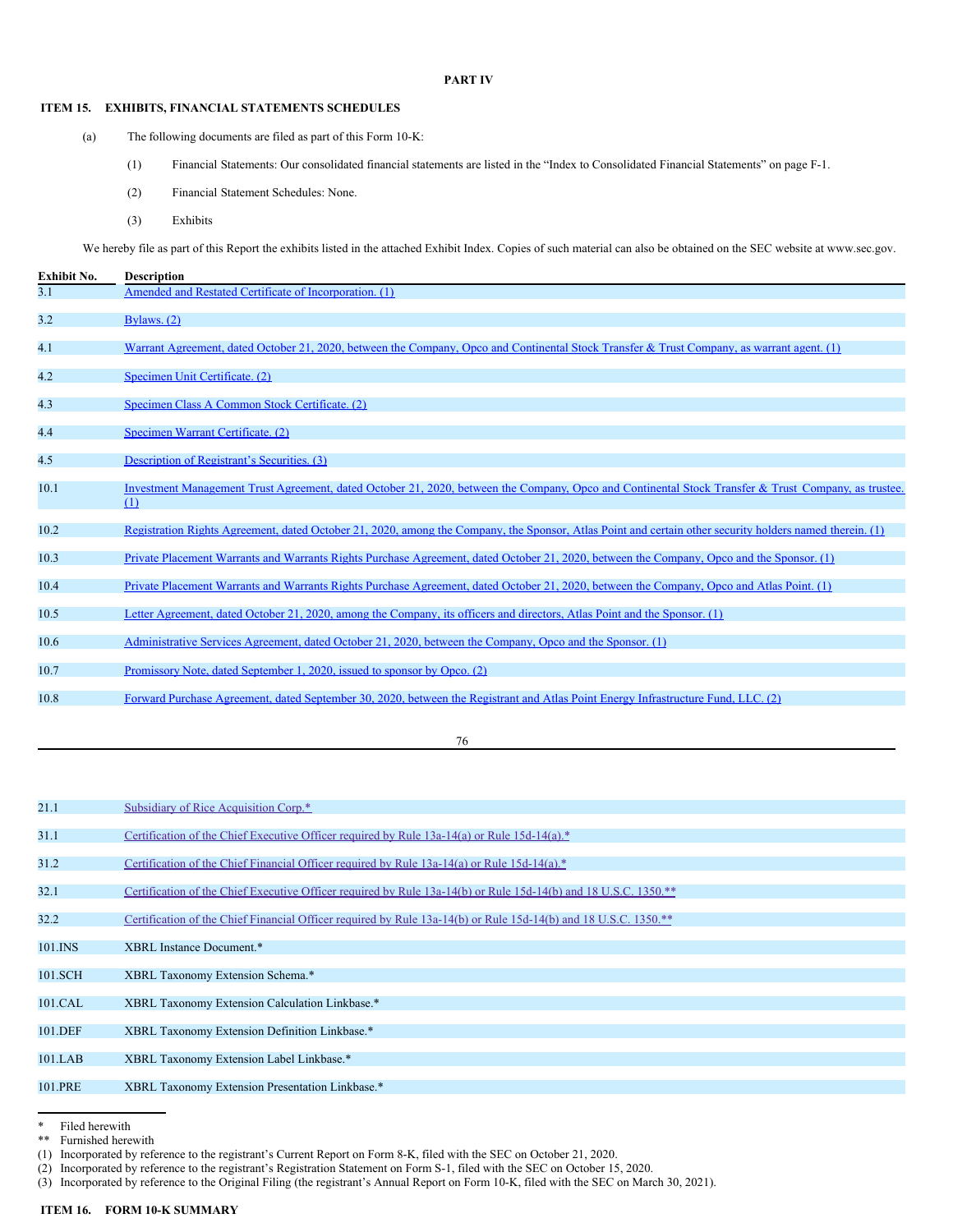## **SIGNATURES**

Pursuant to the requirements of Section 13 or 15(d) of the Securities Act of 1934, the registrant has duly caused this Annual Report on Form 10-K to be signed on its behalf by the undersigned, thereunto duly authorized.

May 13, 2021

## **Rice Acquisition Corp.**

/s/ Daniel Joseph Rice, IV Name: Daniel Joseph Rice, IV Title: Chief Executive Officer

Pursuant to the requirements of the Securities Exchange Act of 1934, this Annual Report on Form 10-K has been signed below by the following persons on behalf of the registrant and in the capacities and on the dates indicated.

| Name                                                 | <b>Position</b>                                                       | Date         |
|------------------------------------------------------|-----------------------------------------------------------------------|--------------|
| /s/ Daniel Joseph Rice, IV<br>Daniel Joseph Rice, IV | Chief Executive Officer and Director<br>(Principal Executive Officer) | May 13, 2021 |
| /s/ J. Kyle Derham<br>J. Kyle Derham                 | Chief Financial Officer and Director<br>(Principal Financial Officer) | May 13, 2021 |
| /s/ James Wilmot Rogers<br>James Wilmot Rogers       | Chief Accounting Officer<br>(Principal Accounting Officer)            | May 13, 2021 |
| /s/ Dr. Kathryn Jackson<br>Dr. Kathryn Jackson       | Director                                                              | May 13, 2021 |
| /s/ Joseph Malchow<br>Joseph Malchow                 | Director                                                              | May 13, 2021 |
| /s/ James Torgerson<br>James Torgerson               | Director                                                              | May 13, 2021 |

78

## **INDEX TO CONSOLIDATED FINANCIAL STATEMENTS**

| Report of Independent Registered Public Accounting Firm                                                                                             | $F-2$ |
|-----------------------------------------------------------------------------------------------------------------------------------------------------|-------|
|                                                                                                                                                     |       |
| Consolidated Balance Sheet as of December 31, 2020 (as restated)                                                                                    | $F-3$ |
|                                                                                                                                                     |       |
| Consolidated Statement of Operations for the period from September 1, 2020 (inception) through December 31, 2020 (as restated)                      | $F-4$ |
|                                                                                                                                                     |       |
| Consolidated Statement of Changes in Stockholders' Equity for the period from September 1, 2020 (inception) through December 31, 2020 (as restated) | $F-5$ |
|                                                                                                                                                     |       |
| Consolidated Statement of Cash Flows for the period from September 1, 2020 (inception) through December 31, 2020 (as restated)                      | $F-6$ |
|                                                                                                                                                     |       |
| Notes to Consolidated Financial Statements (as restated)                                                                                            | $F-7$ |
|                                                                                                                                                     |       |
|                                                                                                                                                     |       |

F-1

## <span id="page-48-0"></span>**REPORT OF INDEPENDENT REGISTERED PUBLIC ACCOUNTING FIRM**

To the Stockholders and the Board of Directors of Rice Acquisition Corp.

## **Opinion on the Financial Statements**

We have audited the accompanying consolidated balance sheet of Rice Acquisition Corp. (the "Company"), as of December 31, 2020, the related consolidated statements of operations, changes in stockholders' equity and cash flows for the period from September 1, 2020 (inception) through December 31, 2020, and the related notes (collectively referred to as the "consolidated financial statements"). In our opinion, the consolidated financial statements present fairly, in all material respects, the financial position of the Company as of December 31, 2020, and the results of its operations and its cash flows for the period from September 1, 2020 (inception) through December 31, 2020, in conformity with accounting principles generally accepted in the United States of America.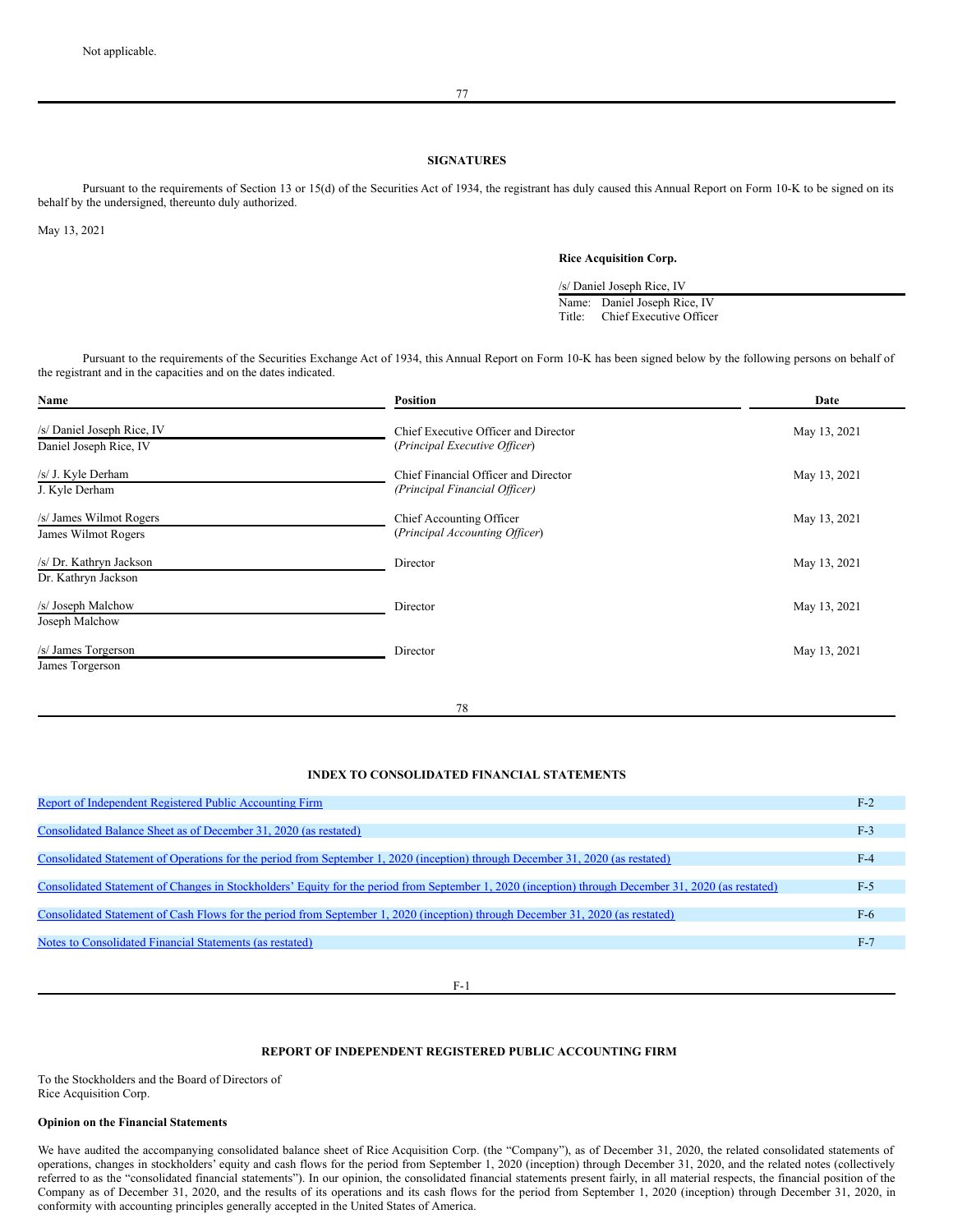#### **Restatement of Financial Statements**

As discussed in Note 2 to the consolidated financial statements, the Securities and Exchange Commission issued a public statement entitled*Staf Statement on Accounting and* Reporting Considerations for Warrants Issued by Special Purpose Acquisition Companies ("SPACs") (the "Public Statement") on April 12, 2021, which discusses the accounting for certain warrants as liabilities. The Company previously accounted for its warrants as equity instruments. Management evaluated its warrants against the Public Statement, and determined that the warrants should be accounted for as liabilities. Accordingly, the 2020 consolidated financial statements have been restated to correct the accounting and related disclosure for the warrants.

### **Basis for Opinion**

These consolidated financial statements are the responsibility of the Company's management. Our responsibility is to express an opinion on the Company's consolidated financial statements based on our audit. We are a public accounting firm registered with the Public Company Accounting Oversight Board (United States) ("PCAOB") and are required to be independent with respect to the Company in accordance with the U.S. federal securities laws and the applicable rules and regulations of the Securities and Exchange Commission and the PCAOB.

We conducted our audit in accordance with the standards of the PCAOB. Those standards require that we plan and perform the audit to obtain reasonable assurance about whether the consolidated financial statements are free of material misstatement, whether due to error or fraud. The Company is not required to have, nor were we engaged to perform, an audit of its internal control over financial reporting. As part of our audit we are required to obtain an understanding of internal control over financial reporting but not for the purpose of expressing an opinion on the effectiveness of the Company's internal control over financial reporting. Accordingly, we express no such opinion.

Our audit included performing procedures to assess the risks of material misstatement of the consolidated financial statements, whether due to error or fraud, and performing procedures that respond to those risks. Such procedures included examining, on a test basis, evidence regarding the amounts and disclosures in the consolidated financial statements. Our audit also included evaluating the accounting principles used and significant estimates made by management, as well as evaluating the overall presentation of the financial statements. We believe that our audit provides a reasonable basis for our opinion.

/s/ WithumSmith+Brown, PC

We have served as the Company's auditor since 2020.

New York, New York May 13, 2021

 $F-2$ 

## <span id="page-49-0"></span>**RICE ACQUISITION CORP. CONSOLIDATED BALANCE SHEET DECEMBER 31, 2020 (as restated)**

| Assets:                                                                                                                                                                          |   |              |
|----------------------------------------------------------------------------------------------------------------------------------------------------------------------------------|---|--------------|
| Current assets:                                                                                                                                                                  |   |              |
| Cash                                                                                                                                                                             | S | 1.335.167    |
| Prepaid expenses                                                                                                                                                                 |   | 662,865      |
| <b>Total current assets</b>                                                                                                                                                      |   | 1,998,032    |
| Investments held in Trust Account                                                                                                                                                |   | 237,308,171  |
| <b>Total Assets</b>                                                                                                                                                              |   | 239,306,203  |
| <b>Liabilities and Stockholders' Equity:</b>                                                                                                                                     |   |              |
| Current liabilities:                                                                                                                                                             |   |              |
| Accrued expenses                                                                                                                                                                 | S | 118,446      |
| Accounts payable                                                                                                                                                                 |   | 217,918      |
| Franchise tax payable                                                                                                                                                            |   | 65,481       |
| <b>Total current liabilities</b>                                                                                                                                                 |   | 401,845      |
| <b>Warrant Liabilities</b>                                                                                                                                                       |   | 42,588,487   |
| Deferred legal fees                                                                                                                                                              |   | 187,500      |
| Deferred underwriting commissions in connection with the initial public offering                                                                                                 |   | 7,610,750    |
| <b>Total liabilities</b>                                                                                                                                                         |   | 50,788,582   |
|                                                                                                                                                                                  |   |              |
| <b>Commitments and Contingencies</b>                                                                                                                                             |   |              |
|                                                                                                                                                                                  |   |              |
| Class A common stock; 18,351,762 shares subject to possible redemption at \$10.00 per share                                                                                      |   | 183,517,620  |
| <b>Stockholders' Equity:</b>                                                                                                                                                     |   |              |
| Preferred stock, \$0,0001 par value; 1,000,000 shares authorized; none issued and outstanding                                                                                    |   |              |
| Class A common stock, \$0.0001 par value; 250,000,000 shares authorized; 5,375,738 shares issued and outstanding (excluding 18,351,762 shares subject to<br>possible redemption) |   | 538          |
| Class B common stock, \$0,0001 par value; 20,000,000 shares authorized; 5,931,350 shares issued and outstanding                                                                  |   | 593          |
| Additional paid-in capital                                                                                                                                                       |   | 27,492,099   |
| Accumulated deficit                                                                                                                                                              |   | (21,629,069) |
| <b>Total Rice Acquisition Corp equity</b>                                                                                                                                        |   | 5,864,161    |
| Non-controlling interest in subsidiary                                                                                                                                           |   | (864, 160)   |
| Total stockholders' equity                                                                                                                                                       |   | 5,000,001    |
| <b>Total Liabilities and Stockholders' Equity</b>                                                                                                                                | S | 239,306,203  |

*The accompanying notes are an integral part of these Consolidated Financial Statements.*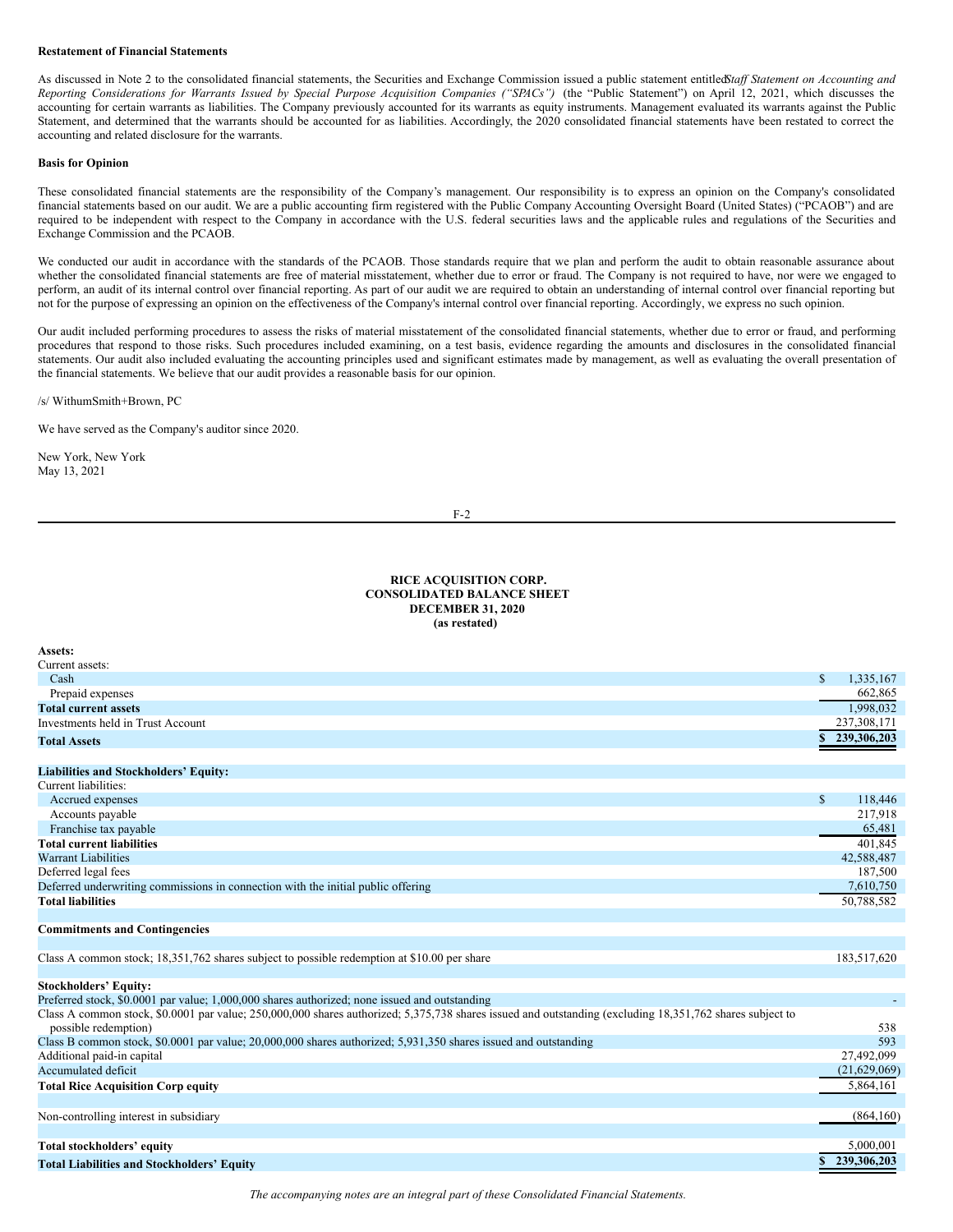## <span id="page-50-0"></span>**RICE ACQUISITION CORP. CONSOLIDATED STATEMENT OF OPERATIONS FOR THE PERIOD FROM SEPTEMBER 1, 2020 (INCEPTION) THROUGH DECEMBER 31, 2020 (as restated)**

| General and administrative expenses                                                       | 291,301        |
|-------------------------------------------------------------------------------------------|----------------|
| Franchise tax expense                                                                     | 65,481         |
| Total operating expenses                                                                  | (356, 782)     |
| Loss on initial issuance of warrants                                                      | (1,654,000)    |
| Transaction costs allocated to warrant liabilities                                        | (787, 138)     |
| Interest Income                                                                           | 32,171         |
| Change in fair value of warrant liabilities                                               | (19,728,480)   |
| <b>Net loss</b>                                                                           | (22, 494, 229) |
| Net loss attributable to non-controlling interest in subsidiary                           | (865,160)      |
| Net loss attributable to Rice Acquisition Corp.                                           | (21,629,069)   |
|                                                                                           |                |
| Weighted average shares outstanding of redeemable Class A common stock                    | 23,725,000     |
| Basic and diluted net income per share, redeemable Class A                                |                |
| Weighted average shares outstanding of nonredeemable Class A and Class B common stock (1) | 5,685,606      |
| Basic and diluted net loss per share, nonredeemable Class A and Class B                   | (3.80)         |
|                                                                                           |                |

(1) This number excludes an aggregate of up to 250,000 shares of Class B common stock subject to forfeiture if the over-allotment option is not exercised in full or in part by the underwriters. On December 5, 2020, the remaining unexercised over-allotment expired unused and therefore the remaining 250,000 shares of Class B common stock were *forfeited (see Note 5).*

*The accompanying notes are an integral part of these Consolidated Financial Statements.*

<span id="page-50-1"></span>F-4

## **RICE ACQUISITION CORP. CONSOLIDATED STATEMENT OF CHANGES IN STOCKHOLDERS' EQUITY FOR THE PERIOD FROM SEPTEMBER 1, 2020 (INCEPTION) THROUGH DECEMBER 31, 2020 (as restated)**

|                                                             | <b>Common Stock</b> |                                      |            | Additional               |                        | Non-<br>controlling | <b>Total</b>             |                 |
|-------------------------------------------------------------|---------------------|--------------------------------------|------------|--------------------------|------------------------|---------------------|--------------------------|-----------------|
|                                                             |                     | <b>Class A</b><br><b>Class B</b>     |            |                          | Paid-In                | Accumulated         | Interest in              | Stockholders'   |
|                                                             | <b>Shares</b>       | Amount                               | Shares (1) | Amount                   | Capital                | Deficit             | subsidiary               | <b>Equity</b>   |
| <b>Balance - September 1, 2020</b><br>(inception)           | $\sim$ $-$          | <b>S</b><br>$\overline{\phantom{a}}$ |            | $- S$<br>٠.              | $\mathbf{S}$<br>$\sim$ | $\mathbf{s}$        | $-$ S<br>$\sim 100$      | -S              |
| Issuance of Class A and Class B<br>common stock to Sponsor  | 2,500               | $\overline{\phantom{a}}$             | 6,181,350  | 618                      | 24,382                 |                     | $\overline{\phantom{a}}$ | 25,000          |
| Issuance of Units in subsidiary to<br>Sponsor               |                     |                                      |            |                          |                        |                     | 1,000                    | 1,000           |
| Sale of Class A shares in initial<br>public offering, gross | 23,725,000          | 2,373                                |            |                          | 222,812,627            |                     | $\overline{\phantom{0}}$ | 222,815,000     |
| Offering costs                                              |                     |                                      |            | $\overline{\phantom{0}}$ | (11,829,150)           |                     | $\sim$                   | (11,829,150)    |
| Class A Common stock subject to<br>possible redemption      | (18, 351, 762)      | (1,835)                              |            |                          | (183, 515, 785)        |                     |                          | (183, 517, 620) |
| <b>Forfeited Shares</b>                                     |                     | $\overline{\phantom{a}}$             | (250,000)  | (25)                     | 25                     | -                   |                          |                 |
| Net loss                                                    |                     |                                      |            |                          |                        | (21,629,069)        | (865,160)                | (22, 494, 229)  |
| Balance - December 31, 2020                                 | 5,375,738           | 538                                  | 5,931,350  | 593                      | 27,492,099<br>S        | \$(21,629,069)      | (864,160)                | 5,000,001       |

(1) In October 2020, the Company effected a dividend of Class B common stock, resulting in an aggregate of 6,181,350 shares of Class B common stock outstanding. All shares and associated amounts have been retroactively restated to reflect the dividend (see Note 5).

*The accompanying notes are an integral part of these Consolidated Financial Statements.*

<span id="page-50-2"></span>F-5

**RICE ACQUISITION CORP. RICE ACQUISITION CORP. CONSOLIDATED STATEMENT OF CASH FLOWS FOR THE PERIOD FROM SEPTEMBER 1, 2020 (INCEPTION) THROUGH DECEMBER 31, 2020 (as restated)**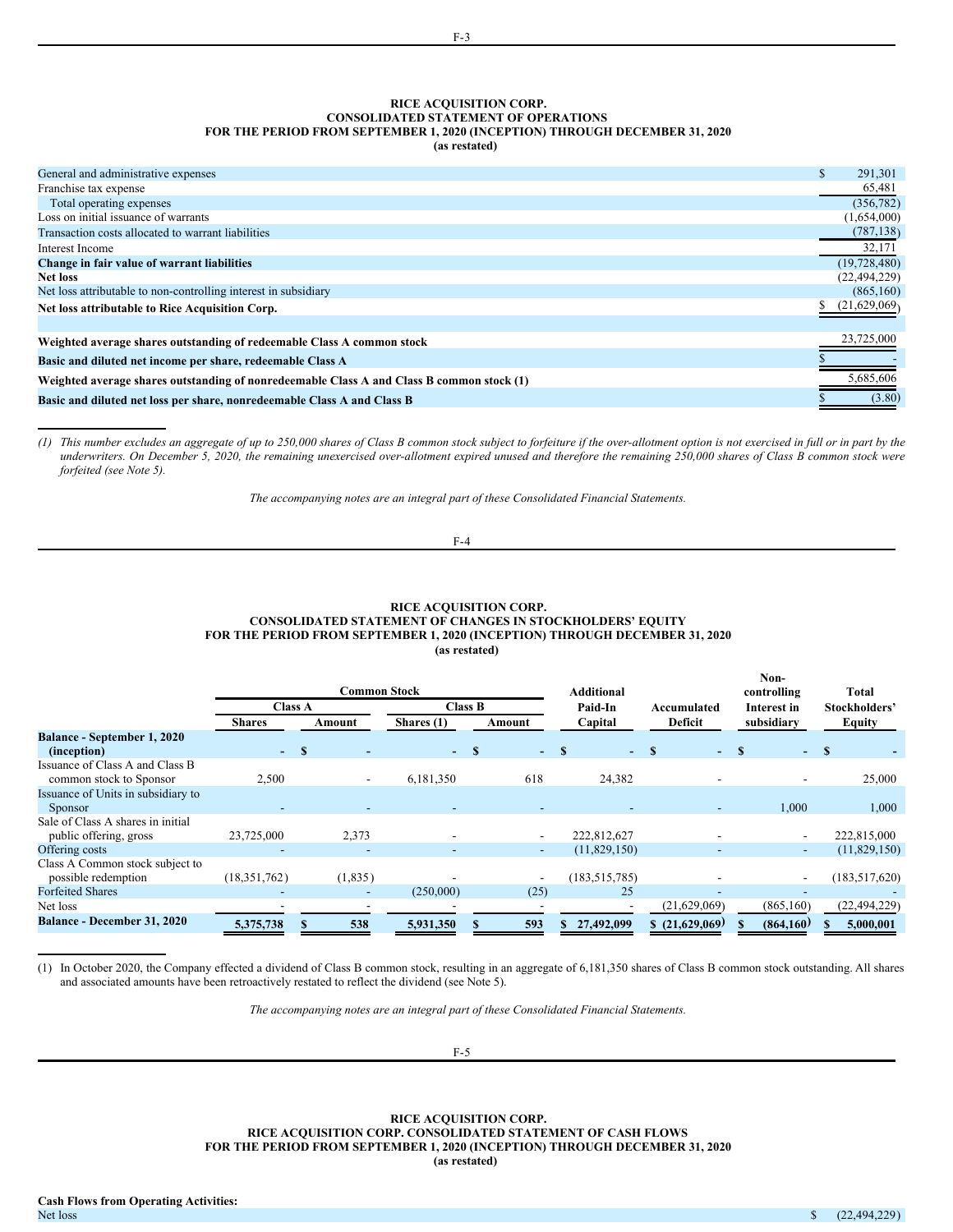| Adjustments to reconcile net loss to net cash used in operating activities:                 |             |                 |
|---------------------------------------------------------------------------------------------|-------------|-----------------|
| Change in fair value of warrant liabilities                                                 |             | 19,728,480      |
| General and administrative expenses paid through Note from Sponsor                          |             | 130,377         |
| Loss on initial issuance of warrants                                                        |             | 1,654,000       |
| Transaction costs allocated to warrant liability                                            |             | 787,138         |
| Interest earned on securities held in Trust Account                                         |             | (32, 171)       |
| Changes in operating assets and liabilities:                                                |             |                 |
| Prepaid expenses                                                                            |             | (662, 865)      |
| Accounts payable                                                                            |             | 44,898          |
| Accrued expenses                                                                            |             | 33,446          |
| Franchise tax payable                                                                       |             | 65,481          |
| Net cash used in operating activities                                                       |             | (745, 445)      |
| <b>Cash Flows from Investing Activities</b>                                                 |             |                 |
| Cash deposited in Trust Account                                                             |             | (237, 276, 000) |
| Net cash used in investing activities                                                       |             | (237, 276, 000) |
|                                                                                             |             |                 |
| <b>Cash Flows from Financing Activities:</b>                                                |             |                 |
| Proceeds from note payable to related party                                                 |             | 44.500          |
| Repayment of note payable to related party                                                  |             | (289,713)       |
| Proceeds received from initial public offering, gross                                       |             | 237,250,000     |
| Proceeds received from private placement                                                    |             | 6,771,000       |
| Offering costs paid                                                                         |             | (4,419,175)     |
| Net cash provided by financing activities                                                   |             | 239,356,612     |
| Net change in cash                                                                          |             | 1,335,167       |
| Cash - beginning of the period                                                              |             |                 |
|                                                                                             | S           | 1,335,167       |
| Cash - end of the period                                                                    |             |                 |
| Supplemental disclosure of noncash financing activities:                                    |             |                 |
| Offering costs paid by Sponsor in exchange for issuance of Class A and Class B common stock | \$          | 25,000          |
| Non-controlling interest in subsidiary                                                      | \$          | 1,000           |
| Offering costs included in accounts payable                                                 | \$          | 173,020         |
| Offering costs included in accrued expenses                                                 | \$          | 85,000          |
| Offering costs funded with note payable - related party                                     | \$          | 114,836         |
| Deferred legal fees                                                                         | \$          | 187,500         |
| Deferred underwriting commissions                                                           | \$          | 7,610,750       |
| Initial value of Class A ordinary shares subject to possible redemption                     | \$          | 193,104,980     |
| Change in value of Class A ordinary shares subject to possible redemption                   | \$          | (9,587,360)     |
| Initial classification of warrant liability                                                 | $\mathbf S$ | 21,206,020      |
|                                                                                             |             |                 |

*The accompanying notes are an integral part of these Consolidated Financial Statements.*

F-6

## <span id="page-51-0"></span>**RICE ACQUISITION CORP. NOTES TO CONSOLIDATED FINANCIAL STATEMENTS**

## **Note 1—Description of Organization and Business Operations**

Rice Acquisition Corp. (the "Company") was incorporated in Delaware on September 1, 2020. As used herein, "the Company" or "Rice" refer to Rice Acquisition Corp. and its majority-owned and controlled operating subsidiary, Rice Acquisition Holdings LLC (the "Opco"), unless the context indicates otherwise. The Company was formed for the purpose of effecting a merger, share exchange, asset acquisition, share purchase, reorganization or similar business combination with one or more businesses (the "Business Combination"). The Company is an emerging growth company and, as such, the Company is subject to all of the risks associated with emerging growth companies.

As of December 31, 2020, the Company had not commenced any operations. All activity for the period from September 1, 2020 (inception) through December 31, 2020 relates to the Company's formation and the preparation of its initial public offering (the "Initial Public Offering") and since the closing of the Initial Public Offering, the search for a prospective initial Business Combination. The Company will not generate any operating revenues until after the completion of its initial Business Combination, at the earliest. The Company will generate non-operating income in the form of interest income on cash and cash equivalents from the proceeds derived from the Initial Public Offering (as defined below). The Company has selected December 31 as its fiscal year end.

The Company's sponsor is Rice Acquisition Sponsor LLC, a Delaware limited liability company (the "Sponsor"). The registration statement for the Company's Initial Public Offering was declared effective on October 21, 2020. On October 26, 2020, the Company consummated its Initial Public Offering of 23,725,000 units (each, a "Unit" and collectively, the "Units"), including 2,225,000 additional Units that were issued pursuant to the underwriters' partial exercise of their over-allotment option (the "Over-Allotment Units"), at \$10.00 per Unit, generating gross proceeds of approximately \$237.3 million, and incurring offering costs of approximately \$12.5 million, inclusive of \$7.6 million in deferred underwriting commissions (Note 6).

Simultaneously with the closing of the Initial Public Offering, the Company consummated the private placement ("Private Placement") of 6,771,000 warrants (each, a "Private Placement Warrant" and collectively, the "Private Placement Warrants") to the Sponsor and Atlas Point Energy Infrastructure Fund, LLC ("Atlas Point Fund"), at a price of \$1.00 per Private Placement Warrant, generating gross proceeds to the Company of approximately \$6.8 million (Note 5). Each Private Placement Warrant is exercisable to purchase one share of Rice's Class A common stock or, in certain circumstances, one Class A Unit of Opco together with a corresponding number of shares of Rice's noneconomic Class B common stock.

Following the Initial Public Offering, the Public Stockholders (as defined below) will hold a direct economic equity ownership interest in Rice in the form of shares of Class A common stock, and an indirect ownership interest in Opco through Rice's ownership of Class A Units of Opco. By contrast, the Initial Stockholders (as defined below) will own direct economic interests in Opco in the form of Class B Units and a corresponding non-economic voting equity interest in Rice in the form of shares of Class B common stock, as well as a small direct interest through the Sponsor Shares (as defined in Note 5). Sponsor Shares were purchased for \$10.00 each and, in the absence of an initial Business Combination, will generally participate in liquidation or other payments on a pari passu basis with the Public Shares (as defined below). However, given the relatively de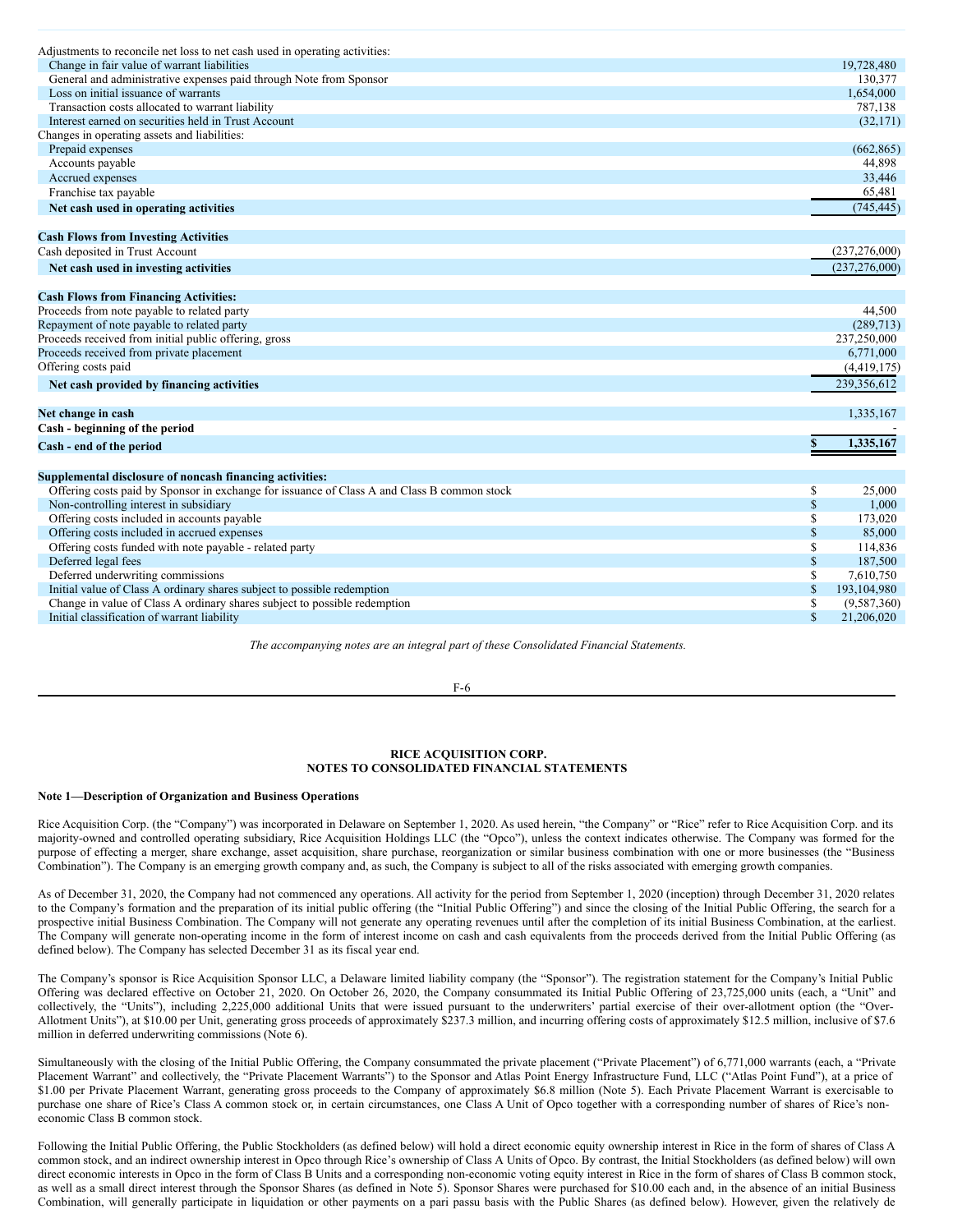minimis number of Sponsor Shares relative to Public Shares, in many cases the economic, governance or other effects of the Sponsor Shares are not material to the holders of Class A common stock or warrants, and for simplicity, portions of this disclosure may not fully describe or reflect these immaterial effects.

Upon the closing of the Initial Public Offering and the Private Placement, approximately \$237.3 million of the net proceeds of the sale of the Units in the Initial Public Offering and the sale of the Private Placement Warrants in the Private Placement were placed in a trust account ("Trust Account") located in the United States with Continental Stock Transfer & Trust Company acting as trustee, and invested only in U.S. "government securities" within the meaning of Section 2(a)(16) of the Investment Company Act (as defined below) having a maturity of 185 days or less or in money market funds meeting certain conditions under Rule 2a-7 promulgated under the Investment Company Act which invest only in direct U.S. government treasury obligations, as determined by the Company, until the earlier of: (i) the completion of a Business Combination and (ii) the distribution of the Trust Account as described below.

## **RICE ACQUISITION CORP. NOTES TO CONSOLIDATED FINANCIAL STATEMENTS**

The Company's management has broad discretion with respect to the specific application of the net proceeds of the Initial Public Offering and the sale of the Private Placement Warrants, although substantially all of the net proceeds are intended to be applied generally toward consummating a Business Combination. There is no assurance that the Company will be able to complete a Business Combination successfully. The Company must complete one or more initial Business Combinations having an aggregate fair market value of at least 80% of the net assets held in the Trust Account (excluding the amount of any deferred underwriting discount held in Trust) at the time of the agreement to enter into the initial Business Combination. However, the Company will only complete a Business Combination if the post-business combination company controls 50% or more of the voting securities of the target or is otherwise not required to register as an investment company under the Investment Company Act of 1940, as amended (the "Investment Company Act").

The Company will provide the holders (the "Public Stockholders") of the Company's Public Shares with the opportunity to redeem all or a portion of their Public Shares upon the completion of a Business Combination either (i) in connection with a stockholder meeting called to approve the Business Combination or (ii) by means of a tender offer. Unless otherwise stated herein, the term "Public Shares" includes the 2,500 shares of Class A common stock, par value \$0.0001 per share, of the Company held by the Sponsor and forming part of the Sponsor Shares. The decision as to whether the Company will seek stockholder approval of a Business Combination or conduct a tender offer will be made by the Company, solely in its discretion. The Public Stockholders will be entitled to redeem their Public Shares for a pro rata portion of the amount then held in the Trust Account (initially anticipated to be \$10.00 per Public Share). The per-share amount to be distributed to Public Stockholders who redeem their Public Shares will not be reduced by the deferred underwriting commissions the Company will pay to the underwriters (as discussed in Note 6). These Public Shares will be recorded at a redemption value and classified as temporary equity upon the completion of the Initial Public Offering in accordance with the Financial Accounting Standards Board's ("FASB") Accounting Standards Codification ("ASC") Topic 480 "Distinguishing Liabilities from Equity." The Company will proceed with a Business Combination if a majority of the shares voted are voted in favor of the Business Combination. The Company will not redeem the Public Shares in an amount that would cause its net tangible assets to be less than \$5,000,001. If a stockholder vote is not required by law and the Company does not decide to hold a stockholder vote for business or other reasons, the Company will, pursuant to its Amended and Restated Certificate of Incorporation (the "Amended and Restated Certificate of Incorporation"), conduct the redemptions pursuant to the tender offer rules of the U.S. Securities and Exchange Commission ("SEC") and file tender offer documents with the SEC prior to completing a Business Combination. If, however, stockholder approval of the transaction is required by law, or the Company decides to obtain stockholder approval for business or legal reasons, the Company will offer to redeem shares in conjunction with a proxy solicitation pursuant to the proxy rules and not pursuant to the tender offer rules. Additionally, each public stockholder may elect to redeem their Public Shares irrespective of whether they vote for or against the proposed transaction. If the Company seeks stockholder approval in connection with a Business Combination, the Initial Stockholders (as defined below) have agreed to vote their Founder Shares (as defined below in Note 5), Sponsor Shares and any Public Shares purchased during or after the Initial Public Offering in favor of a Business Combination. In addition, the Initial Stockholders have agreed to waive their redemption rights with respect to their Founder Shares and Public Shares in connection with the completion of a Business Combination.

The Amended and Restated Certificate of Incorporation provides that a Public Stockholder, together with any affiliate of such stockholder or any other person with whom such stockholder is acting in concert or as a "group" (as defined under Section 13 of the Securities Exchange Act of 1934, as amended (the "Exchange Act")), will be restricted from redeeming its shares with respect to more than an aggregate of 20% or more of the Public Shares, without the prior consent of the Company.

If the Company is unable to complete a Business Combination within 24 months from the closing of the Initial Public Offering, or October 26, 2022 (the "Combination Period"), the Company will (i) cease all operations except for the purpose of winding up, (ii) as promptly as reasonably possible but not more than ten business days thereafter, redeem the Public Shares, at a per-share price, payable in cash, equal to the aggregate amount then on deposit in the Trust Account including interest earned on the funds held in the Trust Account and not previously released to pay franchise and income taxes of the Company or Opco (less up to \$100,000 of interest to pay dissolution expenses), divided by the number of then outstanding Public Shares and Class A Units of Opco (other than those held by Rice), which redemption will completely extinguish Public Stockholders' rights as stockholders (including the right to receive further liquidating distributions, if any), subject to applicable law, and (iii) as promptly as reasonably possible following such redemption, subject to the approval of the remaining stockholders and the board of directors, dissolve and liquidate, subject in each case to the Company's obligations under Delaware law to provide for claims of creditors and the requirements of other applicable law.

F-8

## **RICE ACQUISITION CORP. NOTES TO CONSOLIDATED FINANCIAL STATEMENTS**

The Sponsor, Atlas Point Fund and the Company's officers and directors (the "Initial Stockholders") have agreed (i) that any Founder Shares and Sponsor Shares held by them will not be entitled to redemption rights, and they will waive any such redemption rights for any Public Shares held by them, in connection with the completion of the initial Business Combination, (ii) that any Founder Shares and Sponsor Shares held by them will not be entitled to redemption rights, and they will waive any such redemption rights for any Public Shares held by them, in connection with a stockholder vote to amend our amended and restated certificate of incorporation in a manner that would affect the substance or timing of the Company's obligation to redeem 100% of the Public Shares if the Company have not consummated the initial Business Combination within the Combination Period, (iii) that any Founder Shares held by them are subject to forfeiture, and thus will not be entitled to liquidating distributions from the Trust Account, and they will waive any such rights to liquidating distributions for any Founder Shares, if the Company fails to complete the initial Business Combination within the Combination Period (although they will be entitled to liquidating distributions from the Trust Account with respect to any Public Shares and Sponsor Shares they hold if the Company fails to complete the initial Business Combination within the Combination Period), and (iv) in certain limited circumstances the Class B Units of Opco will have more limited rights to current or liquidating distributions from the Company.

The underwriters agreed to waive their rights to the deferred underwriting commission (see Note 6) held in the Trust Account in the event the Company does not complete a Business Combination within the Combination Period and subsequently liquidates and, in such event, such amounts will be included with the other funds held in the Trust Account that will be available to fund the redemption of the Public Shares and Sponsor Shares. In the event of such distribution, it is possible that the per share value of the residual assets remaining available for distribution (including Trust Account assets) will be only \$10.00. In order to protect the amounts held in the Trust Account, the Sponsor has agreed to be liable to the Company if and to the extent any claims by a third party (except for the Company's independent registered public accounting firm) for services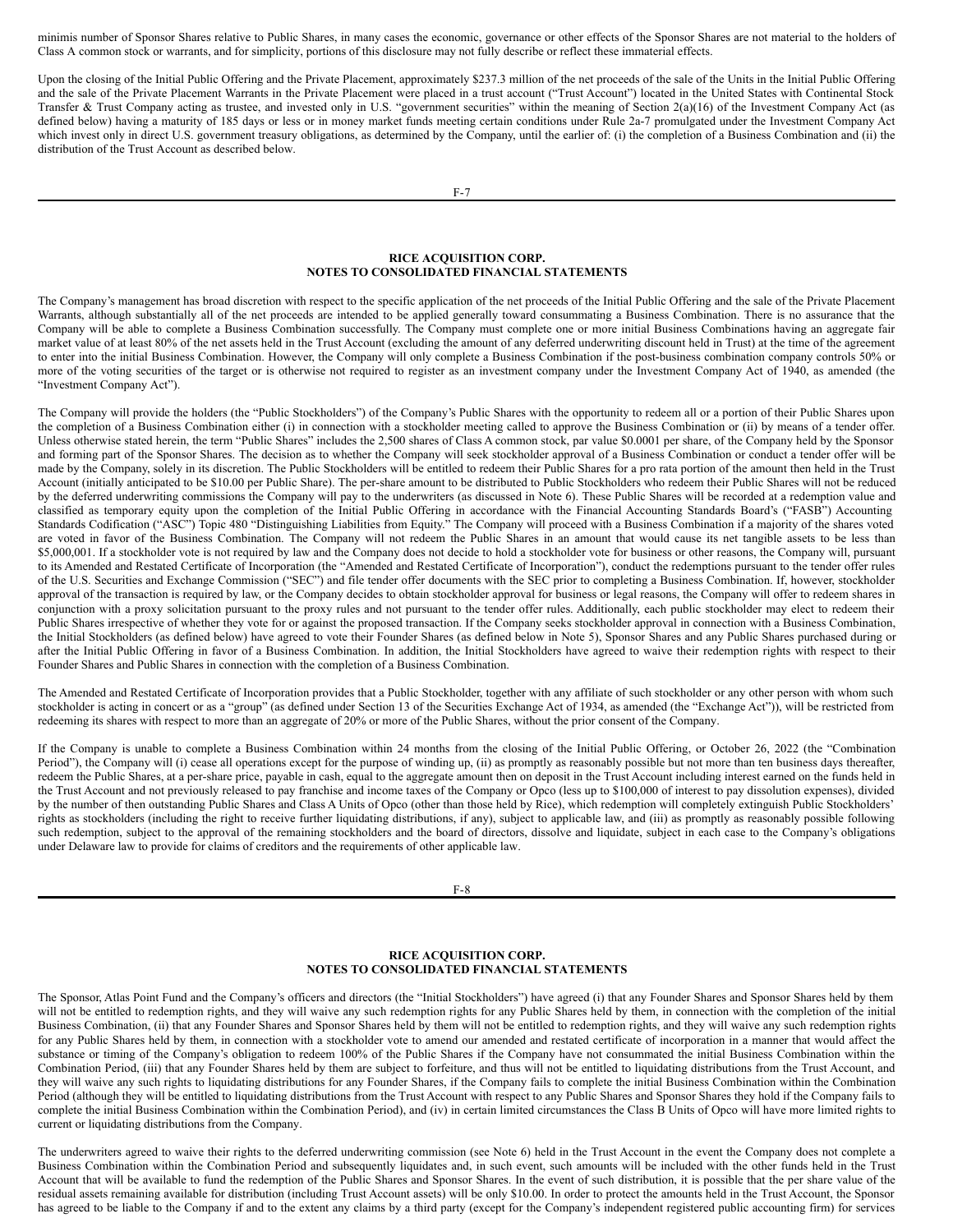rendered or products sold to the Company, or a prospective target business with which the Company has entered into a letter of intent, confidentiality or other similar agreement or business combination agreement (a "Target"), reduce the amount of funds in the Trust Account to below the lesser of (i) \$10.00 per Public Share or Class A Unit of Opco not held by Rice and (ii) the actual amount per Public Share or Class A Unit of Opco not held by Rice held in the Trust Account as of the date of the liquidation of the Trust Account, if less than \$10.00 per Public Share or Class A Unit of Opco not held by Rice due to reductions in the value of the trust assets, less taxes payable, provided that such liability will not apply to any claims by a third party or Target that executed a waiver of any and all rights to the monies held in the Trust Account (whether or not such waiver is enforceable), nor will it apply to any claims under the Company's indemnity of the underwriters of the Initial Public Offering against certain liabilities, including liabilities under the Securities Act of 1933, as amended (the "Securities Act"). The Company will seek to reduce the possibility that the Sponsor will have to indemnify the Trust Account due to claims of creditors by endeavoring to have all vendors, service providers (except for the Company's independent registered public accounting firm), prospective target businesses or other entities with which the Company does business, execute agreements with the Company waiving any right, title, interest or claim of any kind in or to monies held in the Trust Account.

### *Basis of Presentation and Principles of Consolidation*

The Company's Consolidated Financial Statements have been prepared in conformity with accounting principles generally accepted in the United States of America ("U.S. GAAP") and include all adjustments necessary for the fair presentation of the Company's financial position for the periods presented.

The consolidated financial statements include the accounts of the Company and its majority-owned and controlled operating subsidiary after elimination of all intercompany transactions and balances as of December 31, 2020. The ownership interest of noncontrolling participants in the operating subsidiary is included as a separate component of stockholders' equity. The noncontrolling participants' share of the net loss is included as "Net loss attributable to noncontrolling interest in Opco" on the accompanying consolidated statement of operations.

## **RICE ACQUISITION CORP. NOTES TO CONSOLIDATED FINANCIAL STATEMENTS**

#### *Emerging Growth Company*

The Company is an "emerging growth company," as defined in Section 2(a) of the Securities Act, as modified by the Jumpstart Our Business Startups Act of 2012 (the "JOBS Act"), and it may take advantage of certain exemptions from various reporting requirements that are applicable to other public companies that are not emerging growth companies including, but not limited to, not being required to comply with the auditor attestation requirements of Section 404 of the Sarbanes-Oxley Act of 2002, reduced disclosure obligations regarding executive compensation in its periodic reports and proxy statements, and exemptions from the requirements of holding a nonbinding advisory vote on executive compensation and stockholder approval of any golden parachute payments not previously approved.

Further, Section 102(b)(1) of the JOBS Act exempts emerging growth companies from being required to comply with new or revised financial accounting standards until private companies (that is, those that have not had a Securities Act registration statement declared effective or do not have a class of securities registered under the Exchange Act) are required to comply with the new or revised financial accounting standards. The JOBS Act provides that an emerging growth company can elect to opt out of the extended transition period and comply with the requirements that apply to non-emerging growth companies but any such an election to opt out is irrevocable. The Company has elected not to opt out of such extended transition period, which means that when a standard is issued or revised and it has different application dates for public or private companies, the Company, as an emerging growth company, can adopt the new or revised standard at the time private companies adopt the new or revised standard.

This may make comparison of the Company's Consolidated Financial Statements with another public company that is neither an emerging growth company nor an emerging growth company that has opted out of using the extended transition period difficult or impossible because of the potential differences in accounting standards used.

## *Liquidity and Capital Resources*

As of December 31, 2020, the Company had approximately \$1.3 million in its operating bank account and working capital of approximately \$1.6 million (including tax obligations of approximately \$32,000 that may be paid using the withdrawal of interest earned from Trust Account).

The Company's liquidity needs to date had been satisfied through the payment of \$26,000 from the Sponsor to purchase the Founder Shares and Sponsor Shares (see Note 5), the loan under the Note of approximately \$290,000 (see Note 5), and the net proceeds from the consummation of the Private Placement not held in the Trust Account. The Company repaid the Note in full on November 10, 2020. In addition, in order to finance transaction costs in connection with a Business Combination, the Company's officers, directors and initial stockholders may, but are not obligated to, provide the Company Working Capital Loans (see Note 5). As of December 31, 2020, there were no amounts outstanding under any Working Capital Loans.

Based on the foregoing, management believes that the Company will have sufficient working capital and borrowing capacity to meet its needs through the earlier of the consummation of a Business Combination or one year from this filing. Over this time period, the Company will be using these funds for paying existing accounts payable, identifying and evaluating prospective initial Business Combination candidates, performing due diligence on prospective target businesses, paying for travel expenditures, selecting the target business to merge with or acquire, and structuring, negotiating and consummating the Business Combination.

F-10

## **RICE ACQUISITION CORP. NOTES TO CONSOLIDATED FINANCIAL STATEMENTS**

#### *Risk and Uncertainties*

On January 30, 2020, the World Health Organization ("WHO") announced a global health emergency because of a new strain of coronavirus (the "COVID-19 outbreak"). In March 2020, the WHO classified the COVID-19 outbreak as a pandemic, based on the rapid increase in exposure globally. The full impact of the COVID-19 outbreak continues to evolve. The impact of the COVID-19 outbreak on the Company's results of operations, financial position and cash flows will depend on future developments, including the duration and spread of the outbreak and related advisories and restrictions. These developments and the impact of the COVID-19 outbreak on the financial markets and the overall economy are highly uncertain and cannot be predicted. If the financial markets and/or the overall economy are impacted for an extended period, the Company's results of operations, financial position and cash flows may be materially adversely affected. Additionally, the Company's ability to complete an Initial Business Combination may be materially adversely affected due to significant governmental measures being implemented to contain the COVID-19 outbreak or treat its impact, including travel restrictions, the shutdown of businesses and quarantines, among others, which may limit the Company's ability to have meetings with potential investors or affect the ability of a potential target company's personnel, vendors and service providers to negotiate and consummate an Initial Business Combination in a timely manner. The Company's ability to consummate an Initial Business Combination may also be dependent on the ability to raise additional equity and debt financing, which may be impacted by the COVID-19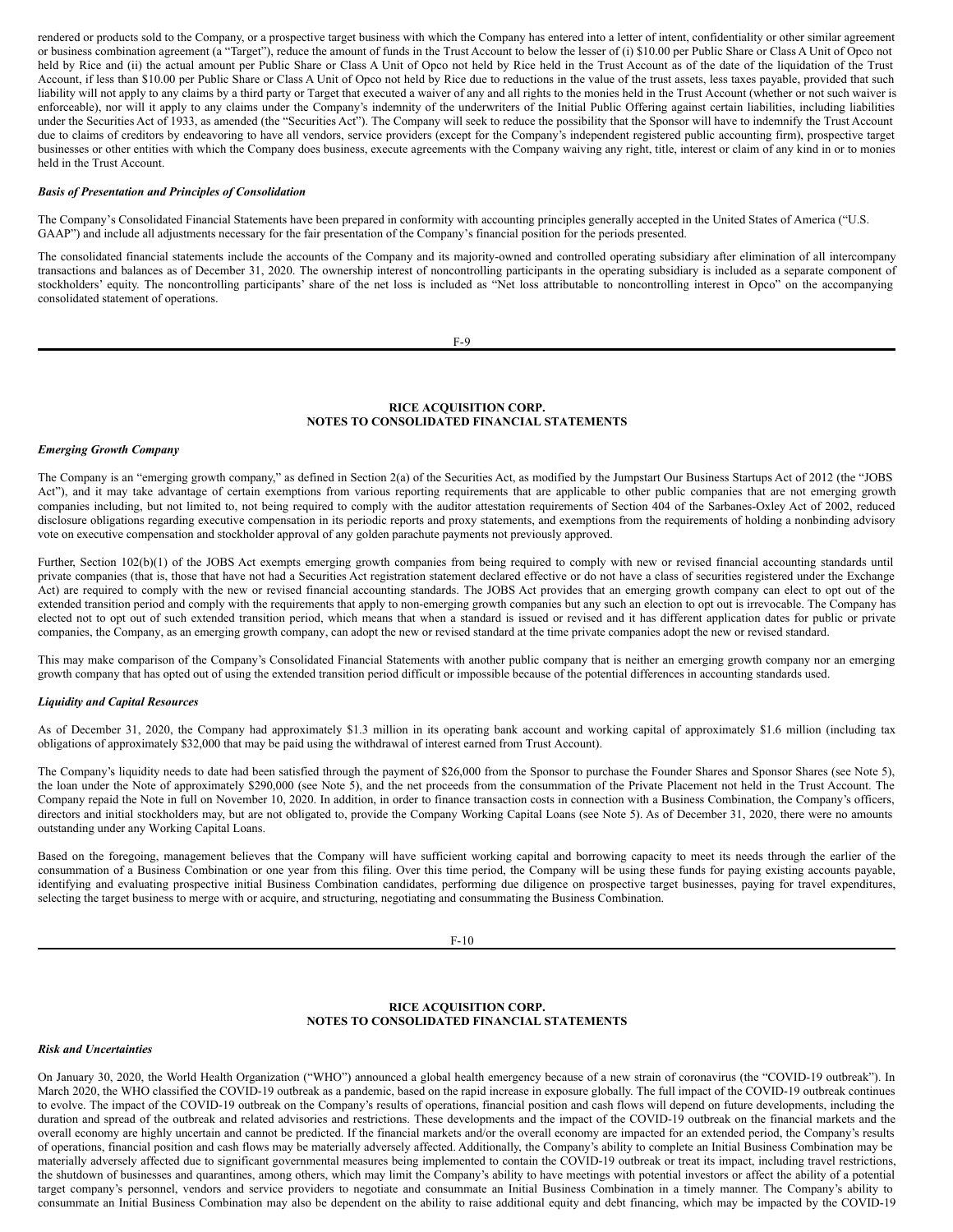outbreak and the resulting market downturn. The Consolidated Financial Statements does not include any adjustments that might result from the outcome of this uncertainty.

## **Note 2 —Restatement of Previously Issued Financial Statements**

In April 2021, the Company concluded that, because of a misapplication of the accounting guidance related to its Public and Private Placement warrants the Company issued in October 2020, the Company's previously issued financial statements for the period ended October 26, 2020 and the year ended December 31, 2020 should no longer be relied upon. As such, the Company is restating its financial statements for the Affected Periods included in this Annual Report.

On April 12, 2021, the staff of the Securities and Exchange Commission (the "SEC Staff") issued a public statement entitled "Staff Statement on Accounting and Reporting Considerations for Warrants issued by Special Purpose Acquisition Companies ("SPACs")" (the "SEC Staff Statement"). In the SEC Staff Statement, the SEC Staff expressed its view that certain terms and conditions common to SPAC warrants may require the warrants to be classified as liabilities on the SPAC's balance sheet as opposed to equity. Since issuance on October 26, 2020, the Company's warrants were accounted for as equity within the Company's previously reported balance sheets, and after discussion and evaluation, including with the Company's independent auditors, management concluded that the warrants should be presented as liabilities with subsequent fair value remeasurement.

Historically, the Warrants were reflected as a component of equity as opposed to liabilities on the balance sheets and the statements of operations did not include the subsequent non-cash changes in estimated fair value of the Warrants, based on our application of FASB ASC Topic 815-40, Derivatives and Hedging, Contracts in Entity's Own Equity ("ASC 815-40). The views expressed in the SEC Staff Statement were not consistent with the Company's historical interpretation of the specific provisions within its warrant agreement and the Company's application of ASC 815-40 to the warrant agreement. The Company reassessed its accounting for Warrants issued on October 26, 2020, in light of the SEC Staff's published views. Based on this reassessment, management determined that the Warrants should be classified as liabilities measured at fair value upon issuance, with subsequent changes in fair value reported in the Company Statement of Operations each reporting period.

F-11

## **RICE ACQUISITION CORP. NOTES TO CONSOLIDATED FINANCIAL STATEMENTS**

### **Impact of the Restatement**

The impact of the restatement on the balance sheets, statements of operations and statements of cash flows is presented below. The restatement had no impact on net cash flows from operating, investing or financing activities.

|                                                                                 | As of December 31, 2020                 |                                                                        |                                |  |
|---------------------------------------------------------------------------------|-----------------------------------------|------------------------------------------------------------------------|--------------------------------|--|
|                                                                                 | <b>As Previously</b><br><b>Reported</b> | <b>Restatement</b><br>Adjustment                                       | <b>As Restated</b>             |  |
| <b>Balance Sheet</b>                                                            |                                         |                                                                        |                                |  |
| <b>Total assets</b>                                                             | 239,306,203                             | S                                                                      | 239,306,203                    |  |
| Liabilities, redeemable non-controlling interest and stockholders' equity       |                                         |                                                                        |                                |  |
| Total current liabilities                                                       | \$<br>401,845                           | -S                                                                     | 401,845<br>S                   |  |
| Deferred legal fees                                                             | 187,500                                 |                                                                        | 187,500                        |  |
| Deferred underwriting commissions                                               | 7,610,750                               |                                                                        | 7,610,750                      |  |
| Warrant liabilities                                                             |                                         | 42,588,487                                                             | 42,588,500                     |  |
| <b>Total liabilities</b>                                                        | 8,200,095                               | 42,588,487                                                             | 50,788,595                     |  |
| Class A common stock, \$0.0001 par value; shares subject to possible redemption | 215,965,000                             | (32, 447, 380)                                                         | 183,517,620                    |  |
| Stockholders' equity                                                            |                                         |                                                                        |                                |  |
| Preferred stock-\$0.0001 par value                                              |                                         |                                                                        |                                |  |
| Class A common stock - \$0.0001 par value                                       | 213                                     | 325                                                                    | 538                            |  |
| Class B common stock - \$0,0001 par value                                       | 593                                     |                                                                        | 593                            |  |
| Additional paid-in-capital                                                      | 15,463,913                              | 12,028,186                                                             | 27,492,099                     |  |
| Accumulated deficit                                                             | (312, 126)                              | (21,316,943)                                                           | (21,629,069)                   |  |
| <b>Total Rice Acquisition Corp equity</b>                                       | 15,152,593                              | (41, 735, 825)                                                         | 5.864,161                      |  |
| Non-controlling interest in subsidiary                                          | (11, 485)                               | (852, 675)                                                             | (864, 160)                     |  |
| <b>Total stockholders' equity</b>                                               | 15,141,108                              |                                                                        | 5,000,001                      |  |
| Total liabilities and stockholders' equity                                      | 239,306,203                             |                                                                        | 239,306,203                    |  |
|                                                                                 |                                         | Period From September 1, 2020 (Inception)<br>Through December 31, 2020 |                                |  |
|                                                                                 | <b>As Previously</b><br><b>Reported</b> | <b>Restatement</b><br>Adjustment                                       | <b>As Restated</b>             |  |
| <b>Statement of Operations and Comprehensive Loss</b>                           |                                         |                                                                        |                                |  |
| I aga fuana ang ang tigang                                                      | $\sigma$<br>$(256, 792)$ $\phi$         |                                                                        | (256.702)<br>$\mathbf{\sigma}$ |  |

| Loss from operations                                                        | $(356,782)$ \$ | $\sim$         | (356, 782)     |
|-----------------------------------------------------------------------------|----------------|----------------|----------------|
| Compensation expense attributable to the sale of private placement warrants |                | (1,654,000)    | (1,654,000)    |
| Offering costs allocated to warrant liability                               |                | (787.138)      | (787, 138)     |
| Change in fair value of warrant liabilities                                 |                | (19, 728, 480) | (19, 728, 480) |
| Interest income                                                             | 32,171         |                | 32,171         |
| Total other (expense) income                                                | 32,171         | (22,169,618)   | (22, 137, 447) |
| Loss before income tax expense                                              | (324.611)      | (22,169,618)   | (22, 494, 229) |
| Net loss attributable to non-controlling interest                           | (12, 485)      | (852,675)      | (865,160)      |
| Net loss                                                                    | (312, 126)     | (21,316,943)   | (21,629,069)   |
|                                                                             |                |                |                |
| Basic and Diluted weighted-average Class A common shares outstanding        | 23,725,000     |                | 23,725,000     |
| Basic and Diluted net loss per Class A common shares                        | 0.00           | $\sim$         | 0.00           |
| Basic and Diluted weighted-average Class B common shares outstanding        | 5,685,606      |                | 5,685,606      |
| Basic and Diluted net loss per Class B common shares                        | (0.05)         | $(3.75)$ \$    | (3.80)         |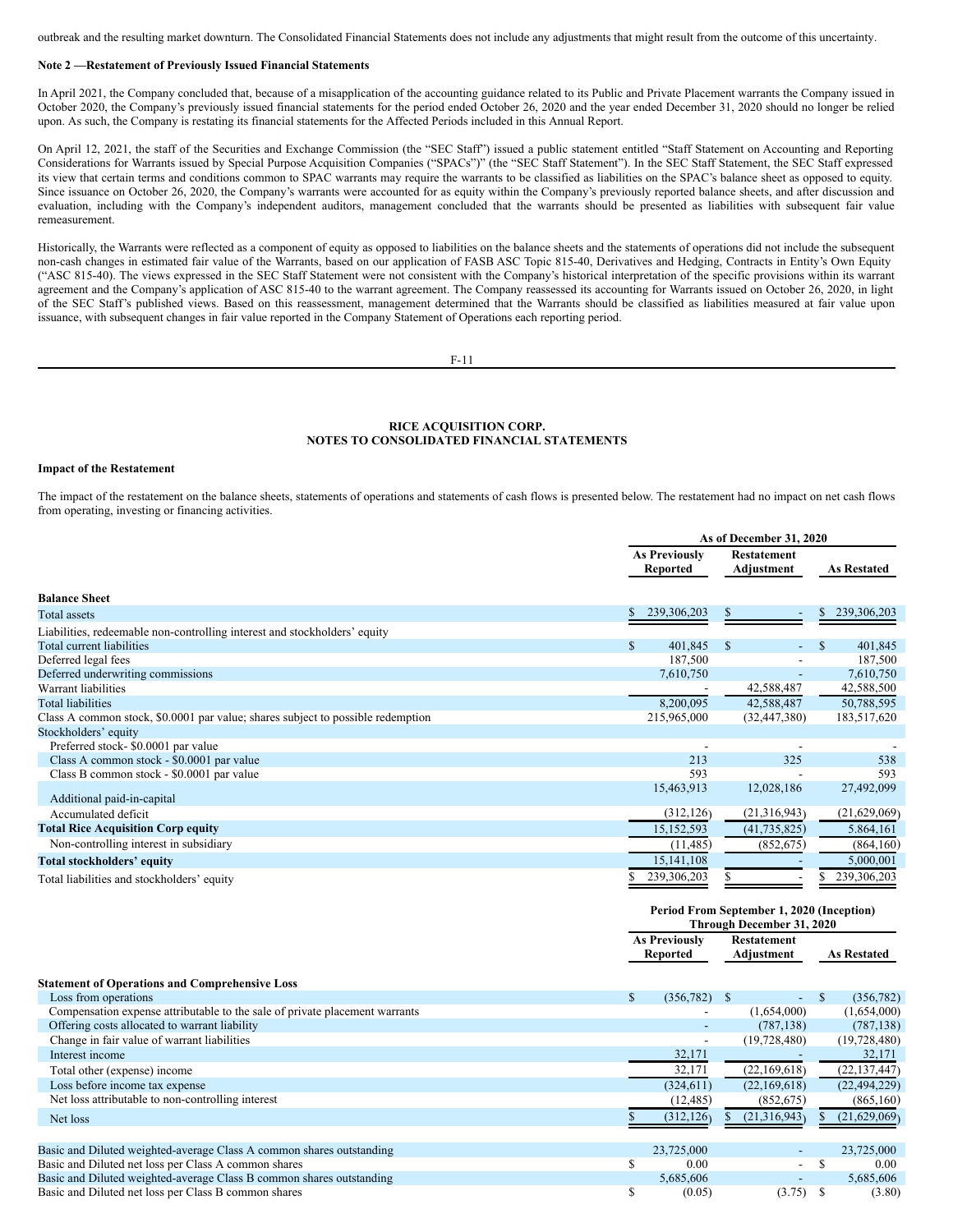## **RICE ACQUISITION CORP. NOTES TO CONSOLIDATED FINANCIAL STATEMENTS**

|                                                                                 | Period From September 1, 2020 (Inception) Through December<br>31, 2020 |                 |                                         |                                  |                            |
|---------------------------------------------------------------------------------|------------------------------------------------------------------------|-----------------|-----------------------------------------|----------------------------------|----------------------------|
|                                                                                 | <b>As Previously</b><br>Reported                                       |                 | <b>Restatement</b><br>Adjustment        |                                  | <b>As Restated</b>         |
| <b>Statement of Cash Flows</b>                                                  |                                                                        |                 |                                         |                                  |                            |
| Net loss                                                                        | S                                                                      | (324, 611)      | -S                                      | (22, 169, 618)                   | (22, 494, 229)<br>\$       |
| Change in fair value of warrant liabilities                                     |                                                                        |                 |                                         | 19,728,840                       | 19,728,840                 |
| Compensation expense attributable to the sale of private placement warrants     |                                                                        |                 |                                         | 1,654,000                        | 1,654,000                  |
| Offering costs allocated to warrant liability                                   |                                                                        |                 |                                         | 787,138                          | 787,138                    |
| Net cash used in operating activities                                           |                                                                        | (745, 445)      |                                         |                                  | (745, 445)                 |
| Net cash used in investing activities                                           |                                                                        | (237, 276, 000) |                                         |                                  | (237, 276, 000)            |
| Net cash provided by financing activities                                       |                                                                        | 239,356,612     |                                         |                                  | 239,356,612                |
| Net change in cash                                                              | \$                                                                     | 1,335,167       | \$                                      |                                  | 1,335,167                  |
|                                                                                 |                                                                        |                 |                                         | As of October 26, 2020           |                            |
|                                                                                 |                                                                        |                 |                                         |                                  |                            |
|                                                                                 |                                                                        |                 | <b>As Previously</b><br><b>Reported</b> | <b>Restatement</b><br>Adjustment | <b>As Restated</b>         |
|                                                                                 |                                                                        |                 |                                         |                                  |                            |
| <b>Balance Sheet</b>                                                            |                                                                        |                 |                                         |                                  |                            |
| <b>Total assets</b>                                                             |                                                                        |                 | 240,445,800                             |                                  | 240,445,800                |
| Liabilities, redeemable non-controlling interest and stockholders' equity       |                                                                        |                 |                                         |                                  |                            |
| Total current liabilities                                                       |                                                                        | \$              | 1,256,827                               | <sup>\$</sup>                    | 1,256,827<br><sup>\$</sup> |
| Deferred legal fees                                                             |                                                                        |                 | 187,500                                 |                                  | 187,500                    |
| Deferred underwriting commissions                                               |                                                                        |                 | 7,610,750                               |                                  | 7,610,750                  |
| Warrant liabilities                                                             |                                                                        |                 |                                         | 22,860,020                       | 22,860,020                 |
| <b>Total liabilities</b>                                                        |                                                                        |                 | 9,055,077                               | 22,860,020                       | 31,915,097                 |
| Class A common stock, \$0.0001 par value; shares subject to possible redemption |                                                                        |                 | 215,965,000                             | (12, 434, 304)                   | 203,530,696                |
| Stockholders' equity                                                            |                                                                        |                 |                                         |                                  |                            |
| Preferred stock-\$0.0001 par value                                              |                                                                        |                 |                                         |                                  |                            |
| Class A common stock - \$0.0001 par value                                       |                                                                        |                 | 213                                     | 124                              | 441                        |
| Class B common stock - \$0.0001 par value                                       |                                                                        |                 | 618                                     |                                  | 337                        |
| Additional paid-in-capital                                                      |                                                                        |                 | 15,560,408                              | (7,890,816)                      | 7,669,592                  |
| Accumulated deficit                                                             |                                                                        |                 | (131, 265)                              | (2,441,138)                      | (2,572,403)                |
| <b>Total Rice Acquisition Corp equity</b>                                       |                                                                        |                 | 15,429,974                              | (10, 331, 830)                   | 5,098,144                  |
| Non-controlling interest in subsidiary                                          |                                                                        |                 | (4,251)                                 | (93,886)                         | (98, 137)                  |
| Total stockholders' equity                                                      |                                                                        |                 | 15.425.723                              | (10, 425, 716)                   | 5.000.007                  |

Total liabilities and stockholders' equity the state of the state of the state of the state of the state of the state of the state of the state of the state of the state of the state of the state of the state of the state

F-13

## **RICE ACQUISITION CORP. NOTES TO CONSOLIDATED FINANCIAL STATEMENTS**

## **Note 3—Summary of Significant Accounting Policies**

## *Use of Estimates*

The preparation of Consolidated Financial Statements in conformity with U.S. GAAP requires the Company's management to make estimates and assumptions that affect the reported amounts of assets and liabilities, disclosures of contingent assets and liabilities at the date of the Consolidated Financial Statements, and the reported amounts of revenues and expenses during the reporting period. Making estimates requires management to exercise significant judgment. It is at least reasonably possible that the estimate of the effect of a condition, situation or set of circumstances that existed at the date of the Consolidated Financial Statements, which management considered in formulating its estimate, could change in the near term due to one or more future confirming events. Accordingly, the actual results could differ significantly from those estimates.

## *Cash and Cash Equivalents*

The Company considers all short-term investments with an original maturity of three months or less when purchased to be cash equivalents. There are no cash equivalents as of December 31, 2020.

## *Investments Held in Trust Account*

Upon the closing of the Initial Public Offering and the Private Placement, the Company was required to place net proceeds of the Initial Public Offering and certain of the proceeds of the Private Placement in a Trust Account, which may be invested in U.S. government securities, within the meaning set forth in Section 2(a)(16) of the Investment Company Act, with a maturity of 185 days or less, or in money market funds meeting certain conditions under Rule 2a-7 promulgated under the Investment Company Act which invest only in direct U.S. government treasury obligations, as determined by management of the Company, until the earlier of: (i) the completion of a Business Combination and (ii) the distribution of the Trust Account. Investments held in Trust Account are classified as trading securities, which are presented on the balance sheet at fair value at the end of each reporting period. Gains and losses resulting from the change in fair value of investments held in Trust Account are included in gain on marketable securities, dividends and interest held in Trust Account in the accompanying statement of operations. The estimated fair values of investments held in Trust Account are determined using available market information, other than for investments in open-ended money market funds with published daily net asset values ("NAV"), in which case the Company uses NAV as a practical expedient to fair value. The NAV on these investments is typically held constant at \$1.00 per unit.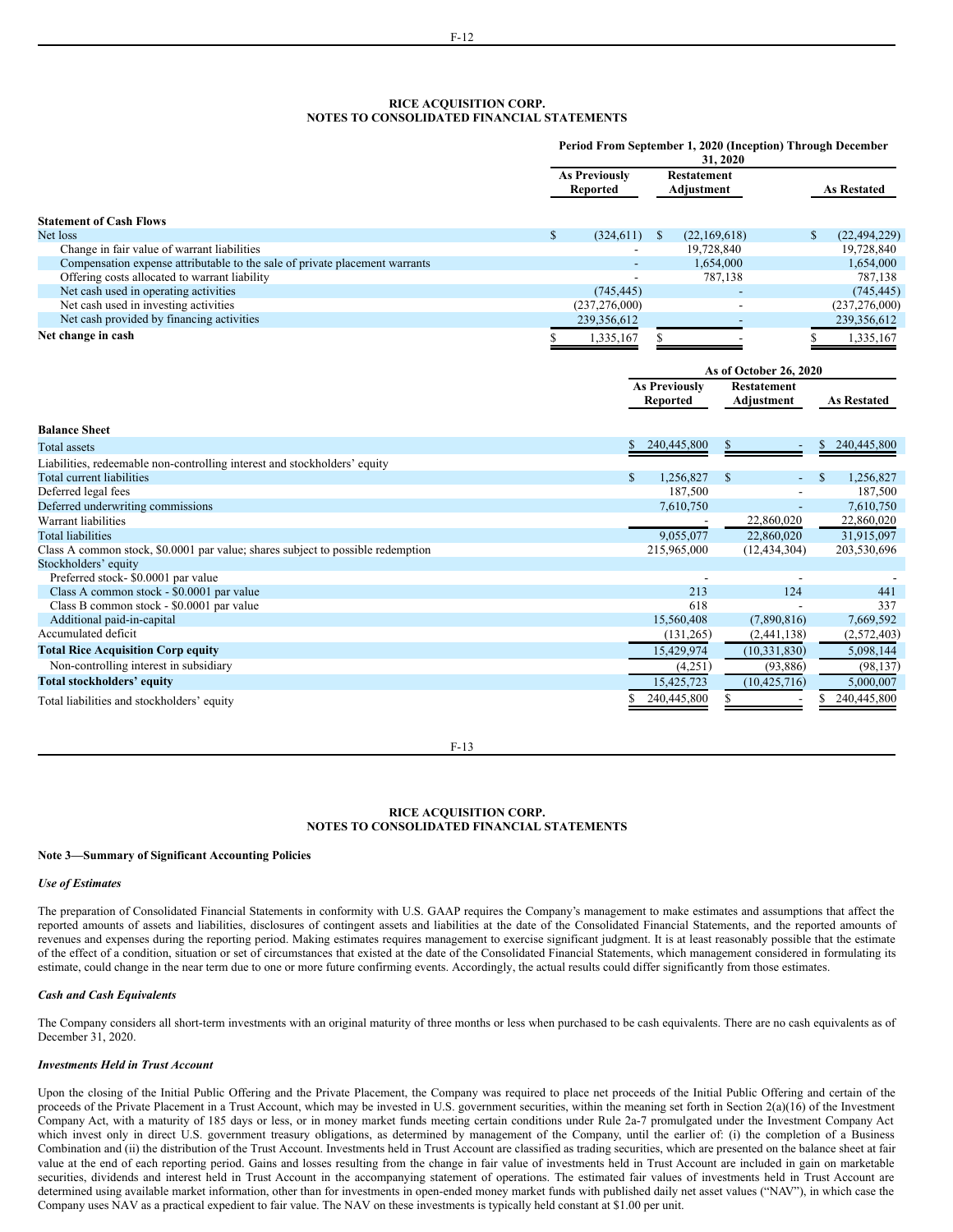## **RICE ACQUISITION CORP. NOTES TO CONSOLIDATED FINANCIAL STATEMENTS**

## *Concentration of Credit Risk*

Financial instruments that potentially subject the Company to concentrations of credit risk consist of cash accounts in a financial institution, which, at times, may exceed the Federal Depository Insurance Coverage of \$250,000, and investments held in Trust Account. At December 31, 2020, the Company has not experienced losses on these accounts and management believes the Company is not exposed to significant risks on such accounts.

### *Fair Value Measurement*

Fair value is defined as the price that would be received for sale of an asset or paid for transfer of a liability, in an orderly transaction between market participants at the measurement date. U.S. GAAP establishes a three-tier fair value hierarchy, which prioritizes the inputs used in measuring fair value.

The hierarchy gives the highest priority to unadjusted quoted prices in active markets for identical assets or liabilities (Level 1 measurements) and the lowest priority to unobservable inputs (Level 3 measurements). These tiers include:

- Level 1, defined as observable inputs such as quoted prices for identical instruments in active markets;
- Level 2, defined as inputs other than quoted prices in active markets that are either directly or indirectly observable such as quoted prices for similar instruments in active markets or quoted prices for identical or similar instruments in markets that are not active; and
- Level 3, defined as unobservable inputs in which little or no market data exists, therefore requiring an entity to develop its own assumptions, such as valuations derived from valuation techniques in which one or more significant inputs or significant value drivers are unobservable.

In some circumstances, the inputs used to measure fair value might be categorized within different levels of the fair value hierarchy. In those instances, the fair value measurement is categorized in its entirety in the fair value hierarchy based on the lowest level input that is significant to the fair value measurement.

#### *Fair Value of Financial Instruments*

As of December 31, 2020, the carrying values of cash, accounts payable, accrued expenses, and franchise tax payable approximate their fair values due to the short-term nature of the instruments. As of December 31, 2020, the Company's portfolio of investments held in the Trust Account is comprised of investments in U.S. Treasury securities with an original maturity of 185 days or less, which are recognized at fair value. The fair value of investments held in Trust Account is determined using quoted prices in active markets.

### *Of ering Costs Associated with the Initial Public Of ering*

Offering costs consisted of underwriting, legal, accounting, underwriting commissions and other costs incurred that were directly related to the Initial Public Offering and that were charged to stockholders' equity upon the completion of the Initial Public Offering.

F-15

## **RICE ACQUISITION CORP. NOTES TO CONSOLIDATED FINANCIAL STATEMENTS**

## *Class A Common Stock Subject to Possible Redemption*

The Company accounts for its Class A common stock subject to possible redemption in accordance with the guidance in FASB ASC Topic 480 "Distinguishing Liabilities from Equity." Shares of Class A common stock subject to mandatory redemption (if any) are classified as liability instruments and are measured at fair value. Shares of conditionally redeemable Class A common stock (including Class A common stock that feature redemption rights that are either within the control of the holder or subject to redemption upon the occurrence of uncertain events not solely within the Company's control) are classified as temporary equity. At all other times, shares of Class A common stock are classified as stockholders' equity. The Company's Class A common stock features certain redemption rights that are considered to be outside of the Company's control and subject to the occurrence of uncertain future events. Accordingly, as of December 31, 2020, an aggregate of 18,351,762 shares of Class A common stock subject to possible redemption are presented as temporary equity, outside of the stockholders' equity section of the Company's consolidated balance sheet.

#### *Net Loss Per Common Share*

Net loss per share of common stock is computed by dividing net loss applicable to stockholders by the weighted average number of shares of common stock outstanding during the period. The Company has not considered the effect of the warrants sold in the Initial Public Offering and Private Placement to purchase an aggregate of 18,351,762 shares of Class A common stock in the calculation of diluted earnings per share, since their inclusion would be anti-dilutive under the treasury stock method. As a result, diluted earnings per common share is the same as basic earnings per common share for the period presented.

The Company's statement of operations includes a presentation of income per share for common stock subject to redemption in a manner similar to the two-class method of income per share. Net income per share, basic and diluted for Class A common stock is calculated by dividing the net gain from investments held in the Trust Account of approximately \$32,000, net of applicable franchise taxes of approximately \$32,000 for the period from September 1, 2020 (inception) through December 31, 2020, by the weighted average number of shares of Class A common stock outstanding for the period. Net loss per share, basic and diluted for Class B common stock for the period from September 1, 2020 (inception) through December 31, 2020 is calculated by dividing the change in fair value of warrant liability of approximately \$19.7 million, compensation expense of approximately \$1.7 million, approximately \$787,000 related to warrant financing costs, general and administration expenses of approximately \$291,000 and franchise taxes of approximately \$33,000, net of noncontrolling interest of approximately \$865,000, resulting in a net loss of approximately \$21.6 million, by the weighted average number of Class B common stock outstanding for the period.

#### *Income Taxes*

The Company complies with the accounting and reporting requirements of Financial Accounting Standards Board ("FASB") Accounting Standard Codification, or FASB ASC, 740, "Income Taxes," which requires an asset and liability approach to financial accounting and reporting for income taxes. Deferred tax assets and liabilities are recognized for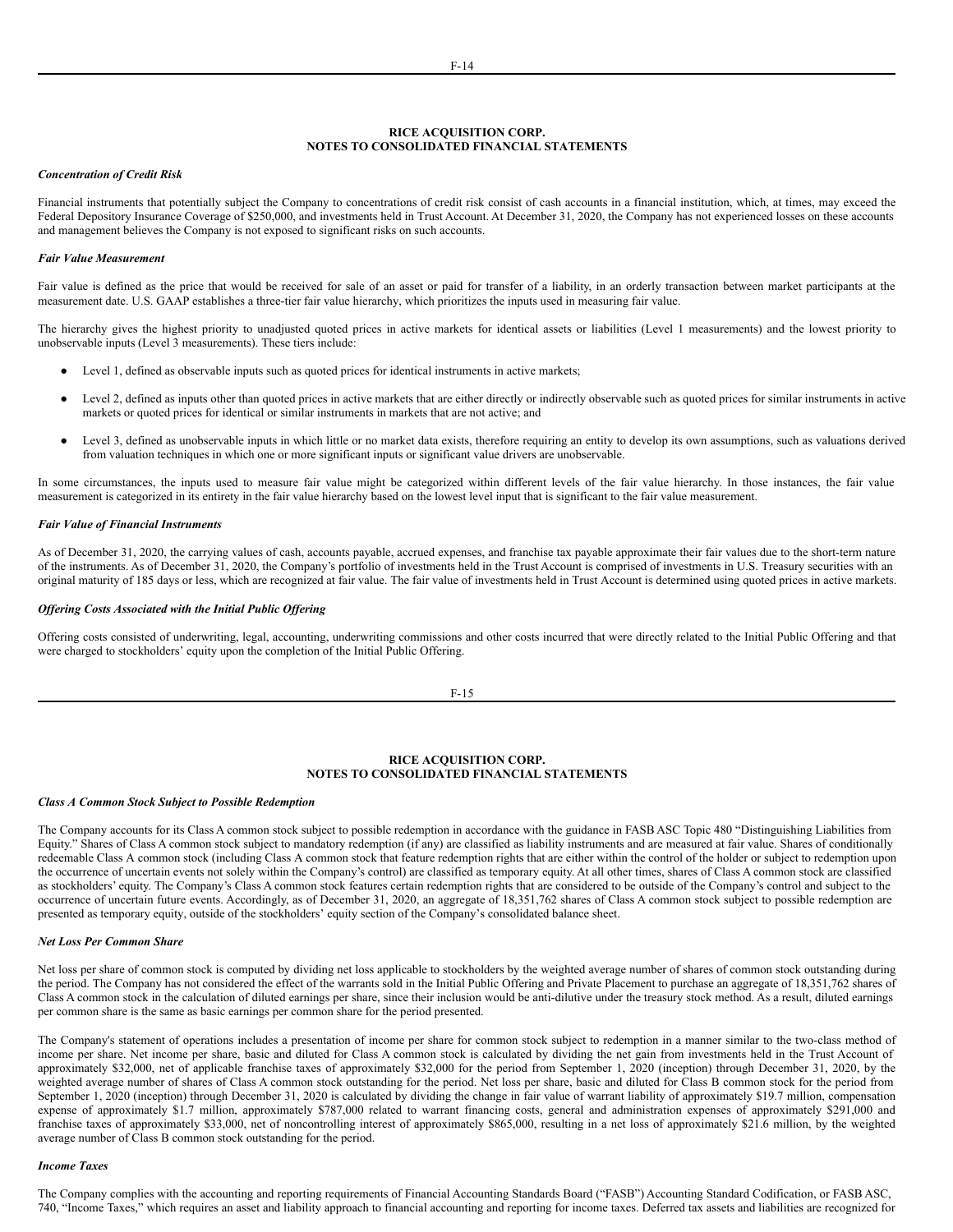the estimated future tax consequences attributable to differences between the financial statement carrying amounts of existing assets and liabilities and their respective tax bases. Deferred tax assets and liabilities are measured using enacted tax rates expected to apply to taxable income in the years in which those temporary differences are expected to be recovered or settled. The effect on deferred tax assets and liabilities of a change in tax rates is recognized in income in the period that included the enactment date. Valuation allowances are established, when necessary, to reduce deferred tax assets to the amount expected to be realized.

FASB ASC 740 prescribes a recognition threshold and a measurement attribute for the financial statement recognition and measurement of tax positions taken or expected to be taken in a tax return. For those benefits to be recognized, a tax position must be more-likely-than-not to be sustained upon examination by taxing authorities. The Company recognizes accrued interest and penalties related to unrecognized tax benefits as income tax expense.

## **RICE ACQUISITION CORP. NOTES TO CONSOLIDATED FINANCIAL STATEMENTS**

#### *Derivative warrant liabilities*

The Company does not use derivative instruments to hedge exposures to cash flow, market, or foreign currency risks. The Company evaluates all of its financial instruments, including issued stock purchase warrants, to determine if such instruments are derivatives or contain features that qualify as embedded derivatives, pursuant to ASC 480 and ASC 815-15. The classification of derivative instruments, including whether such instruments should be recorded as liabilities or as equity, is re-assessed at the end of each reporting period.

The Company accounts for its 18,633,500 common stock warrants issued in connection with its Initial Public Offering (11,862,500) and Private Placement (6,771,000) as derivative warrant liabilities in accordance with ASC 815-40. Accordingly, the Company recognizes the warrant instruments as liabilities at fair value and adjusts the instruments to fair value at each reporting period. The liabilities are subject to re-measurement at each balance sheet date until exercised, and any change in fair value is recognized in the Company's statement of operations. The fair value of warrants issued by the Company in connection with the Public Offering and Private Placement has been estimated using Monte-Carlo simulations at each measurement date.

## *Recent Accounting Pronouncements*

Management does not believe that any recently issued, but not yet effective, accounting pronouncement if currently adopted would have a material effect on the Company's Consolidated Financial Statements.

## **Note 4—Initial Public Offering**

On October 26, 2020, the Company consummated its Initial Public Offering of 23,725,000 Units, including 2,225,000 Over-Allotment Units that were issued pursuant to the underwriters' partial exercise of their over-allotment option, at \$10.00 per Unit, generating gross proceeds of approximately \$237.3 million, and incurring offering costs of approximately \$12.5 million, inclusive of \$7.6 million in deferred underwriting commissions. Of the 23,725,000 Units sold, affiliates of the Sponsor and Atlas Point Fund had purchased 1,980,000 Units (the "Affiliated Units") and 2,128,500 Units (the "Atlas Units"), respectively, at the Initial Public Offering price. The underwriters did not receive any underwriting discounts or commissions on the 1,980,000 Affiliated Units.

Each Unit consists of one share of Class A common stock and one-half of one redeemable warrant (each, a "Public Warrant"). Each whole Public Warrant entitles the holder to purchase one share of Rice's Class A common stock at a price of \$11.50 per share, subject to adjustment (see Note 7).

#### **Note 5—Related Party Transactions**

## *Founder Shares and Sponsor Shares*

In September 2020, the Sponsor paid \$25,000 to cover for certain of expenses of the Company in exchange for issuance of (i) 5,750,100 shares of Rice's Class B common stock, par value \$0.0001 per share, and (ii) 2,500 shares of Rice's Class A common stock, par value \$0.0001 per share. In September 2020, the Sponsor received 5,750,000 Class B Units of Opco (which are profits interest units only). In October 2020, the Sponsor forfeited 90,000 Class B Units of Opco, and 30,000 Class B Units of Opco were issued to each of the independent directors. The Sponsor transferred a corresponding number of shares of Class B common stock to the independent directors. In October 2020, the Company effected a dividend, resulting in an aggregate of (i) 6,181,350 shares of Rice's Class B common stock, and (ii) 2,500 shares of Rice's Class A common stock outstanding. All shares and associated amounts have been retroactively restated to reflect the dividend. Upon a liquidation of Opco, distributions generally will be made to the holders of Opco Units on a pro rata basis, subject to certain limitations with respect to the Class B Units of Opco, including that, prior to the completion of the initial Business Combination, such Class B Units will not be entitled to participate in a liquidating distribution.

Also, in September 2020, Rice paid \$25,000 to Opco in exchange for issuance of 2,500 Class A Units of Opco. In September 2020, the Sponsor received 100 Class A Units of Opco in exchange for \$1,000.

The Company refers to the 6,181,250 shares of Class B common stock and corresponding number of Class B Units of Opco (or the Class A Units of Opco into which such Class B Units will convert) collectively as the "Founder Shares". The Founder Shares consist of Class B Units of Opco (and any Class A Units of Opco into which such Class B Units are converted) and a corresponding number of shares of Class B common stock, which together will be exchangeable for shares of Rice's Class A common stock after the time of the initial Business Combination on a one-for-one basis, subject to adjustment as provided herein. The Company refers to the 2,500 shares of Rice's Class A common stock and the 100 Class A Units of Opco and a corresponding number of shares of Rice's non-economic Class B common stock (which together will be exchangeable into shares of Class A common stock after the initial Business Combination on a one-for-one basis) collectively as the "Sponsor Shares".

Upon the closing of the Initial Public Offering, the Sponsor forfeited 309,063 Class B Units of Opco, and 309,063 Class B Units of Opco were issued to Atlas Point Fund. The Sponsor transferred a corresponding number of shares of Class B common stock to Atlas Point Fund.

## **RICE ACQUISITION CORP. NOTES TO CONSOLIDATED FINANCIAL STATEMENTS**

The Initial Stockholders agreed to forfeit up to 806,250 Founder Shares to the extent that the over-allotment option is not exercised in full by the underwriters, so that the Founder Shares will represent 20.0% of the Company's issued and outstanding shares after the Initial Public Offering (excluding the Sponsor Shares). On October 26, 2020, the underwriters partially exercised the over-allotment option to purchase as additional 2,225,000 Units; thus, only 250,000 Founder Shares remain subject to forfeiture to the extent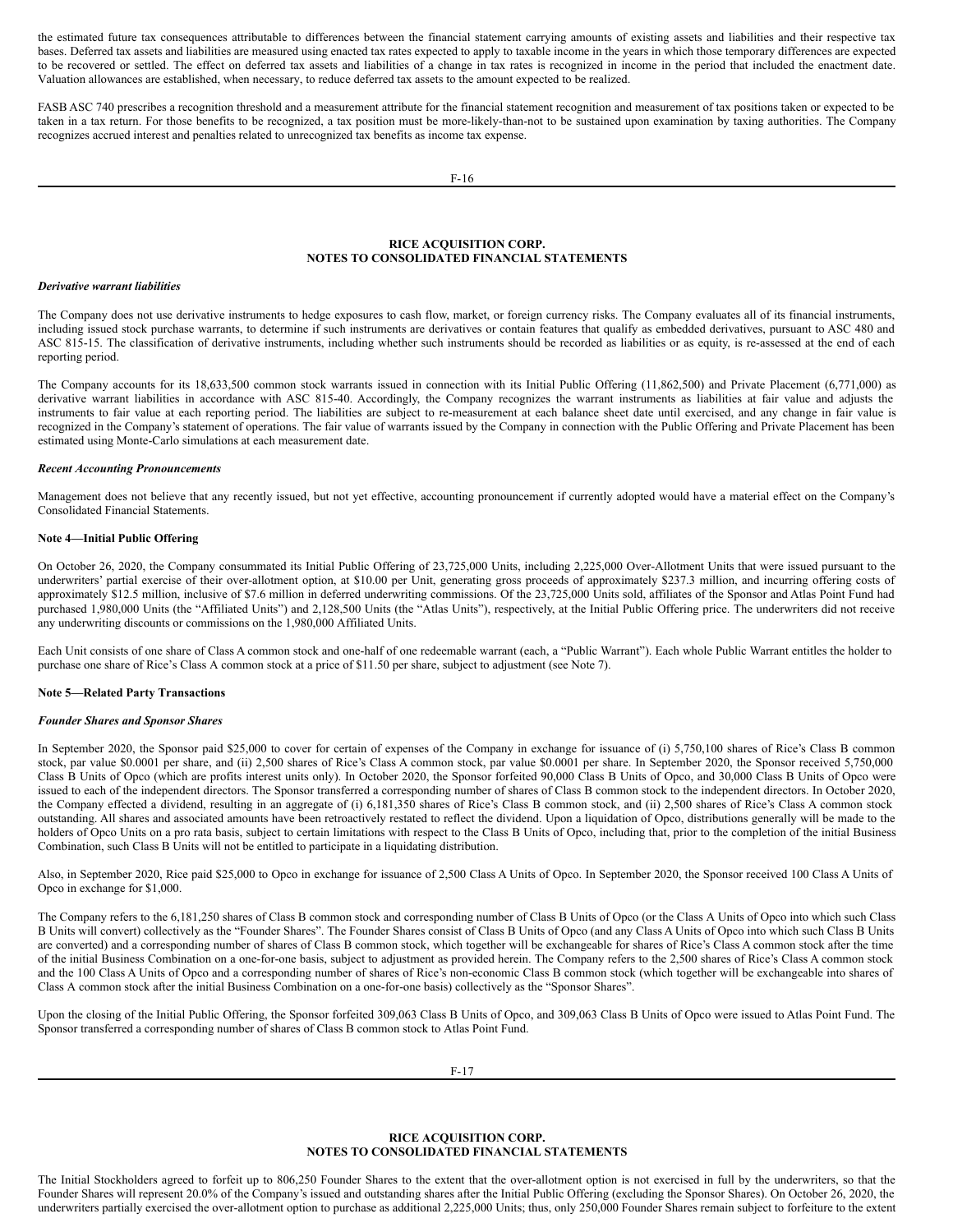the over-allotment option is fully exercised. On December 5, 2020, the remaining unexercised over-allotment expired unused and therefore the remaining 250,000 shares of Class B common stock were forfeited.

The Class B Units of Opco will convert into Class A Units of Opco in connection with the initial Business Combination on a one-for-one basis, subject to adjustment for stock splits, stock dividends, reorganizations, recapitalizations and the like and subject to further adjustment as provided herein. The Founder Shares consist of Class B Units of Opco (and any Class A Units of Opco into which such Class B Units are converted) and a corresponding number of shares of Class B common stock, which together will be exchangeable for shares of Class A common stock after the time of the initial Business Combination on a one-for-one basis (subject to adjustment for stock splits, stock dividends, reorganizations, recapitalizations and the like), and subject to further adjustment as provided herein. In the case that additional shares of Class A common stock, or equity-linked securities, are issued or deemed issued in excess of the amounts sold in the Initial Public Offering and related to the closing of the Business Combination (other than the forward purchase securities), the number of Class A Units of Opco into which the Class B Units of Opco will convert may be adjusted (unless the holders of a majority of the outstanding Founder Shares agree to waive such adjustment with respect to any such issuance or deemed issuance) so that the number of shares of Class A common stock issuable upon exchange of all Founder Shares will equal, in the aggregate, on an as-exchanged basis, 20% of the sum of the total outstanding shares of Rice's common stock upon completion of the Initial Public Offering, plus all shares of Class A common stock and equity-linked securities issued or deemed issued in connection with the Business Combination (excluding the forward purchase securities and any shares or equity-linked securities issued, or to be issued, to any seller in the Business Combination and excluding the Sponsor Shares). In addition, the number of outstanding shares of Class B common stock will be adjusted through a stock split or stock dividend so that the total number of outstanding shares of Class B common stock corresponds to the total number of Class A Units of Opco outstanding (other than those held by Rice) plus the total number of Class A Units Opco into which the Class B Units of Opco are entitled to convert.

The Initial Stockholders agreed, subject to limited exceptions, not to transfer, assign or sell any of the Founder Shares held by them (and any shares of Class A common stock acquired upon exchange of Founder Shares) until one year after the date of the consummation of the initial Business Combination or earlier if, subsequent to the initial Business Combination, (i) the last sale price of the Class A common stock equals or exceeds \$12.00 per share (as adjusted for stock splits, stock dividends, reorganizations, recapitalizations and the like) for any 20 trading days within any 30-trading day period commencing at least 150 days after the initial Business Combination or (ii) the Company consummates a subsequent liquidation, merger, stock exchange or other similar transaction which results in all of the stockholders having the right to exchange their shares of common stock for cash, securities or other property.

### *Private Placement Warrants*

Simultaneously with the closing of the Initial Public Offering, the Company consummated the Private Placement of 6,771,000 Private Placement Warrants to the Sponsor and Atlas Point Fund, at a price of \$1.00 per Private Placement Warrant, generating gross proceeds to the Company of approximately \$6.8 million.

Each whole Private Placement Warrant is exercisable for a price of \$11.50 to purchase one share of Rice's Class A common stock or, in certain circumstances, one Class A Unit of Opco together with a corresponding number of shares of Rice's non-economic Class B common stock. A portion of the proceeds from the sale of the Private Placement Warrants was added to the proceeds from the Initial Public Offering held in the Trust Account. If the Company does not complete a Business Combination within the Combination Period, the Private Placement Warrants will expire worthless. The Private Placement Warrants will be non-redeemable and exercisable on a cashless basis so long as they are held by the Sponsor, Atlas Point Fund or their permitted transferees.

With certain limited exceptions, the Private Placement Warrants and the securities underlying such warrants will not be transferable, assignable or saleable until 30 days after the completion of the initial Business Combination.

$$
F-18
$$

## **RICE ACQUISITION CORP. NOTES TO CONSOLIDATED FINANCIAL STATEMENTS**

## *Related Party Loans*

On September 1, 2020, the Sponsor agreed to loan the Company an aggregate of up to \$300,000 pursuant to a promissory note (the "Note"). This loan is non-interest bearing and payable upon the completion of the Initial Public Offering. The Company borrowed an aggregate of approximately \$290,000 under the Note. The outstanding balance of the Note was paid in full as of November 10, 2020.

In addition, in order to finance transaction costs in connection with a Business Combination, the Sponsor or an affiliate of the Sponsor, or certain of the Company's officers and directors may, but are not obligated to, loan the Company funds as may be required ("Working Capital Loans"). If the Company completes a Business Combination, the Company will repay the Working Capital Loans out of the proceeds of the Trust Account released to the Company. Otherwise, the Working Capital Loans would be repaid only out of funds held outside the Trust Account. In the event that a Business Combination does not close, the Company may use a portion of proceeds held outside the Trust Account to repay the Working Capital Loans but no proceeds held in the Trust Account would be used to repay the Working Capital Loans. The Working Capital Loans would either be repaid upon consummation of a Business Combination or, at the lender's discretion, up to \$1.5 million of such Working Capital Loans may be convertible into warrants of the post Business Combination entity at a price of \$1.00 per warrant. The warrants would be identical to the Private Placement Warrants. Except for the foregoing, the terms of such Working Capital Loans, if any, have not been determined and no written agreements exist with respect to such loans. To date, the Company had no borrowings under the Working Capital Loans.

The Sponsor, officers and directors, or any of their respective affiliates will be reimbursed for any out-of-pocket expenses incurred in connection with activities on the Company's behalf such as identifying potential target businesses and performing due diligence on suitable Business Combinations. The Company's audit committee will review on a quarterly basis all payments that were made to the Sponsor, officers or directors, or their affiliates.

#### *Administrative Support Agreement*

Commencing on the date the Company's securities are first listed on NYSE, the Company agreed to pay the Sponsor a total of \$10,000 per month for office space, utilities, secretarial support and administrative services provided to members of the management team. Upon completion of the initial Business Combination or the Company's liquidation, the Company will cease paying these monthly fees.

#### **Note 6—Commitments and Contingencies**

#### *Forward Purchase Agreement*

The Company entered into an amended and restated forward purchase agreement (the "Forward Purchase Agreement") with Atlas Point Fund, pursuant to which Atlas Point Fund, which is a fund managed by CIBC National Trust but is not affiliated with the Company or sponsor, agreed to purchase up to \$75,000,000 of either (i) a number of units (the "forward purchase units"), consisting of one share of Class A common stock (the "forward purchase shares") and one-third of one warrant (the "forward purchase warrants"), for \$10.00 per unit or (ii) a number of forward purchase shares for \$9.67 per share (such forward purchase shares valued at \$9.67 per share or the forward purchase units, as the case may be, the "forward purchase securities"), in a private placement that will close simultaneously with the closing of the Initial Business Combination. The forward purchase warrants will have the same terms as the public warrants and the forward purchase shares will be identical to the shares of Class A common stock included in the units being sold in this offering, except the forward purchase shares and the forward purchase warrants will be subject to transfer restrictions and certain registration rights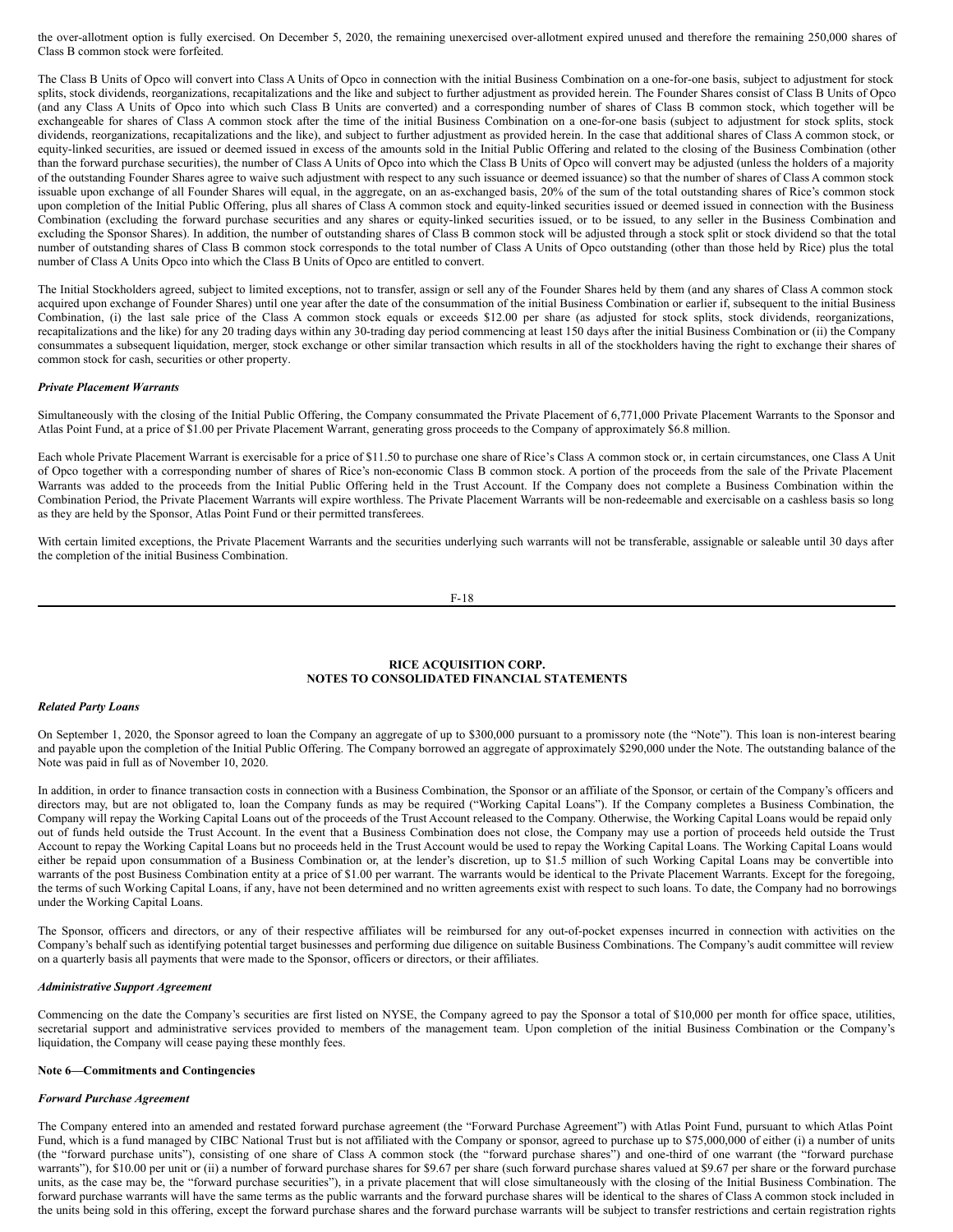and the forward purchase units will consist of only one-third of one forward purchase warrant. The funds from the sale of the forward purchase securities may be used as part of the consideration to the sellers in the Initial Business Combination, and any excess funds may be used for the working capital needs of the post-transaction company. This agreement is independent of the percentage of stockholders electing to redeem their public shares and may provide the Company with an increased minimum funding level for the Initial Business Combination. The forward purchase agreement is subject to conditions, including the Company extending an offer to Atlas Point Fund to purchase the forward purchase securities, Atlas Point Fund giving the Company its irrevocable written consent to purchase the forward purchase securities no later than five days after the Company notifies it of the Company's intention to meet to consider entering into a definitive agreement for a proposed Business Combination. Atlas Point Fund may grant or withhold its consent to the purchase entirely within its sole discretion. Accordingly, if Atlas Point Fund does not consent to the purchase, it will not be obligated to purchase the forward purchase securities.

## **RICE ACQUISITION CORP. NOTES TO CONSOLIDATED FINANCIAL STATEMENTS**

### *Registration Rights*

The holders of Founder Shares, Private Placement Warrants and warrants that may be issued upon conversion of Working Capital Loans, if any, (and any shares of Class A common stock issuable upon the exercise of the Private Placement Warrants and warrants that may be issued upon conversion of Working Capital Loans and upon conversion of the Founder Shares) are entitled to registration rights pursuant to a registration rights agreement. The holders of these securities are entitled to make up to three demands, excluding short form demands, that the Company register such securities. In addition, the holders have certain "piggy-back" registration rights with respect to registration statements filed subsequent to the completion of the initial Business Combination. Additionally, pursuant to the Forward Purchase Agreement, the Company agreed to grant certain registration rights to Atlas Point Fund in connection with the issuance of any forward purchase units upon the completion of the Company's Business Combination. The Company will bear the expenses incurred in connection with the registration of such securities.

### *Underwriting Agreement*

The Company granted the underwriters a 45-day option from the date of Initial Public Offering to purchase up to 3,225,000 additional Units to cover over-allotments, if any, at the Initial Public Offering price less the underwriting discounts and commissions. On October 26, 2020, the underwriters partially exercised the over-allotment option to purchase an additional 2,225,000 Units.

The underwriters were entitled to an underwriting discount of \$0.20 per Unit (excluding the Affiliated Units purchased). As a result of affiliates of the Sponsor purchasing 1,980,000 Units, the Company paid an underwriting discount of approximately \$4.3 million in the aggregate upon the closing of the Initial Public Offering. In addition, the underwriters will be entitled to a deferred fee of \$0.35 per Unit (excluding the Affiliated Units), or approximately \$7.6 million in the aggregate. The deferred fee will become payable to the underwriters from the amounts held in the Trust Account solely in the event that the Company completes a Business Combination, subject to the terms of the underwriting agreement.

#### **Note 7— Stockholders' Deficit**

*Preferred Stock* — The Company is authorized to issue 1,000,000 shares of preferred stock, par value \$0.0001 per share, with such designations, voting and other rights and preferences as may be determined from time to time by the Company's board of directors. As of December 31, 2020, there were no shares of preferred stock issued or outstanding.

*Class A Common Stock* — As of December 31, 2020, the Company is authorized to issue 250,000,000 shares of Class A common stock with a par value of \$0.0001 per share. As of December 31, 2020, there were 23,737,500 shares of Class A common stock issued and outstanding, of which 18,351,762 shares are subject to possible redemption and therefore classified outside of permanent equity in the accompanying consolidated balance sheet.

F-20

## **RICE ACQUISITION CORP. NOTES TO CONSOLIDATED FINANCIAL STATEMENTS**

*Class B Common Stock* — The Company is authorized to issue 20,000,000 shares of Class B common stock with a par value of \$0.0001 per share. On September 2, 2020, the Company issued 5,750,100 shares of Class B common stock. In October 2020, the Company effected a dividend of Class B common stock, resulting in an aggregate of 6,181,350 shares of Rice's Class B common stock outstanding. All shares and associated amounts have been retroactively restated to reflect the dividend. Of the 6,181,350 shares of Rice's Class B common stock outstanding, up to 806,250 shares of Class B common stock were subject to forfeiture to the extent that the underwriters' over-allotment option is not exercised in full or in part, so that the Initial Stockholders will collectively own 20% of the Company's issued and outstanding common stock after the Initial Public Offering (excluding the Sponsor Shares). On October 26, 2020, the underwriters partially exercised the over-allotment option to purchase an additional 2,225,000 Units; thus, only 250,000 Founder Shares remained subject to forfeiture to the extent the over-allotment option is fully exercised. On December 5, 2020, the remaining underwriters' over-allotment option expired unexercised; thus, 250,000 Founder shares held by the Sponsor were forfeited for no consideration. As of December 31, 2020, there were 5,931,350 shares of Class B common stock issued and outstanding.

Holders of the Class A common stock and holders of the Class B common stock will vote together as a single class on all matters submitted to a vote of the stockholders, except as required by law. Each share of common stock will have one vote on all such matters. Prior to the initial Business Combination, only holders of Class B common stock will have the right to vote on the election of directors.

## **Note 8—Warrant Liability**

*Warrants* — Public Warrants may only be exercised for a whole number of shares. No fractional Public Warrants will be issued upon separation of the Units and only whole Public Warrants will trade. The Public Warrants will become exercisable on the later of (a) 30 days after the completion of a Business Combination or (b) 12 months from the closing of the Initial Public Offering; provided in each case that the Company has an effective registration statement under the Securities Act covering the shares of Class A common stock issuable upon exercise of the Public Warrants and a current prospectus relating to them is available (or the Company permits holders to exercise their Public Warrants on a cashless basis and such cashless exercise is exempt from registration under the Securities Act). The Company has agreed that as soon as practicable, but in no event later than 15 business days after the closing of the initial Business Combination, it will use its best efforts to file with the SEC and have an effective registration statement covering the shares of the Class A common stock issuable upon exercise of the warrants and to maintain a current prospectus relating to those shares of the Class A common stock until the warrants expire or are redeemed. If a registration statement covering the shares of the Class A common stock issuable upon exercise of the warrants is not effective by the 60<sup>th</sup> business day after the closing of the initial Business Combination, warrant holders may, until such time as there is an effective registration statement and during any period when the Company will have failed to maintain an effective registration statement, exercise warrants on a "cashless basis" in accordance with Section 3(a)(9)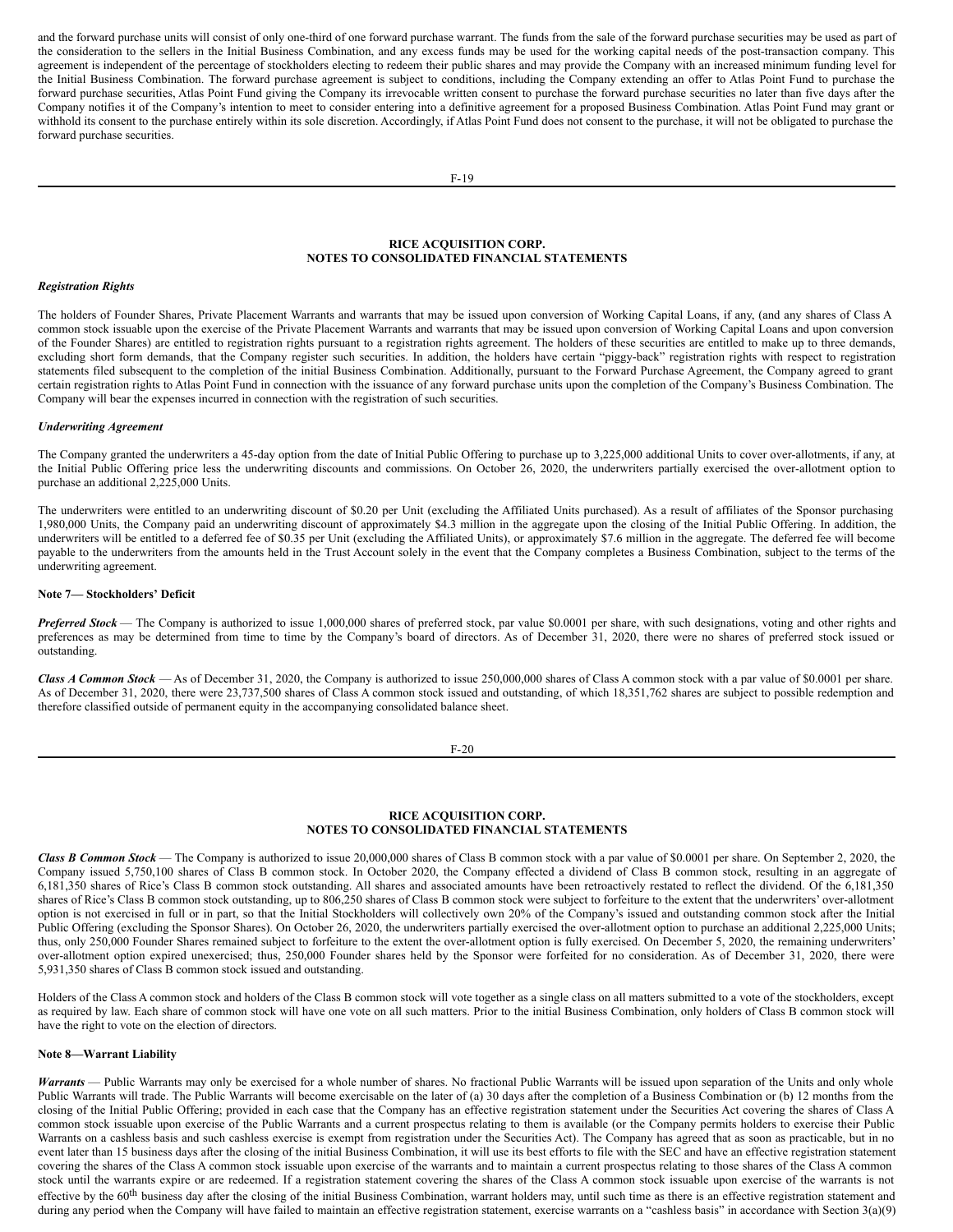#### of the Securities Act or another exemption.

The warrants have an exercise price of \$11.50 per share, subject to adjustments, and will expire five years after the completion of a Business Combination or earlier upon redemption or liquidation. In addition, if (x) the Company issues additional shares of Class A common stock or equity-linked securities for capital raising purposes in connection with the closing of the initial Business Combination at an issue price or effective issue price of less than \$9.20 per share of Class A common stock (with such issue price or effective issue price to be determined in good faith by the board and, in the case of any such issuance to the Sponsor or its affiliates, without taking into account any Founder Shares held by the Sponsor or such affiliates, as applicable, prior to such issuance) (the "Newly Issued Price"), the exercise price of the warrants will be adjusted (to the nearest cent) to be equal to 115% of the Newly Issued Price.

F-21

### **RICE ACQUISITION CORP. NOTES TO CONSOLIDATED FINANCIAL STATEMENTS**

*Redemption of warrants when our Class A common stock equals or exceeds \$18.00 per share:*

Once the warrants become exercisable, the Company may redeem the outstanding warrants for cash (except as described herein with respect to the Private Placement Warrants):

- in whole and not in part;
- at a price of \$0.01 per warrant;
- upon a minimum of 30 days' prior written notice of redemption; and
- if, and only if, the last sale price of the Class A common stock equals or exceeds \$18.00 per share (as adjusted for stock splits, stock dividends, reorganizations, recapitalizations and the like) for any 20 trading days within a 30-trading day period ending on the third trading day prior to the date on which the Company sends the notice of redemption to the warrant holders.

The Company will not redeem the warrants for cash unless a registration statement under the Securities Act covering the shares of Class A common stock issuable upon exercise of the warrants is effective and a current prospectus relating to those shares of Class A common stock is available throughout the 30-day redemption period, except if the warrants may be exercised on a cashless basis and such cashless exercise is exempt from registration under the Securities Act. If the Company calls the warrants for redemption for cash as described above, the management will have the option to require all holders that wish to exercise warrants to do so on a "cashless basis."

*Redemption of warrants when our Class A common stock equals or exceeds \$10.00 per share:*

Once the warrants become exercisable, the Company may redeem the outstanding warrants (except as described herein with respect to the Private Placement Warrants):

- in whole and not in part:
- at \$0.10 per warrant upon a minimum of 30 days' prior written notice of redemption provided that holders will be able to exercise their warrants on a cashless basis prior to redemption and receive that number of shares of Class A common stock determined by reference to an agreed table based on the redemption date and the "fair market value" of Class A common stock;
- if and only if, the last sale price of Class A common stock equals or exceeds \$10.00 per share (as adjusted for stock splits, stock dividends, reorganizations, recapitalizations and the like) on the trading day prior to the date on which the Company sends the notice of redemption to the warrant holders; and
- if, and only if, there is an effective registration statement covering the issuance of shares of Class A common stock issuable upon exercise of the warrants and a current prospectus relating thereto available throughout the 30- day period after written notice of redemption is given.

The "fair market value" of the Class A common stock shall mean the volume weighted average price of the Class A common stock as reported during the 10 trading days ending on the third trading day prior to the date on which the notice of redemption is sent to the holders of warrants.

None of the Private Placement Warrants will be redeemable by the Company so long as they are held by the initial purchasers of the Private Placement Warrants or their permitted transferees.

In no event will the Company be required to net cash settle any warrant. If the Company is unable to complete a Business Combination within the Combination Period and the Company liquidates the funds held in the Trust Account, holders of warrants will not receive any of such funds with respect to their warrants, nor will they receive any distribution from the Company's assets held outside of the Trust Account with the respect to such warrants. Accordingly, the warrants may expire worthless.

See Note 9 for additional disclosures regarding the valuation of the warrant liabilities.

F-22

## **RICE ACQUISITION CORP. NOTES TO CONSOLIDATED FINANCIAL STATEMENTS**

## **Note 9—Fair Value Measurements**

The fair value of the Company's financial assets and liabilities reflects management's estimate of amounts that the Company would have received in connection with the sale of the assets or paid in connection with the transfer of the liabilities in an orderly transaction between market participants at the measurement date. In connection with measuring the fair value of its assets and liabilities, the Company seeks to maximize the use of observable inputs (market data obtained from independent sources) and to minimize the use of unobservable inputs (internal assumptions about how market participants would price assets and liabilities). The following fair value hierarchy is used to classify assets and liabilities based on the observable inputs and unobservable inputs used in order to value the assets and liabilities:

Level 1: Quoted prices in active markets for identical assets or liabilities. An active market for an asset or liability is a market in which transactions for the asset or liability occur with sufficient frequency and volume to provide pricing information on an ongoing basis.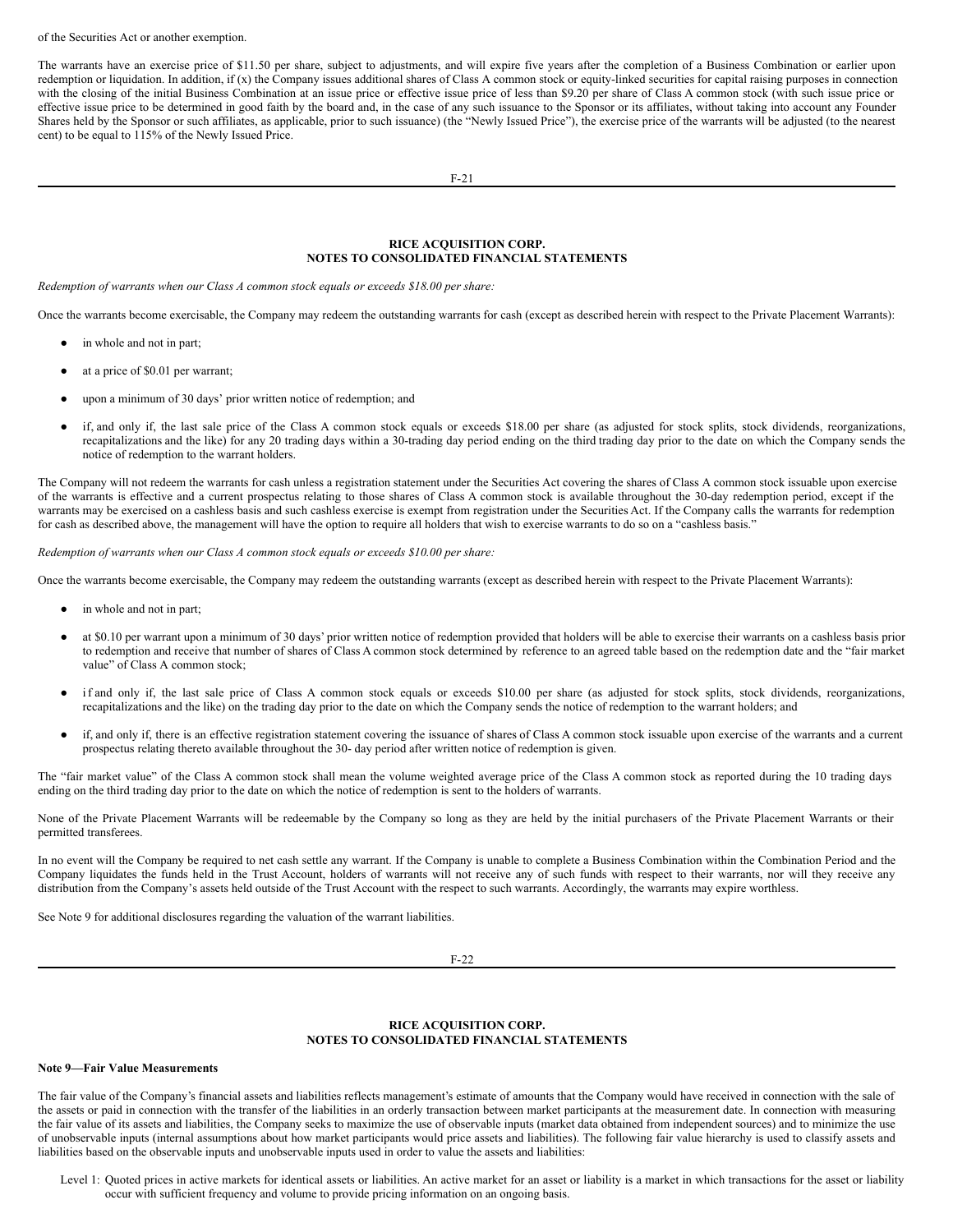Level 2: Observable inputs other than Level 1 inputs. Examples of Level 2 inputs include quoted prices in active markets for similar assets or liabilities and quoted prices for identical assets or liabilities in markets that are not active.

Level 3: Unobservable inputs based on our assessment of the assumptions that market participants would use in pricing the asset or liability.

The Company classifies its U.S. Treasury and equivalent securities as held-to-maturity in accordance with ASC Topic 320 "Investments - Debt and Equity Securities." Held-tomaturity securities are those securities which the Company has the ability and intent to hold until maturity. Held-to-maturity treasury securities are recorded at amortized cost on the accompanying balance sheet and adjusted for the amortization or accretion of premiums or discounts.

At December 31, 2020, assets held in the Trust Account were comprised of \$237,307,717 in U.S. Treasury securities. During the period from October 26, 2020 (inception) to December 31, 2020, the Company did not withdraw any interest income from the Trust Account.

The following table presents information about the Company's held-to-maturity assets that are measured at fair value on a recurring basis at December 31, 2020, and indicates the fair value hierarchy of the valuation inputs the Company utilized to determine such fair value. The gross holding gains and fair value of held-to-maturity securities at December 31, 2020, are as follows:

|                                                              | Fair Value Measured as of December 31, 2020 |               |         |                          |            |  |               |
|--------------------------------------------------------------|---------------------------------------------|---------------|---------|--------------------------|------------|--|---------------|
|                                                              |                                             | Level 1       | Level 2 |                          | Level 3    |  | Total         |
| Assets                                                       |                                             |               |         |                          |            |  |               |
| Investments held in Trust Account - U.S. Treasury Securities |                                             | 237, 307, 717 |         | $\sim$                   | $\sim$     |  | 237, 307, 717 |
| Liabilities:                                                 |                                             |               |         |                          |            |  |               |
| Warrant Liability - Public Warrants                          |                                             |               |         |                          | 27,046,487 |  | 27,046,487    |
| Warrant Liability - Private Warrants                         |                                             |               |         |                          | 15,542,000 |  | 15,542,000    |
| Total fair value                                             |                                             | 237, 307, 717 |         | $\overline{\phantom{0}}$ | 42,588,487 |  | 279,896,204   |

The Warrants were accounted for as liabilities in accordance with ASC 815-40 and are presented within warrant liabilities on the Company's balance sheet. The warrant liabilities are measured at fair value at inception and on a recurring basis, with changes in fair value presented within change in fair value of warrant liabilities in the statement of operations.

## I**nitial Measurement**

The Company established the initial fair value for the Warrants on October 26, 2020, the date of the Company's Initial Public Offering, using a Monte Carlo simulation model for the Public Warrants and a Black-Scholes model for the Private Placement Warrants. The Company allocated the proceeds received from (i) the sale of Units (which is inclusive of one share of Class A ordinary shares and one-half of one Public Warrant), (ii) the sale of Private Placement Warrants, and (iii) the issuance of Class B ordinary shares, first to the Warrants based on their fair values as determined at initial measurement, with the remaining proceeds allocated to Class A ordinary shares subject to possible redemption, Class A ordinary shares and Class B ordinary shares based on their relative fair values at the initial measurement date. The Warrants were classified as Level 3 at the initial measurement date due to the use of unobservable inputs.

## F-23

### **RICE ACQUISITION CORP. NOTES TO CONSOLIDATED FINANCIAL STATEMENTS**

The key inputs into the Monte Carlo simulation model for the Public Warrants and the Black-Scholes model for the Private Placement Warrants were as follows at initial measurement:

|                         | As of<br>October 26,<br>2020 |
|-------------------------|------------------------------|
| Exercise price          | 11.50                        |
| Stock price             | 9.39                         |
| Term (in years)         |                              |
| Volatility              | 20%                          |
| Risk-free interest rate | 0.46%                        |
| Dividend yield          | $\overline{\phantom{a}}$     |

On October 26, 2020, the fair value of the Public Warrants was determined to be \$1.22 per warrant for an aggregate value of \$14.4 million. The fair value of the Private Placement Warrants was determined to be \$1.24 per warrant for an aggregate value of \$8.4 million.

#### *Subsequent Measurement*

The Warrants are measured at fair value on a recurring basis. The subsequent measurement of the Public Warrants as of December 31, 2020 is classified as Level 1 due to the use of an observable market quote in an active market.

The key inputs into the Black-Scholes model for the Private Placement Warrants were as follows as of December 31, 2020:

|                         | As of<br>December 31,<br>2020 |
|-------------------------|-------------------------------|
| Exercise price          | 11.50                         |
| Stock price             | 10.83                         |
| Term (in years)         | 5.82                          |
| Volatility              | 22.68                         |
| Risk-free interest rate | 0.48                          |
| Dividend yield          | $\overline{\phantom{0}}$      |

As of December 31, 2020, the derived fair value of the Private Placement Warrants was determined to be \$2.30 per warrant for an aggregate value of \$15.5 million. The observable fair value of the Public Warrants was \$2.20 per warrant for an aggregate value of \$27.0 million.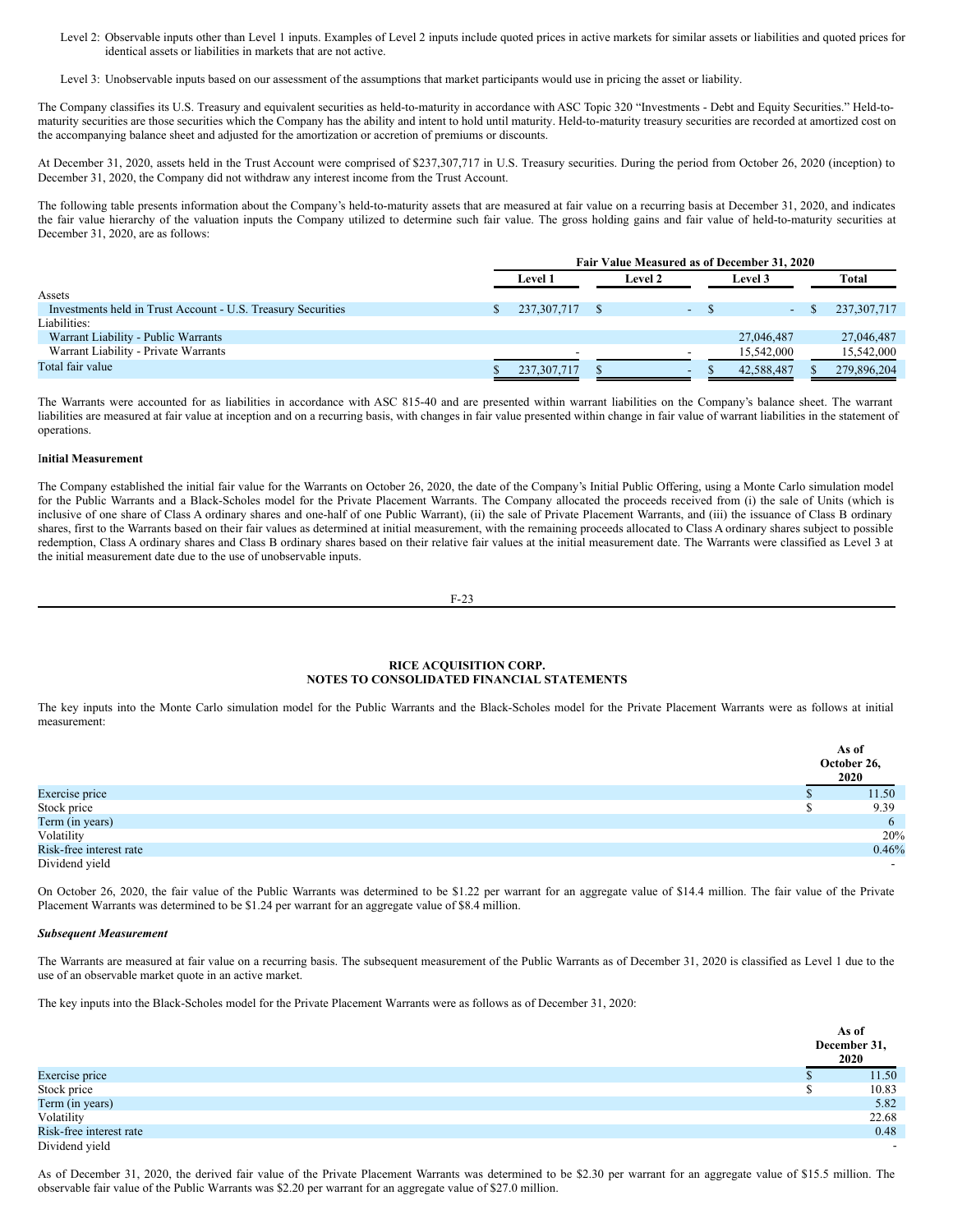The following table presents the changes in the fair value of warrant liabilities:

|                                         | Private<br><b>Placement</b> | Level |  | <b>Public</b>            | Level | Warrant<br>Liabilities |
|-----------------------------------------|-----------------------------|-------|--|--------------------------|-------|------------------------|
| Fair Value as of September 3, 2020      | $\overline{\phantom{0}}$    |       |  | $\overline{\phantom{a}}$ |       |                        |
| Initial measurement on October 26, 2020 | 8.425.987                   |       |  | 14,435,020               |       | 22,860,007             |
| Change in fair value                    | 7,117,000                   |       |  | 12.611.480               |       | 19,728,480             |
| Fair Value as of December 31, 2020      | 15.541.987                  |       |  | 27,046,500               |       | 42,588,487             |

Due to the use of quoted prices in an active market (Level 1) to measure the fair value of the Public Warrants, subsequent to initial measurement, the Company had transfers out of Level 3 totaling \$14.4 million during the period from October 26, 2020 through December 31, 2020.

Level 3 financial liabilities consist of the Private Placement Warrant liability for which there is no current market for these securities such that the determination of fair value requires significant judgment or estimation. Changes in fair value measurements categorized within Level 3 of the fair value hierarchy are analyzed each period based on changes in estimates or assumptions and recorded as appropriate.

At October 26, 2020, at initial measurement, the private warrants value exceeded their cost by approximately \$1,654,000. This amount is recognized as loss on issuance of private placement warrants for the period ending December 31, 2020.

## **RICE ACQUISITION CORP. NOTES TO CONSOLIDATED FINANCIAL STATEMENTS**

## **Note 10—Income Taxes**

The Company's taxable income primarily consists of interest income on the Trust Account. The Company's general and administrative expenses are generally considered startup costs and are not currently deductible. There was no income tax expense for the period from September 1, 2020 (inception) through December 31, 2020.

The income tax provision (benefit) consists of the following from September 1, 2020 (inception) through December 31, 2020:

| Current                       |                                 |
|-------------------------------|---------------------------------|
| Federal                       | $\qquad \qquad - \qquad$        |
| State                         |                                 |
| Deferred                      |                                 |
| Federal                       | (68, 168)                       |
| State                         | $\hspace{0.1mm}-\hspace{0.1mm}$ |
| Change in valuation allowance | 68,168                          |
| Income tax provision          | $\hspace{0.1mm}-\hspace{0.1mm}$ |

The Company's net deferred tax assets are as follows as of December 31, 2020:

| Start-up/Organization costs          | 61.173    |
|--------------------------------------|-----------|
| Net operating loss carryforwards     | 6.995     |
| Total deferred tax assets            | 68,168    |
| Valuation allowance                  | (68, 168) |
| Deferred tax asset, net of allowance |           |

In assessing the realization of deferred tax assets, management considers whether it is more likely than not that some portion or all of the deferred tax assets will not be realized. The ultimate realization of deferred tax assets is dependent upon the generation of future taxable income during the periods in which temporary differences representing net future deductible amounts become deductible. Management considers the scheduled reversal of deferred tax assets, projected future taxable income and tax planning strategies in making this assessment. After consideration of all of the information available, management believes that significant uncertainty exists with respect to future realization of the deferred tax assets and has therefore established a full valuation allowance.

There were no unrecognized tax benefits as of December 31, 2020. No amounts were accrued for the payment of interest and penalties at December 31, 2020. The Company is currently not aware of any issues under review that could result in significant payments, accruals or material deviation from its position. The Company is subject to income tax examinations by major taxing authorities since inception.

A reconciliation of the statutory federal income tax rate (benefit) to the Company's effective tax rate (benefit) is as follows from September 1, 2020 (inception) through December 31, 2020:

| Statutory Federal income tax rate | 21.0%      |
|-----------------------------------|------------|
| Change in Valuation Allowance     | $(21.0)\%$ |
| Income Taxes Benefit              | $0.0\%$    |

### **Note 11—Subsequent Events**

Management has evaluated subsequent events to determine if events or transactions occurring through May 13, 2021, the date the consolidated financial statements was available for issuance, require potential adjustment to or disclosure in the consolidated financial statements and has concluded that all such events that would require recognition or disclosure have been recognized or disclosed.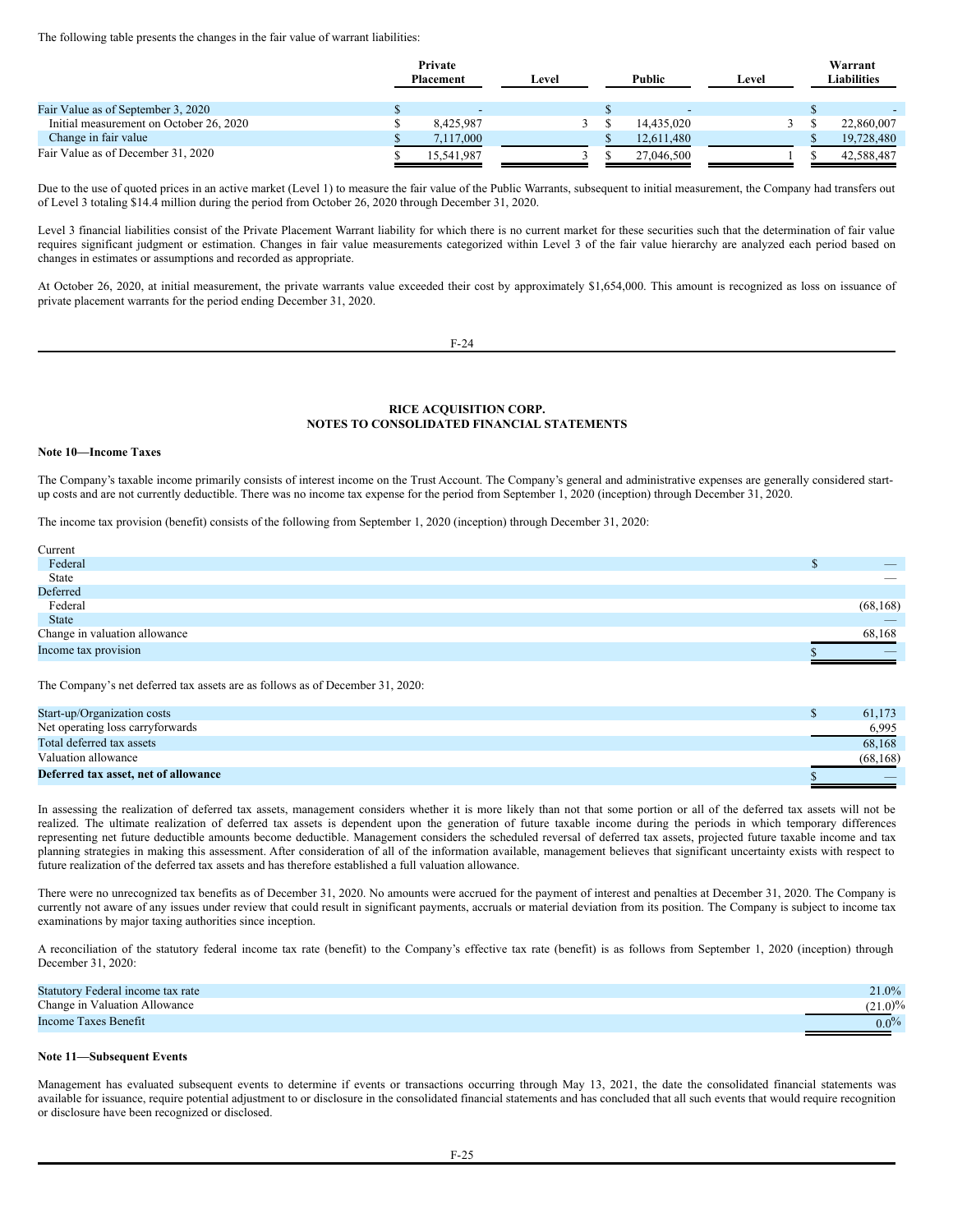<span id="page-63-0"></span>Rice Acquisition Holdings LLC, a Delaware limited liability company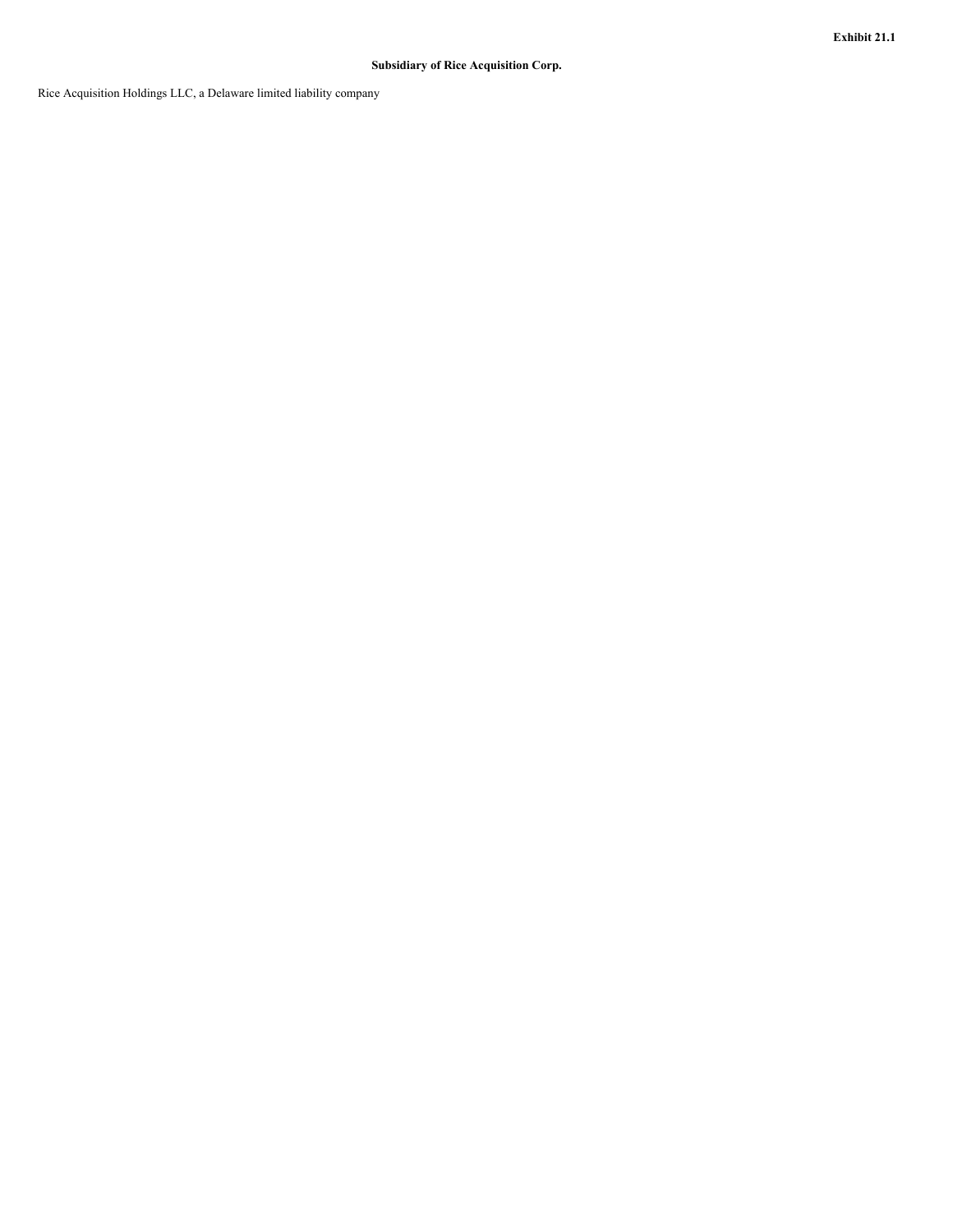## **Certification of Principal Executive Officer Pursuant to Exchange Act Rule 13a-14(a)/15d-14(a) as Adopted Pursuant to Section 302 of the Sarbanes-Oxley Act of 2002**

<span id="page-64-0"></span>I, Daniel Joseph Rice, IV, certify that:

1. I have reviewed Amendment No. 1 to the Annual Report on Form 10-K for the year ended December 31, 2020 of Rice Acquisition Corp.;

2. Based on my knowledge, this report does not contain any untrue statement of a material fact or omit to state a material fact necessary to make the statements made, in light of the circumstances under which such statements were made, not misleading with respect to the period covered by this report;

3. Based on my knowledge, the financial statements, and other financial information included in this report, fairly present in all material respects the financial condition, results of operations and cash flows of the registrant as of, and for, the periods presented in this report;

4. The registrant's other certifying officer and I are responsible for establishing and maintaining disclosure controls and procedures (as defined in Exchange Act Rules 13a-15(e) and 15d-15(e)) for the registrant and have:

(a) Designed such disclosure controls and procedures, or caused such disclosure controls and procedures to be designed under our supervision, to ensure that material information relating to the registrant, including its consolidated subsidiaries, is made known to us by others within those entities, particularly during the period in which this report is being prepared;

(b) [Omitted pursuant to Exchange Act Rules 13a-14(a) and 15d-15(a)];

(c) Evaluated the effectiveness of the registrant's disclosure controls and procedures and presented in this report our conclusions about the effectiveness of the disclosure controls and procedures, as of the end of the period covered by this report based on such evaluation; and

(d) Disclosed in this report any change in the registrant's internal control over financial reporting that occurred during the registrant's fourth fiscal quarter that has materially affected, or is reasonably likely to materially affect, the registrant's internal control over financial reporting; and

5. The registrant's other certifying officer and I have disclosed, based on our most recent evaluation of internal control over financial reporting, to the registrant's auditors and the audit committee of the registrant's board of directors (or persons performing the equivalent functions):

(a) All significant deficiencies and material weaknesses in the design or operation of internal control over financial reporting which are reasonably likely to adversely affect the registrant's ability to record, process, summarize and report financial information; and

(b) Any fraud, whether or not material, that involves management or other employees who have a significant role in the registrant's internal control over financial reporting.

Date: May 13, 2021

/s/ Daniel Joseph Rice, IV Daniel Joseph Rice, IV Chief Executive Officer (Principal Executive Officer)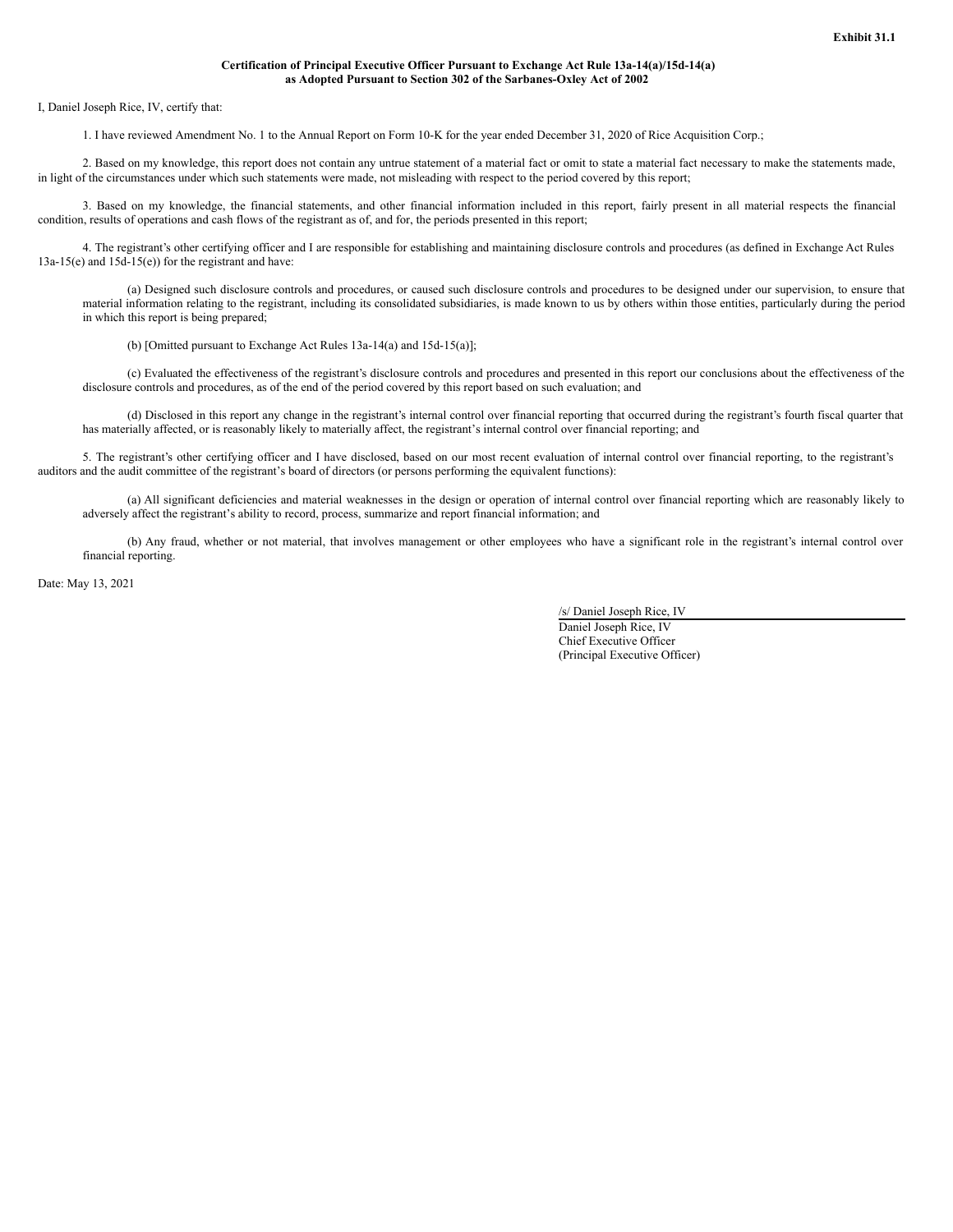## **Certification of Principal Financial Officer Pursuant to Exchange Act Rule 13a-14(a)/15d-14(a) as Adopted Pursuant to Section 302 of the Sarbanes-Oxley Act of 2002**

<span id="page-65-0"></span>I, J. Kyle Derham, certify that:

1. I have reviewed Amendment No. 1 to the Annual Report on Form 10-K for the year ended December 31, 2020 of Rice Acquisition Corp.;

2. Based on my knowledge, this report does not contain any untrue statement of a material fact or omit to state a material fact necessary to make the statements made, in light of the circumstances under which such statements were made, not misleading with respect to the period covered by this report;

3. Based on my knowledge, the financial statements, and other financial information included in this report, fairly present in all material respects the financial condition, results of operations and cash flows of the registrant as of, and for, the periods presented in this report;

4. The registrant's other certifying officer and I are responsible for establishing and maintaining disclosure controls and procedures (as defined in Exchange Act Rules 13a-15(e) and 15d-15(e)) for the registrant and have:

(a) Designed such disclosure controls and procedures, or caused such disclosure controls and procedures to be designed under our supervision, to ensure that material information relating to the registrant, including its consolidated subsidiaries, is made known to us by others within those entities, particularly during the period in which this report is being prepared;

(b) [Omitted pursuant to Exchange Act Rules 13a-14(a) and 15d-15(a)];

(c) Evaluated the effectiveness of the registrant's disclosure controls and procedures and presented in this report our conclusions about the effectiveness of the disclosure controls and procedures, as of the end of the period covered by this report based on such evaluation; and

(d) Disclosed in this report any change in the registrant's internal control over financial reporting that occurred during the registrant's fourth fiscal quarter that has materially affected, or is reasonably likely to materially affect, the registrant's internal control over financial reporting; and

5. The registrant's other certifying officer and I have disclosed, based on our most recent evaluation of internal control over financial reporting, to the registrant's auditors and the audit committee of the registrant's board of directors (or persons performing the equivalent functions):

(a) All significant deficiencies and material weaknesses in the design or operation of internal control over financial reporting which are reasonably likely to adversely affect the registrant's ability to record, process, summarize and report financial information; and

(b) Any fraud, whether or not material, that involves management or other employees who have a significant role in the registrant's internal control over financial reporting.

Date: May 13, 2021

/s/ J. Kyle Derham

J. Kyle Derham Chief Financial Officer (Principal Financial Officer)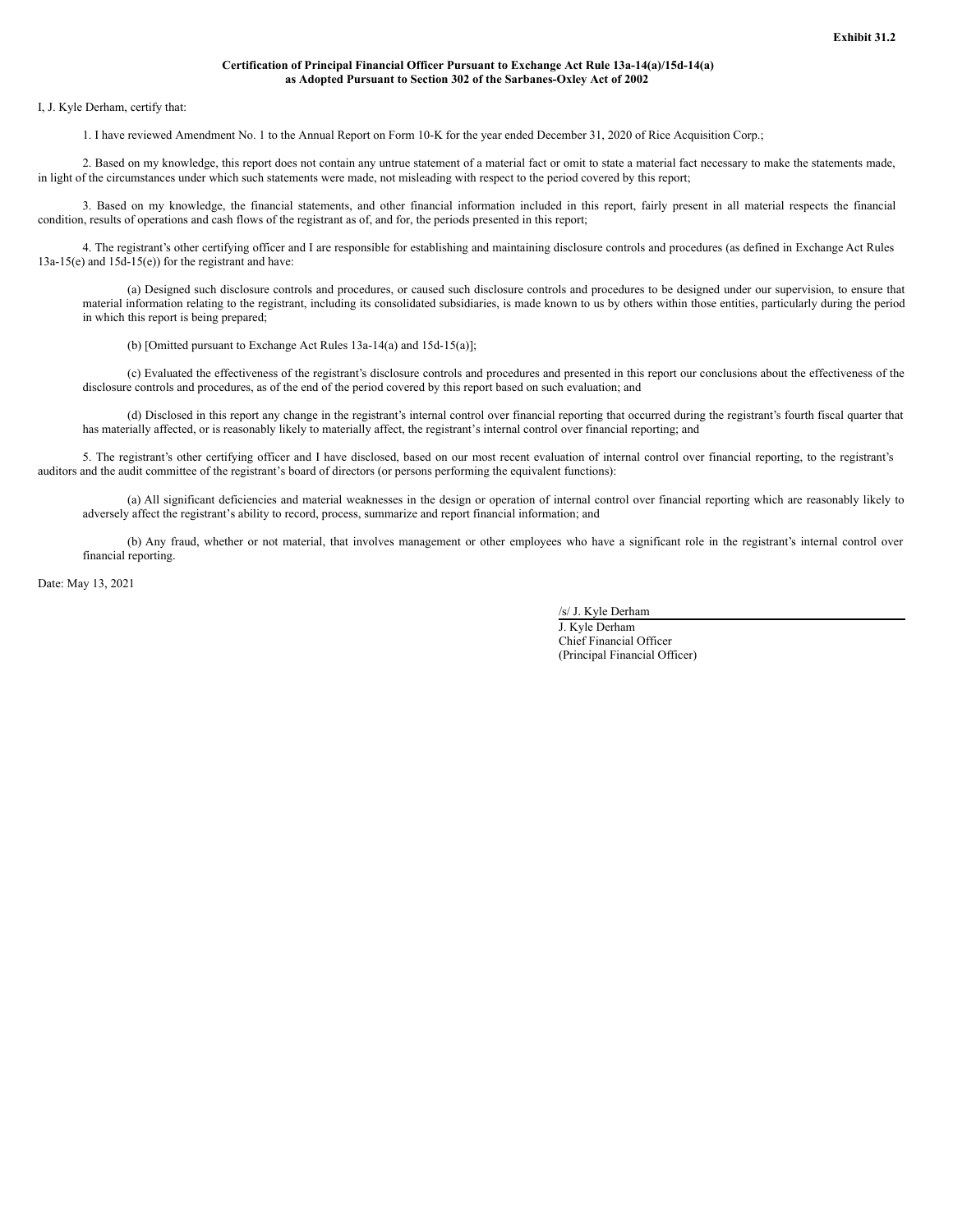## **Certification of Principal Executive Officer Pursuant to 18 U.S.C. Section 1350 as Adopted Pursuant to Section 906 of the Sarbanes-Oxley Act of 2002**

<span id="page-66-0"></span>Pursuant to 18 U.S.C. Section 1350, as adopted pursuant to Section 906 of the Sarbanes-Oxley Act of 2002, I, Daniel Joseph Rice, IV, Chief Executive Officer of Rice Acquisition Corp. (the "Company"), hereby certify, that, to my knowledge:

1. Amendment No. 1 to the Annual Report on Form 10-K (the "Report") of the Company fully complies with the requirements of Section 13(a) or 15(d) of the Securities Exchange Act of 1934 (15 U.S.C. 78m(a) or 78o(d)); and

2. the information contained in the Report fairly presents, in all material respects, the financial condition and results of operations of the Company.

Date: May 13, 2021

/s/ Daniel Joseph Rice, IV Daniel Joseph Rice, IV Chief Executive Officer (Principal Executive Officer)